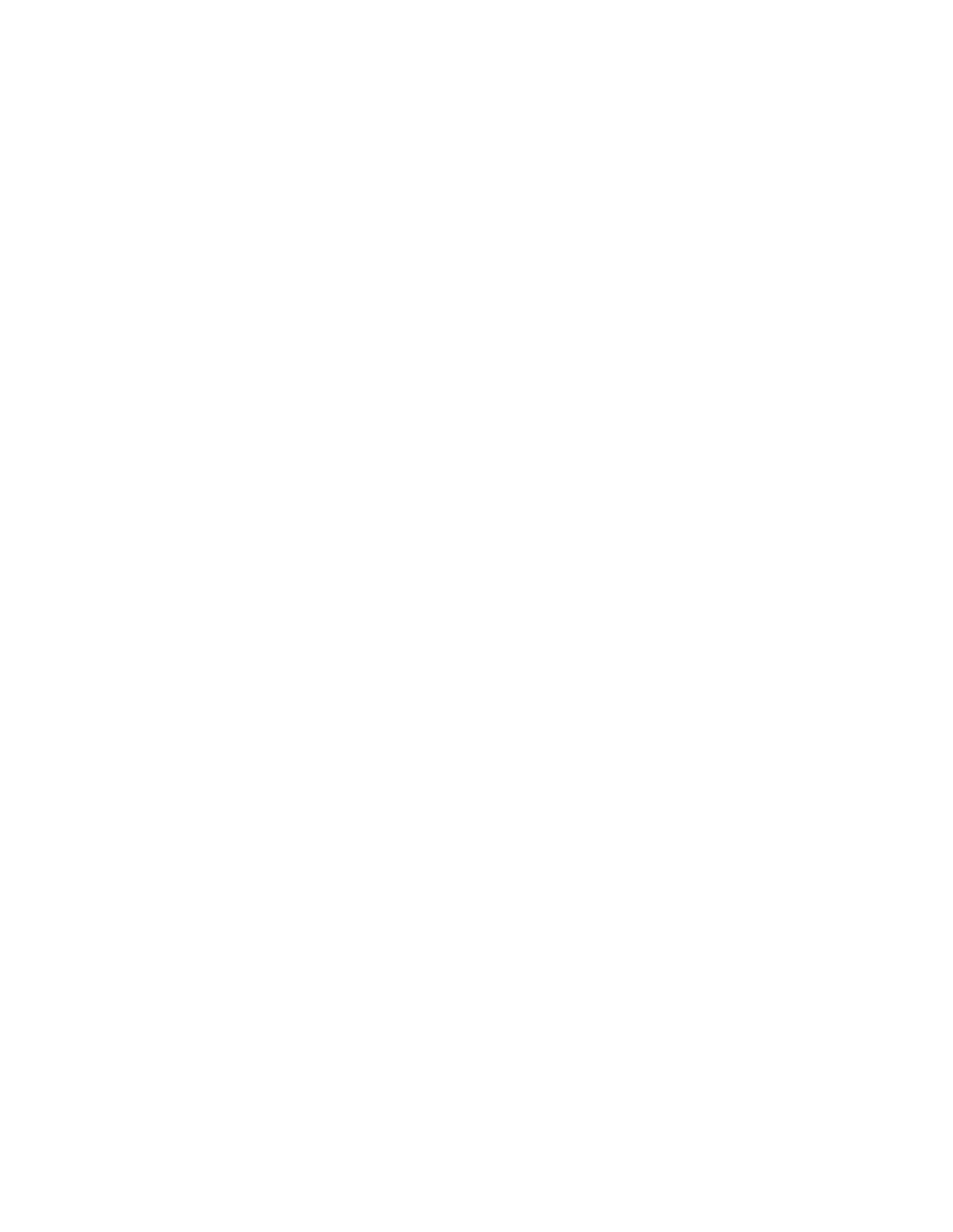| <b>Contract Contract</b>                              |
|-------------------------------------------------------|
|                                                       |
|                                                       |
| and the state<br><u>a sa T</u>                        |
| <b>Contract Contract</b>                              |
| $\Box$<br>the contract of the contract of the         |
| $\Box$                                                |
| $\mathcal{L}(\mathcal{L}) = \mathcal{L}(\mathcal{L})$ |
| and the state of the                                  |
| <b>Contract Contract</b>                              |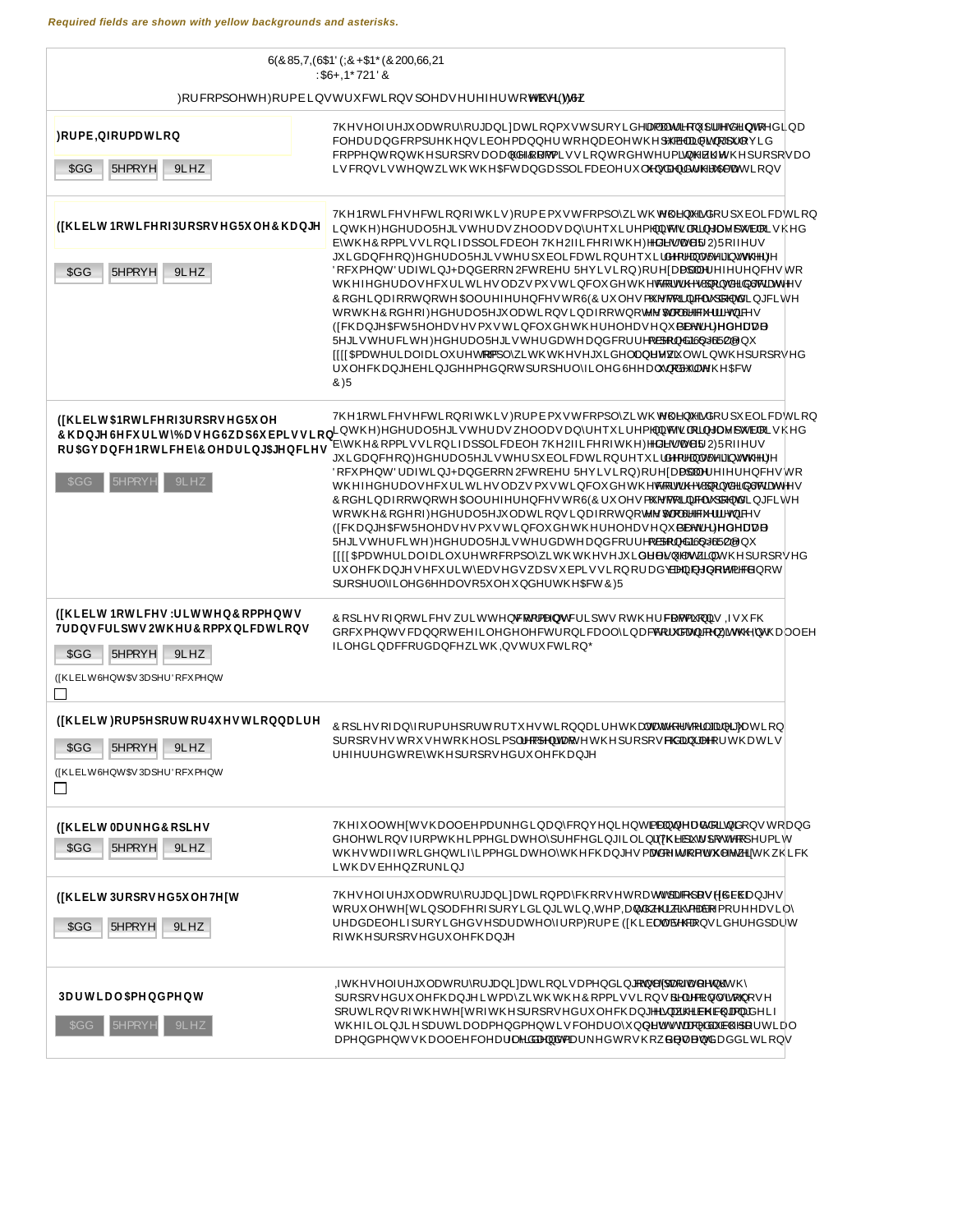1. Text of the Proposed Rule Change

(a) MEMX LLC ("MEMX" or the "Exchange"), pursuant to Section 19(b)(1) of the Securities Exchange Act of 1934 (the "Act")<sup>1</sup> and Rule 19b-4 thereunder,<sup>2</sup> is filing with the Securities and Exchange Commission (the "Commission") a proposal to amend and restate the Fourth Amended and Restated Limited Liability Company Agreement (the "Fourth Amended LLC Agreement") of MEMX Holdings LLC ("Holdco") as the Fifth Amended and Restated Limited Liability Company Agreement of Holdco (the "Fifth Amended LLC Agreement") to reflect certain amendments, as further described below.<sup>3</sup> Holdco is the parent company of the Exchange and directly or indirectly owns all of the limited liability company membership interests in the Exchange.

A notice of the proposed rule change for publication in the Federal Register is provided as Exhibit 1, and the text of the proposed rule change is provided in Exhibit 5.

- (b) Not applicable.
- (c) Not applicable.

# 2. Procedures of the Self-Regulatory Organization

The proposed rule change was approved by the Board of Directors of Holdco (the "Holdco Board") on February 16, 2021. The proposed rule change was approved by Exchange staff pursuant to authority delegated to it by the Board of Directors of the Exchange (the "Exchange Board"). Exchange staff will advise the Exchange Board of

 $1 \quad 15 \text{ U.S.C. } 78 \text{s(b)}(1).$ 

<sup>&</sup>lt;sup>2</sup> 17 CFR 240.19b-4.

<sup>&</sup>lt;sup>3</sup> References herein to the "Holdco LLC Agreement" refer to the Fourth Amended LLC Agreement or the Fifth Amended LLC Agreement, as appropriate in the context.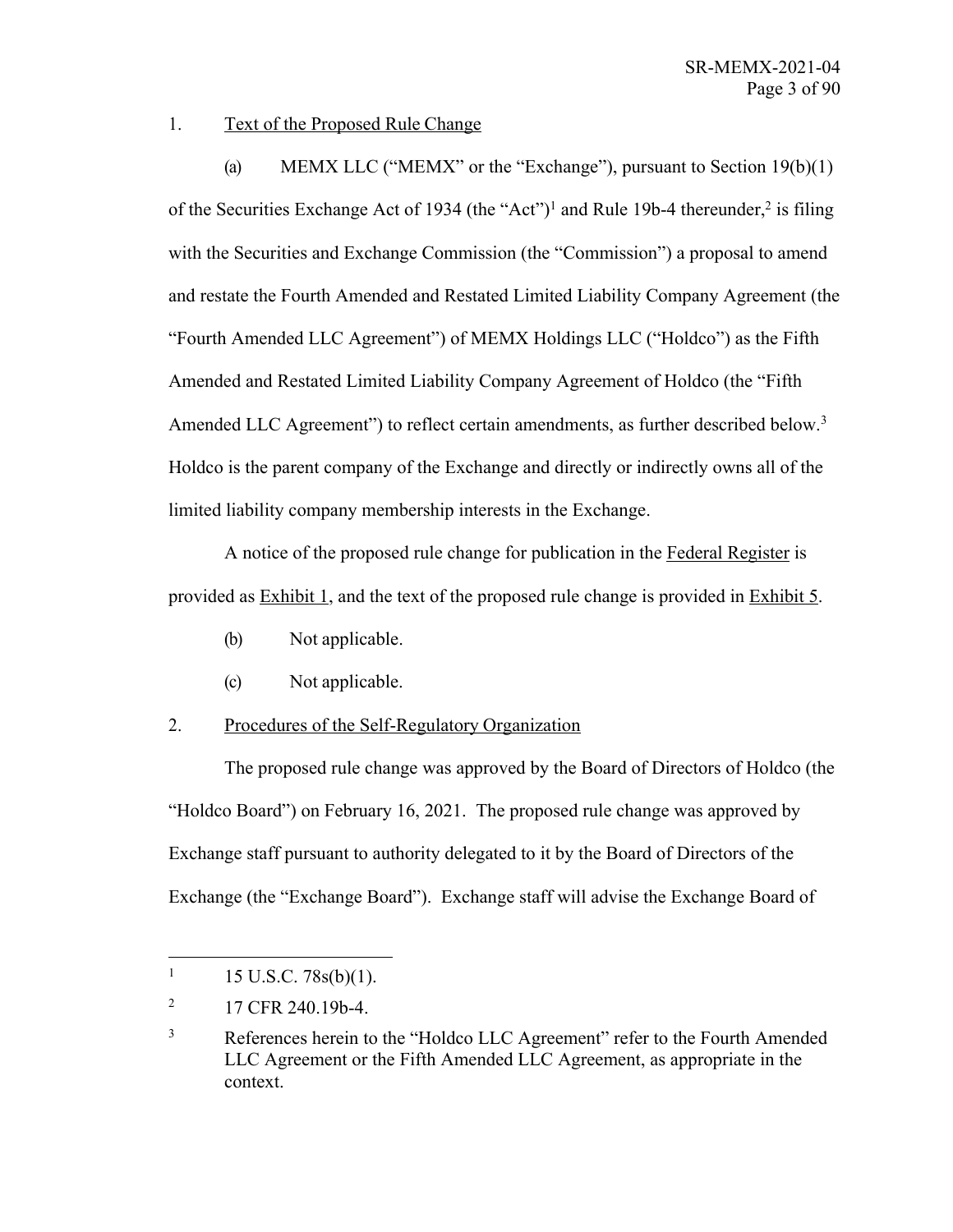any action taken pursuant to delegated authority. No other action is necessary for the

filing of the proposed rule change.

The persons on the Exchange staff prepared to respond to questions and comments on the proposed rule change are:

| Anders Franzon   | James Foley      |
|------------------|------------------|
| General Counsel  | Counsel          |
| MEMX LLC         | <b>MEMX LLC</b>  |
| $(551)$ 370-1003 | $(551)$ 370-1042 |

- 3. Self-Regulatory Organization's Statement of the Purpose of, and Statutory Basis for, the Proposed Rule Change
	- (a) Purpose

The Exchange proposes to amend and restate the Holdco LLC Agreement to reflect certain amendments that were previously approved by the Holdco Board in accordance with the Holdco LLC Agreement, including: (i) amendments to reflect governance changes that have already occurred with respect to Holdco and the Exchange, which resulted from or were made in connection with recent combination transactions involving certain Class A Members<sup>4</sup> and/or their affiliates, and to make conforming changes to defined terms; (ii) amendments to the provisions relating to a quorum of the Holdco Board and to make conforming changes to defined terms; (iii) amendments to provisions relating to the rights of certain Class A Members with respect to the governance of certain subsidiaries of Holdco (other than the Exchange); (iv) amendments to streamline the email communication procedures relating to actions taken by written consent of the Holdco Members and the Holdco Board; and (v) various clarifying,

<sup>&</sup>lt;sup>4</sup> The term "Class A Member" refers to a Member of Holdco holding Class A-1 Units or Class A-2 Units of Holdco. The term "Member" refers to a person admitted as a member of Holdco. See Section 1.1 of the Holdco LLC Agreement.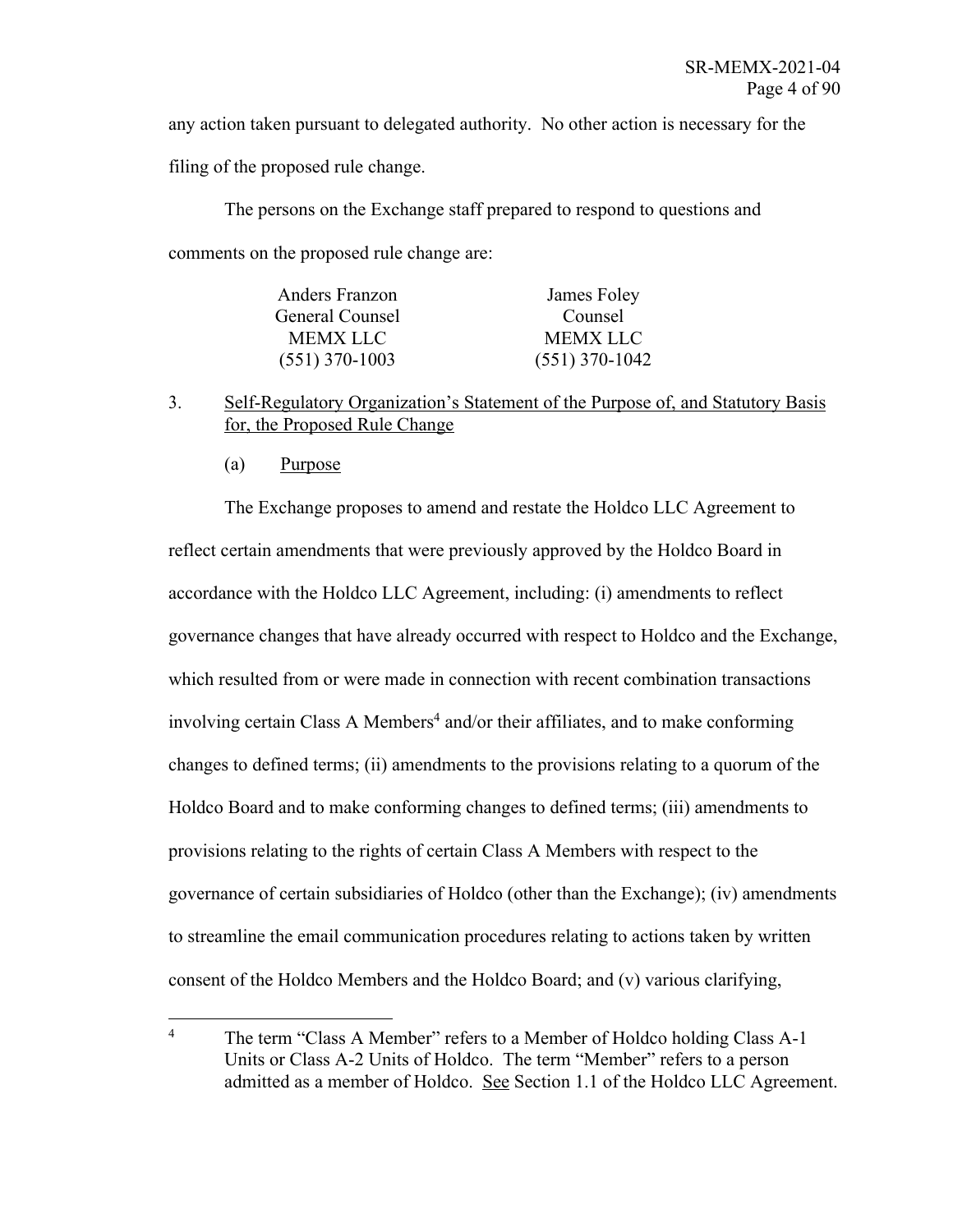conforming, and other non-substantive amendments. Each of these amendments is discussed below.

## **Amendments Resulting from or in Connection with Combination**

## **Transactions Involving Class A Members**

In October 2020, an affiliate of Strategic Investments I, Inc. ("Morgan Stanley")<sup>5</sup> completed a combination transaction with  $E^*$ TRADE Financial Corporation<sup>6</sup> resulting in Morgan Stanley and/or one of its affiliates directly or indirectly owning all of the equity interests in  $E^*$ Trade and all such entities becoming Affiliates<sup>7</sup> of each other (the "Morgan Stanley-E\*Trade Combination"). In that same month, The Charles Schwab Corporation ("Schwab") $8$  completed a combination transaction with an affiliate of Datek Online Management Corp. ("TD Ameritrade")<sup>9</sup> resulting in Schwab directly or indirectly owning all of the equity interests in TD Ameritrade and such entities becoming Affiliates of each other (the "Schwab-TD Ameritrade Combination"). The Exchange proposes to amend certain provisions of the Holdco LLC Agreement to reflect governance changes that have

<sup>5</sup> Morgan Stanley is a Class A Member of Holdco. See Section 1.1 of the Holdco LLC Agreement for the current definition of Morgan Stanley.

 $6$  E<sup>\*</sup>TRADE Financial Corporation was a Class A Member of Holdco on February 19, 2020, the effective date of the Fourth Amended LLC Agreement (the "Fourth Amended LLC Agreement Effective Date"). E\*TRADE Financial Holdings, LLC ("E\*Trade"), as successor-in-interest to E\*TRADE Financial Corporation, was subsequently admitted as and is currently a Class A Member of Holdco.

<sup>&</sup>lt;sup>7</sup> The term "Affiliate" refers to, with respect to any person, any other person who, directly or indirectly (including through one or more intermediaries), controls, is controlled by, or is under common control with, such person. See Section 1.1 of the Holdco LLC Agreement.

<sup>8</sup> Schwab is a Class A Member of Holdco. See Section 1.1 of the Holdco LLC Agreement for the current definition of Schwab.

<sup>&</sup>lt;sup>9</sup> TD Ameritrade is a Class A Member of Holdco. <u>See</u> Section 1.1 of the Holdco LLC Agreement for the current definition of TD Ameritrade.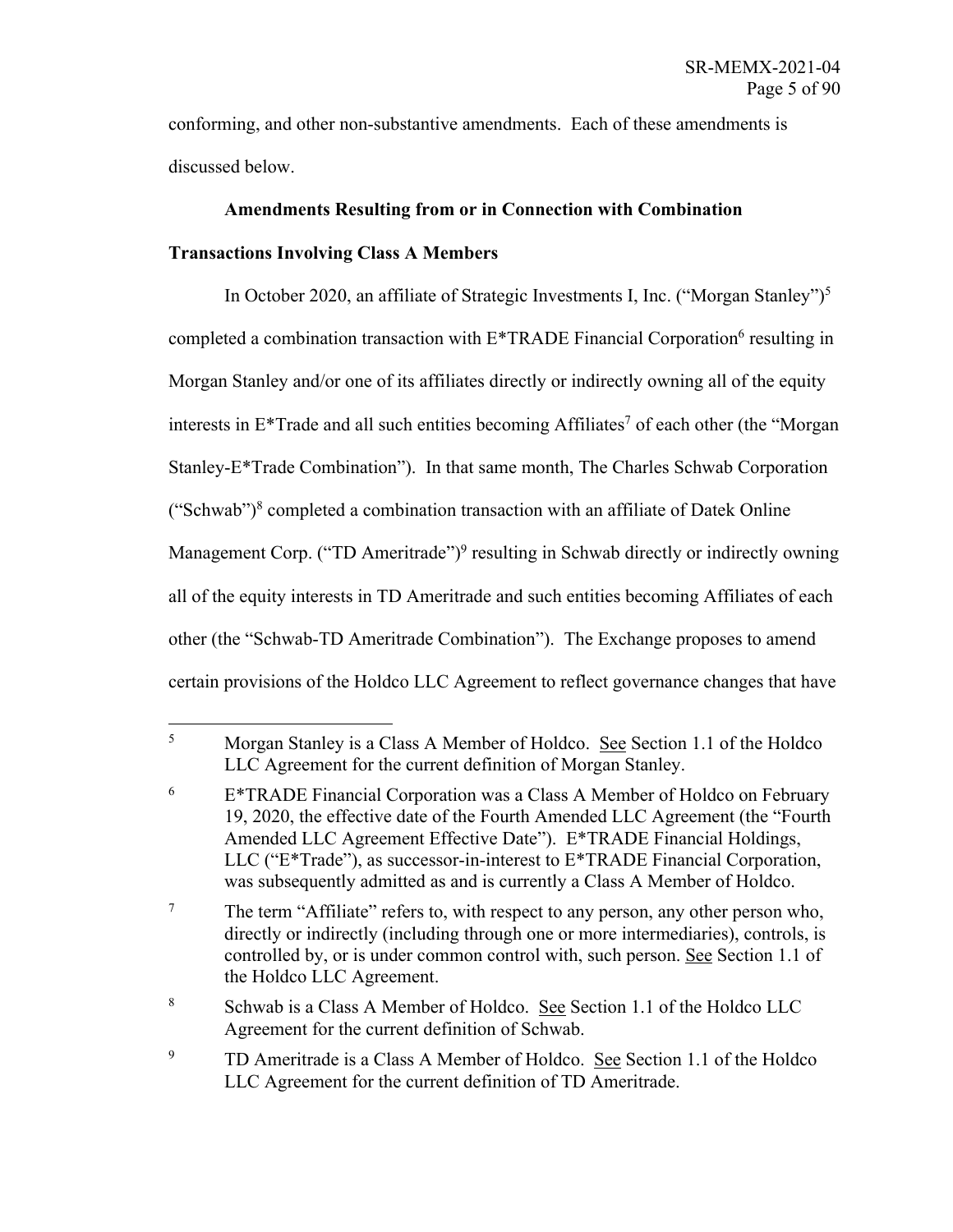already occurred with respect to Holdco and the Exchange, which resulted from or were made in connection with the Morgan Stanley-E\*Trade Combination and the Schwab-TD Ameritrade Combination. Each of these changes has already occurred by operation of the Holdco LLC Agreement and/or pursuant to authorization by the Holdco Board or action by a Class A Member, as applicable, in accordance with the Holdco LLC Agreement. Accordingly, the purpose of these proposed amendments is to update the Holdco LLC Agreement to reflect the current state of affairs with respect to the governance of Holdco and the Exchange and to make conforming changes to defined terms. Each of these proposed amendments is discussed below.

## Amendment to the Definition of Exchange Director Nominating Member

The Holdco LLC Agreement currently defines the term Exchange Director Nominating Member<sup>10</sup> to mean each of  $E^*$ Trade, TD Ameritrade, and Virtu,<sup>11</sup> as each of those entities had the right to nominate an Exchange Director as of the Fourth Amended LLC Agreement Effective Date. In connection with the Morgan Stanley-E\*Trade Combination and the Schwab-TD Ameritrade Combination, (i) E\*Trade transferred its right to nominate an Exchange Director to Morgan Stanley after such entities became

<sup>&</sup>lt;sup>10</sup> The term "Exchange Director Nominating Member" refers to a Member of Holdco that has the right to nominate an Exchange Director pursuant to the Exchange Director Nomination Rotation. The term "Exchange Director" refers to a member of the Exchange Board nominated by an Exchange Director Nominating Member. The term "Exchange Director Nomination Rotation" refers to the order in which Exchange Director Nominating Members may nominate Exchange Directors as set forth in Exhibit J of the Holdco LLC Agreement. See Section 1.1 and Exhibit J of the Holdco LLC Agreement.

<sup>&</sup>lt;sup>11</sup> The term "Virtu" refers to Virtu Getco Investments, LLC, which is a Class A Member of Holdco. See Section 1.1. of the Holdco LLC Agreement for the current definition of Virtu. The Exchange is also proposing to amend the definition of Virtu to reflect a name change of that entity, as further described below.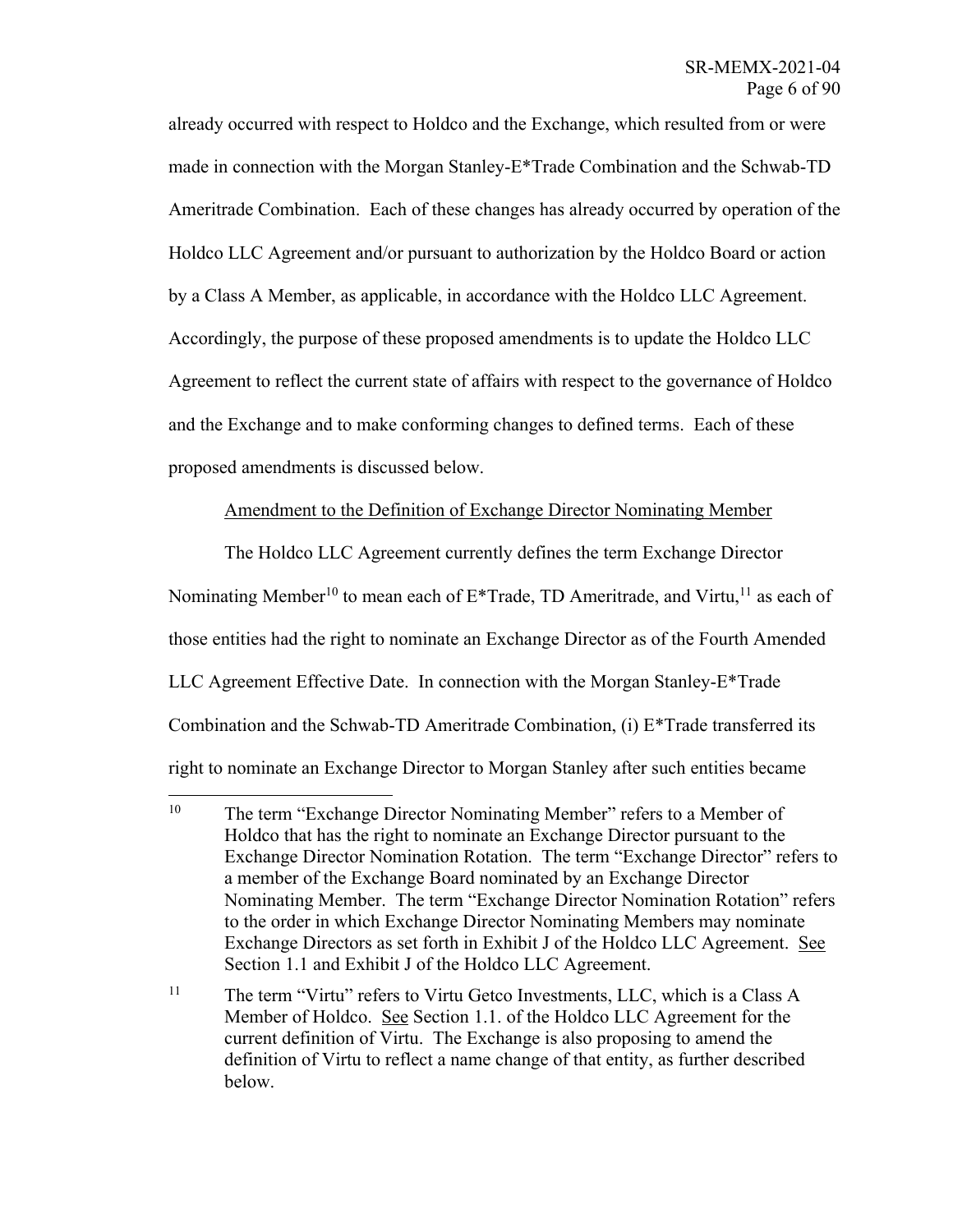Affiliates, and (ii) TD Ameritrade transferred its right to nominate an Exchange Director to Schwab after such entities became Affiliates. Accordingly, the Exchange proposes to amend the definition of Exchange Director Nominating Member to replace the references to E\*Trade and TD Ameritrade with references to Morgan Stanley and Schwab, respectively, to reflect that each of Morgan Stanley and Schwab now has the right to nominate an Exchange Director (in addition to Virtu, which remains as the third Exchange Director Nominating Member). The purpose of this proposed amendment is to add clarity to the Holdco LLC Agreement as it reflects governance changes with respect to the Exchange that have already occurred.

### Amendment to Exhibit J Regarding the Exchange Director Nomination Rotation

Exhibit J of the Holdco LLC Agreement sets forth the order in which Exchange Director Nominating Members may nominate Exchange Directors (*i.e.*, the Exchange Director Nomination Rotation). The Exchange proposes to amend Exhibit J to replace the references to  $E^*$ Trade and TD Ameritrade with references to Morgan Stanley and Schwab, respectively, to reflect that Morgan Stanley and Schwab are now Exchange Director Nominating Members, which replaced E\*Trade and TD Ameritrade, respectively, in the Exchange Director Nomination Rotation, as described above. The purpose of this proposed amendment is to add clarity to the Holdco LLC Agreement as it reflects a governance change with respect to the Exchange that has already occurred.

## Amendment to the Definition of Morgan Stanley

The Exchange proposes to amend the definition of Morgan Stanley in the Holdco LLC Agreement to reflect that such entity is now an Exchange Director Nominating Member, as E\*Trade's right to nominate an Exchange Director was transferred to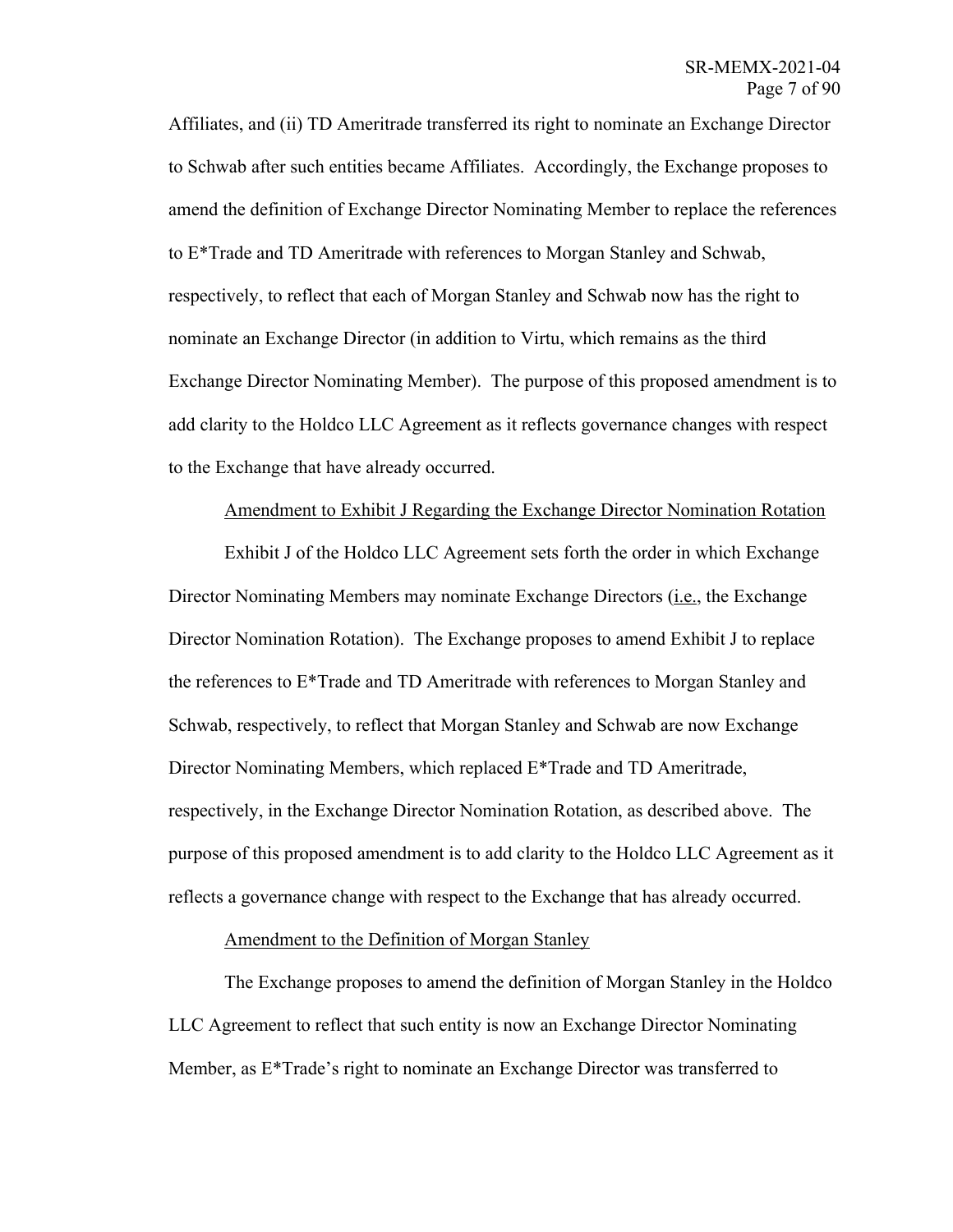Morgan Stanley, as described above. The Holdco LLC Agreement currently defines E\*Trade to include a reference that such entity is an Exchange Director Nominating Member (i.e., has the right to nominate an Exchange Director), so the purpose of this proposed amendment is to reflect that Morgan Stanley now holds this right instead.<sup>12</sup> This proposed amendment is intended to add clarity to the Holdco LLC Agreement as it reflects a governance change with respect to the Exchange that has already occurred.

## Amendments to the Definition of Schwab

The Exchange proposes to amend the definition of Schwab in the Holdco LLC Agreement to reflect that such entity is now an Exchange Director Nominating Member, as TD Ameritrade's right to nominate an Exchange Director was transferred to Schwab, as described above. The Holdco LLC Agreement currently defines TD Ameritrade to include a reference that such entity is an Exchange Director Nominating Member  $(i.e.,$ has the right to nominate a Director), so the purpose of this proposed amendment is to reflect that Schwab now holds this right instead.<sup>13</sup> This proposed amendment is intended to add clarity to the Holdco LLC Agreement as it reflects a governance change with respect to the Exchange that has already occurred.

The Exchange also proposes to further amend the definition of Schwab to reflect that it is no longer a Nominating Class A Member. 14 In connection with the Schwab-TD

<sup>&</sup>lt;sup>12</sup> See Section 1.1 of the Holdco LLC Agreement for the current definition of  $E^*$ Trade. The Exchange is also proposing to delete the definition of  $E^*$ Trade, as further described below.

<sup>13</sup> See Section 1.1 of the Holdco LLC Agreement for the current definition of TD Ameritrade. The Exchange is also proposing to delete the definition of E\*Trade, as further described below.

<sup>&</sup>lt;sup>14</sup> The term "Nominating Class A Member" refers to a Class A Member of Holdco which has the right to nominate a Director to the Holdco Board. See Section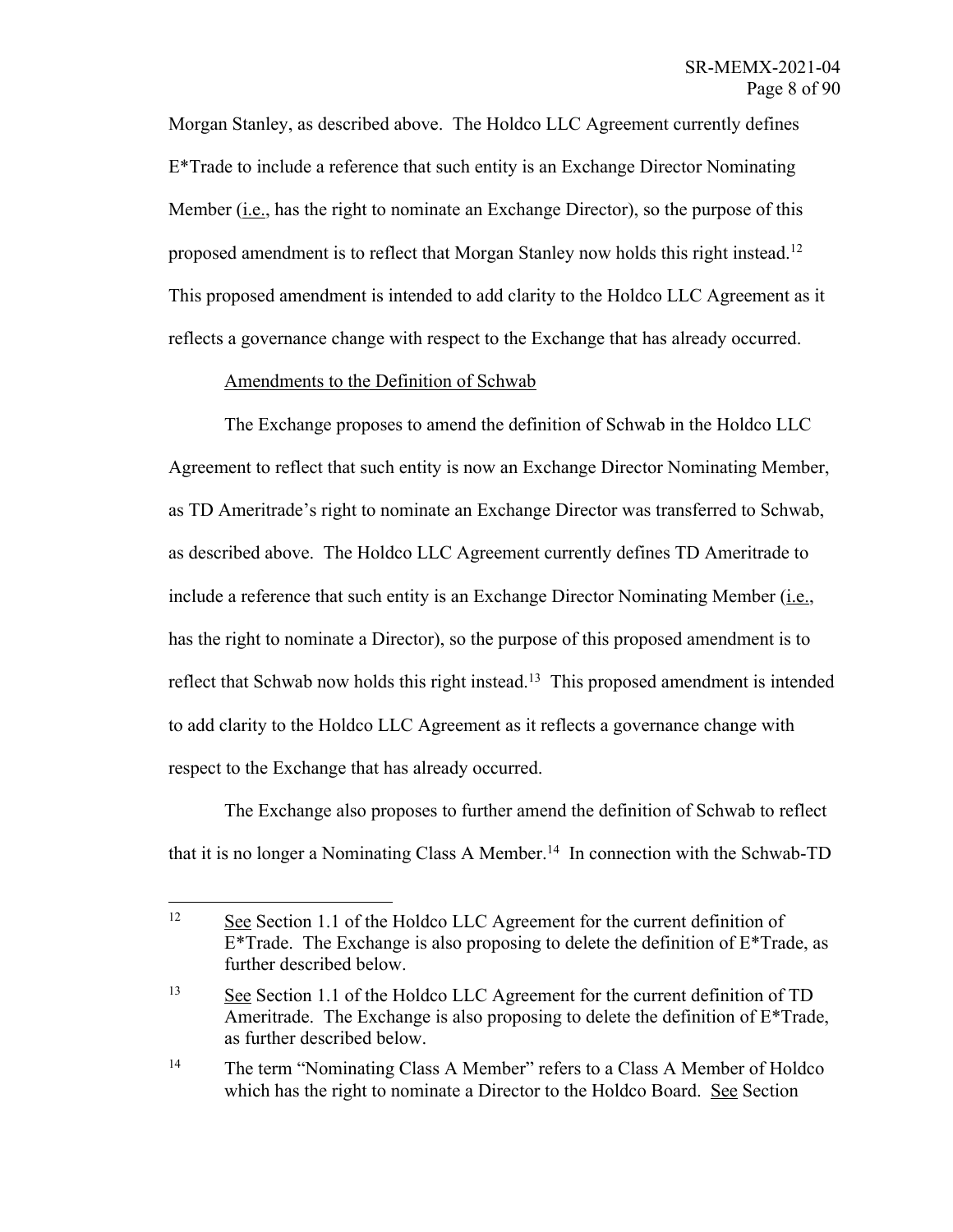Ameritrade Combination, Schwab irrevocably waived its right to nominate a director of Holdco ("Director").<sup>15</sup> Accordingly, the purpose of this proposed amendment is to reflect that Schwab is no longer a Nominating Class A Member as a result of Schwab's waiver of its right to nominate a Director. This proposed amendment is intended to add clarity to the Holdco LLC Agreement as it reflects a governance change with respect to Holdco that has already occurred pursuant to action taken by Schwab.

## Deletion of the Definition of E\*Trade

The Holdco LLC Agreement currently defines E\*Trade to include references that such entity is a Nominating Class A Member and an Exchange Director Nominating Member. As described above, E\*Trade's right to nominate an Exchange Director was transferred to Morgan Stanley in connection with the Morgan Stanley-E\*Trade Combination, resulting in E\*Trade no longer being an Exchange Director Nominating Member. Additionally, E\*Trade's right to nominate a Director was eliminated by operation of Section 8.17 of the Holdco LLC Agreement in connection with the Morgan Stanley-E\*Trade Combination, resulting in E\*Trade no longer being a Nominating Class A Member.<sup>16</sup> Further, the Exchange is also proposing herein to delete all references to

<sup>8.3(</sup>b) of the Holdco LLC Agreement.

<sup>&</sup>lt;sup>15</sup> Section 8.11 of the Holdco LLC Agreement permits a Class A Member that is a Nominating Class A Member to waive (revocably or irrevocably) its right to nominate a Director.

<sup>&</sup>lt;sup>16</sup> See Section 8.17 of the Holdco LLC Agreement, which provides that if a Nominating Class A Member merges, consolidates or otherwise combines with, obtains control over, or becomes Affiliated with, another Nominating Class A Member (a "Combination"), the surviving Affiliated group shall (i) if both such Nominating Class A Members had nominated a Director that is serving on the Holdco Board at the time of the Combination, remove or cause the removal of one of such Directors effective upon the consummation of such Combination, and (ii) thereafter have the right to nominate only one Director and the number of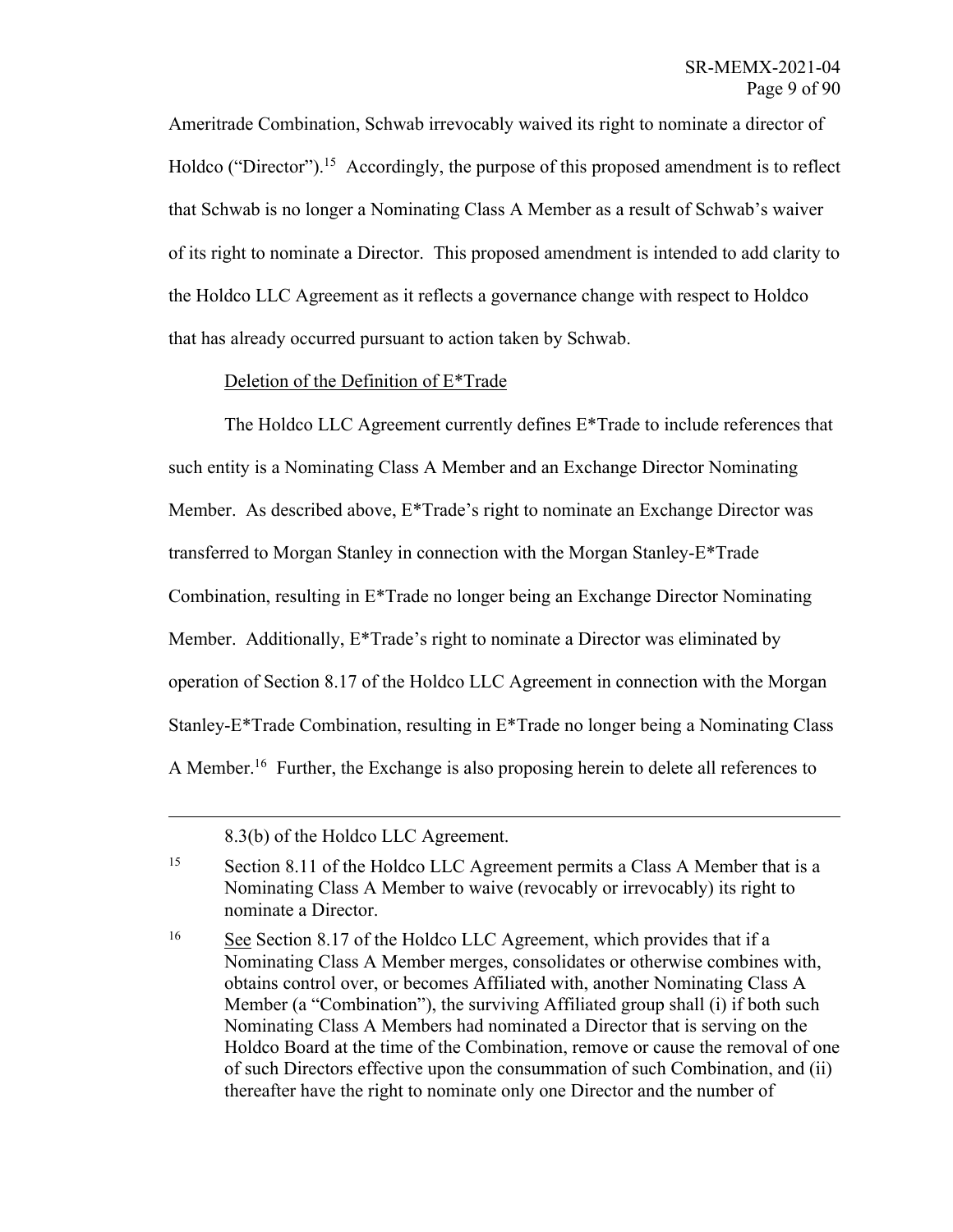the term "E\*Trade" contained in the definition of Exchange Director Nominating Member (as described above), in Exhibit J (as described above), and in the definition of Retail Broker Class A Member<sup>17</sup> (as described below), and there are no other references to the term "E\*Trade" in the Holdco LLC Agreement. Accordingly, the Exchange proposes to delete the definition of the term "E\*Trade" in its entirety. This proposed amendment is intended to add clarity to the Holdco LLC Agreement as it deletes a defined term that would otherwise not be used in the Holdco LLC Agreement, and would thus be obsolete, after giving effect to the proposed amendments described herein. The Exchange notes that the absence of a definition for a Class A Member that is neither a Nominating Class A Member nor an Exchange Director Nominating Member is consistent with the current Holdco LLC Agreement, which omits definitions for certain of such Class A Members.

## Deletion of the Definition of TD Ameritrade

The Holdco LLC Agreement currently defines TD Ameritrade to include references that such entity is a Nominating Class A Member and an Exchange Director Nominating Member. As described above, TD Ameritrade's right to nominate an

Directors shall be reduced accordingly. In connection with the Morgan Stanley-E\*Trade Combination, the surviving Affiliated group (consisting of Morgan Stanley and E\*Trade) caused the removal of the Director nominated by E\*Trade, resulting in Morgan Stanley retaining such Affiliated group's right to nominate a Director.

<sup>&</sup>lt;sup>17</sup> The term "Retail Broker Class A Member" currently refers to each of E\*Trade, Fidelity, Schwab, TD Ameritrade, and any other Member that is specifically designated as a Retail Broker Class A Member and which, or an Affiliate of which, is a broker-dealer registered with the Financial Industry Regulatory Authority, Inc. which provides services to retail customers, in each case, together with each of their respective Affiliates. See Section 1.1 of the Holdco LLC Agreement.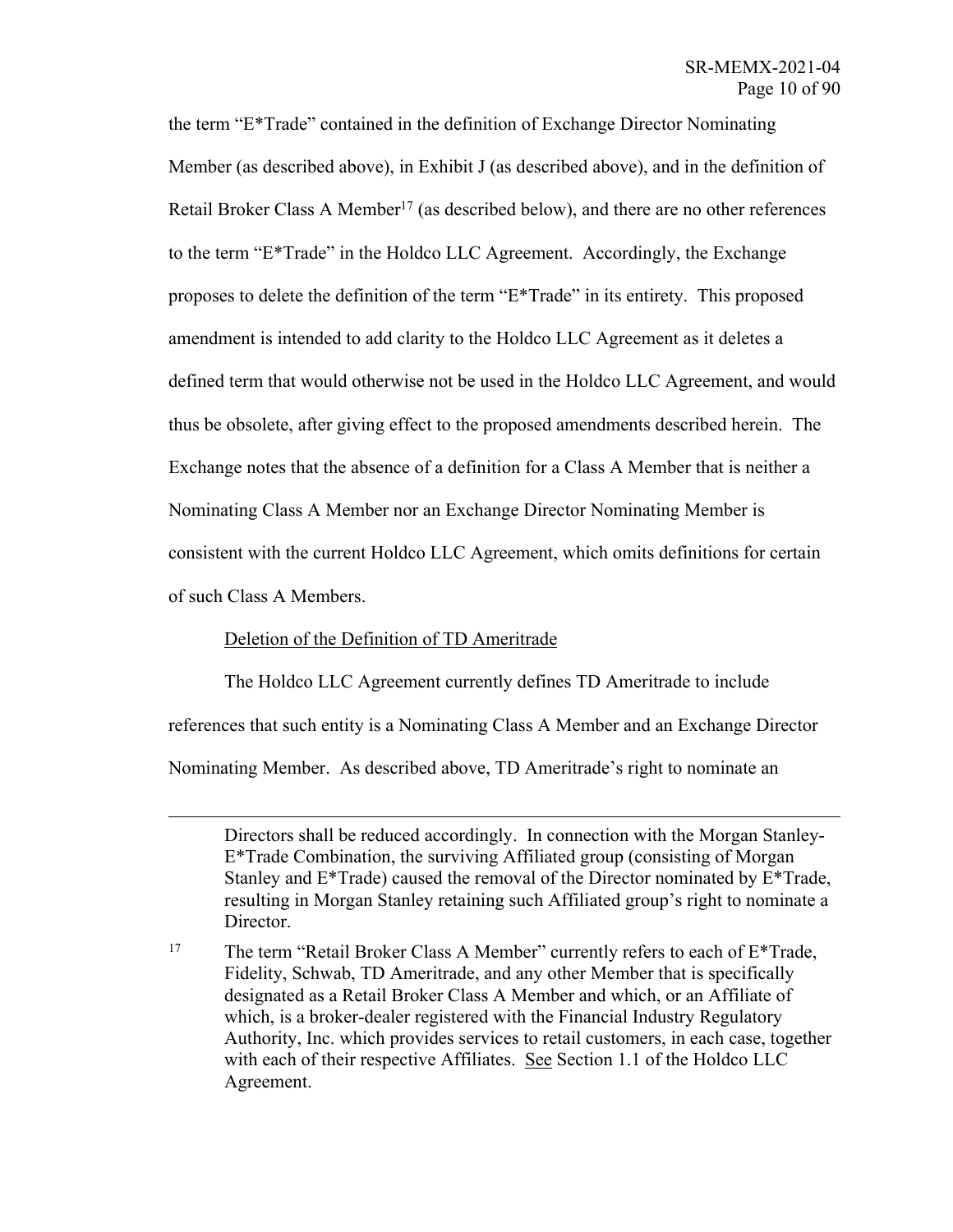Exchange Director was transferred to Schwab in connection with the Schwab-TD Ameritrade Combination, resulting in TD Ameritrade no longer being an Exchange Director Nominating Member. Additionally, TD Ameritrade's right to nominate a Director was eliminated by operation of Section 8.17 of the Holdco LLC Agreement in connection with the Schwab- TD Ameritrade Combination, resulting in TD Ameritrade no longer being a Nominating Class A Member. 18 Further, the Exchange is also proposing herein to delete all references to the term "TD Ameritrade" contained in the definition of Exchange Director Nominating Member (as described above), in Exhibit J (as described above), and in the definition of Retail Broker Class A Member (as described below), and there are no other references to the term "TD Ameritrade" in the Holdco LLC Agreement. Accordingly, the Exchange proposes to delete the definition of the term "TD Ameritrade" in its entirety. This proposed amendment is intended to add clarity to the Holdco LLC Agreement as it deletes a defined term that would otherwise not be used in the Holdco LLC Agreement, and would thus be obsolete, after giving effect to the proposed amendments described herein. As noted above, the absence of a definition for a Class A Member that is neither a Nominating Class A Member nor an Exchange Director Nominating Member is consistent with the current Holdco LLC Agreement, which omits definitions for certain of such Class A Members.

## Amendment to the Definition of Retail Broker Class A Member

The Holdco LLC Agreement currently defines Retail Broker Class A Member to

<sup>&</sup>lt;sup>18</sup> See Section 8.17 of the Holdco LLC Agreement. In connection with the Schwab-TD Ameritrade Combination, the surviving Affiliated group (consisting of Schwab and TD Ameritrade) caused the removal of the Director nominated by TD Ameritrade, resulting in Schwab retaining such Affiliated group's right to nominate a Director.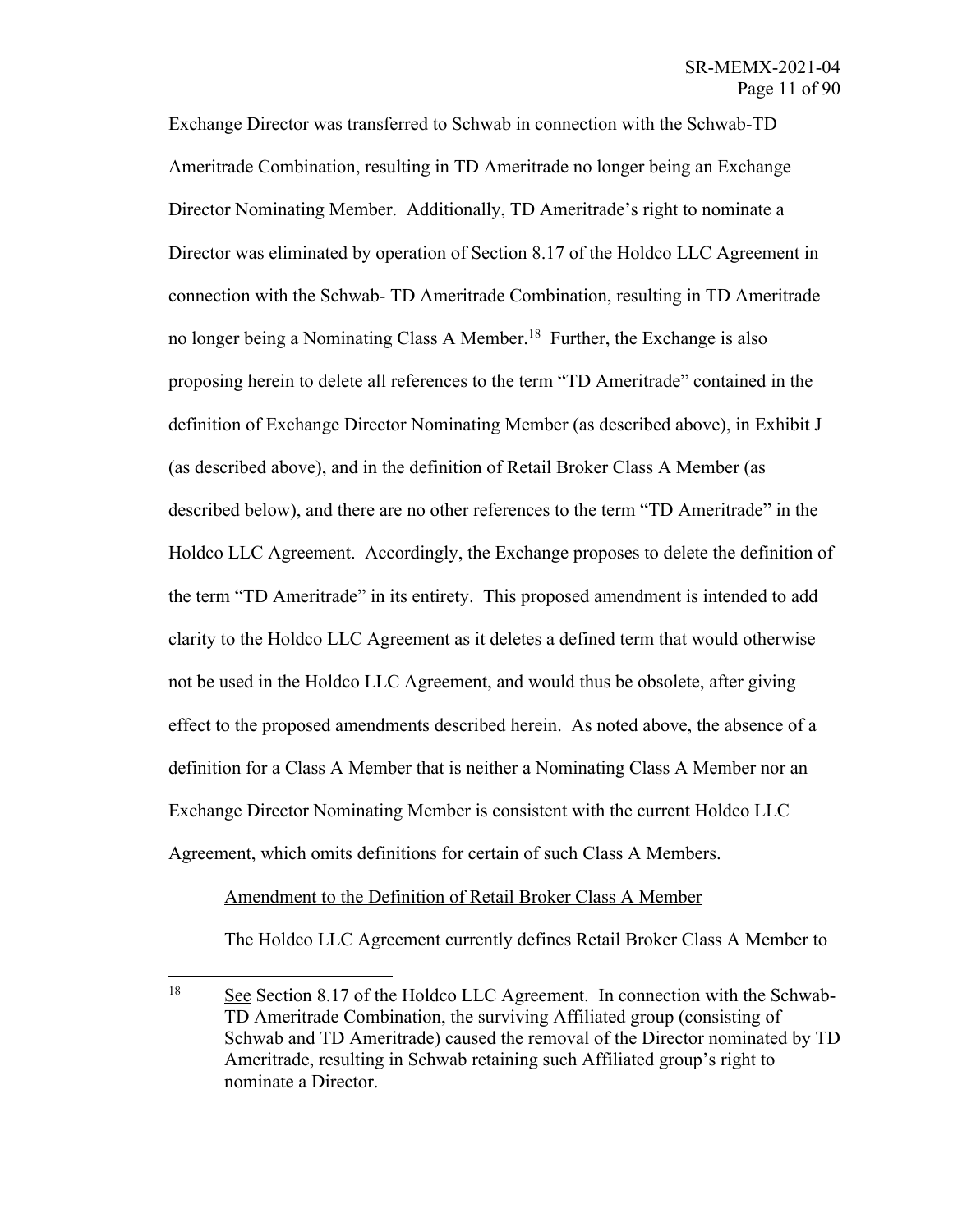include references to E\*Trade and TD Ameritrade. As the Exchange is proposing to delete "E\*Trade" and "TD Ameritrade" as defined terms in the Holdco LLC Agreement, as described above, the Exchange proposes to amend the definition of Retail Broker Class A Member to delete the references to E\*Trade and TD Ameritrade. This proposed amendment is intended to add clarity to the Holdco LLC Agreement as it deletes references to terms that would be obsolete after giving effect to the proposed amendments described herein. The Exchange notes that there is no other consequence of deleting references to E\*Trade and TD Ameritrade in the definition of Retail Broker Class A Member because, after giving effect to the proposed amendments described herein, the only references to Retail Broker Class A Member are in reference to a Retail Broker Class A Member's Director or right to nominate a Director, neither of which E\*Trade and TD Ameritrade currently have.

## **Amendments to Provisions Relating to a Quorum of the Holdco Board**

The Exchange proposes to amend the Holdco LLC Agreement's provisions relating to a quorum of the Holdco Board and make conforming amendments to defined terms in connection therewith. Specifically, the Exchange proposes to group a new "Buy Side Class A Member" category<sup>19</sup> together with the Retail Broker Class A Member category for purposes of the provisions relating to establishing a quorum at a meeting of the Holdco Board and to add and amend certain defined terms in connection with this proposed amendment. Each of these proposed amendments is discussed below.

#### Add "Buy Side Class A Member" as a New Defined Term

<sup>&</sup>lt;sup>19</sup> The other categories of Class A Members include Bank Class A Member, Market Maker Class A Member and Retail Broker Class A Member. See Section 1.1 of the Holdco LLC Agreement for the definitions of these terms.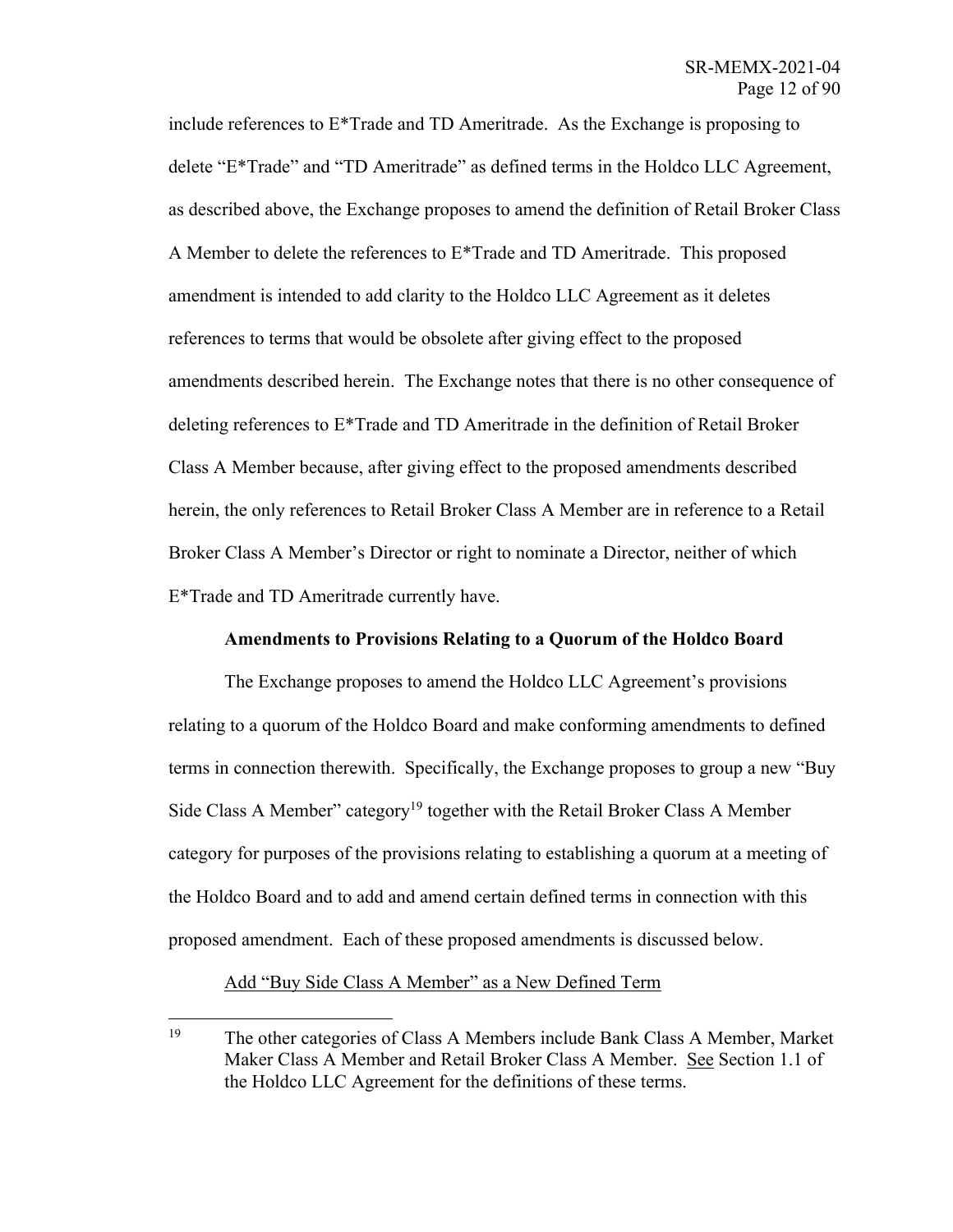The Exchange proposes to add "Buy Side Class A Member" as a defined term in the Holdco LLC Agreement that includes BlackRock<sup>20</sup> and is otherwise consistent with the definitions of the other categories of Class A Members (i.e., Bank Class A Member, Market Maker Class A Member, and Retail Broker Class A Member).<sup>21</sup> The purpose of this proposed amendment is to add a defined term that will be referenced in the proposed amendments to the Holdco LLC Agreement's provisions relating to a quorum of the Holdco Board, as further described below.

### Add "Buy Side Director" as a New Defined Term

The Exchange proposes to add "Buy Side Director" as a defined term in the Holdco LLC Agreement that means a Director nominated by a Buy Side Class A Member. This definition is consistent with the definitions of the other categories of Directors (*i.e.*, Bank Director, Market Maker Director, and Retail Broker Director).<sup>22</sup> The purpose of this proposed change is to add a defined term that will be referenced in the proposed amendments to the Holdco LLC Agreement's provisions relating to a quorum of the Holdco Board, as further described below.

#### Amendments to the Provisions Relating to a Quorum of the Holdco Board

Section 8.6(a)(i) of the Holdco LLC Agreement currently provides that a quorum for the transaction of business of the Holdco Board at a meeting of the Holdco Board shall constitute a number of Directors which both (A) represents the majority of the votes

<sup>&</sup>lt;sup>20</sup> The term "BlackRock" refers to BLK SMI, LLC, which is a Class A Member of Holdco. See Section 1.1 of the Holdco LLC Agreement.

<sup>&</sup>lt;sup>21</sup> See Section 1.1 of the Holdco LLC Agreement for the current definitions of these terms.

<sup>22</sup> Id.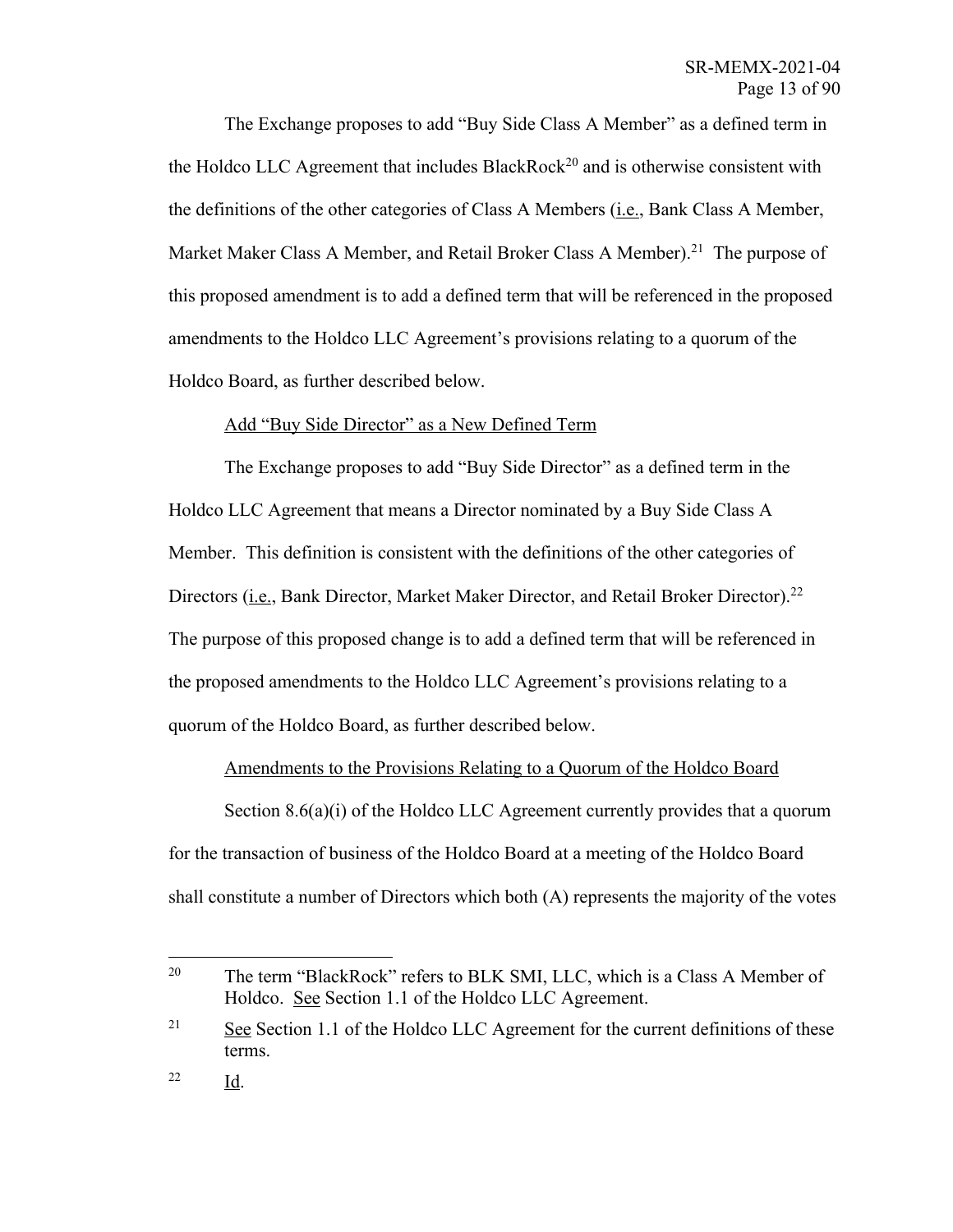of the Directors serving on the Holdco Board, and (B) includes (x) at least one (1) Market Maker Director (or his or her Alternate Director), (y) at least one (1) Retail Broker Director (or his or her Alternate Director), and (z) at least one (1) Bank Director (or his or her Alternate Director). As a result of the governance changes that resulted from the Morgan Stanley-E\*Trade Combination and the Schwab-TD Ameritrade Combination (specifically, each of E\*Trade's and TD Ameritrade's right to nominate a Director being eliminated by operation of Section 8.17 of the Holdco LLC Agreement, and Schwab's waiver of its right to nominate a Director, each as described above), Fidelity<sup>23</sup> remains as the sole Retail Broker Class A Member with the right to nominate a Retail Broker Director. Accordingly, under the Holdco LLC Agreement's existing provision relating to a quorum of the Holdco Board, the Director nominated by Fidelity, as the sole remaining Retail Broker Director, is required to be present to establish a quorum of the Holdco Board. To avoid the result of requiring the Director nominated by a single Class A Member (*i.e.*, Fidelity) to be present to establish a quorum of the Holdco Board, which the Exchange and the Holdco Board believe may be impractical for logistical reasons, the Exchange proposes to amend Section  $8.6(a)(i)$  to provide that a quorum for the transaction of business of the Holdco Board at a meeting of the Holdco Board shall constitute a number of Directors which both (A) represents the majority of the votes of the Directors serving on the Holdco Board, and (B) includes (x) at least one (1) Market Maker Director (or his or her Alternate Director), (y) at least one (1) Retail Broker

<sup>&</sup>lt;sup>23</sup> The term "Fidelity" currently refers to Devonshire Investors (Delaware) LLC, which is a Class A Member of Holdco. See Section 1.1 of the Holdco LLC Agreement. The Exchange is also proposing to amend this definition to reference an updated entity name, as further described below.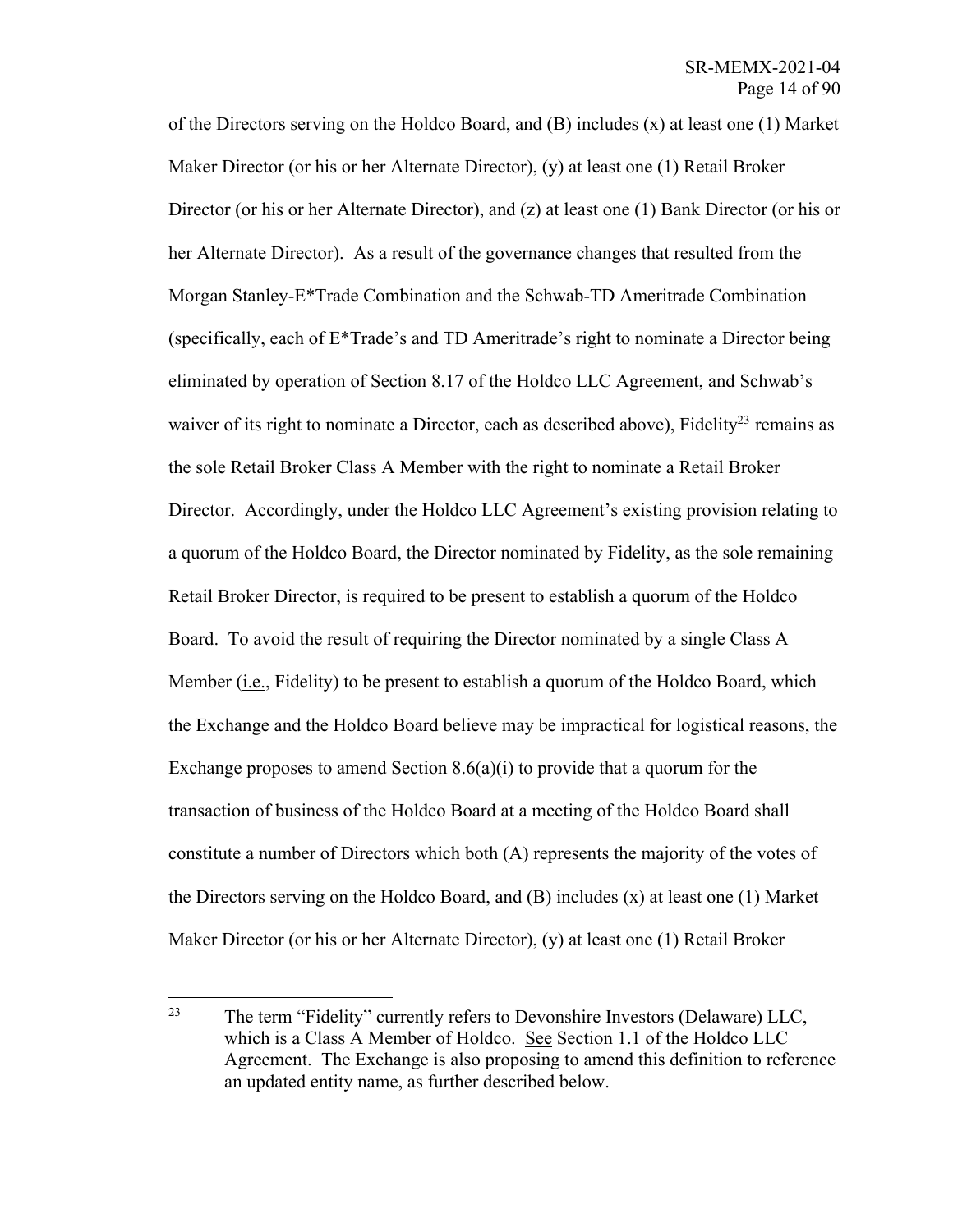Director (or his or her Alternate Director) *or at least one (1) Buy Side Director (or his or her Alternate Director*), and (z) at least one (1) Bank Director (or his or her Alternate Director). The effect of this proposed amendment is to group Buy Side Directors (which would currently include only the Director nominated by BlackRock) together with Retail Broker Directors (which currently includes only the Director nominated by Fidelity) for purposes of establishing a quorum of the Holdco Board such that a Director of either of those categories would be required to be present to establish a quorum of the Holdco Board. The Exchange and the Holdco Board believe this proposed amendment would improve the governance of Holdco by no longer requiring the Director nominated by a single Class A Member to be present to establish a quorum of the Holdco Board at a meeting of the Holdco Board.

The Exchange also proposes to amend Section  $8.6(a)(ii)(A)$  of the Holdco LLC Agreement, which provides alternative quorum requirements if a Director and his or her Alternate Director (where applicable) fail to attend two consecutively scheduled meetings of the Holdco Board, to include references to Buy Side Director and Buy Side Class A Member (grouped together with Retail Broker Director and Retail Broker Class A Member) to conform this provision to the proposed amended quorum requirements in Section 8.6(a)(i) described above.

## Amendments to the Definition of Bank Class A Member

The definition of Bank Class A Member currently provides that no Bank Class A Member shall be deemed a Market Maker Class A Member or a Retail Broker Class A Member, and no Market Maker Class A Member and no Retail Broker Class A Member shall be deemed a Bank Class A Member for the purposes of the Holdco LLC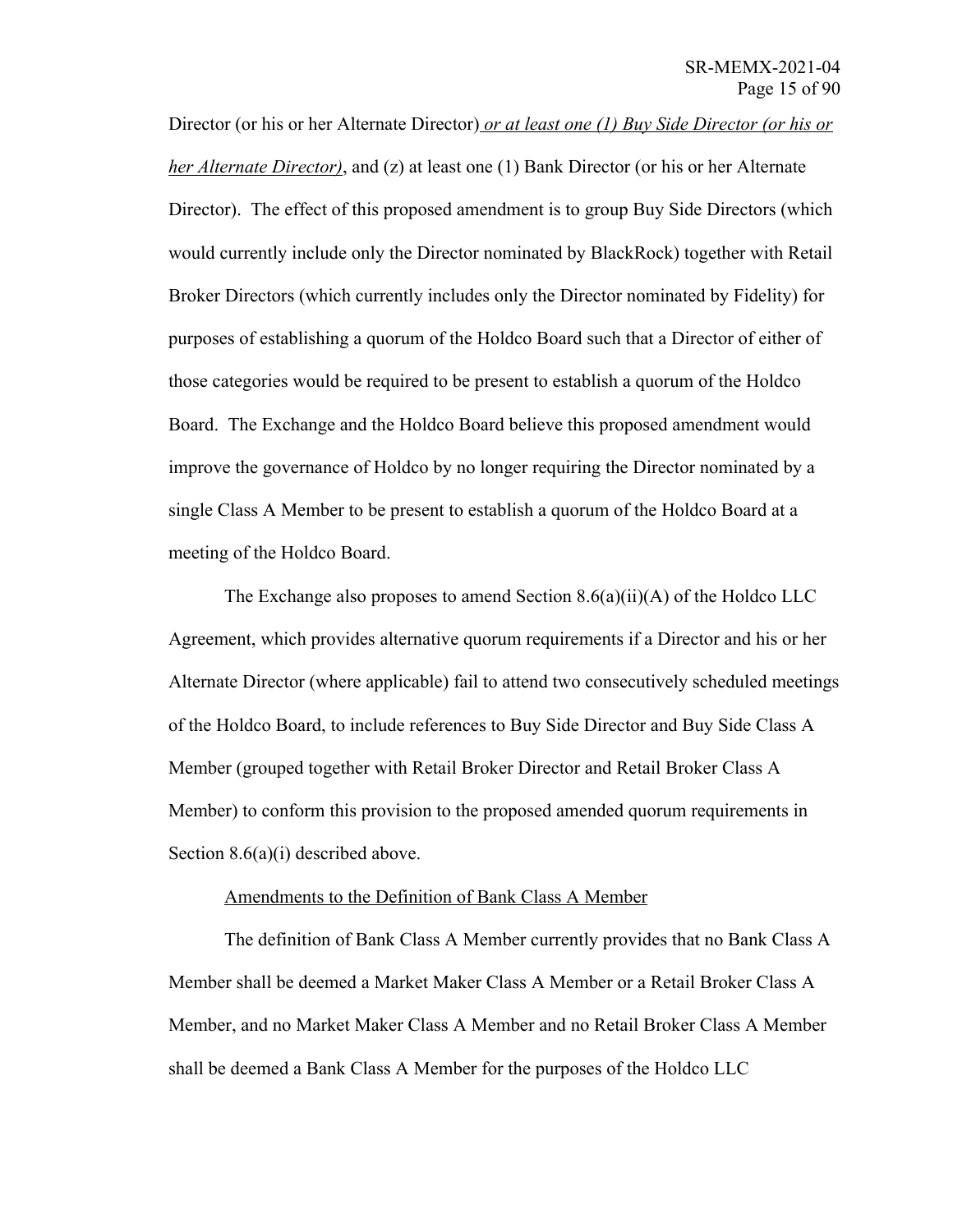Agreement. The Exchange proposes to amend this part of the definition of Bank Class A Member to also reflect that no Bank Class A Member shall be deemed a Buy Side Class A Member, and no Buy Side Class A Member shall be deemed a Bank Class A Member, for the purposes of the Holdco LLC Agreement. The purpose of this proposed amendment is to reflect the proposed addition of "Buy Side Class A Member" as a defined term and category of Class A Member, as described above.

The Exchange also proposes to further amend the definition of Bank Class A Member to delete an inadvertent duplicative reference to Class A Member. The purpose of this proposed amendment is to add clarity to the Holdco LLC Agreement by correcting an inadvertent drafting error.

#### Amendment to the definition of Market Maker Class A Member

The definition of Market Maker Class A Member currently provides that no Market Maker Class A Member shall be deemed a Bank Class A Member or a Retail Broker Class A Member, and no Bank Class A Member and no Retail Broker Class A Member shall be deemed a Market Maker Class A Member for the purposes of the Holdco LLC Agreement. The Exchange proposes to amend this part of the definition of Market Maker Class A Member to also reflect that no Market Maker Class A Member shall be deemed a Buy Side Class A Member, and no Buy Side Class A Member shall be deemed a Market Maker Class A Member, for the purposes of the Holdco LLC Agreement. The purpose of this proposed amendment is to reflect the proposed addition of "Buy Side Class A Member" as a defined term and category of Class A Member, as described above.

Amendment to the definition of Retail Broker Class A Member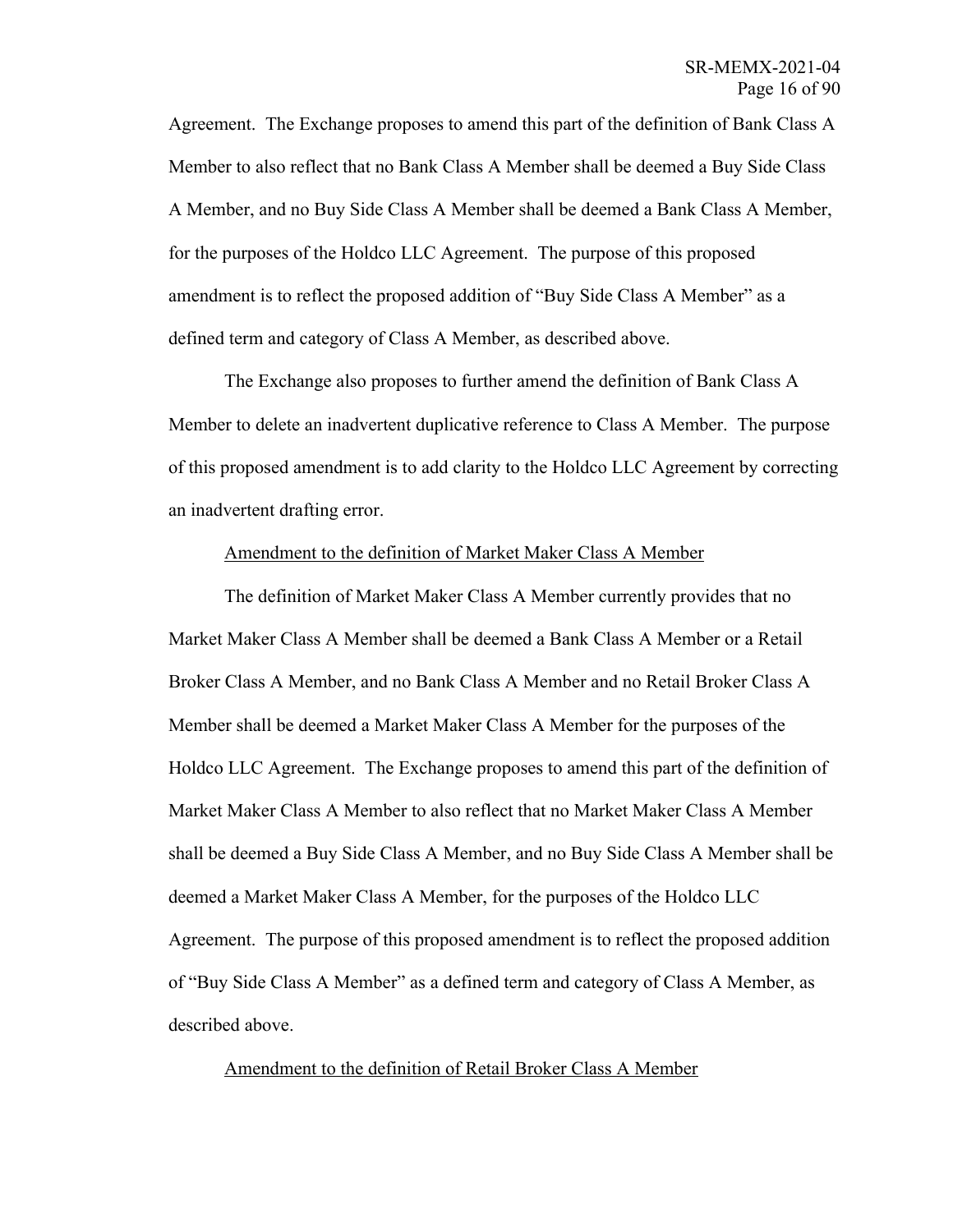The definition of Retail Broker Class A Member currently provides that no Retail Broker Class A Member shall be deemed a Bank Class A Member or a Market Maker Class A Member, and no Bank Class A Member and no Market Maker Class A Member shall be deemed a Retail Broker Class A Member for the purposes of the Holdco LLC Agreement. The Exchange proposes to amend this part of the definition of Retail Broker Class A Member to also reflect that no Retail Broker Class A Member shall be deemed a Buy Side Class A Member, and no Buy Side Class A Member shall be deemed a Retail Broker Class A Member, for the purposes of the Holdco LLC Agreement. The purpose of this proposed amendment is to reflect the proposed addition of "Buy Side Class A Member" as a defined term and category of Class A Member, as described above.

# **Amendments Related to the Rights of Certain Class A Members with Respect to the Governance of Certain Holdco Subsidiaries**

Section 8.18(i) of the Holdco LLC Agreement sets forth certain rights and requirements relating to the governance of certain subsidiaries of Holdco ("Holdco Subsidiaries"), including that, generally, each Market Maker Class A Member which is a Nominating Class A Member, each Retail Broker Class A Member which is a Nominating Class A Member, and each Bank Class A Member which is a Nominating Class A Member shall have the right to nominate one member to the board of directors or an equivalent governing body, if any, of each Holdco Subsidiary.<sup>24</sup> As of the Fourth

<sup>&</sup>lt;sup>24</sup> Section 8.18(i) contains an exception to this general requirement for the governance of the Exchange, which provides that the Exchange shall be governed by the Exchange Board (which shall be constituted as set forth in the limited liability company agreement of the Exchange). Accordingly, the proposed amendment to Section 8.18(i) does not in any way affect the governance of the Exchange.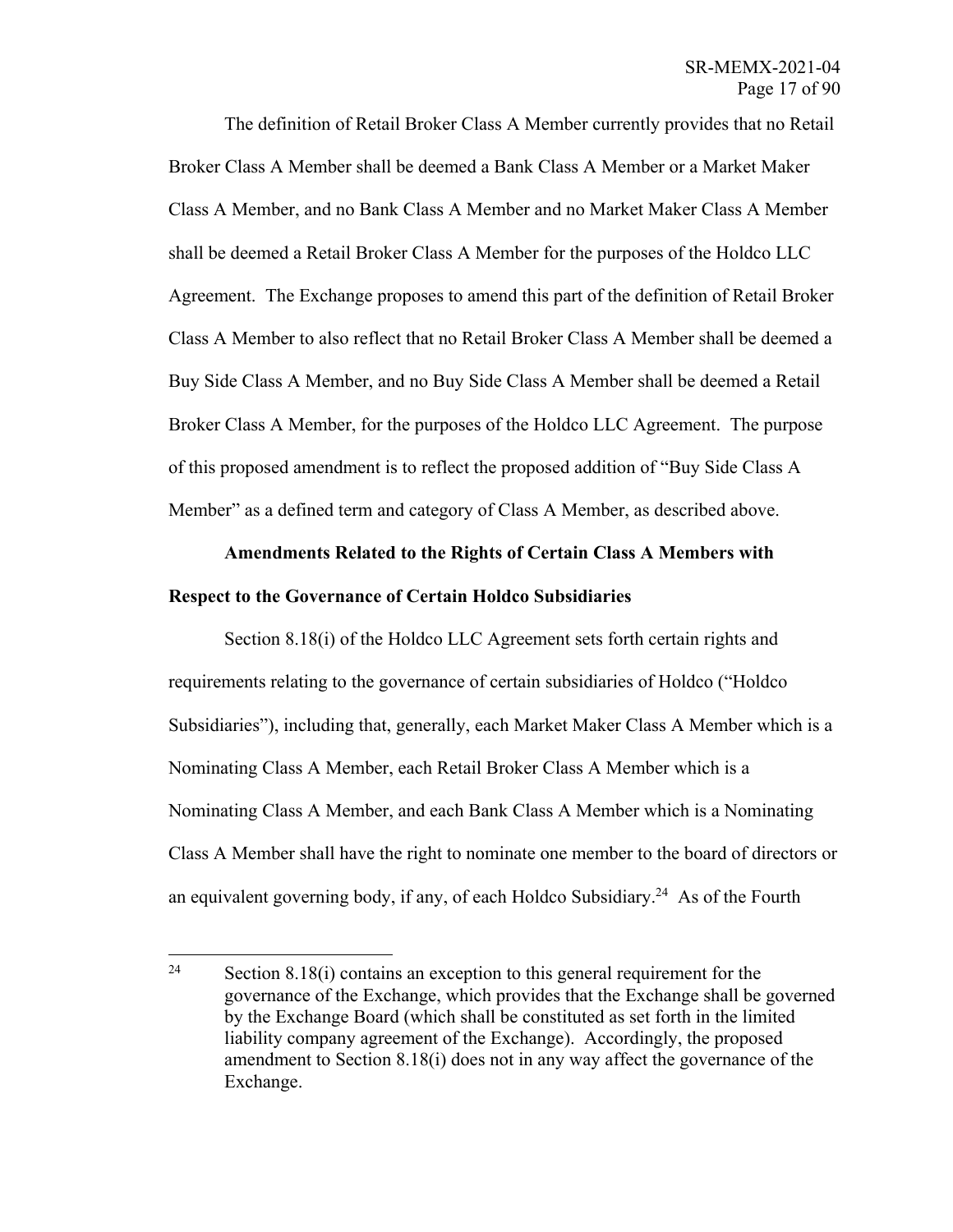Amended LLC Agreement Effective Date, all of the Market Maker Class A Members, Retail Broker Class A Members, and Bank Class A Members were Nominating Class A Members. Additionally, all such Class A Members as a group comprised all of the Nominating Class A Members of Holdco. Therefore, the references in Section 8.18(i) to each of the three categories of Class A Members (i.e., Market Maker Class A Members, Retail Broker Class A Members, and Bank Class A Members) were unnecessary, as the same effect would have been achieved by simply referencing "each Nominating Class A Member" without references to the three categories of Class A Members. It was in fact the intended effect for each Class A Member that was a Nominating Class A Member to have this right, which, as of the Fourth Amended LLC Agreement Effective Date, included each of the Class A Members in the three categories of Class A Members, although the references to the specific categories was not problematic.

Following the Fourth Amended LLC Agreement Effective Date, BlackRock was admitted as a Nominating Class A Member of Holdco. The Exchange now proposes to amend Section 8.18(i) to delete the references to the three specific categories of Class A Members (i.e., Market Maker Class A Members, Retail Broker Class A Members, and Bank Class A Members) so that Section 8.18(i) would provide that each Nominating Class A Member shall have the right to nominate one member to the board of directors or an equivalent governing body, if any, of each Holdco Subsidiary. The effect of this proposed amendment is for each of the Class A Members that currently has this right (i.e., each of the Nominating Class A Members as of the Fourth Amended LLC Agreement Effective Date) to retain this right (and the unnecessary references to the three categories of Class A Members be deleted), and for BlackRock, as a Nominating Class A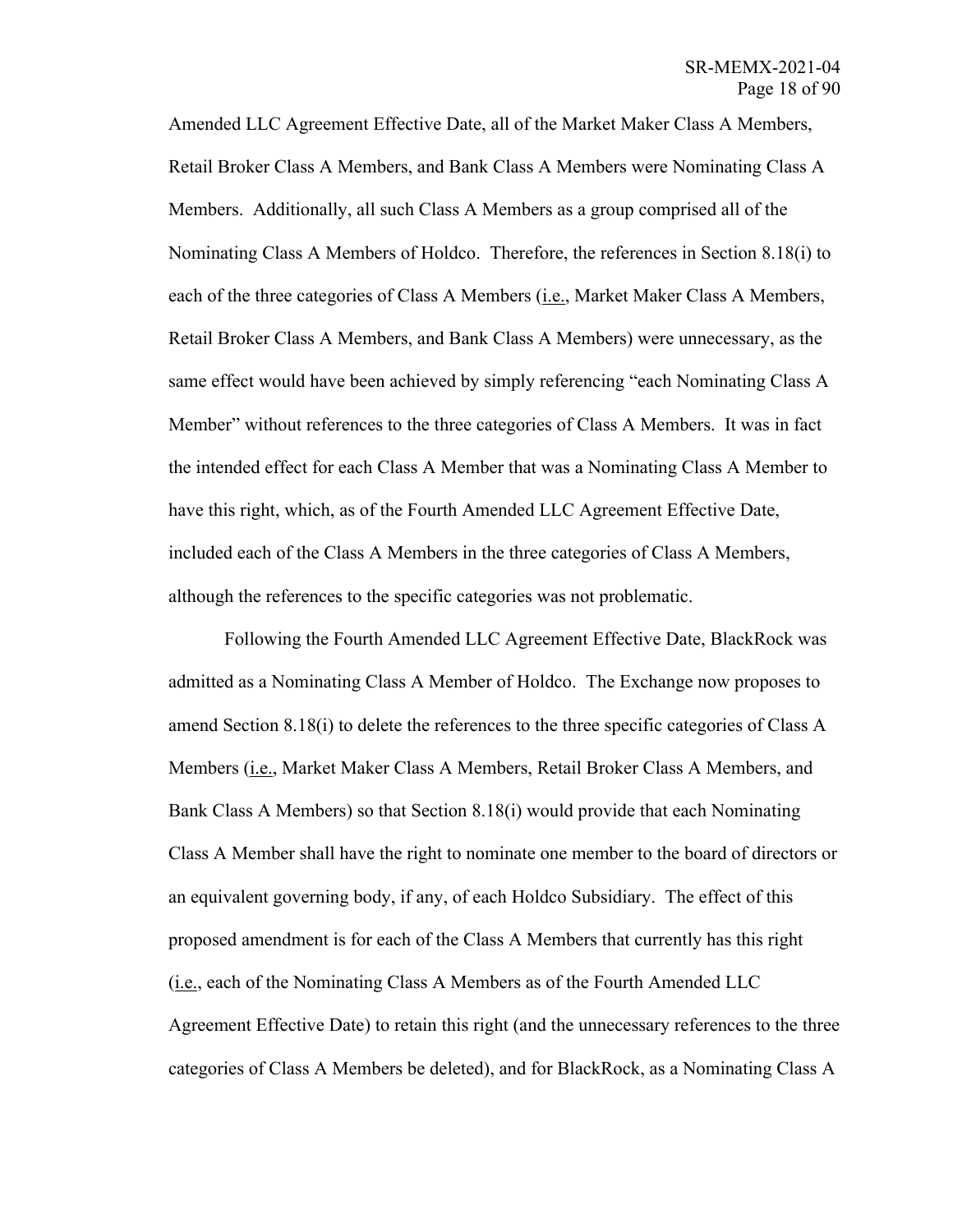Member that was admitted as such after the Fourth Amended LLC Agreement Effective Date, to also have this right. The purpose of this proposed amendment is to delete unnecessary references to the three categories of Class A Members (since all such Class A Members are Nominating Class A Members) and to also include BlackRock in the group that has this right, which is consistent with the original intent for Section 8.18(i) that each Nominating Class A Member has this right. As noted above, this aspect of Section 8.18(i) does not apply to the governance of the Exchange and, therefore, this proposed amendment does not in any way affect the governance of the Exchange.

The Exchange also proposes to further amend Section 8.18(i) to clarify that the requirement for each Nominating Class A Member to have the right to nominate one member to the board of directors or an equivalent governing body of each Holdco Subsidiary is not applicable if the governance structure of such Holdco Subsidiary is otherwise approved by the Holdco Board by Supermajority Board Vote.<sup>25</sup> This is already true under the existing Supermajority Board Vote provisions in the Holdco LLC Agreement,<sup>26</sup> so the purpose of this proposed amendment is to simply add clarity in Section 8.18(i) regarding the Holdco Board's ability to approve a different governance

<sup>26</sup> Exhibit C of the Holdco LLC Agreement sets forth certain matters that may be accomplished by a Supermajority Board Vote, which include materially amending the governing documents of a committee of the Holdco Board, or of the board of directors or a similar governing body of any Holdco Subsidiary. See Exhibit C (#25) of the Holdco LLC Agreement.

<sup>&</sup>lt;sup>25</sup> The term "Supermajority Board Vote" means the affirmative vote of at least seventy-seven percent (77%) of the votes of all Directors of Holdco then entitled to vote on the matter under consideration and who have not recused themselves, whether or not present at the applicable meeting of the Holdco Board; provided that if such affirmative vote threshold results in the necessity of the affirmative vote of all such Directors of Holdco with respect to such matter, an affirmative vote of all but one of such Directors of Holdco shall be required instead with respect to such matter. See Section 1.1 of the Holdco LLC Agreement.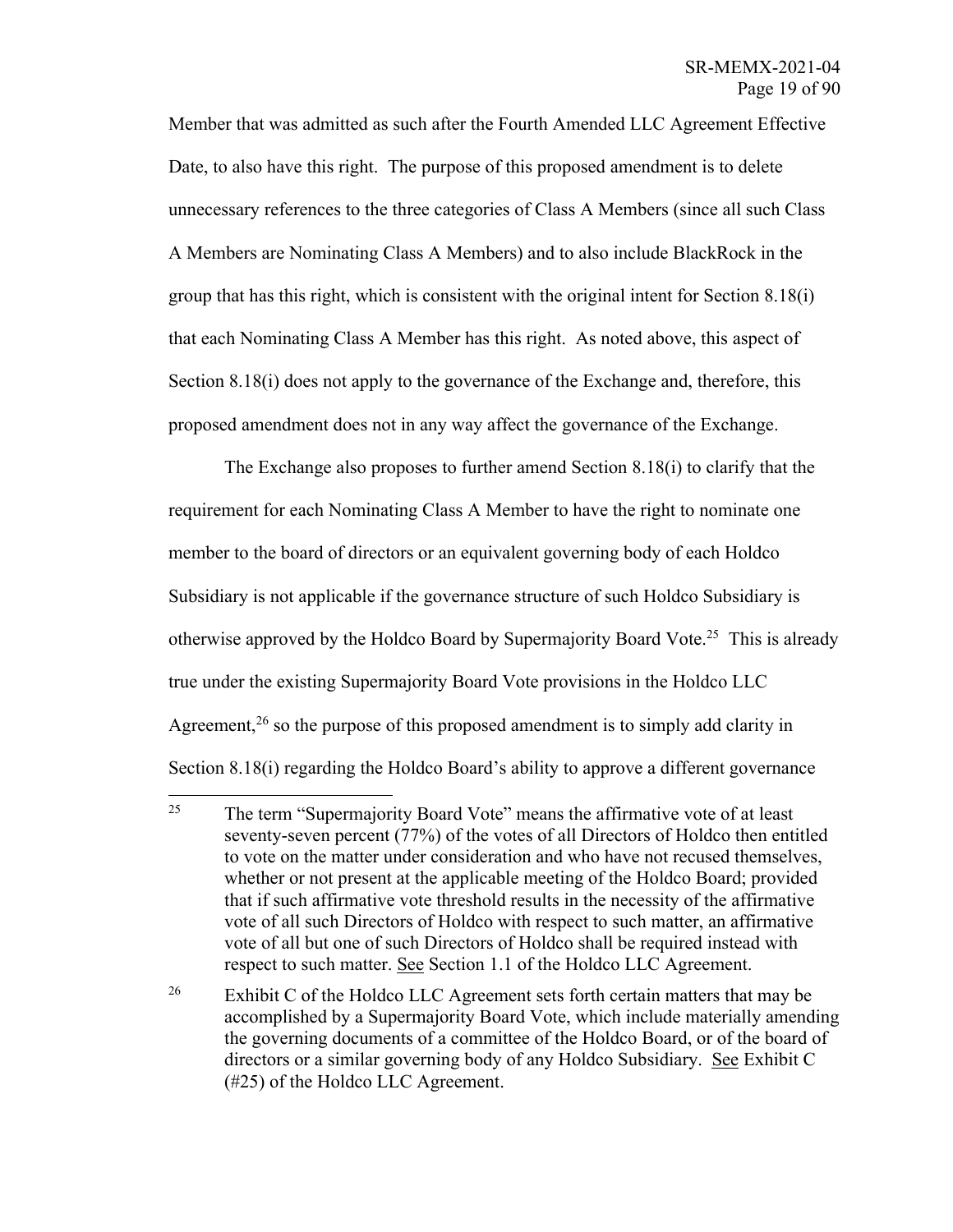structure of a Holdco Subsidiary pursuant to a Supermajority Board Vote of the Holdco Board.

# **Amendments to Streamline Email Communications Procedures for Actions Taken by Written Consent of the Holdco Members**

Section 4.7(e) of the Holdco LLC Agreement provides that any action to be taken at a meeting of the Members of Holdco may be taken without a meeting if the action is taken in writing (which may be via email communication) by consent of such number of Members as would otherwise be required to approve such action. Section 4.7(e) also provides specific procedures for an action to be deemed to have been taken in writing via email communication for this purpose. The Exchange proposes to amend Section 4.7(e) to streamline these procedures, as described below.

• Current language in Section 4.7(e) relating to email communication

procedures: For purposes of the foregoing, an action shall be deemed to have been taken in writing via email communication if (i) an email communication is sent by the  $CEO<sup>27</sup>$  to all Members entitled to vote on the matter at issue clearly specifying the action to be taken and clearly stating that an email response to such email shall be deemed to be an email communication for purposes of this Section 4.7(e), (ii) the number of Members required to approve the matter at issue respond to the CEO's email with an unambiguous approval of such matter, and (iii) the CEO's email and all such responses are filed with the minutes of the meetings of Members.

<sup>&</sup>lt;sup>27</sup> The term "CEO" refers to the individual serving as the chief executive officer of Holdco. See Section 8.3(c) of the Holdco LLC Agreement.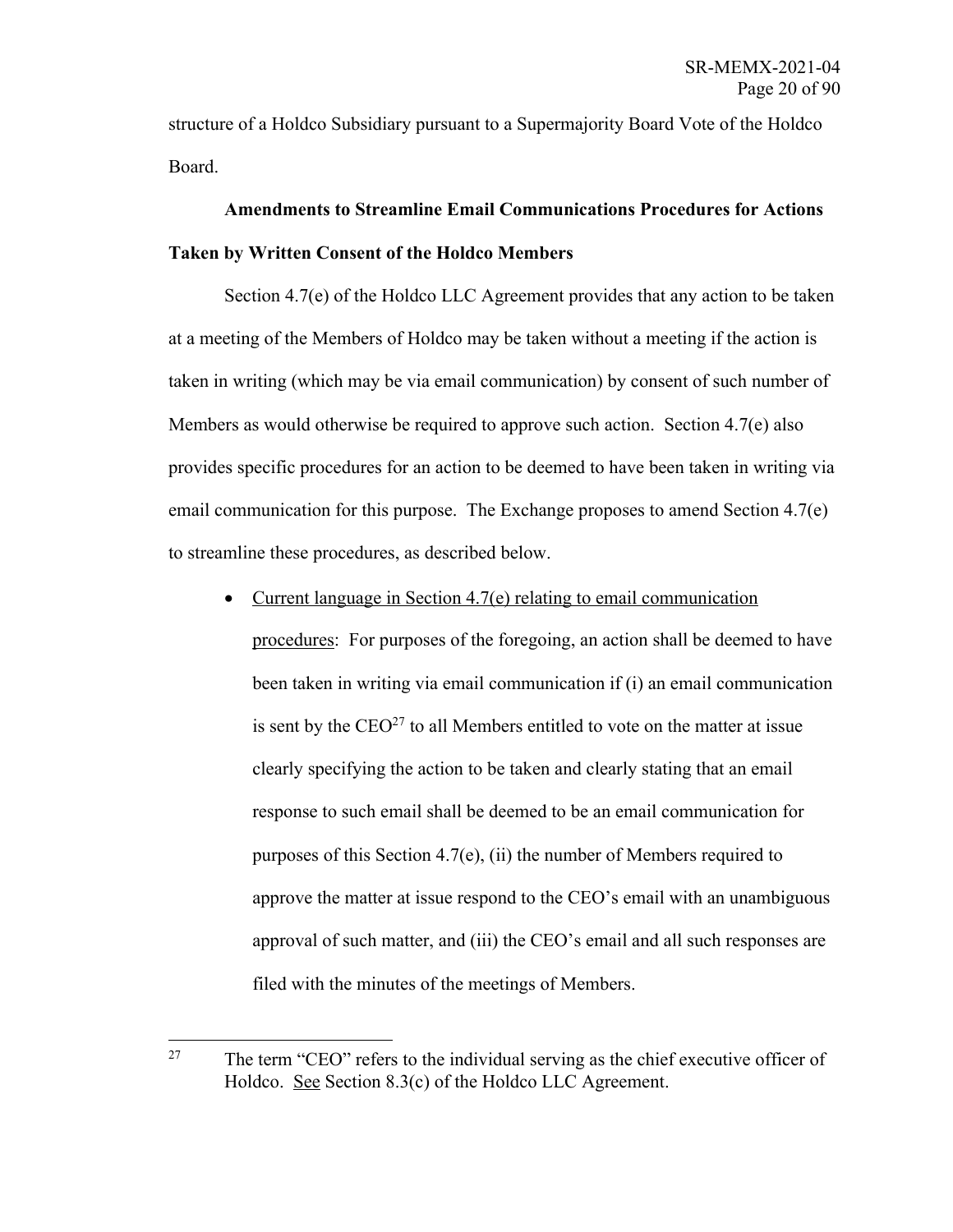• Proposed amended language in Section 4.7(e) relating to email communication procedures: For purposes of the foregoing, an action shall be deemed to have been taken in writing via email communication if (i) an email communication is sent by an Officer<sup>28</sup> to all Members entitled to vote on the matter at issue clearly specifying the action to be taken, (ii) the number of Members required to approve the matter at issue respond to the Officer's email with an unambiguous approval of such matter, and (iii) the Officer's email and all such responses are filed with the minutes of the meetings of Members.

The effect of the proposed amendments to Section 4.7(e) is to modify the procedures for an action to be deemed to have been taken in writing via email communication for this purpose to: (i) permit an email communication to be sent by any Officer (rather than just the CEO) and (ii) no longer require that such email communication clearly state that an email response to such email shall be deemed to be an email communication for purposes of Section 4.7(e). The Exchange and the Holdco Board believe it is already clear from the context of email communications requesting the Holdco Members' written consent of a particular matter that such email communications should be deemed as email communications for purposes of Section 4.7(e) and that expressly stating this in such email communications is unnecessary. Accordingly, these proposed amendments are intended to simplify and streamline the procedures for actions taken by the Members of Holdco without a meeting by broadening the group of Officers

<sup>&</sup>lt;sup>28</sup> The term "Officer" refers to an individual appointed by the Board as an officer of Holdco. See Section 8.14(a) of the Holdco LLC Agreement.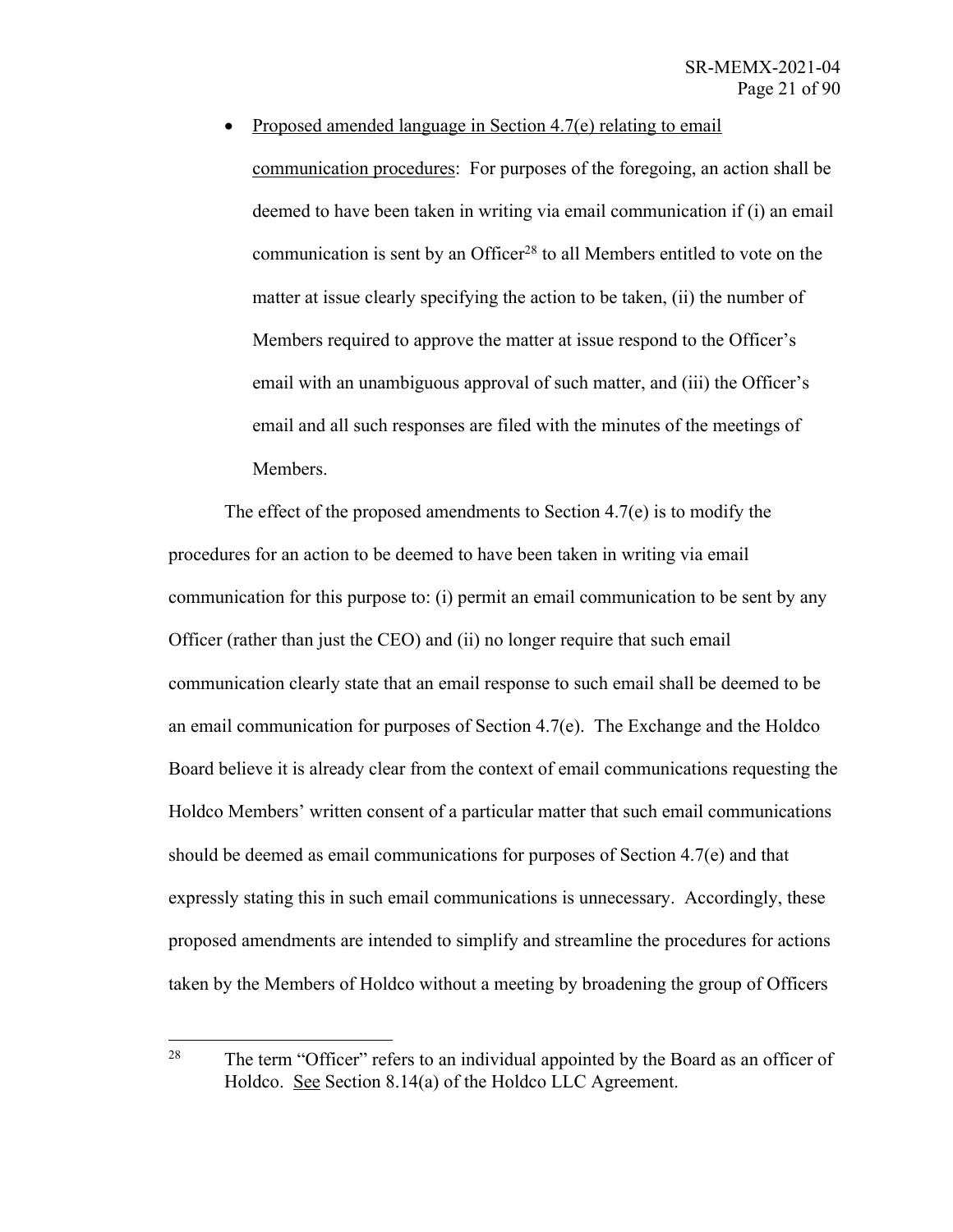that may send an email communication for this purpose and eliminating an unnecessary technical requirement. The Exchange and the Holdco Board believe that simplification of the procedures for an action to be deemed to have been taken in writing via email communication for purposes of Section 4.7(e) is particularly helpful to Holdco and the Members of Holdco in light of the COVID-19 pandemic, which has resulted in less inperson meetings and more actions to be taken by the Members of Holdco in writing via email communication.

# **Amendments to Streamline Email Communications Procedures for Actions Taken by Written Consent of the Holdco Board**

Section 8.7 of the Holdco LLC Agreement provides that any action of the Holdco Board may be taken without a meeting if a written consent (including via email communication) of all of the Directors then constituting the Holdco Board approves such action. Section 8.7 also provides specific procedures for an action to be deemed to have been taken in writing via email communication for this purpose. The Exchange proposes to amend Section 8.7 to streamline these procedures, as described below.

• Current language in Section 8.7 relating to email communication procedures: For purposes of the foregoing, an action shall be deemed to have been taken in writing via email communication if (i) an email communication is sent by the CEO or Chairman of the Board to all Directors entitled to vote on the matter at issue clearly specifying the action to be taken and clearly stating that an email response to such email shall be deemed to be an email communication for purposes of this Section 8.7, (ii) the number of Directors required to approve the matter at issue respond to the CEO's or the Chairman of the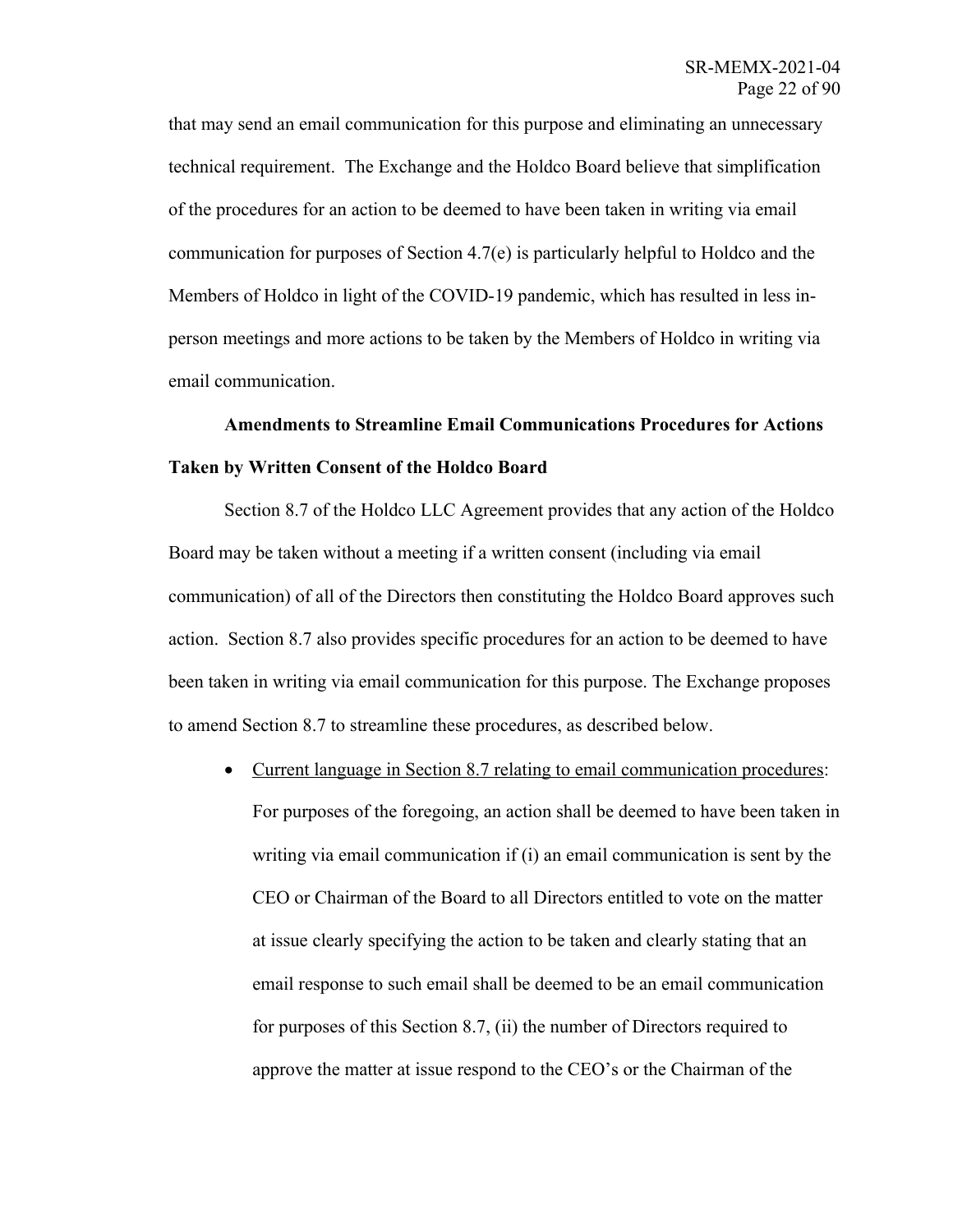Board's email with an unambiguous approval of such matter, and (iii) the CEO's or Chairman of the Board's email and all such responses are filed with the minutes of the meetings of Directors.

• Proposed amended language in Section 8.7 relating to email communication procedures: For purposes of the foregoing, an action shall be deemed to have been taken in writing via email communication if (i) an email communication is sent by an Officer or the Chairman of the Board to all Directors entitled to vote on the matter at issue clearly specifying the action to be taken, (ii) the number of Directors required to approve the matter at issue respond to the Officer's or the Chairman of the Board's email with an unambiguous approval of such matter, and (iii) the Officer's or Chairman of the Board's email and all such responses are filed with the minutes of the meetings of Directors.

The effect of the proposed amendments to Section 8.7 is to modify the procedures for an action to be deemed to have been taken in writing via email communication for this purpose to: (i) permit an email communication to be sent by any Officer (rather than just the CEO) and (ii) no longer require that such email communication clearly state that an email response to such email shall be deemed to be an email communication for purposes of Section 8.7. The Exchange and the Holdco Board believe it is already clear from the context of email communications requesting the Holdco Board's written consent of a particular matter that such email communications should be deemed as email communications for purposes of Section 8.7 and that expressly stating this in such email communications is unnecessary. Accordingly, these proposed amendments are intended to simplify and streamline the procedures for actions taken by the Holdco Board without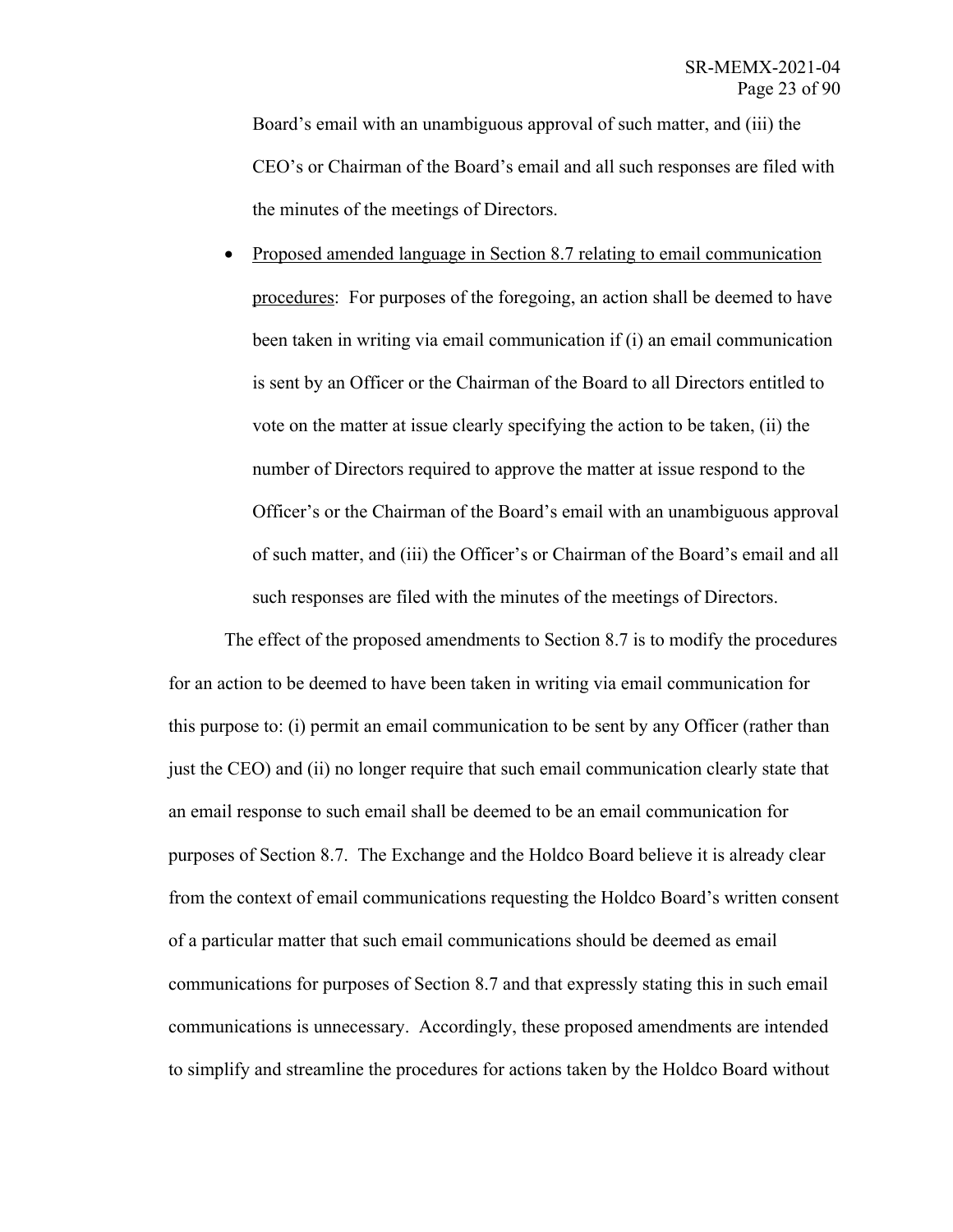a meeting by broadening the group of Officers that may send an email communication for this purpose and eliminating an unnecessary technical requirement. The Exchange and the Holdco Board believe that simplification of the procedures for an action to be deemed to have been taken in writing via email communication for purposes of Section 8.7 is particularly helpful to Holdco and the Holdco Board in light of the COVID-19 pandemic, which has resulted in less in-person meetings and more actions to be taken by the Holdco Board in writing via email communication.

### **Clarifying, Conforming, and Other Non-Substantive Amendments**

Finally, the Exchange proposes to make various clarifying, conforming, and other non-substantive amendments to the Holdco LLC Agreement, each of which is discussed below.

# Clarifying Amendments to Section 8.3(b) Regarding the Elimination or Waiver of a Nominating Class A Member's Right to Nominate a Director

Section 8.3(b) of the Holdco LLC Agreement currently provides, in part, that the right of a Nominating Class A Member to nominate a Director may be eliminated or waived, as applicable, as set forth in Section 8.10 (which relates to the loss of the right to nominate a Director if a Nominating Class A Member ceases to own a specified amount of Class A Units) and Section 8.11 (which relates to a Nominating Class A Member's ability to waive its right to nominate a Director). The Exchange proposes to amend Section 8.3(b) to also include a reference that the right of a Nominating Class A Member to nominate a Director may be eliminated as set forth in Section 8.17 of the Holdco LLC Agreement. Section 8.17 sets forth the procedures with respect to Combinations of Nominating Class A Members, including that, if both such Nominating Class A Members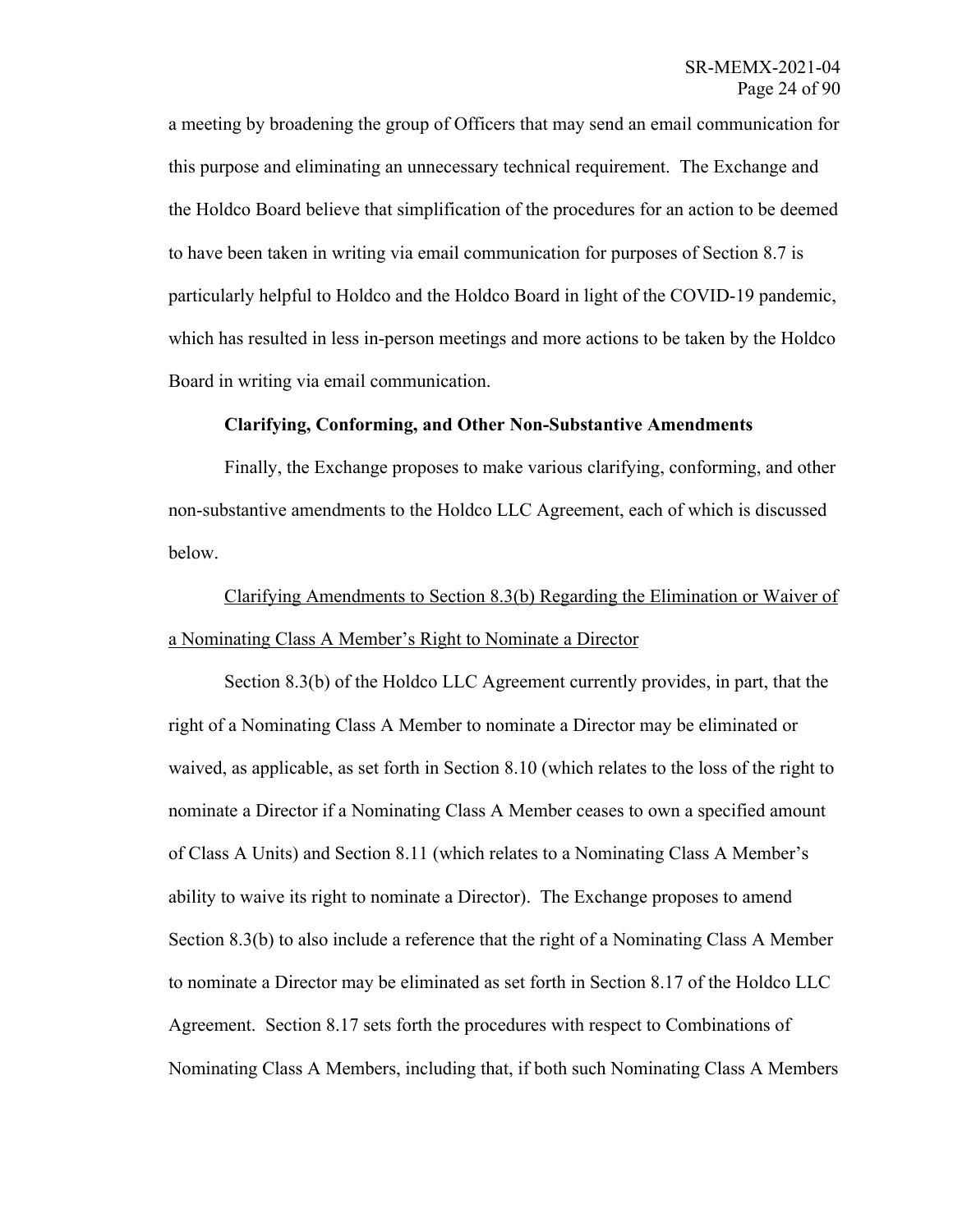that involved in a Combination had nominated a Director that is serving on the Holdco Board at the time of the Combination, the surviving Affiliated group shall remove or cause the removal of one of such Directors effective upon the consummation of such Combination and thereafter have the right to nominate only one Director and the number of Directors shall be reduced accordingly. Thus, Section 8.17 already provides that the right to nominate a Director held by one Nominating Class A Member involved in such a Combination will be eliminated as a result of such Combination (since the surviving Affiliated group may retain only one of the Nominating Class A Members' rights to nominate a Director), however, Section 8.17 is not currently referenced in Section 8.3(b) as a section pursuant to which such right may be eliminated or waived. Accordingly, the proposed amendment to include a reference to Section 8.17 in Section 8.3(b) is intended to clarify that the right of a Nominating Class A Member to nominate a Director may be eliminated pursuant to Section 8.17 in connection with a Combination involving Nominating Class A Members.

The Exchange also proposes to further amend Section 8.3(b) to provide that, for the avoidance of doubt, a Class A Member shall not be a Nominating Class A Member for so long as such Class A Member's right to nominate a Director is eliminated or waived pursuant to Section 8.10, Section 8.11, and Section 8.17. This is already true under the Holdco LLC Agreement pursuant to the operation of these sections, so the purpose of this proposed amendment is to simply add clarity to the Holdco LLC Agreement in this regard.

Amendment to Section 8.19(a) to Correct an Inadvertent Drafting Error Section 8.19 of the Holdco LLC Agreement contains provisions relating to the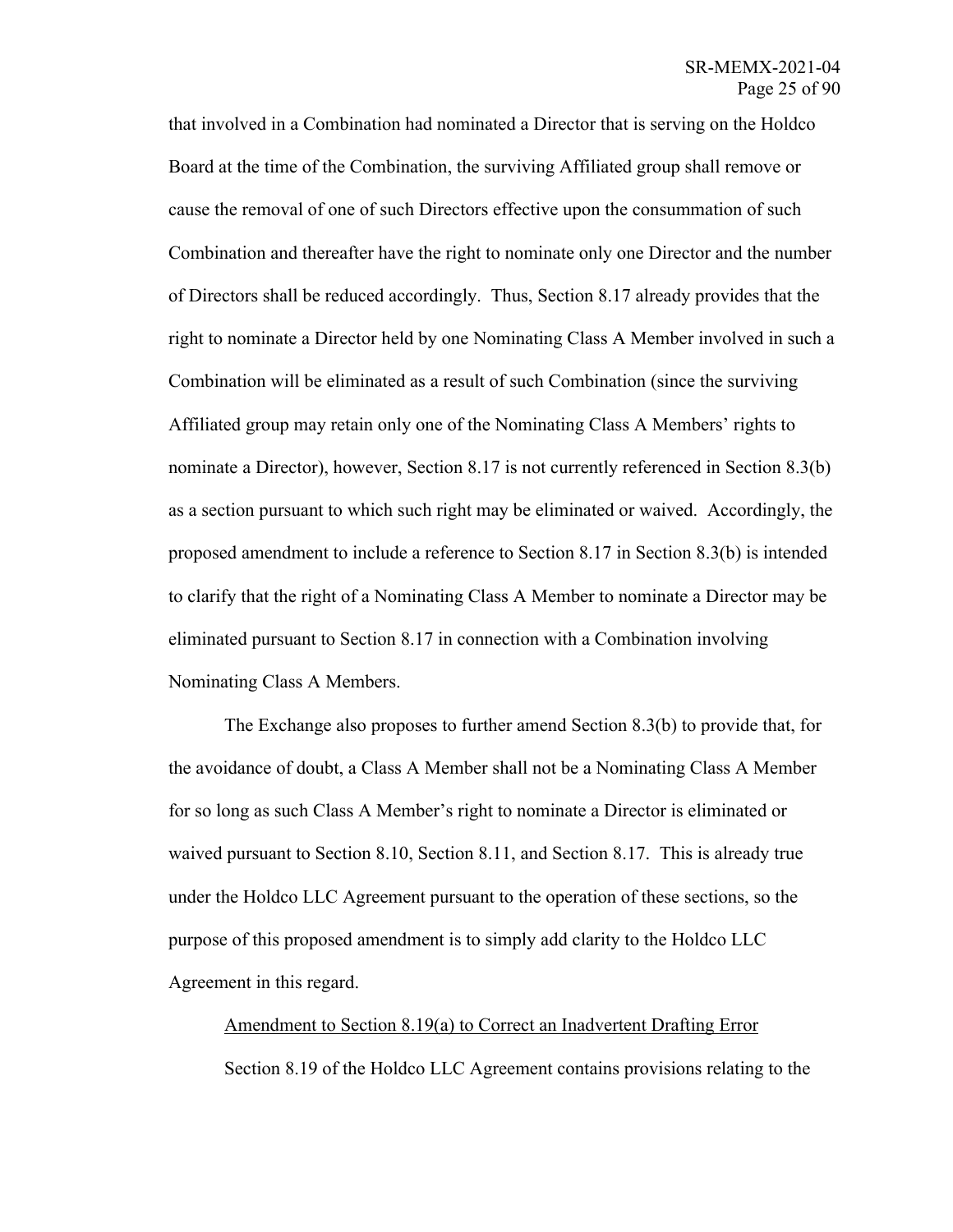creation and functioning of an advisory board with industry representation (the "Holdco Industry Advisory Board"). Section 8.19(a) sets forth the compositional requirements of the Holdco Industry Advisory Board. The Exchange proposes to amend Section 8.19(a) of the Holdco LLC Agreement to replace a reference in that provision to "Members" (which refers to a person admitted as a limited liability company member of Holdco) with a reference to "members" (which, in the context, refers to members of the national securities exchange operated by the Exchange), as this was the original intent of the parties to the Holdco LLC Agreement. Thus, the purpose of this proposed amendment is to add clarity to the Holdco LLC Agreement by correcting an inadvertent drafting error.

Amendment to Section 8.3(e) Regarding the Maintenance of the Director and Observers Schedule

Section 8.3(e) of the Holdco LLC Agreement currently provides that a copy of the Directors and Observers Schedule<sup>29</sup> as of the execution of this Agreement (referring to the Holdco LLC Agreement) is attached thereto as Exhibit B. The Exchange proposes to amend Section 8.3(e) to delete the phrase "as of the execution of this Agreement" so that the Directors and Observers Schedule may be maintained on an ongoing basis rather than remaining static as of a specific date. The Exchange and the Holdco Board believe that the proposed change would benefit the Members of Holdco and the public by providing up-to-date information with respect to Director, Alternate Director and Board Observer

<sup>&</sup>lt;sup>29</sup> The term "Directors and Observers Schedule" refers to a schedule of all Directors, Alternate Directors and Board Observers maintained by the Holdco Board. See Sections 8.3(e) of the Holdco LLC Agreement. The term "Alternate Director" refers to an alternate for a Director nominated by a Class A Member. See Section 8.12(a) of the Holdco LLC Agreement. The term "Board Observer" refers to an observer to the Board appointed by a Member. See Section 8.13(c) of the Holdco LLC Agreement.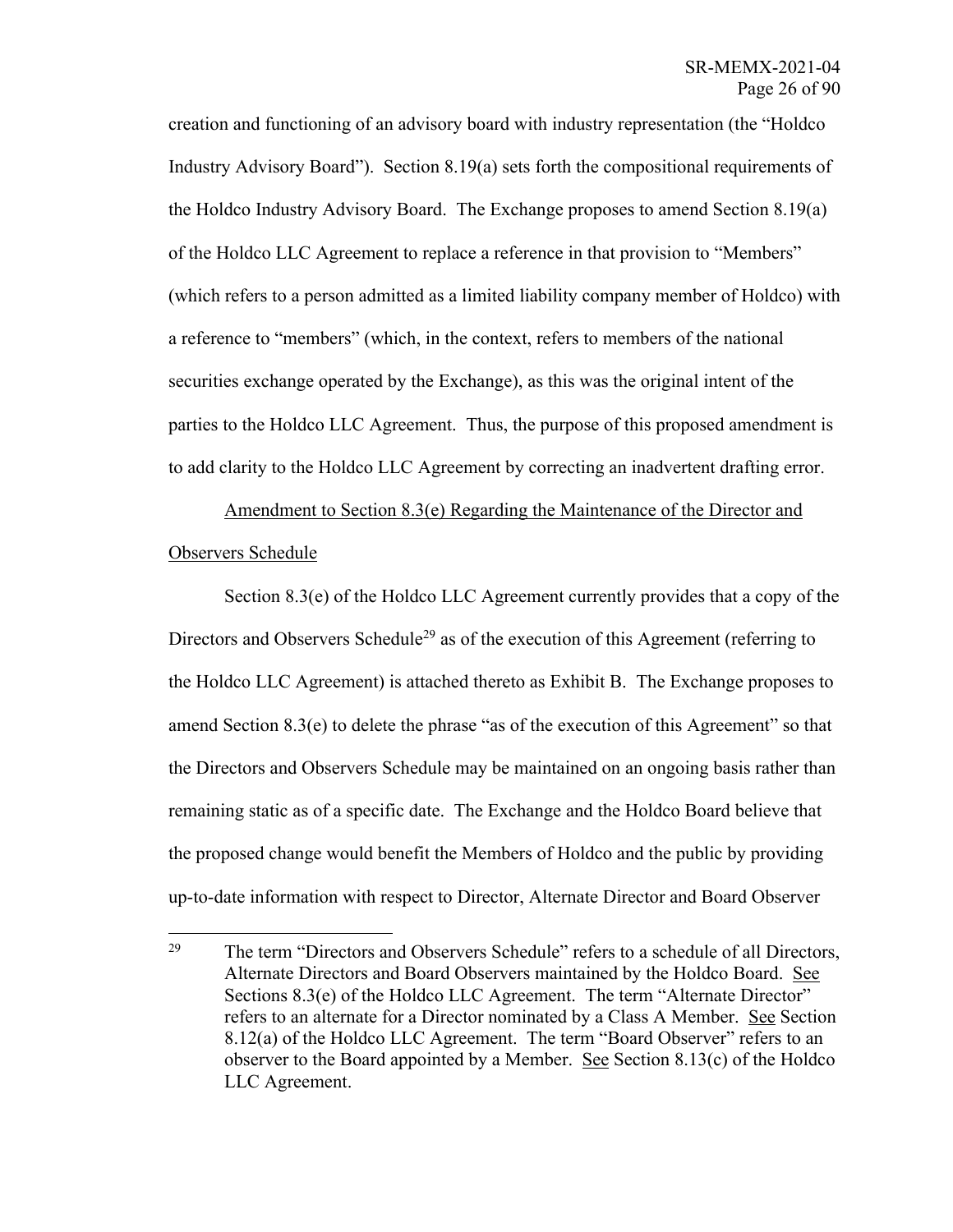changes as they occur, as the Exchange maintains a copy of the Holdco LLC Agreement on its public website and would update the Director and Observers Schedule as such changes occur. The Exchange believes this is a non-substantive amendment to the Holdco LLC Agreement as it relates solely to the administration and maintenance of the corporate documents of Holdco.

Deletion of Section 13.1(d) to Remove an Obsolete Provision Relating to Events of Dissolution of Holdco

The Exchange proposes to delete Section 13.1(d) of the Holdco LLC Agreement in its entirety, as that provision is now outdated and obsolete, and it would therefore not be appropriate to leave in the Fifth Amended LLC Agreement. Specifically, Section 13.1(d) provides that Holdco shall be dissolved and its affairs wound up upon the occurrence of either of two events, each of which could only have occurred prior to the Commission's approval of the Exchange Application. 30 On May 4, 2020, the Commission approved<sup>31</sup> the Exchange Application and, therefore, the occurrence of either of these events of dissolution is no longer possible. Accordingly, the purpose of this proposed amendment is to add clarity to the Holdco LLC Agreement by deleting a provision that is now obsolete.

Amendment to Section 8.3(c) to Delete Obsolete Language Regarding the Current CEO's Election to the Holdco Board

The Exchange proposes to amend Section 8.3(c) of the Holdco LLC Agreement to

<sup>&</sup>lt;sup>30</sup> As currently defined in Section 13.1(d) of the Holdco LLC Agreement, the term "Exchange Application" refers to the application of the Exchange as a national securities exchange.

<sup>31</sup> See Securities Exchange Act Release No. 88806 (May 4, 2020), 85 FR 27451 (May 8, 2020).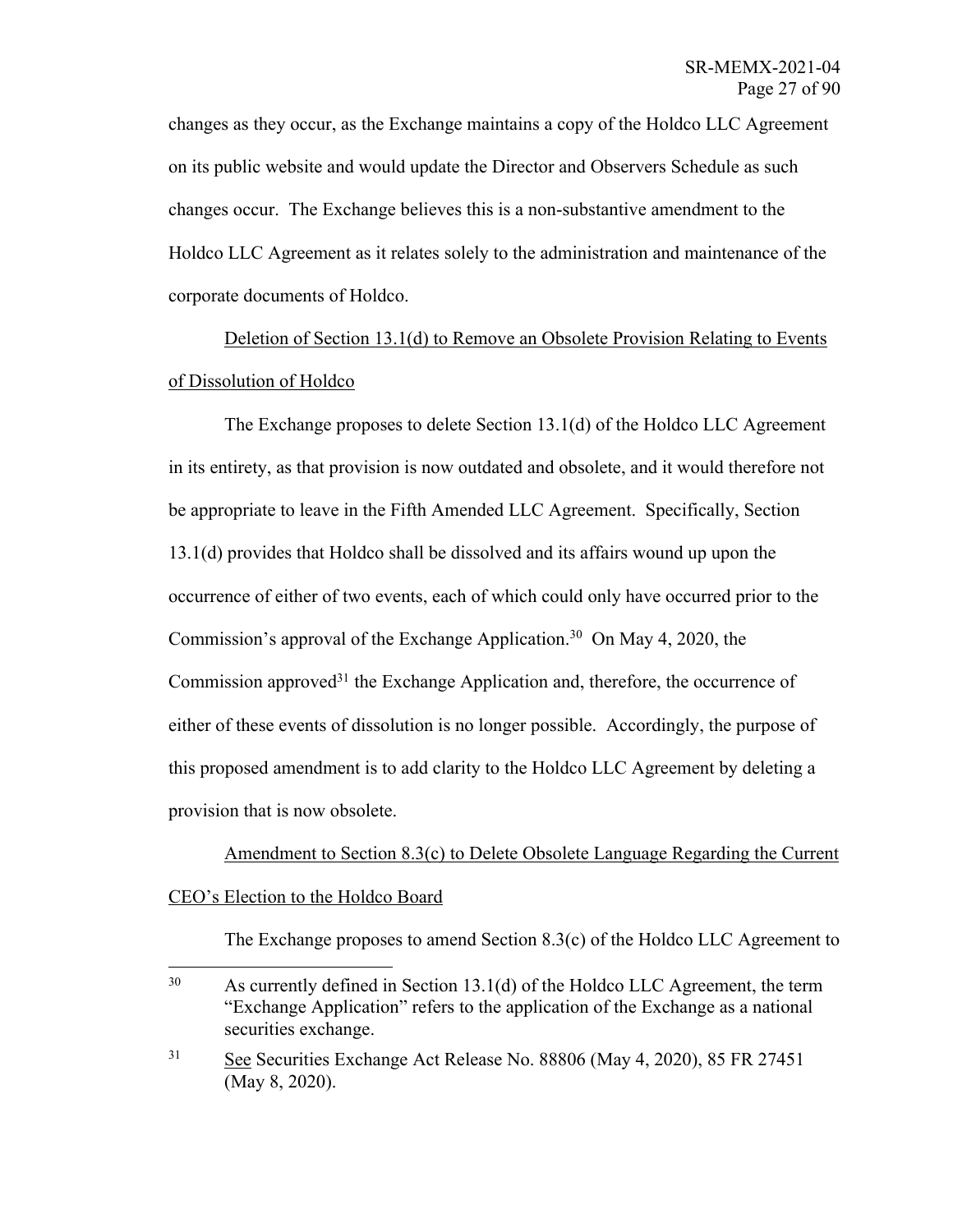delete an outdated statement that Holdco's CEO as of the Fourth Amended LLC Agreement Effective Date shall be deemed to be elected as a Director to the Holdco Board as of such date. The CEO as of the Fourth Amended LLC Agreement Effective Date (i.e., the current CEO) has already been elected as a Director to the Holdco as of such date and, therefore, this language is obsolete and it would therefore not be appropriate to leave in the Fifth Amended LLC Agreement. As amended, Section 8.3(c) would continue to provide that the individual serving as the CEO shall be deemed elected to the Holdco Board as a Director at the time of his or her appointment as the CEO by the Holdco Board. The purpose of this proposed amendment is to add clarity to the Holdco LLC Agreement by deleting language that is now obsolete.

Amendment to Section 3.2 to Delete Obsolete Language Regarding the Prior Reclassification of Class A Units

The Exchange proposes to amend Section 3.2 of the Holdco LLC Agreement to delete an outdated reference that all Units classified as Class A Units immediately prior to the Fourth Amended LLC Agreement Effective Date are reclassified as Class A-1 Units as of such date. This reclassification of Class A Units already happened pursuant to the Fourth Amended LLC Agreement as of the Fourth Amended LLC Agreement Effective Date and, therefore, it would not be appropriate to leave this language in the Fifth Amended LLC Agreement. The purpose of this proposed amendment is to add clarity to the Holdco LLC Agreement by deleting language that is now obsolete.

Amendment to Section 3.3(b) to Reflect Updated Amount of Class B Units Available for Issuance

The Exchange proposes to amend Section 3.3(b) of the Holdco LLC Agreement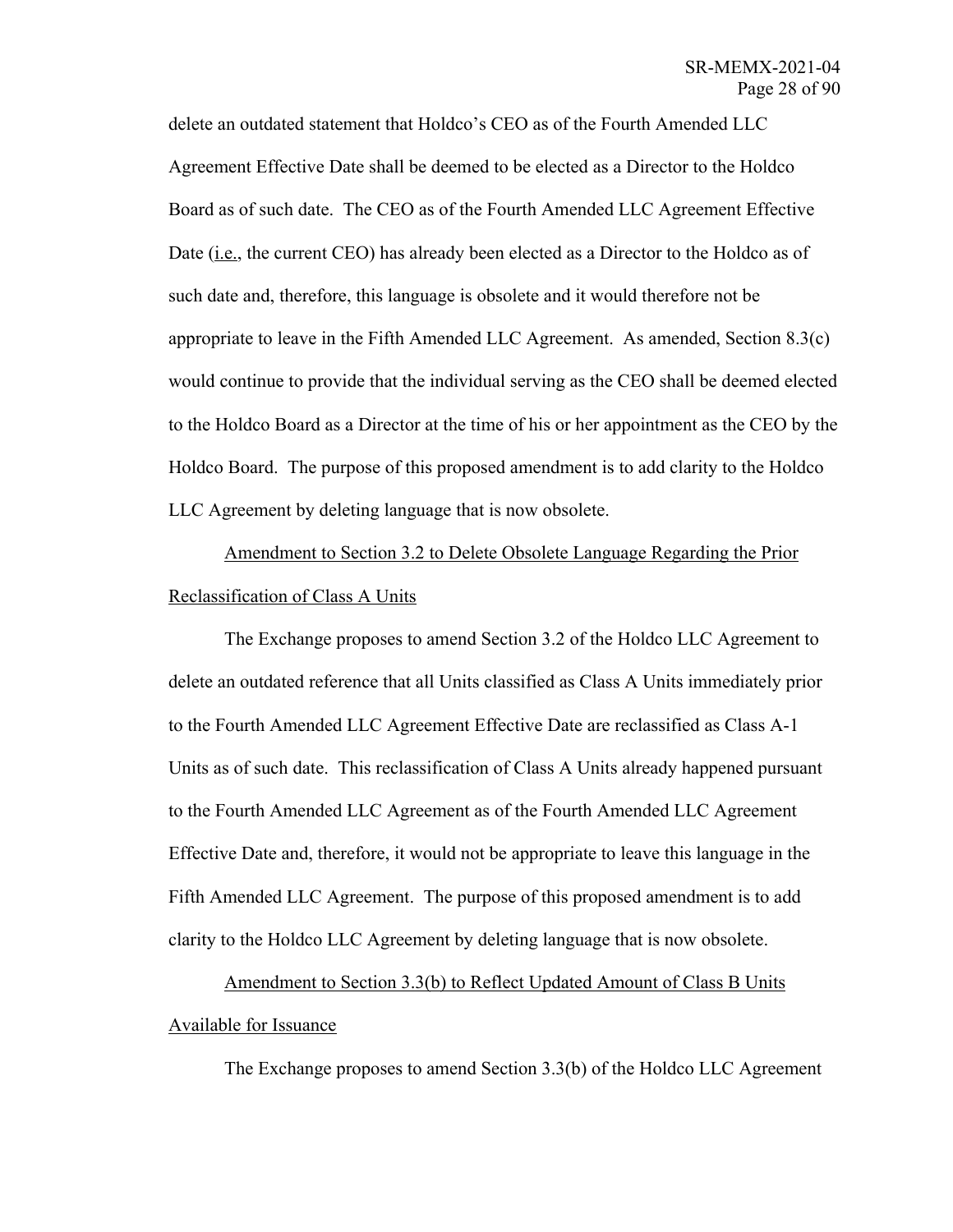to reflect that the maximum number of Class B Units available for issuance pursuant to the Amended and Restated MEMX Holdings LLC 2018 Profits Interests Plan (the "Incentive Plan") has increased (from 12,352,941 to 16,754,087) as a result of action taken by the Holdco Board in accordance with the Holdco LLC Agreement and the Incentive Plan following the Fourth Amended LLC Agreement Effective Date. Thus, the purpose of this proposed amendment is to add clarity to the Holdco LLC Agreement by updating the amount of Class B Units referenced in Section 3.3(b) to reflect this increased amount.

## Amendments to Reflect Updated Class A Member Entity Names

The Exchange proposes to amend the Holdco LLC Agreement to reflect the updated entity names of certain Class A Members and add signature pages for entities that became Class A Members after the Fourth Amended LLC Agreement Effective Date. The purpose of these amendments is to add clarity to the Holdco LLC Agreement by updating references to outdated entity names and including signature pages for entities that are now Class A Members and will be signatories to the Fifth Amended LLC Agreement. Each amendment is discussed below.

• **Definition and signature page of Fidelity:** The Exchange proposes to amend the definition of "Fidelity" to replace all references to Devonshire Investors (Delaware) LLC with references to FMR LLC, as the Class A Units held by Devonshire Investors (Delaware) LLC were transferred to its Affiliate, FMR LLC, and FMR LLC was admitted as a Class A Member of Holdco following the Fourth Amended LLC Agreement Effective Date. The Exchange also proposes to amend Fidelity's signature page to reflect this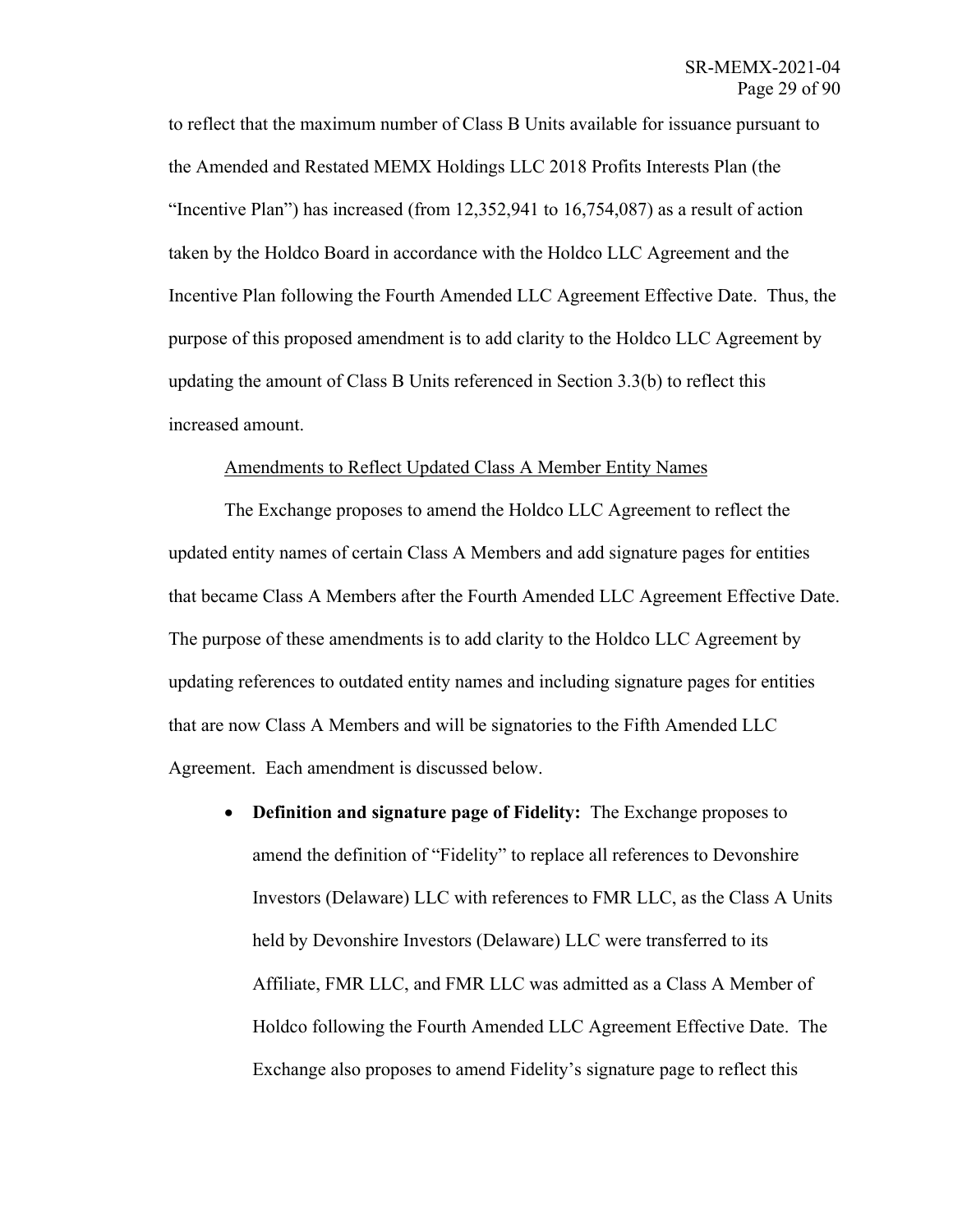change.

- **Definition and signature page of Virtu:** The Exchange proposes to amend the definition of "Virtu" to replace all references to Virtu Getco Investments, LLC with references to Virtu Investments, LLC to reflect that such entity underwent a name change following the Fourth Amended LLC Agreement Effective Date. The Exchange also proposes to amend Virtu's signature page to reflect this change.
- **Definition and signature page of E\*Trade:** The Exchange proposes to amend E\*Trade's signature page to reference E\*TRADE Financial Holdings, LLC, as this entity is the successor-in-interest to E\*TRADE Financial Corporation and was admitted as a Class A Member of Holdco following the Fourth Amended LLC Agreement Effective Date, as described above.<sup>32</sup>
- **Signature Pages of New Class A Members:** The Exchange proposes to add signature pages for the following entities, as such entities became admitted as Class A Members of Holdco following the Fourth Amended LLC Agreement Effective Date and will be signatories to the Fifth Amended LLC Agreement: Wells Fargo Central Pacific Holdings, Inc.; Flow Traders U.S. Holding LLC; BLK SMI, LLC; Manikay Global Opportunities 2, LP; and Citicorp North America, Inc.

Add "Fourth Amended LLC Agreement" and "Fourth Amended LLC Agreement Effective Date" as New Defined Terms and Make Conforming Changes

As the Exchange is proposing to amend and restate the Holdco LLC Agreement,

<sup>32</sup> See supra note 6.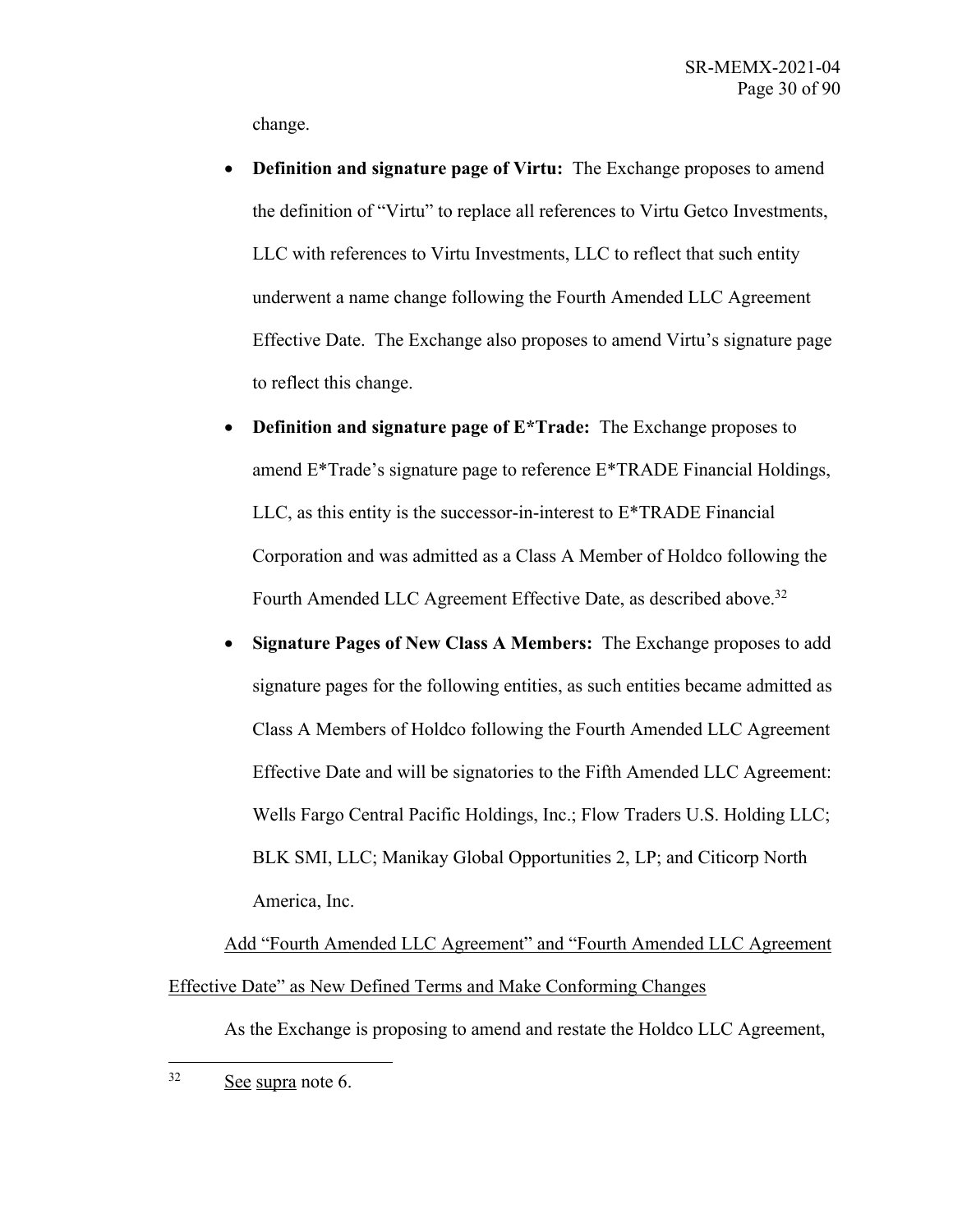the Exchange proposes to add "Fourth Amended LLC Agreement" as a defined term to reference the Fourth Amended LLC Agreement. The Exchange also proposes to add "Fourth Amended LLC Agreement Effective Date" to reference the Fourth Amended LLC Agreement Effective Date. The Exchange also proposes to make conforming amendments to Sections 10.6(a) and 12.4(c) of the Holdco LLC Agreement to replace references to "Effective Date" with references to "Fourth Amended LLC Agreement Effective Date" as appropriate in the context.

Technical and Conforming Amendments to Amend and Restate the Holdco LLC Agreement

The Exchange proposes to make technical and conforming amendments to Section 2.1(b), the cover page, the table of contents, the lead-in, the recitals, and the signature pages of the Holdco LLC Agreement to reflect that the Holdco LLC Agreement is being amended and restated from the Fourth Amended LLC Agreement to the Fifth Amended LLC Agreement.

## (b) Statutory Basis

The Exchange believes that the proposed amendments to the Holdco LLC Agreement are consistent with Section  $6(b)$  of the Act,<sup>33</sup> in general, and further the objectives of Section  $6(b)(1)$  of the Act,<sup>34</sup> in particular, in that such amendments enable the Exchange to be so organized as to have the capacity to be able to carry out the purposes of the Act and to comply with the provisions of the Act, the rules and regulations thereunder, and the rules of the Exchange. The Exchange also believes that

<sup>33</sup> 15 U.S.C. 78f(b).

 $34$  15 U.S.C. 78f(b)(1).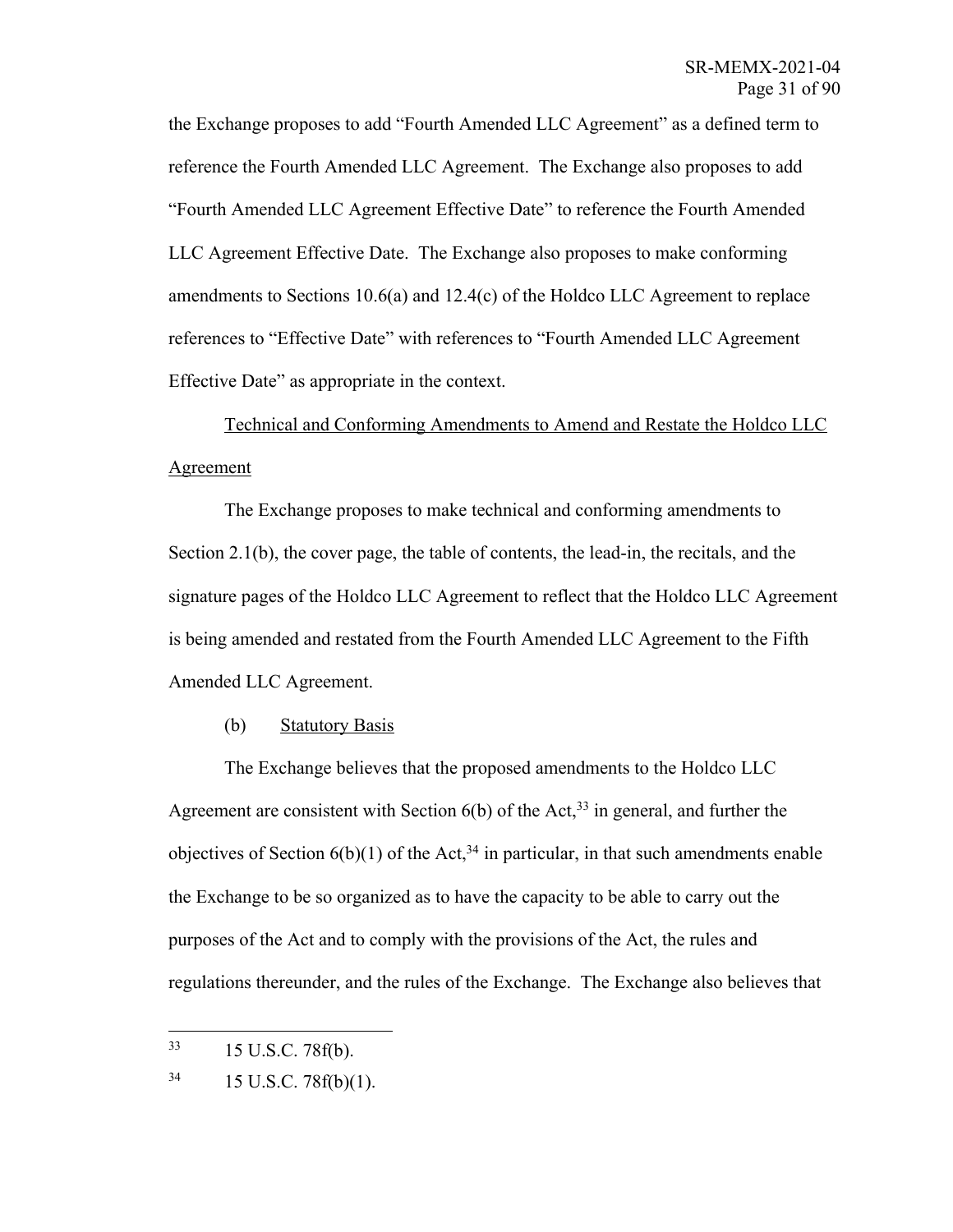the proposed amendments are consistent with Section  $6(b)(5)$  of the Act,<sup>35</sup> which requires the rules of an exchange to be designed to promote just and equitable principles of trade, to remove impediments to and perfect the mechanism of a free and open market and a national market system, and, in general, to protect investors and the public interest.

The Exchange believes the proposed amendments to reflect governance changes that resulted from or were made in connection with the Morgan Stanley-E\*Trade Combination and the Schwab-TD Ameritrade Combination, and to make conforming changes to defined terms, are appropriate and consistent with the Act, as such amendments would update and clarify the relevant provisions of the Holdco LLC Agreement to reflect governance changes with respect to Holdco and the Exchange that have already occurred by operation of the Holdco LLC Agreement and/or pursuant to authorization by the Holdco Board or action by a Class A Member, as applicable, as described above. The Exchange believes that updating the Holdco LLC Agreement to reflect the current state of affairs with respect to the governance of Holdco and the Exchange would further the goal of transparency and add clarity with respect to the corporate documents of the Exchange's parent company, thereby enabling the Exchange to be so organized as to have the capacity to carry out the purposes of the Act and to comply with the provisions of the Act, the rules and regulations thereunder, and the rules of the Exchange, promoting just and equitable principles of trade, removing impediments to and perfect the mechanism of a free and open market, and protecting investors and the public interest.

The Exchange believes the proposed amendments to add "Buy Side Class A

 $35$  15 U.S.C. 78 $f(b)(5)$ .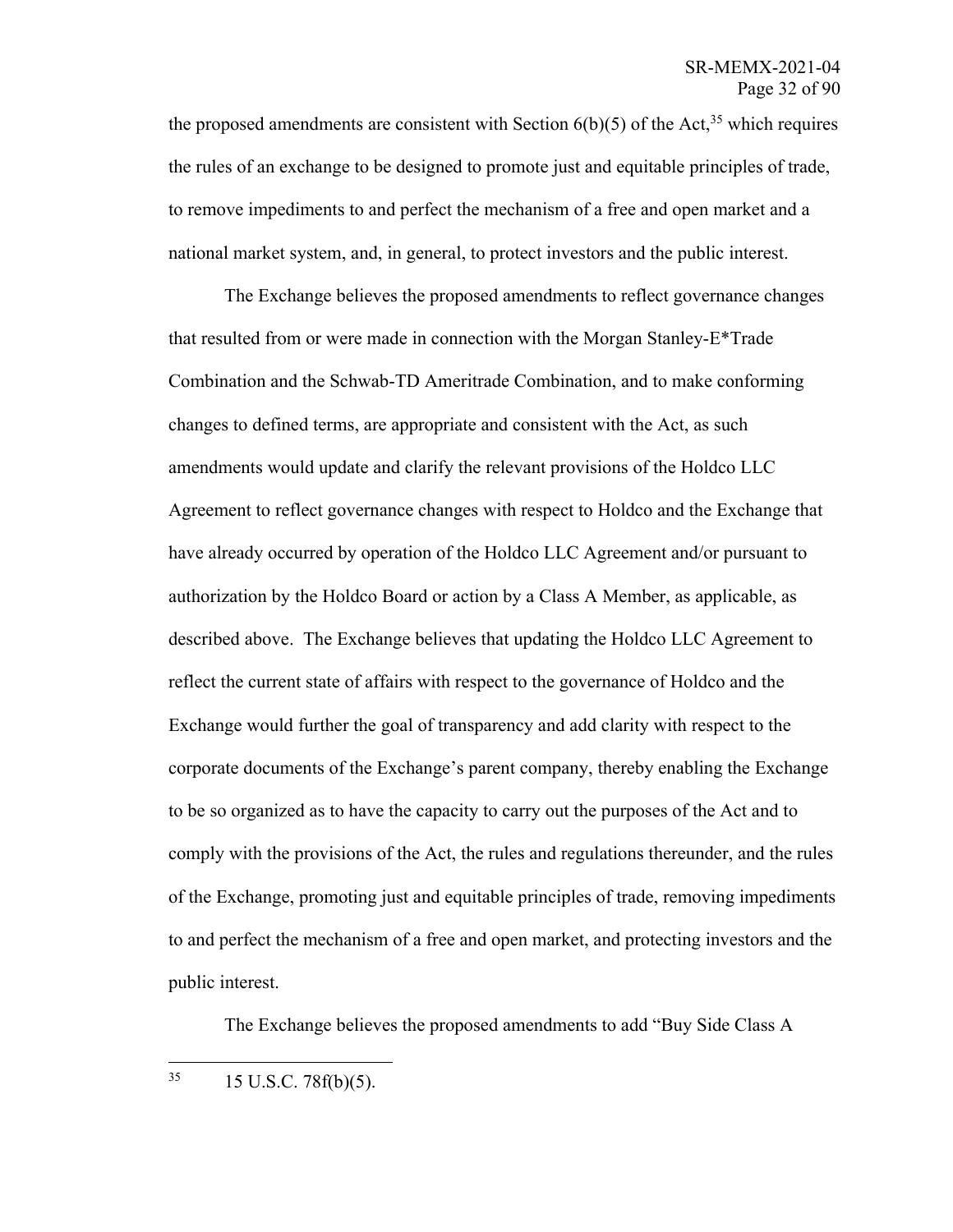Member" and "Buy Side Director" as new defined terms, group Buy Side Class A Members together with Retail Broker Class A Members for purposes of the Holdco Board's quorum provisions, and make conforming changes to defined terms, are appropriate and consistent with the Act, as the Exchange believes such amendments would improve the governance of Holdco by reducing potential logistical concerns with respect to establishing a quorum of the Holdco Board at meetings of the Holdco Board. As noted above, the effect of these amendments is to group Buy Side Directors (which would currently include only the Director nominated by BlackRock) together with Retail Broker Directors (which currently includes only the Director nominated by Fidelity) for purposes of establishing a quorum of the Holdco Board such that a Director of either of those categories would be required to be present to establish a quorum of the Holdco Board. The Exchange believes this change would improve the governance of Holdco by no longer requiring the Director nominated by a single Class A Member to be present to establish a quorum of the Holdco Board at a meeting of the Holdco Board, which the Exchange believes may be impractical as requiring one specific Director to establish a quorum at meetings of the Holdco Board could result in difficulty establishing a quorum, and thus conducting the business, of the Holdco Board if such Director is unavailable for a meeting.

Similarly, the Exchange believes the proposed amendments to Section 4.7(e) and Section 8.7 to permit email communications for purposes of those sections to be sent by any Officer (rather than just the CEO) and to no longer require that such email communications clearly state that an email response shall be deemed to be an email communication for purposes of those sections would improve the governance of Holdco,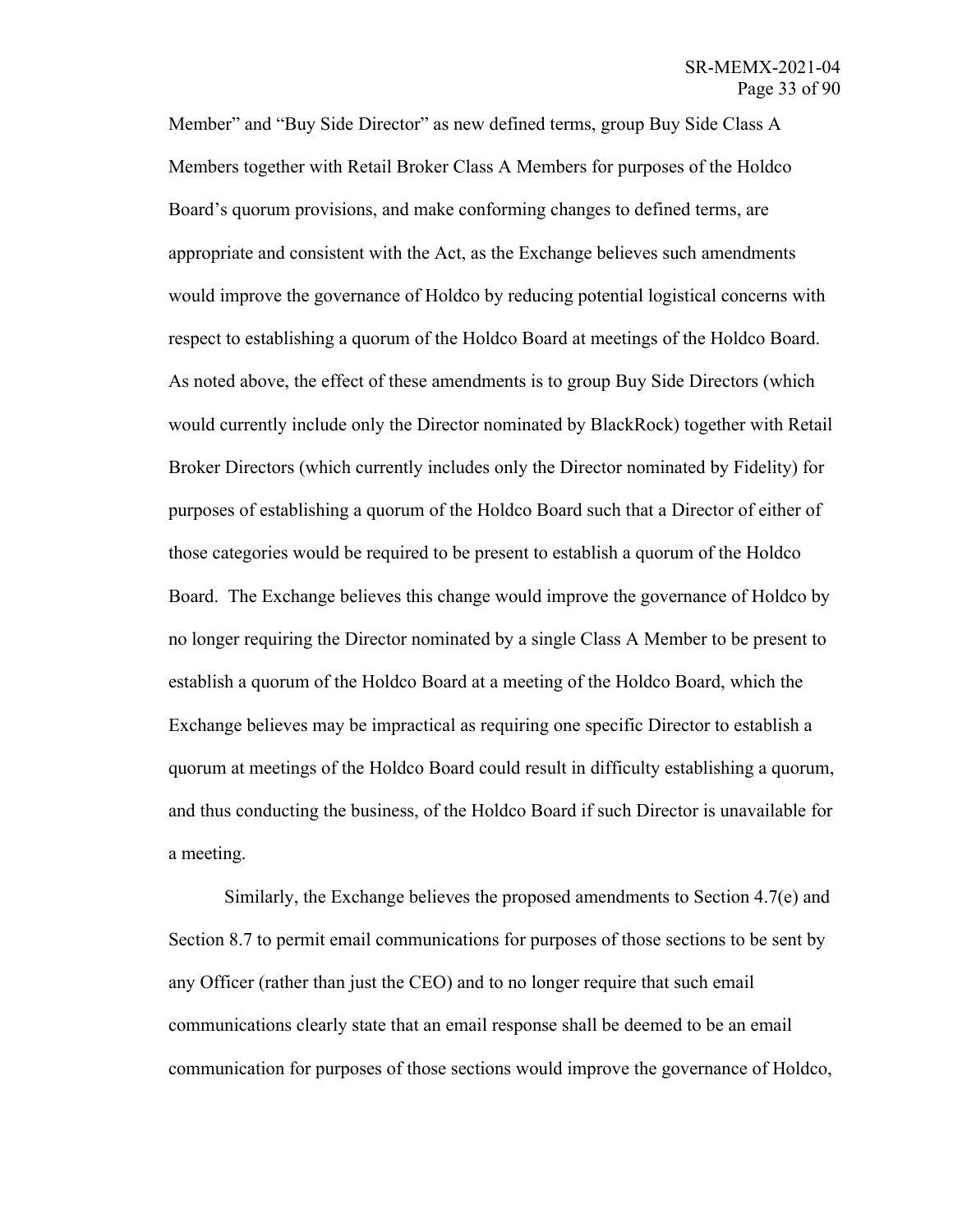as such amendments would simplify and streamline the procedures for actions taken by written consent of the Holdco Members and the Holdco Board via email communications by broadening the group of Officers that may send an email communication for these purposes and eliminating an unnecessary technical requirement. As noted above, simplification of these procedures is particularly helpful at this time as actions of the Holdco Members and the Holdco Board are more likely to be taken by written consent via email communications than at in-person meetings due to the COVID-19 pandemic.

While the proposed amendments aimed at improving the governance of Holdco do not directly impact the governance or operations of the Exchange or the Exchange Board, the Exchange believes that having a more efficient and effective governance structure in place for its parent company would indirectly benefit the Exchange's governance and operations, thereby enabling the Exchange to be so organized as to have the capacity to carry out the purposes of the Act, remove impediments to and perfect the mechanism of a free and open market, and protect investors and the public interest.

The Exchange believes the proposed amendments to Section 8.18(i) to provide that each Nominating Class A Member shall have the right to nominate one member to the board of directors or an equivalent governing body, if any, of each Holdco Subsidiary (other than the Exchange<sup>36</sup>), are consistent with the Act, as such amendments update this section to reflect the admission of BlackRock as a Nominating Class A Member. As described above, the effect of these proposed amendments is to add BlackRock, which became a Nominating Class A Member following the Fourth Amended LLC Agreement Effective Date, to the group of Class A Members that holds this right in a manner

<sup>36</sup> See supra note 24.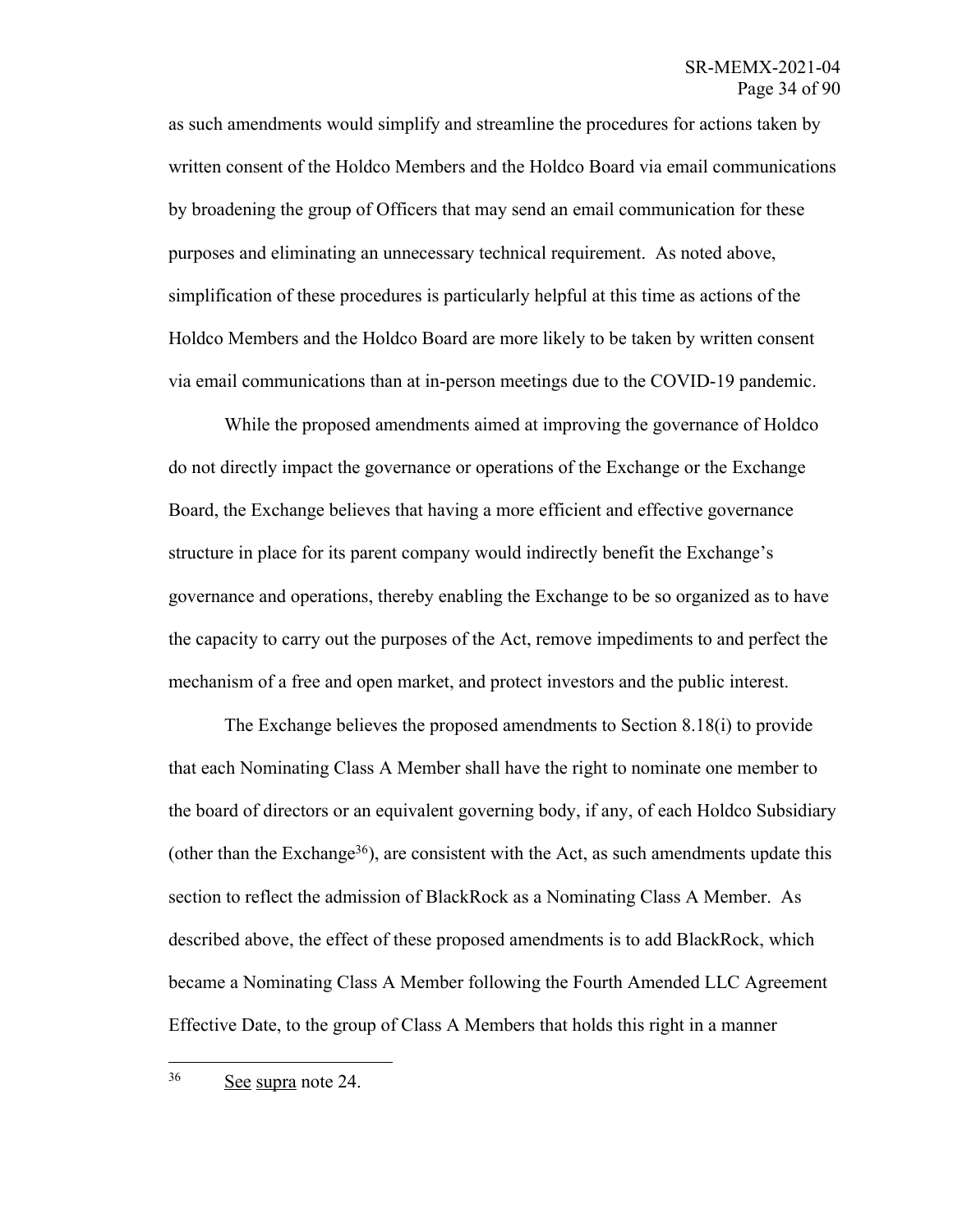consistent with the Holdco Members' original intent of granting this right to each Nominating Class A Member. The Exchange also believes that amending Section 8.18(i) to clarify that the requirement for each Nominating Class A Member to have this right with respect to a Holdco Subsidiary is not applicable if the governance structure of such Holdco Subsidiary is otherwise approved by the Holdco Board by Supermajority Board Vote, which is already the case under the Holdco LLC Agreement's Supermajority Board Vote provisions, as described above, is consistent with the Act, as it would clarify this result in Section 8.18(i). For the reasons described above, the Exchange believes that the proposed amendments to Section 8.18(i) would remove impediments to and perfect the mechanism of a free and open market and a national market system and protect investors and the public interest.

The Exchange believes the proposed amendments to clarify provisions relating to the elimination or waiver of a Nominating Class A Member's right to nominate a Director, correct inadvertent drafting errors, delete obsolete language and make other conforming changes consistent with the other proposed amendments to the Holdco LLC Agreement described above, reflect updated Class A Member entity names, and make technical and conforming changes to reflect that the Holdco LLC Agreement is being amended and restated from the Fourth Amended LLC Agreement to the Fifth Amended LLC Agreement are consistent with the Act, as such amendments would add update and clarify the Holdco LLC Agreement, thereby increasing transparency and helping to avoid any potential confusion resulting from retaining outdated, obsolete, or unclear provisions. For these reasons, the Exchange believes such amendments would enable the Exchange to be so organized as to have the capacity to carry out the purposes of the Act and to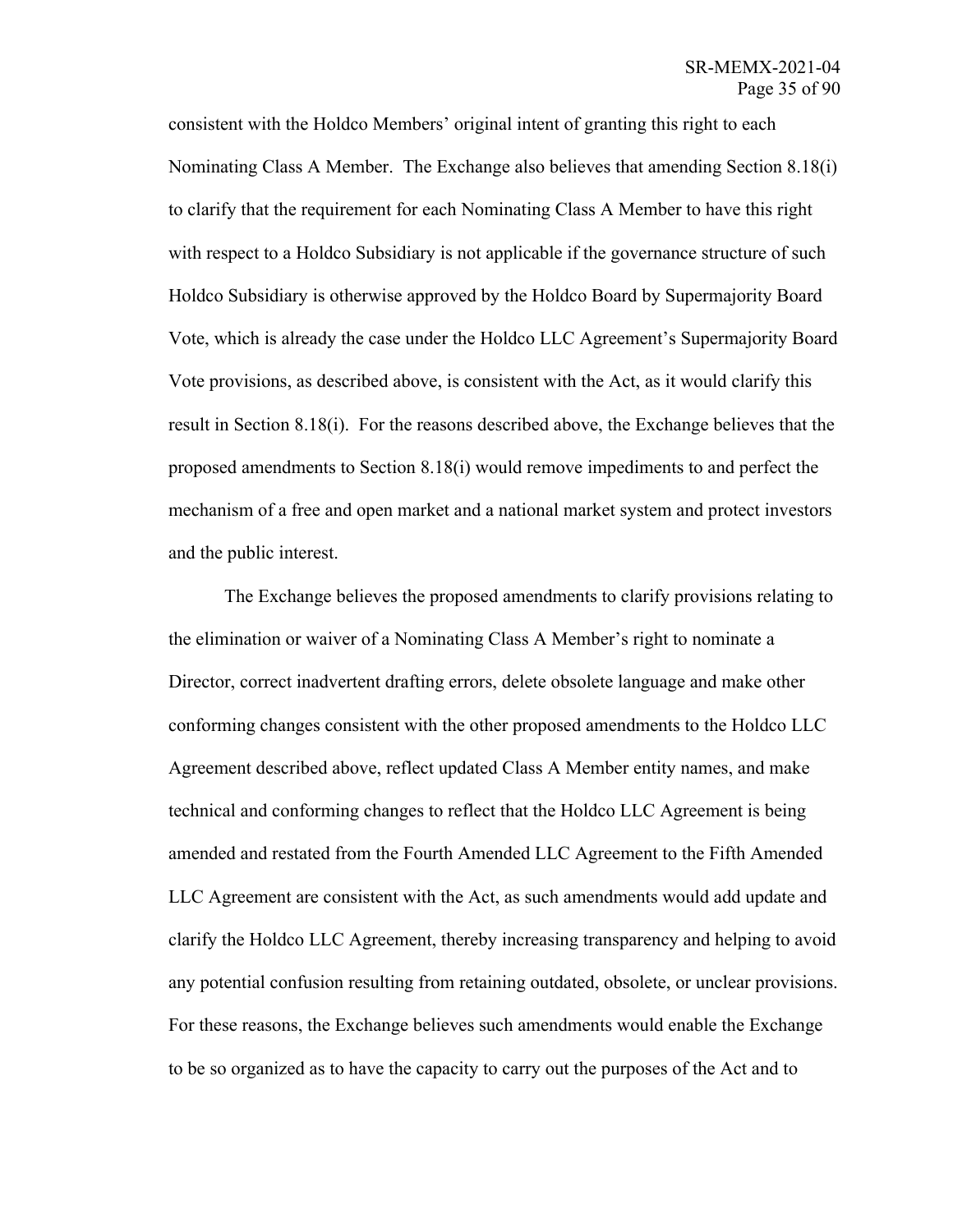comply with the provisions of the Act, the rules and regulations thereunder, and the rules of the Exchange, promote just and equitable principles of trade, remove impediments to and perfect the mechanism of a free and open market, and protect investors and the public interest.

Finally, the Exchange believes the proposed amendment to maintain the Directors and Observers Schedule attached as Exhibit B to the Holdco LLC Agreement on an ongoing basis, rather than as of a specific date, is consistent with the Act, as it would enable the Exchange to maintain a copy of the Holdco LLC Agreement with an up-todate Directors and Observers Schedule on its public website, thereby increasing transparency with respect to the governance of the Exchange's parent company, which the Exchange believes would protect investors and the public interest.

## 4. Self-Regulatory Organization's Statement on Burden on Competition

The Exchange does not believe that the proposal will impose any burden on competition that is not necessary or appropriate in furtherance of the purposes of the Act. The proposal is not intended to address competitive issues but rather is concerned solely with the update and maintenance of Holdco's corporate documents and the governance, administration, and functioning of Holdco and certain Holdco Subsidiaries (other than the Exchange), as described above.

- 5. Self-Regulatory Organization's Statement on Comments on the Proposed Rule Change Received from Members, Participants, or Others No written comments were either solicited or received.
- 6. Extension of Time Period for Commission Action Not applicable.
- 7. Basis for Summary Effectiveness Pursuant to Section 19(b)(3) or for Accelerated Effectiveness Pursuant to Section 19(b)(2) or Section 19(b)(7)(D)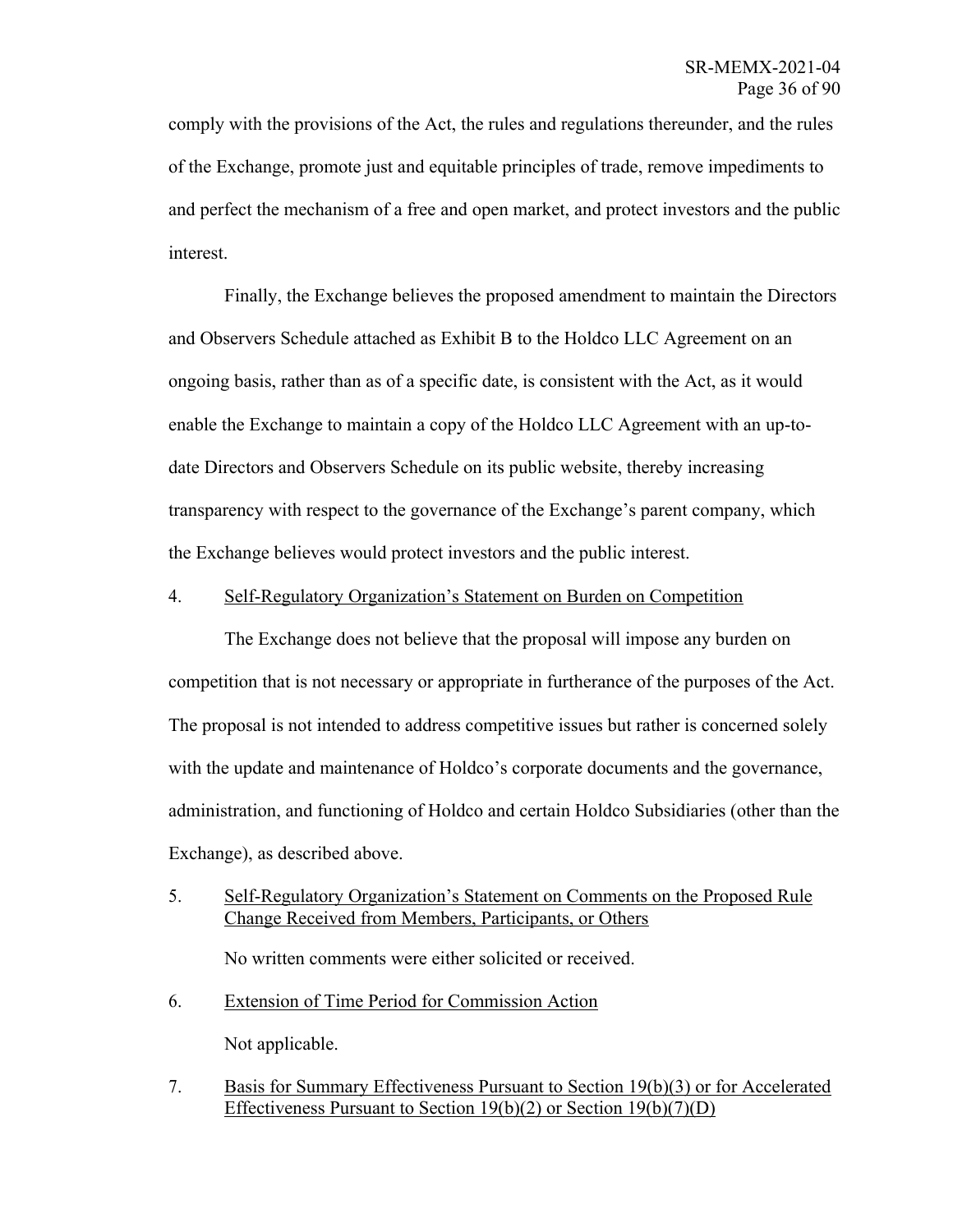The proposed rule change is filed for accelerated effectiveness pursuant to Section  $19(b)(2)$  of the Act.<sup>37</sup> The Exchange requests that the Commission approve the proposed rule change on an accelerated basis pursuant to Section  $19(b)(2)$  of the Act so that it may be operative as soon as practicable to avoid potential applicability of the current requirement that the Director nominated by a single Class A Member (i.e., Fidelity) be present to establish a quorum for the transaction of business at upcoming meetings of the Holdco Board. As described above, the Exchange believes applicability of the current quorum requirements may be impractical for logistical reasons and could result in difficulty establishing a quorum, and thus conducting the business, of the Holdco Board. Further, the Exchange believes accelerated effectiveness is appropriate given the proposed rule change would provide for more streamlined procedures relating to actions taken by written consent of the Holdco Members and the Holdco Board without meetings in light of the ongoing COVID-19 pandemic, allow the Holdco LLC Agreement to reflect the current state of affairs with respect to the governance of Holdco and the Exchange, and bring greater clarity to the Holdco LLC Agreement, each as described above, in a timely manner, thereby creating more transparent, consistent, and clear standards for the administration and governance of the Exchange and its parent company. As noted above, the proposed rule change is not intended to address competitive issues but rather is concerned solely with the update and maintenance of Holdco's corporate documents and the governance, administration, and functioning of Holdco and certain Holdco Subsidiaries (other than the Exchange).

8. Proposed Rule Change Based on Rules of Another Self-Regulatory Organization

 $37 \qquad 15 \text{ U.S.C. } 78 \text{s(b)}(2).$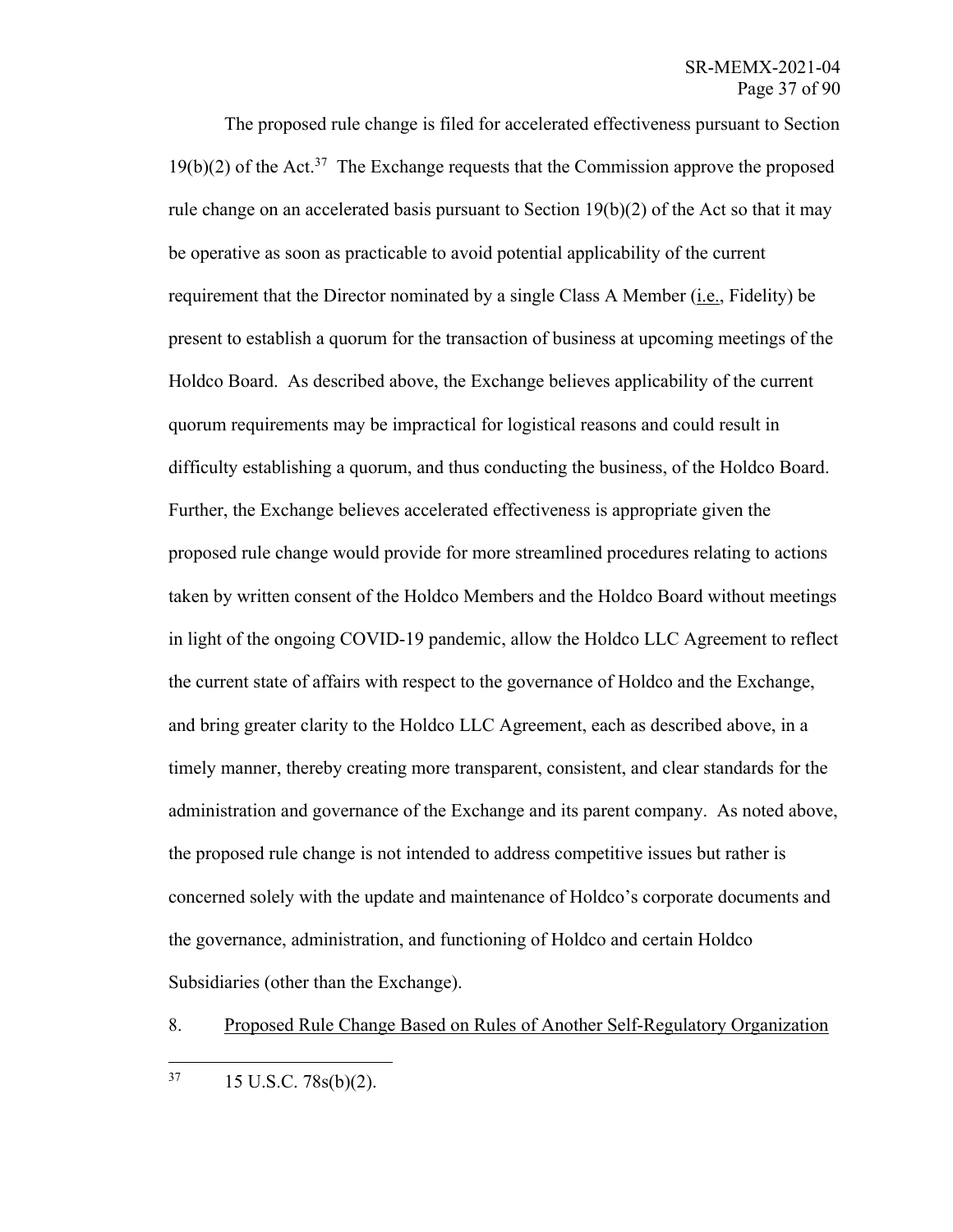## or of the Commission

The proposed rule change is not based on a rule either of another self-regulatory

organization or of the Commission.

9. Security-Based Swap Submissions Filed Pursuant to Section 3C of the Exchange Act

Not applicable.

10. Advance Notices Filed Pursuant to Section 806(e) of the Payment, Clearing and Settlement Supervision Act

Not applicable.

11. Exhibits

Exhibit 1 –Notice of Proposed Rule Change for publication in the Federal

## Register.

Exhibit 5 – Text of the proposed rule change.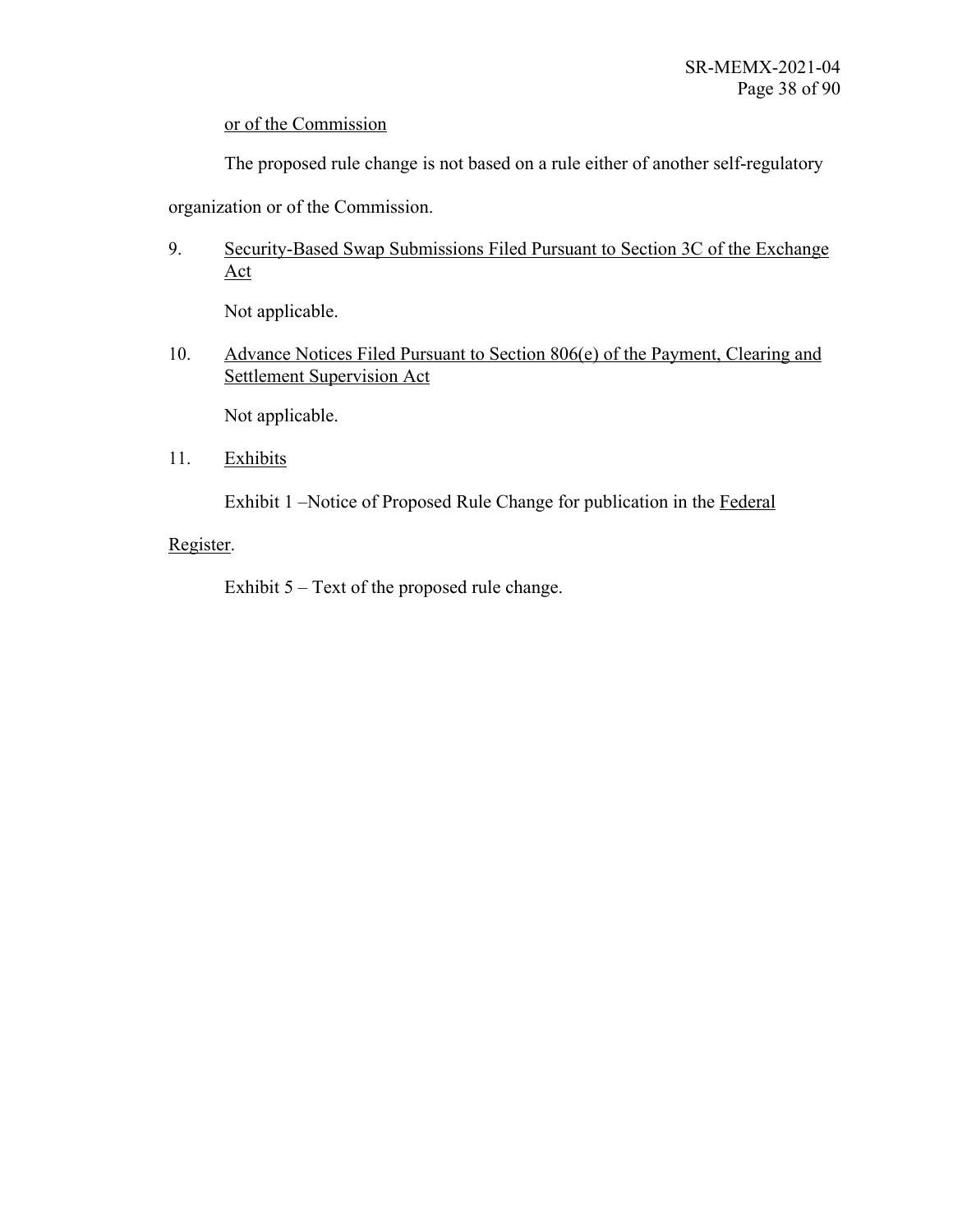## EXHIBIT 1

## SECURITIES AND EXCHANGE COMMISSION

[Release No. 34- ; File No. SR-MEMX-2021-04] [Insert date]

Self-Regulatory Organizations; MEMX LLC; Notice of Filing of a Proposed Rule Change to Amend the Corporate Documents of the Exchange's Parent Company

Pursuant to Section 19(b)(1) of the Securities Exchange Act of 1934 (the "Act"),<sup>1</sup> and Rule 19b-4 thereunder, $<sup>2</sup>$  notice is hereby given that on [insert date], MEMX LLC</sup> ("MEMX" or the "Exchange") filed with the Securities and Exchange Commission (the "Commission") the proposed rule change as described in Items I, II, and III below, which Items have been prepared by the Exchange. The Commission is publishing this notice to solicit comments on the proposed rule change from interested persons.

I. Self-Regulatory Organization's Statement of the Terms of Substance of the Proposed Rule Change

The Exchange is filing with the Commission a proposed rule change to amend amend and restate the Fourth Amended and Restated Limited Liability Company Agreement (the "Fourth Amended LLC Agreement") of MEMX Holdings LLC ("Holdco") as the Fifth Amended and Restated Limited Liability Company Agreement of Holdco (the "Fifth Amended LLC Agreement") to reflect certain amendments, as further described below. 3 Holdco is the parent company of the Exchange and directly or indirectly owns all of the limited liability company membership interests in the

 $1 \quad 15 \text{ U.S.C. } 78 \text{s(b)}(1).$ 

 $^{2}$  17 CFR 240.19b-4.

<sup>&</sup>lt;sup>3</sup> References herein to the "Holdco LLC Agreement" refer to the Fourth Amended LLC Agreement or the Fifth Amended LLC Agreement, as appropriate in the context.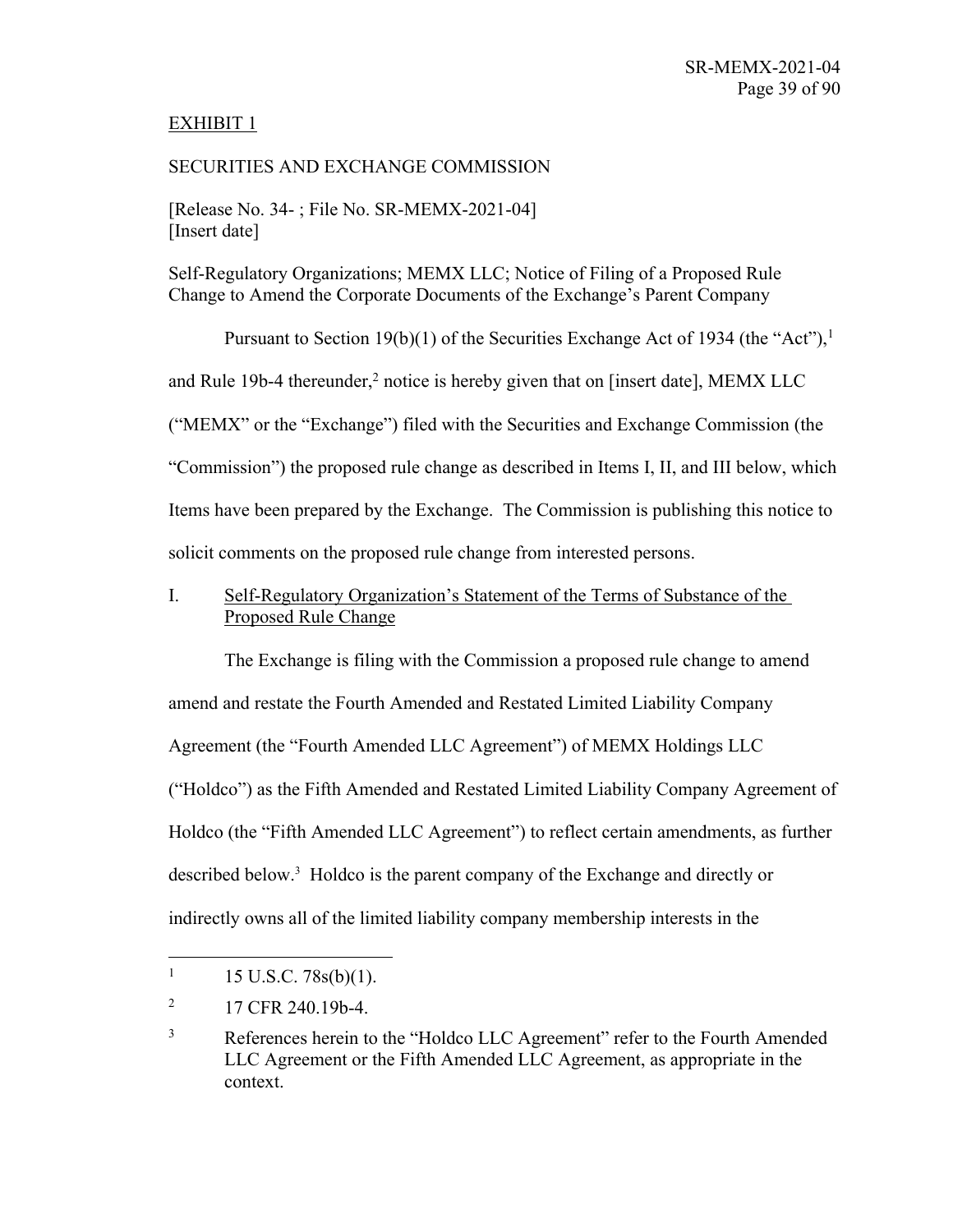Exchange. The text of the proposed rule change is provided in Exhibit 5.

II. Self-Regulatory Organization's Statement of the Purpose of, and Statutory Basis for, the Proposed Rule Change

In its filing with the Commission, the Exchange included statements concerning the purpose of and basis for the proposed rule change and discussed any comments it received on the proposed rule change. The text of these statements may be examined at the places specified in Item IV below. The Exchange has prepared summaries, set forth in sections A, B, and C below, of the most significant aspects of such statements.

## A. Self-Regulatory Organization's Statement of the Purpose of, and Statutory Basis for, the Proposed Rule Change

1. Purpose

The Exchange proposes to amend and restate the Holdco LLC Agreement to reflect certain amendments that were previously approved by the Holdco Board in accordance with the Holdco LLC Agreement, including: (i) amendments to reflect governance changes that have already occurred with respect to Holdco and the Exchange, which resulted from or were made in connection with recent combination transactions involving certain Class A Members<sup>4</sup> and/or their affiliates, and to make conforming changes to defined terms; (ii) amendments to the provisions relating to a quorum of the Holdco Board and to make conforming changes to defined terms; (iii) amendments to provisions relating to the rights of certain Class A Members with respect to the governance of certain subsidiaries of Holdco (other than the Exchange); (iv) amendments to streamline the email communication procedures relating to actions taken by written

<sup>&</sup>lt;sup>4</sup> The term "Class A Member" refers to a Member of Holdco holding Class A-1 Units or Class A-2 Units of Holdco. The term "Member" refers to a person admitted as a member of Holdco. See Section 1.1 of the Holdco LLC Agreement.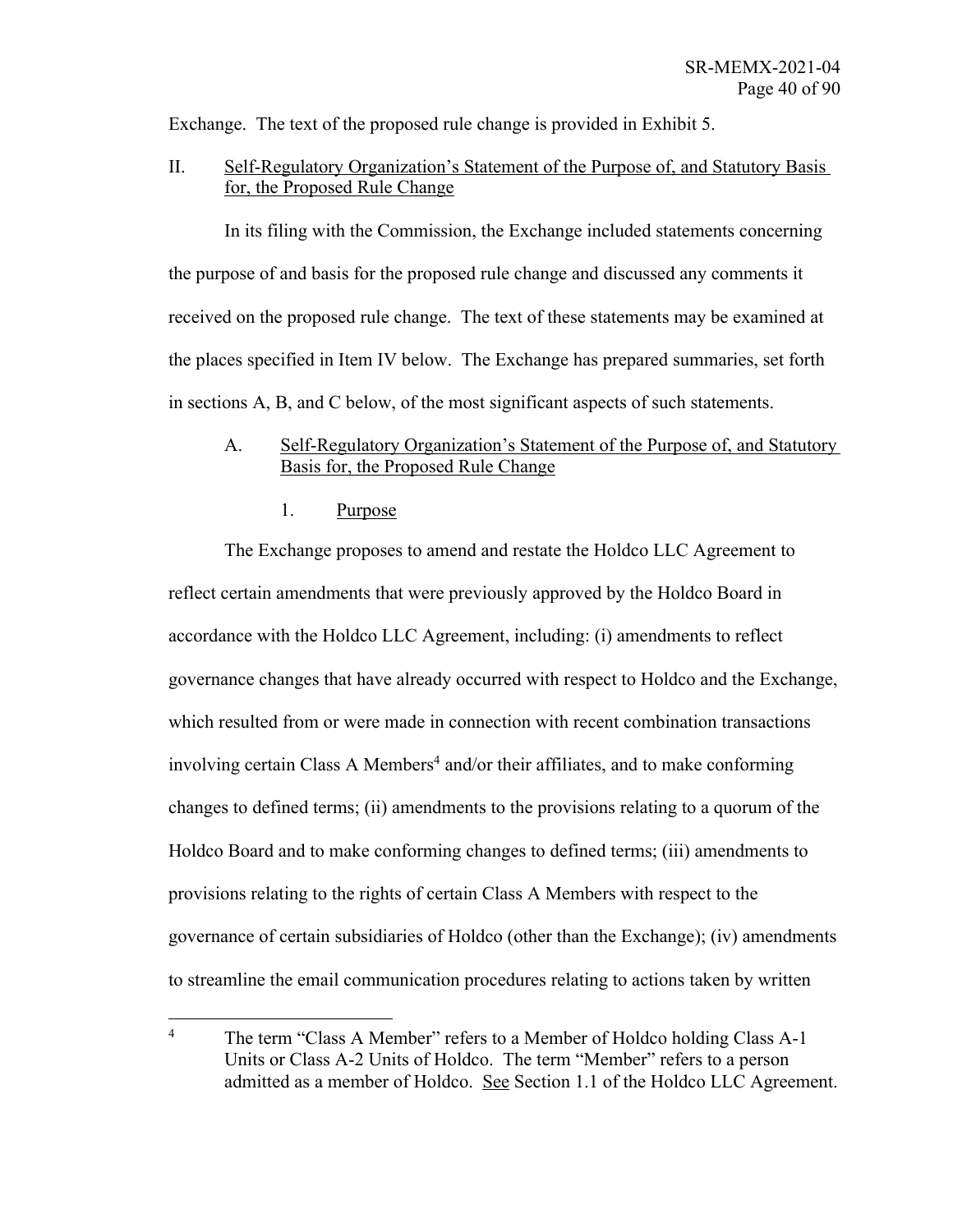consent of the Holdco Members and the Holdco Board; and (v) various clarifying, conforming, and other non-substantive amendments. Each of these amendments is discussed below.

## **Amendments Resulting from or in Connection with Combination**

## **Transactions Involving Class A Members**

In October 2020, an affiliate of Strategic Investments I, Inc. ("Morgan Stanley")5 completed a combination transaction with  $E^*$ TRADE Financial Corporation<sup>6</sup> resulting in Morgan Stanley and/or one of its affiliates directly or indirectly owning all of the equity interests in  $E^*$ Trade and all such entities becoming Affiliates<sup>7</sup> of each other (the "Morgan" Stanley-E\*Trade Combination"). In that same month, The Charles Schwab Corporation ("Schwab") $8$  completed a combination transaction with an affiliate of Datek Online Management Corp. ("TD Ameritrade")<sup>9</sup> resulting in Schwab directly or indirectly owning all of the equity interests in TD Ameritrade and such entities becoming Affiliates of each other (the "Schwab-TD Ameritrade Combination"). The Exchange proposes to amend

<sup>5</sup> Morgan Stanley is a Class A Member of Holdco. See Section 1.1 of the Holdco LLC Agreement for the current definition of Morgan Stanley.

 $6$  E<sup>\*</sup>TRADE Financial Corporation was a Class A Member of Holdco on February 19, 2020, the effective date of the Fourth Amended LLC Agreement (the "Fourth Amended LLC Agreement Effective Date"). E\*TRADE Financial Holdings, LLC ("E\*Trade"), as successor-in-interest to E\*TRADE Financial Corporation, was subsequently admitted as and is currently a Class A Member of Holdco.

<sup>&</sup>lt;sup>7</sup> The term "Affiliate" refers to, with respect to any person, any other person who, directly or indirectly (including through one or more intermediaries), controls, is controlled by, or is under common control with, such person. See Section 1.1 of the Holdco LLC Agreement.

<sup>8</sup> Schwab is a Class A Member of Holdco. See Section 1.1 of the Holdco LLC Agreement for the current definition of Schwab.

<sup>&</sup>lt;sup>9</sup> TD Ameritrade is a Class A Member of Holdco. <u>See</u> Section 1.1 of the Holdco LLC Agreement for the current definition of TD Ameritrade.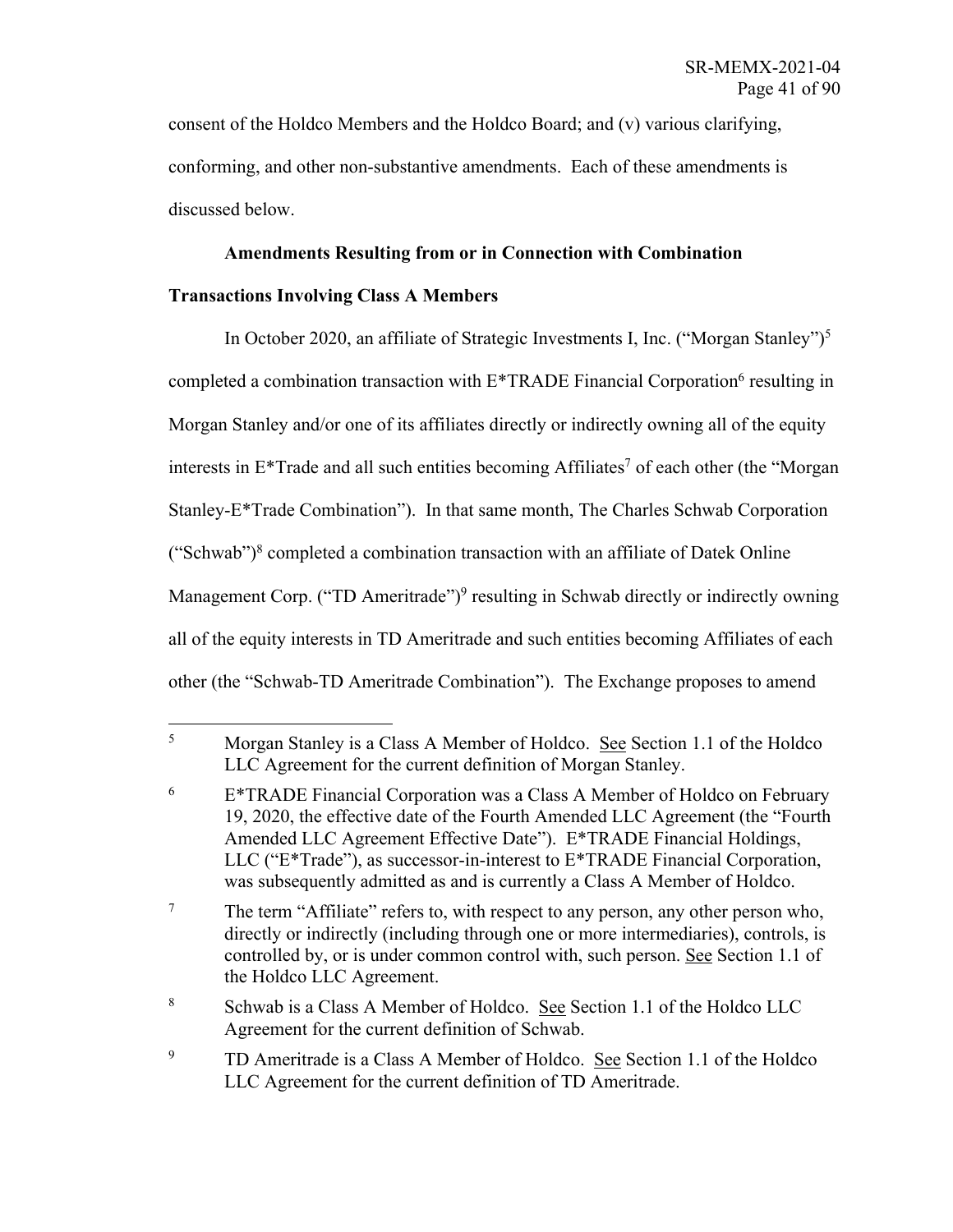certain provisions of the Holdco LLC Agreement to reflect governance changes that have already occurred with respect to Holdco and the Exchange, which resulted from or were made in connection with the Morgan Stanley-E\*Trade Combination and the Schwab-TD Ameritrade Combination. Each of these changes has already occurred by operation of the Holdco LLC Agreement and/or pursuant to authorization by the Holdco Board or action by a Class A Member, as applicable, in accordance with the Holdco LLC Agreement. Accordingly, the purpose of these proposed amendments is to update the Holdco LLC Agreement to reflect the current state of affairs with respect to the governance of Holdco and the Exchange and to make conforming changes to defined terms. Each of these proposed amendments is discussed below.

## Amendment to the Definition of Exchange Director Nominating Member

The Holdco LLC Agreement currently defines the term Exchange Director Nominating Member<sup>10</sup> to mean each of  $E^*$ Trade, TD Ameritrade, and Virtu,<sup>11</sup> as each of those entities had the right to nominate an Exchange Director as of the Fourth Amended LLC Agreement Effective Date. In connection with the Morgan Stanley-E\*Trade Combination and the Schwab-TD Ameritrade Combination, (i) E\*Trade transferred its

<sup>&</sup>lt;sup>10</sup> The term "Exchange Director Nominating Member" refers to a Member of Holdco that has the right to nominate an Exchange Director pursuant to the Exchange Director Nomination Rotation. The term "Exchange Director" refers to a member of the Exchange Board nominated by an Exchange Director Nominating Member. The term "Exchange Director Nomination Rotation" refers to the order in which Exchange Director Nominating Members may nominate Exchange Directors as set forth in Exhibit J of the Holdco LLC Agreement. See Section 1.1 and Exhibit J of the Holdco LLC Agreement.

<sup>&</sup>lt;sup>11</sup> The term "Virtu" refers to Virtu Getco Investments, LLC, which is a Class A Member of Holdco. See Section 1.1. of the Holdco LLC Agreement for the current definition of Virtu. The Exchange is also proposing to amend the definition of Virtu to reflect a name change of that entity, as further described below.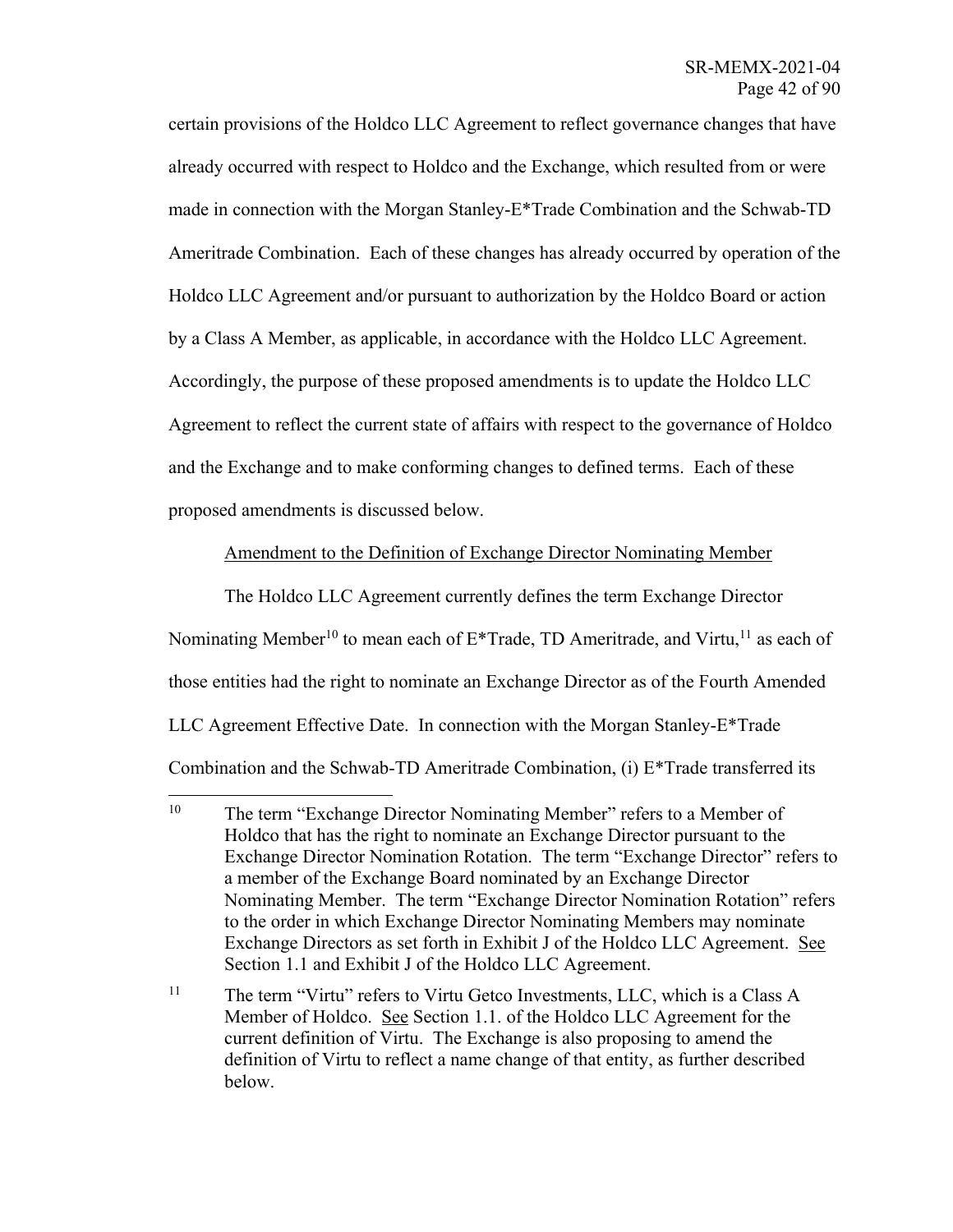right to nominate an Exchange Director to Morgan Stanley after such entities became Affiliates, and (ii) TD Ameritrade transferred its right to nominate an Exchange Director to Schwab after such entities became Affiliates. Accordingly, the Exchange proposes to amend the definition of Exchange Director Nominating Member to replace the references to E\*Trade and TD Ameritrade with references to Morgan Stanley and Schwab, respectively, to reflect that each of Morgan Stanley and Schwab now has the right to nominate an Exchange Director (in addition to Virtu, which remains as the third Exchange Director Nominating Member). The purpose of this proposed amendment is to add clarity to the Holdco LLC Agreement as it reflects governance changes with respect to the Exchange that have already occurred.

## Amendment to Exhibit J Regarding the Exchange Director Nomination Rotation

Exhibit J of the Holdco LLC Agreement sets forth the order in which Exchange Director Nominating Members may nominate Exchange Directors (*i.e.*, the Exchange Director Nomination Rotation). The Exchange proposes to amend Exhibit J to replace the references to  $E^*$ Trade and TD Ameritrade with references to Morgan Stanley and Schwab, respectively, to reflect that Morgan Stanley and Schwab are now Exchange Director Nominating Members, which replaced E\*Trade and TD Ameritrade, respectively, in the Exchange Director Nomination Rotation, as described above. The purpose of this proposed amendment is to add clarity to the Holdco LLC Agreement as it reflects a governance change with respect to the Exchange that has already occurred.

#### Amendment to the Definition of Morgan Stanley

The Exchange proposes to amend the definition of Morgan Stanley in the Holdco LLC Agreement to reflect that such entity is now an Exchange Director Nominating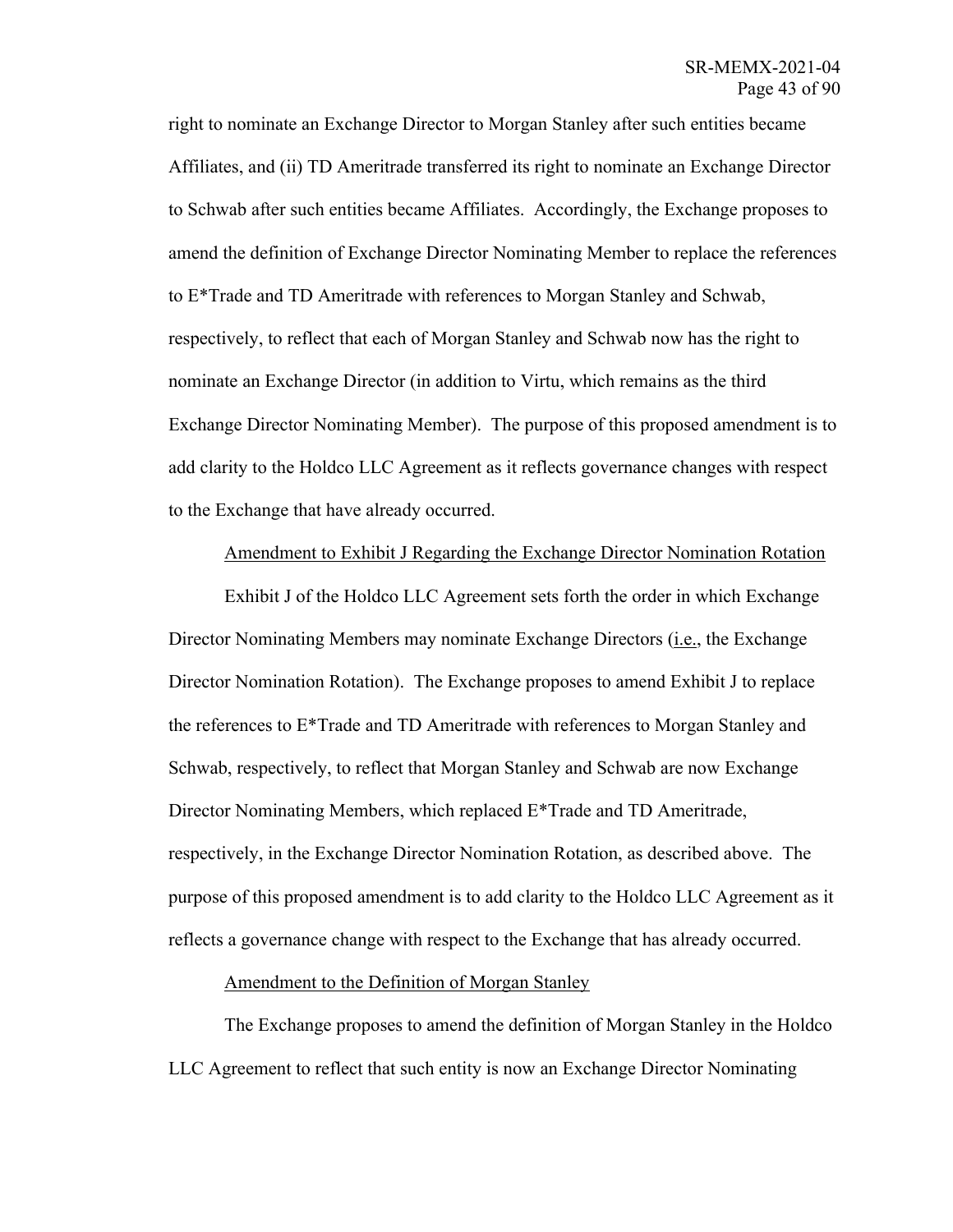Member, as E\*Trade's right to nominate an Exchange Director was transferred to Morgan Stanley, as described above. The Holdco LLC Agreement currently defines E\*Trade to include a reference that such entity is an Exchange Director Nominating Member (i.e., has the right to nominate an Exchange Director), so the purpose of this proposed amendment is to reflect that Morgan Stanley now holds this right instead.<sup>12</sup> This proposed amendment is intended to add clarity to the Holdco LLC Agreement as it reflects a governance change with respect to the Exchange that has already occurred.

## Amendments to the Definition of Schwab

The Exchange proposes to amend the definition of Schwab in the Holdco LLC Agreement to reflect that such entity is now an Exchange Director Nominating Member, as TD Ameritrade's right to nominate an Exchange Director was transferred to Schwab, as described above. The Holdco LLC Agreement currently defines TD Ameritrade to include a reference that such entity is an Exchange Director Nominating Member  $(i.e.,$ has the right to nominate a Director), so the purpose of this proposed amendment is to reflect that Schwab now holds this right instead.<sup>13</sup> This proposed amendment is intended to add clarity to the Holdco LLC Agreement as it reflects a governance change with respect to the Exchange that has already occurred.

The Exchange also proposes to further amend the definition of Schwab to reflect

<sup>&</sup>lt;sup>12</sup> See Section 1.1 of the Holdco LLC Agreement for the current definition of  $E^*$ Trade. The Exchange is also proposing to delete the definition of  $E^*$ Trade, as further described below.

<sup>&</sup>lt;sup>13</sup> See Section 1.1 of the Holdco LLC Agreement for the current definition of TD Ameritrade. The Exchange is also proposing to delete the definition of E\*Trade, as further described below.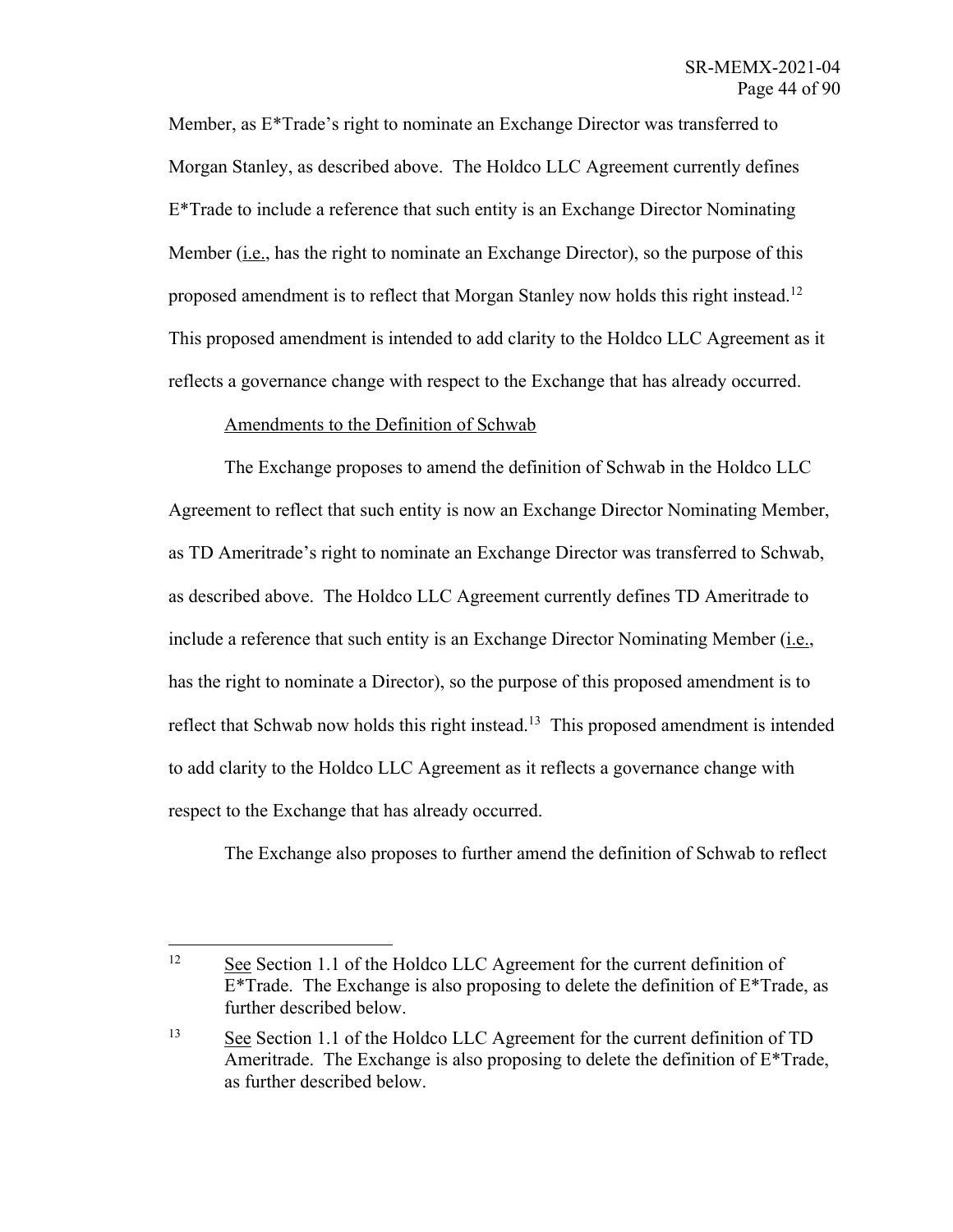that it is no longer a Nominating Class A Member. 14 In connection with the Schwab-TD Ameritrade Combination, Schwab irrevocably waived its right to nominate a director of Holdco ("Director").<sup>15</sup> Accordingly, the purpose of this proposed amendment is to reflect that Schwab is no longer a Nominating Class A Member as a result of Schwab's waiver of its right to nominate a Director. This proposed amendment is intended to add clarity to the Holdco LLC Agreement as it reflects a governance change with respect to Holdco that has already occurred pursuant to action taken by Schwab.

## Deletion of the Definition of E\*Trade

The Holdco LLC Agreement currently defines E\*Trade to include references that such entity is a Nominating Class A Member and an Exchange Director Nominating Member. As described above, E\*Trade's right to nominate an Exchange Director was transferred to Morgan Stanley in connection with the Morgan Stanley-E\*Trade Combination, resulting in E\*Trade no longer being an Exchange Director Nominating Member. Additionally, E\*Trade's right to nominate a Director was eliminated by operation of Section 8.17 of the Holdco LLC Agreement in connection with the Morgan Stanley-E\*Trade Combination, resulting in E\*Trade no longer being a Nominating Class A Member.<sup>16</sup> Further, the Exchange is also proposing herein to delete all references to

<sup>&</sup>lt;sup>14</sup> The term "Nominating Class A Member" refers to a Class A Member of Holdco which has the right to nominate a Director to the Holdco Board. See Section 8.3(b) of the Holdco LLC Agreement.

<sup>&</sup>lt;sup>15</sup> Section 8.11 of the Holdco LLC Agreement permits a Class A Member that is a Nominating Class A Member to waive (revocably or irrevocably) its right to nominate a Director.

<sup>&</sup>lt;sup>16</sup> See Section 8.17 of the Holdco LLC Agreement, which provides that if a Nominating Class A Member merges, consolidates or otherwise combines with, obtains control over, or becomes Affiliated with, another Nominating Class A Member (a "Combination"), the surviving Affiliated group shall (i) if both such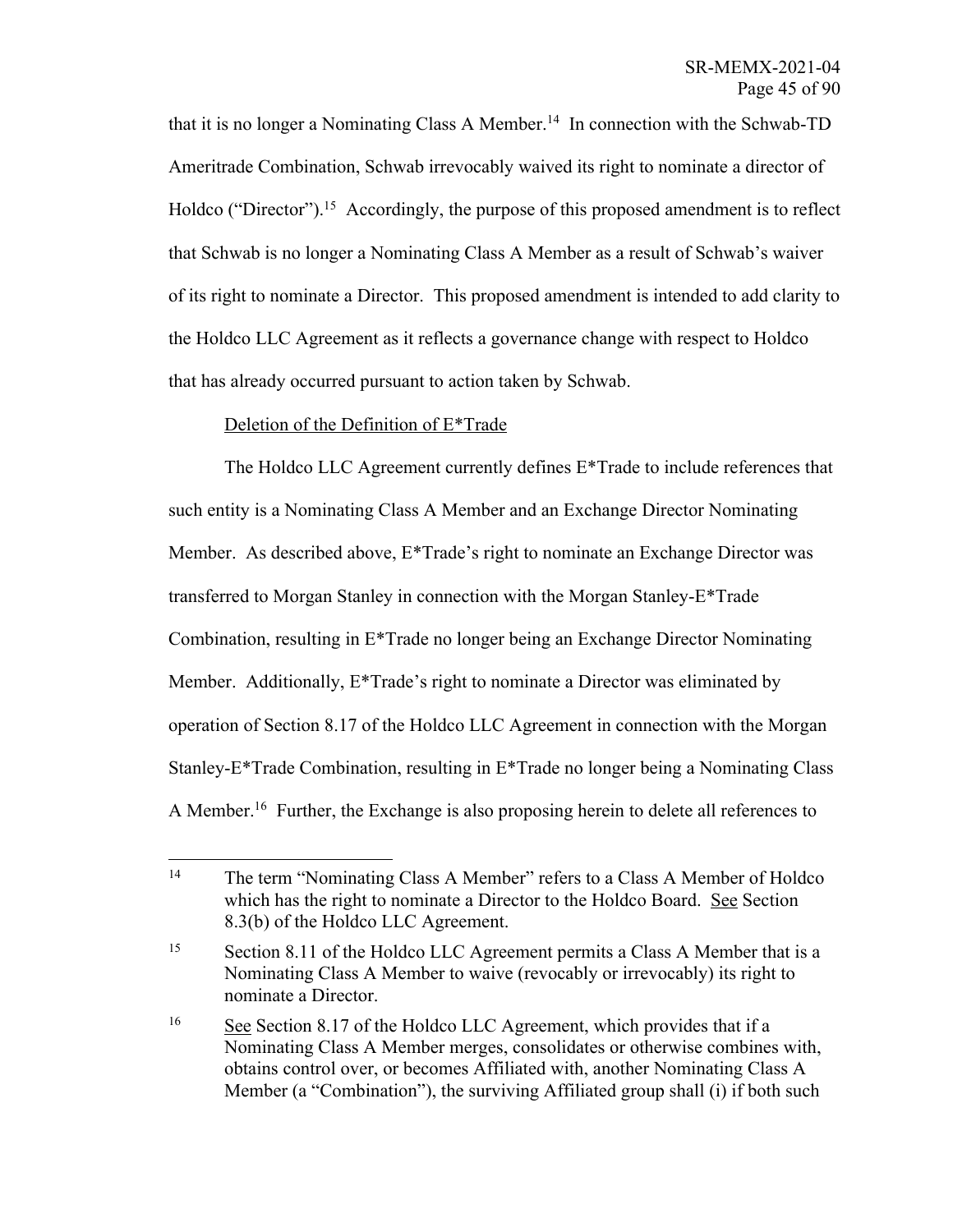the term "E\*Trade" contained in the definition of Exchange Director Nominating Member (as described above), in Exhibit J (as described above), and in the definition of Retail Broker Class A Member<sup>17</sup> (as described below), and there are no other references to the term "E\*Trade" in the Holdco LLC Agreement. Accordingly, the Exchange proposes to delete the definition of the term "E\*Trade" in its entirety. This proposed amendment is intended to add clarity to the Holdco LLC Agreement as it deletes a defined term that would otherwise not be used in the Holdco LLC Agreement, and would thus be obsolete, after giving effect to the proposed amendments described herein. The Exchange notes that the absence of a definition for a Class A Member that is neither a Nominating Class A Member nor an Exchange Director Nominating Member is consistent with the current Holdco LLC Agreement, which omits definitions for certain of such Class A Members.

## Deletion of the Definition of TD Ameritrade

The Holdco LLC Agreement currently defines TD Ameritrade to include

Nominating Class A Members had nominated a Director that is serving on the Holdco Board at the time of the Combination, remove or cause the removal of one of such Directors effective upon the consummation of such Combination, and (ii) thereafter have the right to nominate only one Director and the number of Directors shall be reduced accordingly. In connection with the Morgan Stanley-E\*Trade Combination, the surviving Affiliated group (consisting of Morgan Stanley and E\*Trade) caused the removal of the Director nominated by E\*Trade, resulting in Morgan Stanley retaining such Affiliated group's right to nominate a Director.

<sup>17</sup> The term "Retail Broker Class A Member" currently refers to each of E\*Trade, Fidelity, Schwab, TD Ameritrade, and any other Member that is specifically designated as a Retail Broker Class A Member and which, or an Affiliate of which, is a broker-dealer registered with the Financial Industry Regulatory Authority, Inc. which provides services to retail customers, in each case, together with each of their respective Affiliates. See Section 1.1 of the Holdco LLC Agreement.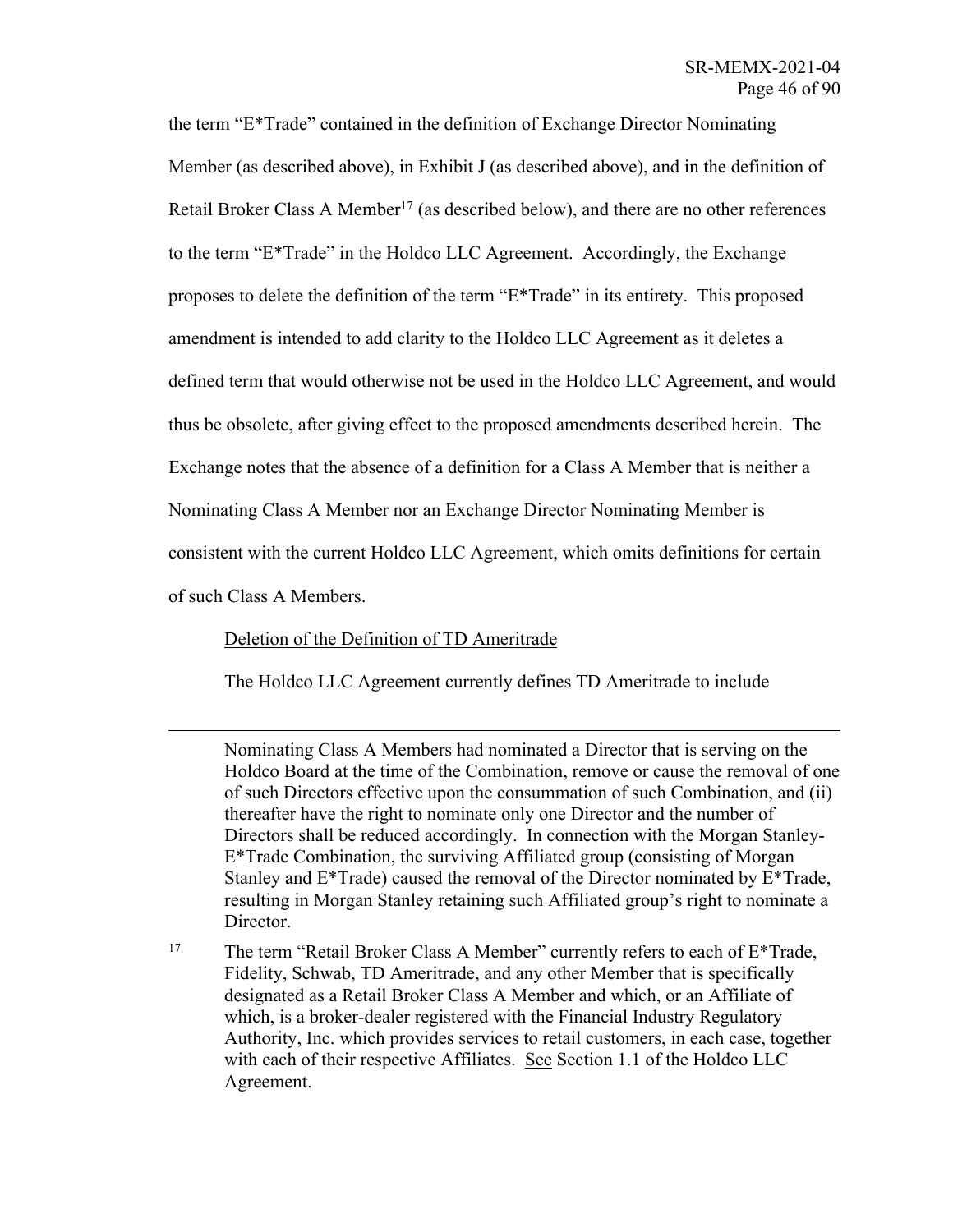references that such entity is a Nominating Class A Member and an Exchange Director Nominating Member. As described above, TD Ameritrade's right to nominate an Exchange Director was transferred to Schwab in connection with the Schwab-TD Ameritrade Combination, resulting in TD Ameritrade no longer being an Exchange Director Nominating Member. Additionally, TD Ameritrade's right to nominate a Director was eliminated by operation of Section 8.17 of the Holdco LLC Agreement in connection with the Schwab- TD Ameritrade Combination, resulting in TD Ameritrade no longer being a Nominating Class A Member.<sup>18</sup> Further, the Exchange is also proposing herein to delete all references to the term "TD Ameritrade" contained in the definition of Exchange Director Nominating Member (as described above), in Exhibit J (as described above), and in the definition of Retail Broker Class A Member (as described below), and there are no other references to the term "TD Ameritrade" in the Holdco LLC Agreement. Accordingly, the Exchange proposes to delete the definition of the term "TD Ameritrade" in its entirety. This proposed amendment is intended to add clarity to the Holdco LLC Agreement as it deletes a defined term that would otherwise not be used in the Holdco LLC Agreement, and would thus be obsolete, after giving effect to the proposed amendments described herein. As noted above, the absence of a definition for a Class A Member that is neither a Nominating Class A Member nor an Exchange Director Nominating Member is consistent with the current Holdco LLC Agreement, which omits definitions for certain of such Class A Members.

<sup>&</sup>lt;sup>18</sup> See Section 8.17 of the Holdco LLC Agreement. In connection with the Schwab-TD Ameritrade Combination, the surviving Affiliated group (consisting of Schwab and TD Ameritrade) caused the removal of the Director nominated by TD Ameritrade, resulting in Schwab retaining such Affiliated group's right to nominate a Director.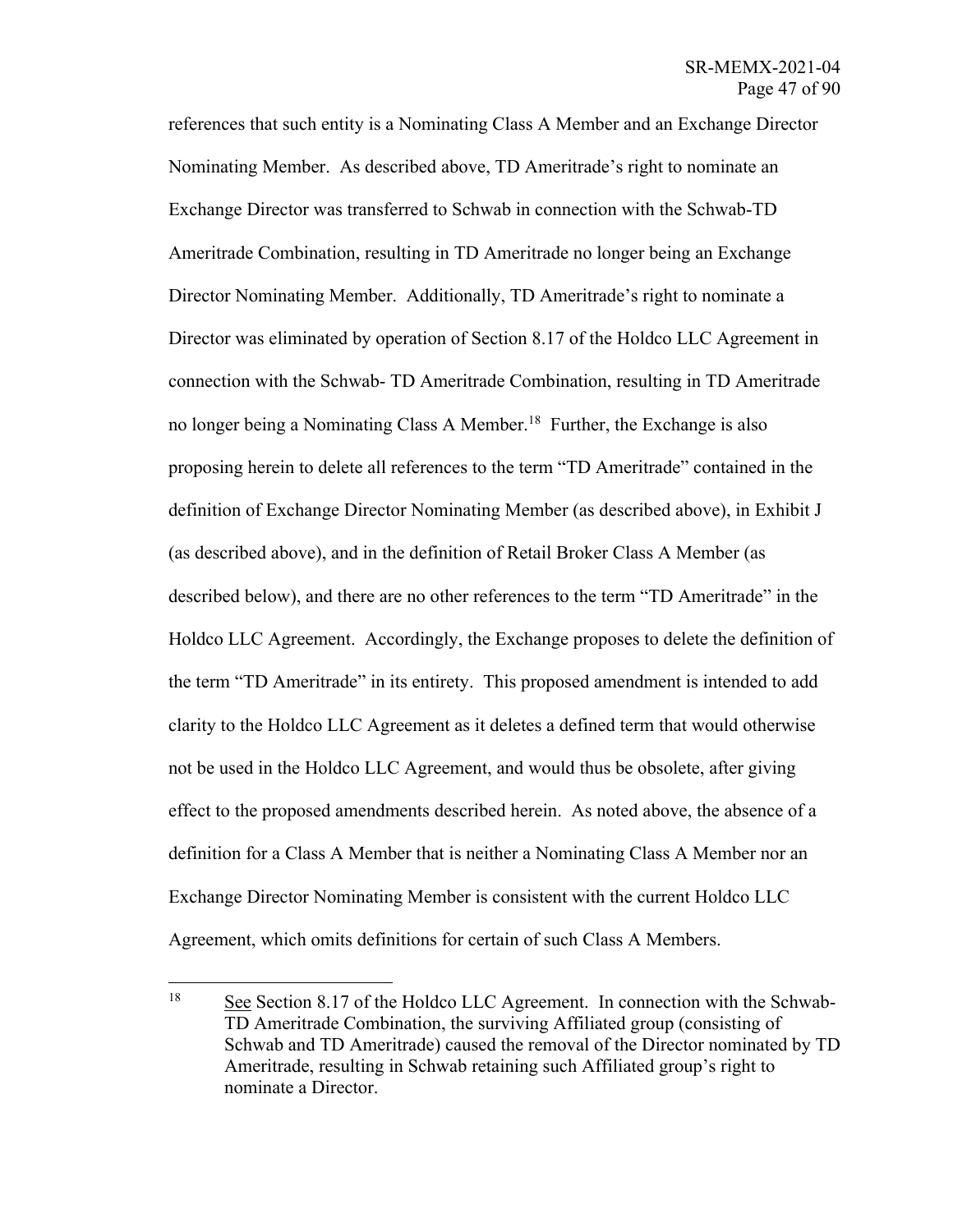## Amendment to the Definition of Retail Broker Class A Member

The Holdco LLC Agreement currently defines Retail Broker Class A Member to include references to E\*Trade and TD Ameritrade. As the Exchange is proposing to delete "E\*Trade" and "TD Ameritrade" as defined terms in the Holdco LLC Agreement, as described above, the Exchange proposes to amend the definition of Retail Broker Class A Member to delete the references to E\*Trade and TD Ameritrade. This proposed amendment is intended to add clarity to the Holdco LLC Agreement as it deletes references to terms that would be obsolete after giving effect to the proposed amendments described herein. The Exchange notes that there is no other consequence of deleting references to E\*Trade and TD Ameritrade in the definition of Retail Broker Class A Member because, after giving effect to the proposed amendments described herein, the only references to Retail Broker Class A Member are in reference to a Retail Broker Class A Member's Director or right to nominate a Director, neither of which E\*Trade and TD Ameritrade currently have.

## **Amendments to Provisions Relating to a Quorum of the Holdco Board**

The Exchange proposes to amend the Holdco LLC Agreement's provisions relating to a quorum of the Holdco Board and make conforming amendments to defined terms in connection therewith. Specifically, the Exchange proposes to group a new "Buy Side Class A Member" category<sup>19</sup> together with the Retail Broker Class A Member category for purposes of the provisions relating to establishing a quorum at a meeting of the Holdco Board and to add and amend certain defined terms in connection with this

<sup>19</sup> The other categories of Class A Members include Bank Class A Member, Market Maker Class A Member and Retail Broker Class A Member. See Section 1.1 of the Holdco LLC Agreement for the definitions of these terms.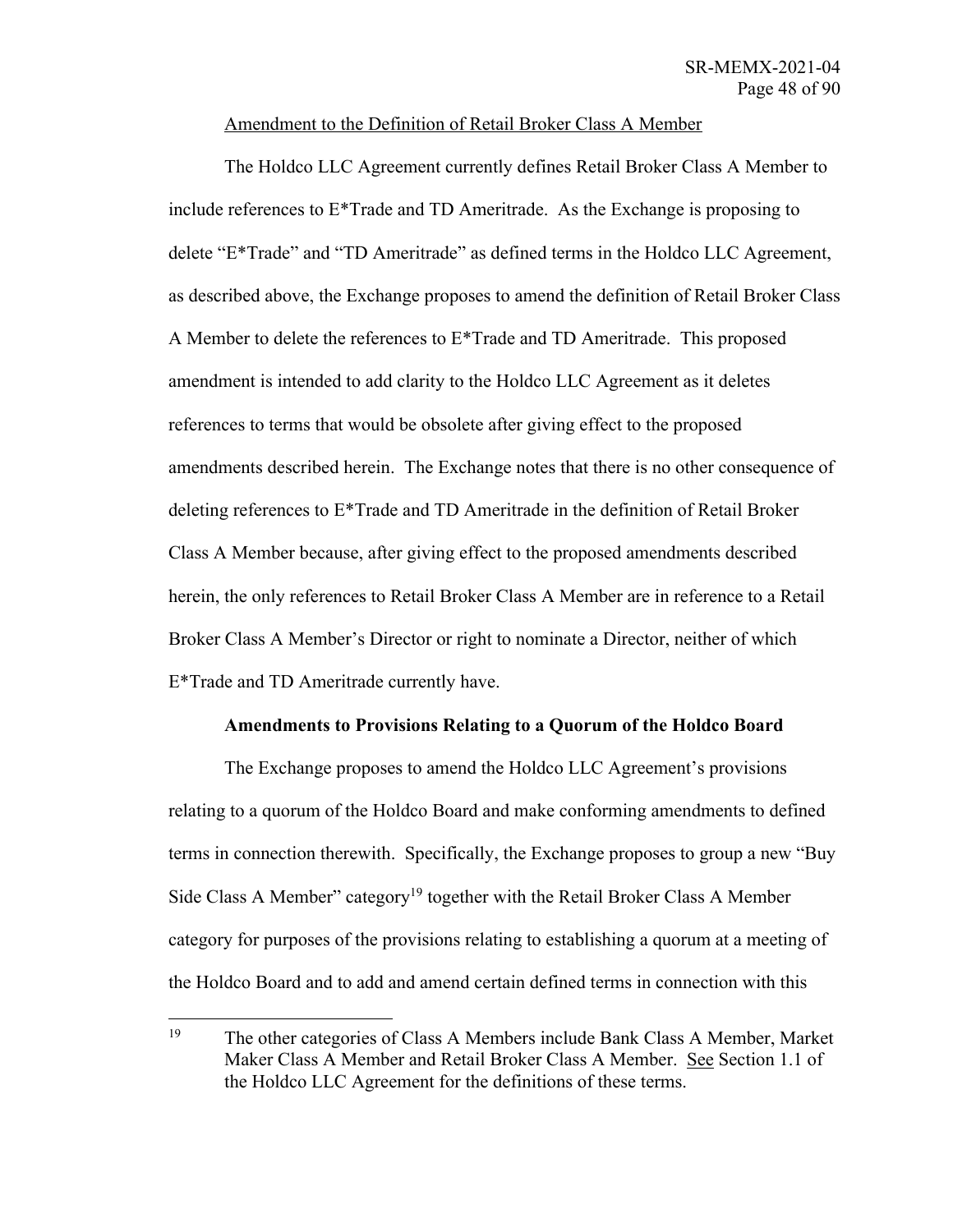proposed amendment. Each of these proposed amendments is discussed below.

## Add "Buy Side Class A Member" as a New Defined Term

The Exchange proposes to add "Buy Side Class A Member" as a defined term in the Holdco LLC Agreement that includes BlackRock<sup>20</sup> and is otherwise consistent with the definitions of the other categories of Class A Members (i.e., Bank Class A Member, Market Maker Class A Member, and Retail Broker Class A Member).<sup>21</sup> The purpose of this proposed amendment is to add a defined term that will be referenced in the proposed amendments to the Holdco LLC Agreement's provisions relating to a quorum of the Holdco Board, as further described below.

## Add "Buy Side Director" as a New Defined Term

The Exchange proposes to add "Buy Side Director" as a defined term in the Holdco LLC Agreement that means a Director nominated by a Buy Side Class A Member. This definition is consistent with the definitions of the other categories of Directors (*i.e.*, Bank Director, Market Maker Director, and Retail Broker Director).<sup>22</sup> The purpose of this proposed change is to add a defined term that will be referenced in the proposed amendments to the Holdco LLC Agreement's provisions relating to a quorum of the Holdco Board, as further described below.

## Amendments to the Provisions Relating to a Quorum of the Holdco Board Section 8.6(a)(i) of the Holdco LLC Agreement currently provides that a quorum

<sup>&</sup>lt;sup>20</sup> The term "BlackRock" refers to BLK SMI, LLC, which is a Class A Member of Holdco. See Section 1.1 of the Holdco LLC Agreement.

<sup>&</sup>lt;sup>21</sup> See Section 1.1 of the Holdco LLC Agreement for the current definitions of these terms.

<sup>22</sup> Id.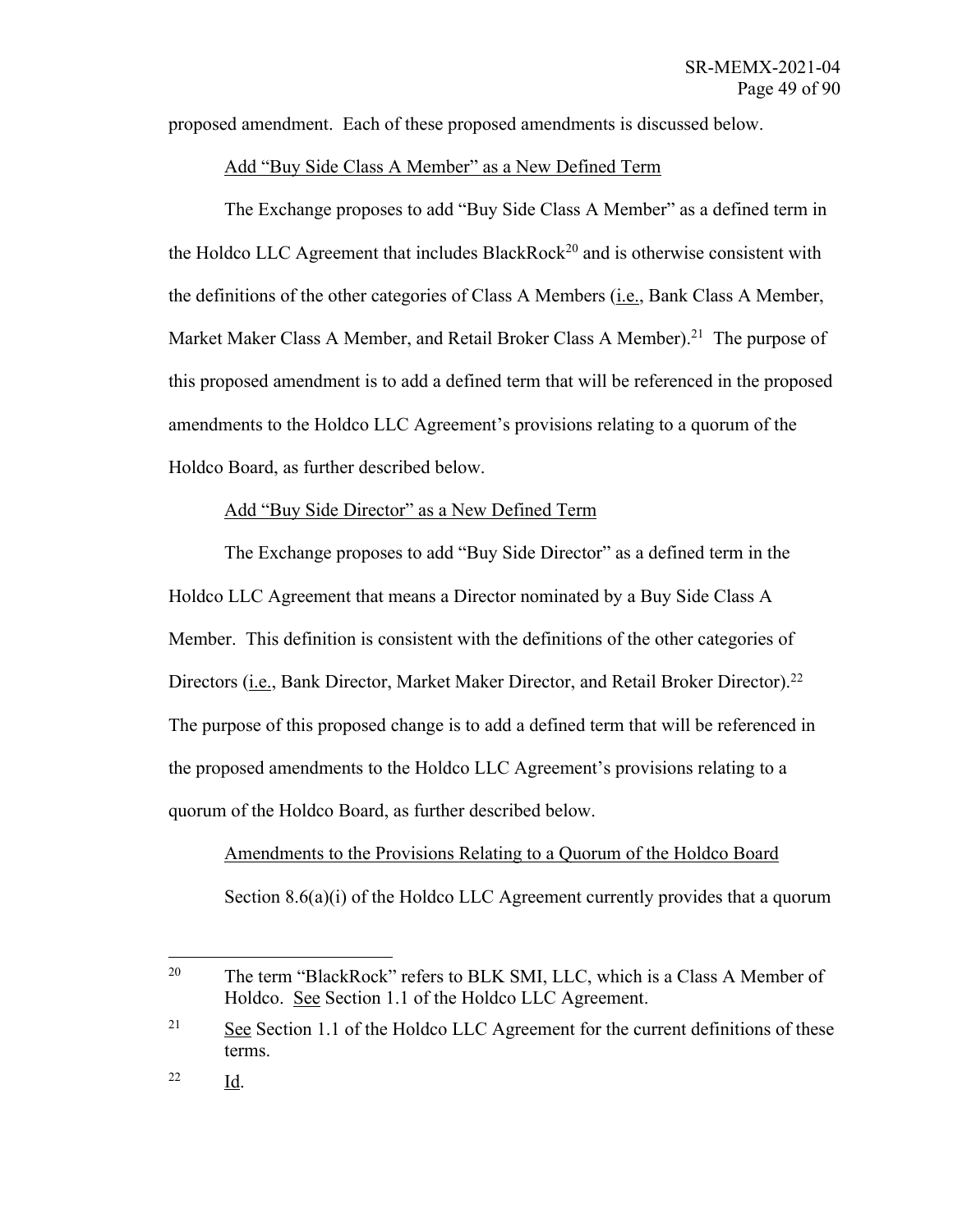for the transaction of business of the Holdco Board at a meeting of the Holdco Board shall constitute a number of Directors which both (A) represents the majority of the votes of the Directors serving on the Holdco Board, and (B) includes (x) at least one (1) Market Maker Director (or his or her Alternate Director), (y) at least one (1) Retail Broker Director (or his or her Alternate Director), and (z) at least one (1) Bank Director (or his or her Alternate Director). As a result of the governance changes that resulted from the Morgan Stanley-E\*Trade Combination and the Schwab-TD Ameritrade Combination (specifically, each of E\*Trade's and TD Ameritrade's right to nominate a Director being eliminated by operation of Section 8.17 of the Holdco LLC Agreement, and Schwab's waiver of its right to nominate a Director, each as described above), Fidelity<sup>23</sup> remains as the sole Retail Broker Class A Member with the right to nominate a Retail Broker Director. Accordingly, under the Holdco LLC Agreement's existing provision relating to a quorum of the Holdco Board, the Director nominated by Fidelity, as the sole remaining Retail Broker Director, is required to be present to establish a quorum of the Holdco Board. To avoid the result of requiring the Director nominated by a single Class A Member (i.e., Fidelity) to be present to establish a quorum of the Holdco Board, which the Exchange and the Holdco Board believe may be impractical for logistical reasons, the Exchange proposes to amend Section  $8.6(a)(i)$  to provide that a quorum for the transaction of business of the Holdco Board at a meeting of the Holdco Board shall constitute a number of Directors which both (A) represents the majority of the votes of

<sup>&</sup>lt;sup>23</sup> The term "Fidelity" currently refers to Devonshire Investors (Delaware) LLC, which is a Class A Member of Holdco. See Section 1.1 of the Holdco LLC Agreement. The Exchange is also proposing to amend this definition to reference an updated entity name, as further described below.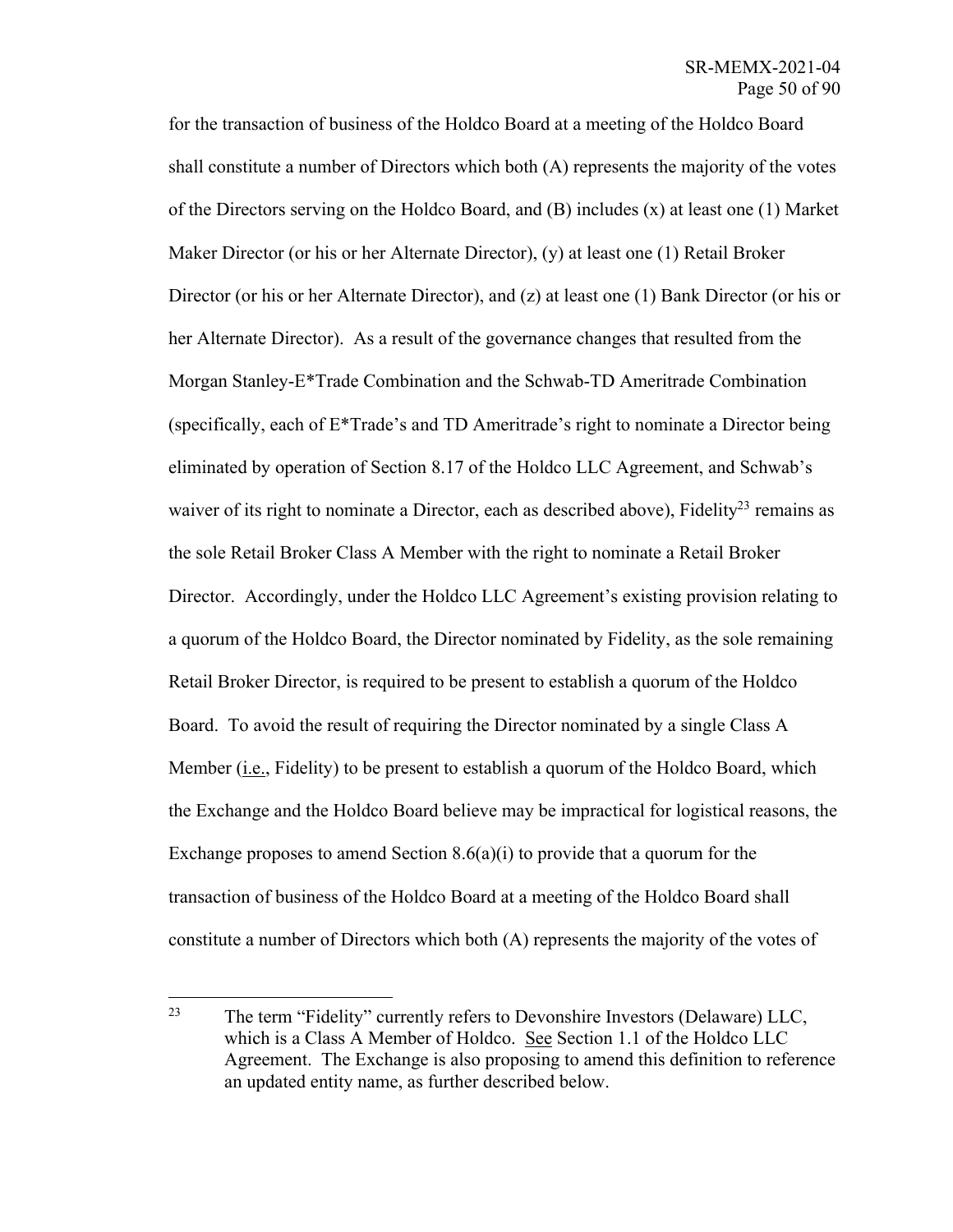the Directors serving on the Holdco Board, and  $(B)$  includes  $(x)$  at least one  $(1)$  Market Maker Director (or his or her Alternate Director), (y) at least one (1) Retail Broker Director (or his or her Alternate Director) *or at least one (1) Buy Side Director (or his or her Alternate Director*), and (z) at least one (1) Bank Director (or his or her Alternate Director). The effect of this proposed amendment is to group Buy Side Directors (which would currently include only the Director nominated by BlackRock) together with Retail Broker Directors (which currently includes only the Director nominated by Fidelity) for purposes of establishing a quorum of the Holdco Board such that a Director of either of those categories would be required to be present to establish a quorum of the Holdco Board. The Exchange and the Holdco Board believe this proposed amendment would improve the governance of Holdco by no longer requiring the Director nominated by a single Class A Member to be present to establish a quorum of the Holdco Board at a meeting of the Holdco Board.

The Exchange also proposes to amend Section  $8.6(a)(ii)(A)$  of the Holdco LLC Agreement, which provides alternative quorum requirements if a Director and his or her Alternate Director (where applicable) fail to attend two consecutively scheduled meetings of the Holdco Board, to include references to Buy Side Director and Buy Side Class A Member (grouped together with Retail Broker Director and Retail Broker Class A Member) to conform this provision to the proposed amended quorum requirements in Section 8.6(a)(i) described above.

#### Amendments to the Definition of Bank Class A Member

The definition of Bank Class A Member currently provides that no Bank Class A Member shall be deemed a Market Maker Class A Member or a Retail Broker Class A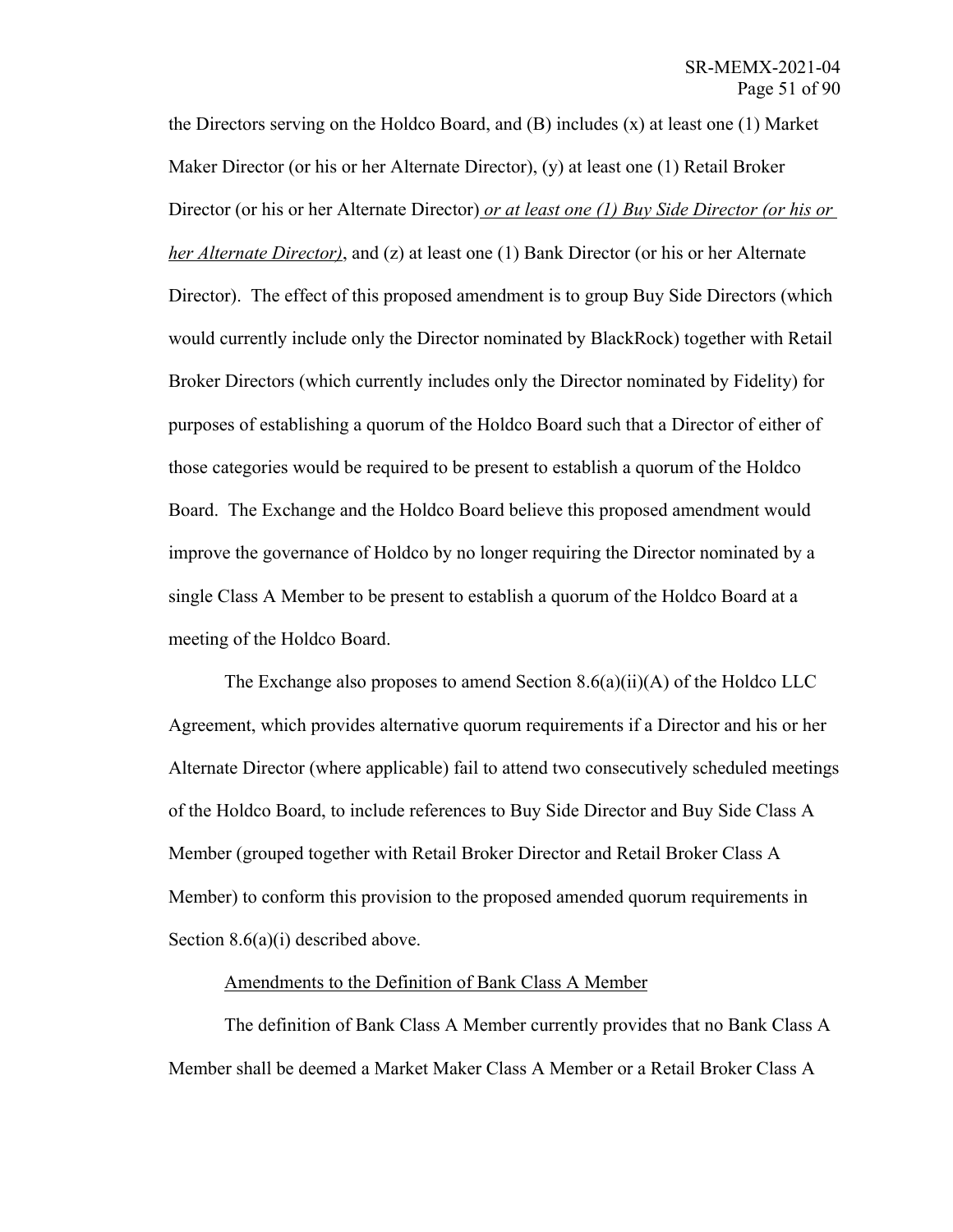Member, and no Market Maker Class A Member and no Retail Broker Class A Member shall be deemed a Bank Class A Member for the purposes of the Holdco LLC Agreement. The Exchange proposes to amend this part of the definition of Bank Class A Member to also reflect that no Bank Class A Member shall be deemed a Buy Side Class A Member, and no Buy Side Class A Member shall be deemed a Bank Class A Member, for the purposes of the Holdco LLC Agreement. The purpose of this proposed amendment is to reflect the proposed addition of "Buy Side Class A Member" as a defined term and category of Class A Member, as described above.

The Exchange also proposes to further amend the definition of Bank Class A Member to delete an inadvertent duplicative reference to Class A Member. The purpose of this proposed amendment is to add clarity to the Holdco LLC Agreement by correcting an inadvertent drafting error.

### Amendment to the definition of Market Maker Class A Member

The definition of Market Maker Class A Member currently provides that no Market Maker Class A Member shall be deemed a Bank Class A Member or a Retail Broker Class A Member, and no Bank Class A Member and no Retail Broker Class A Member shall be deemed a Market Maker Class A Member for the purposes of the Holdco LLC Agreement. The Exchange proposes to amend this part of the definition of Market Maker Class A Member to also reflect that no Market Maker Class A Member shall be deemed a Buy Side Class A Member, and no Buy Side Class A Member shall be deemed a Market Maker Class A Member, for the purposes of the Holdco LLC Agreement. The purpose of this proposed amendment is to reflect the proposed addition of "Buy Side Class A Member" as a defined term and category of Class A Member, as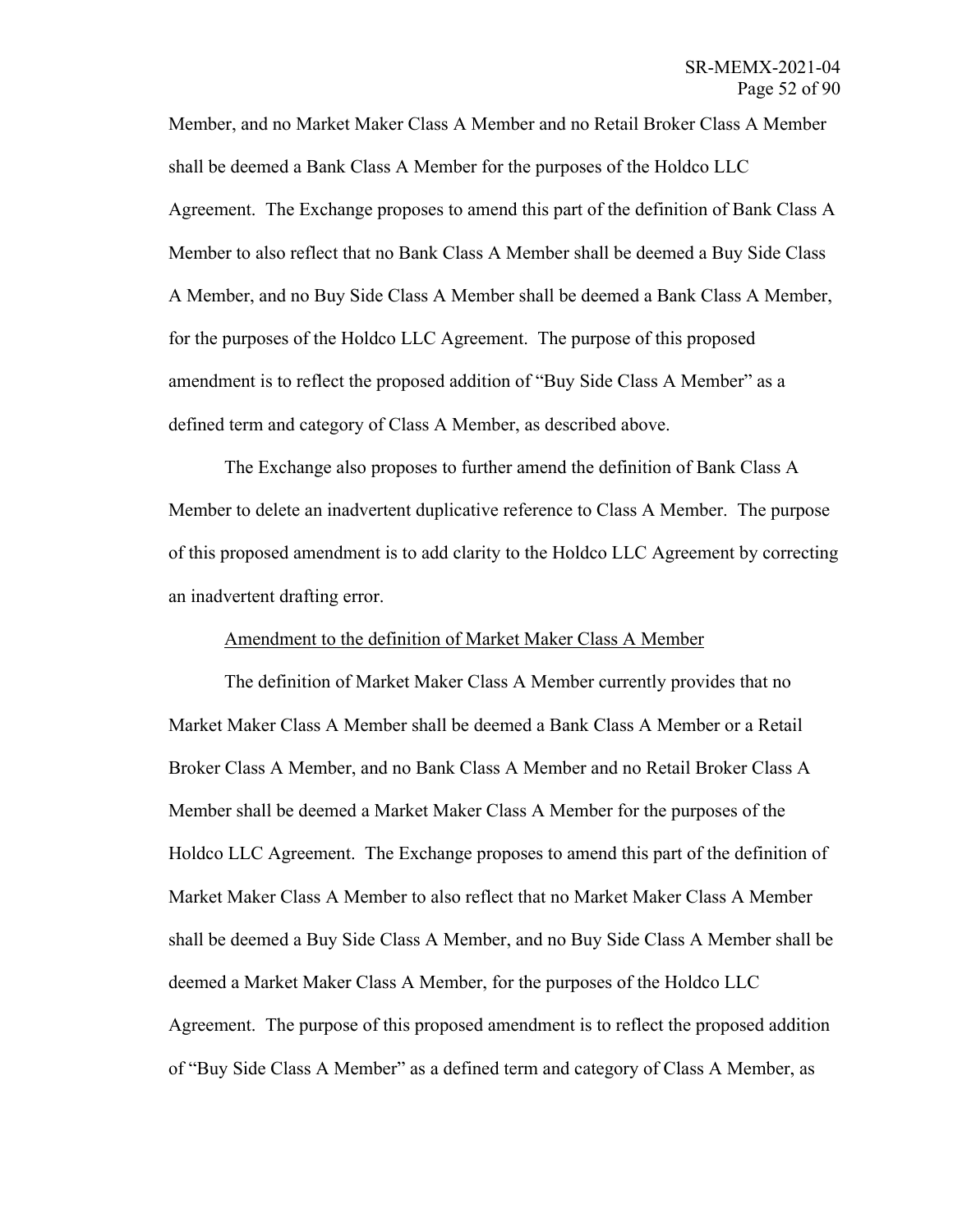described above.

## Amendment to the definition of Retail Broker Class A Member

The definition of Retail Broker Class A Member currently provides that no Retail Broker Class A Member shall be deemed a Bank Class A Member or a Market Maker Class A Member, and no Bank Class A Member and no Market Maker Class A Member shall be deemed a Retail Broker Class A Member for the purposes of the Holdco LLC Agreement. The Exchange proposes to amend this part of the definition of Retail Broker Class A Member to also reflect that no Retail Broker Class A Member shall be deemed a Buy Side Class A Member, and no Buy Side Class A Member shall be deemed a Retail Broker Class A Member, for the purposes of the Holdco LLC Agreement. The purpose of this proposed amendment is to reflect the proposed addition of "Buy Side Class A Member" as a defined term and category of Class A Member, as described above.

## **Amendments Related to the Rights of Certain Class A Members with Respect to the Governance of Certain Holdco Subsidiaries**

Section 8.18(i) of the Holdco LLC Agreement sets forth certain rights and requirements relating to the governance of certain subsidiaries of Holdco ("Holdco Subsidiaries"), including that, generally, each Market Maker Class A Member which is a Nominating Class A Member, each Retail Broker Class A Member which is a Nominating Class A Member, and each Bank Class A Member which is a Nominating Class A Member shall have the right to nominate one member to the board of directors or an equivalent governing body, if any, of each Holdco Subsidiary.<sup>24</sup> As of the Fourth

<sup>&</sup>lt;sup>24</sup> Section 8.18(i) contains an exception to this general requirement for the governance of the Exchange, which provides that the Exchange shall be governed by the Exchange Board (which shall be constituted as set forth in the limited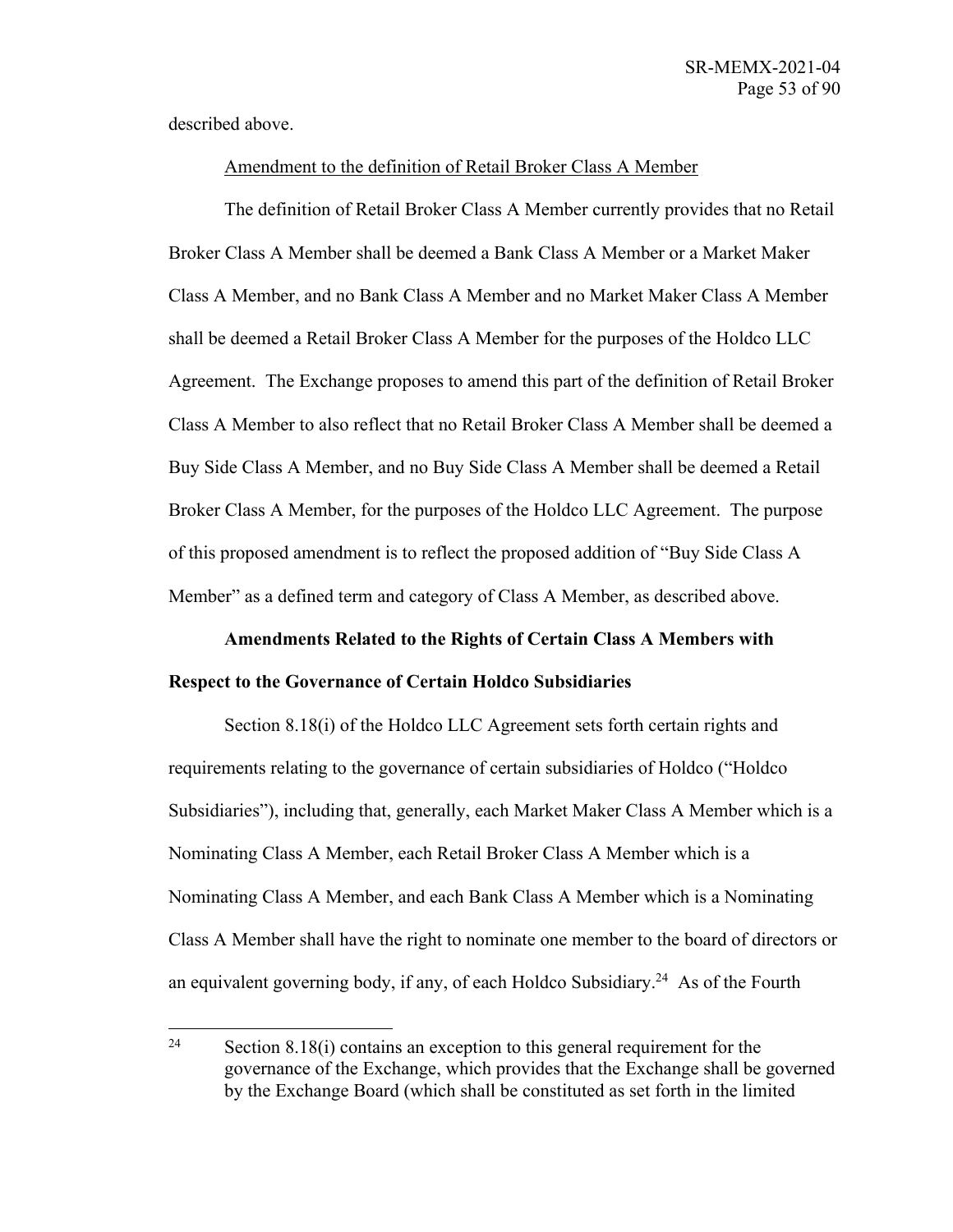Amended LLC Agreement Effective Date, all of the Market Maker Class A Members, Retail Broker Class A Members, and Bank Class A Members were Nominating Class A Members. Additionally, all such Class A Members as a group comprised all of the Nominating Class A Members of Holdco. Therefore, the references in Section 8.18(i) to each of the three categories of Class A Members (i.e., Market Maker Class A Members, Retail Broker Class A Members, and Bank Class A Members) were unnecessary, as the same effect would have been achieved by simply referencing "each Nominating Class A Member" without references to the three categories of Class A Members. It was in fact the intended effect for each Class A Member that was a Nominating Class A Member to have this right, which, as of the Fourth Amended LLC Agreement Effective Date, included each of the Class A Members in the three categories of Class A Members, although the references to the specific categories was not problematic.

Following the Fourth Amended LLC Agreement Effective Date, BlackRock was admitted as a Nominating Class A Member of Holdco. The Exchange now proposes to amend Section 8.18(i) to delete the references to the three specific categories of Class A Members (i.e., Market Maker Class A Members, Retail Broker Class A Members, and Bank Class A Members) so that Section 8.18(i) would provide that each Nominating Class A Member shall have the right to nominate one member to the board of directors or an equivalent governing body, if any, of each Holdco Subsidiary. The effect of this proposed amendment is for each of the Class A Members that currently has this right (i.e., each of the Nominating Class A Members as of the Fourth Amended LLC

liability company agreement of the Exchange). Accordingly, the proposed amendment to Section 8.18(i) does not in any way affect the governance of the Exchange.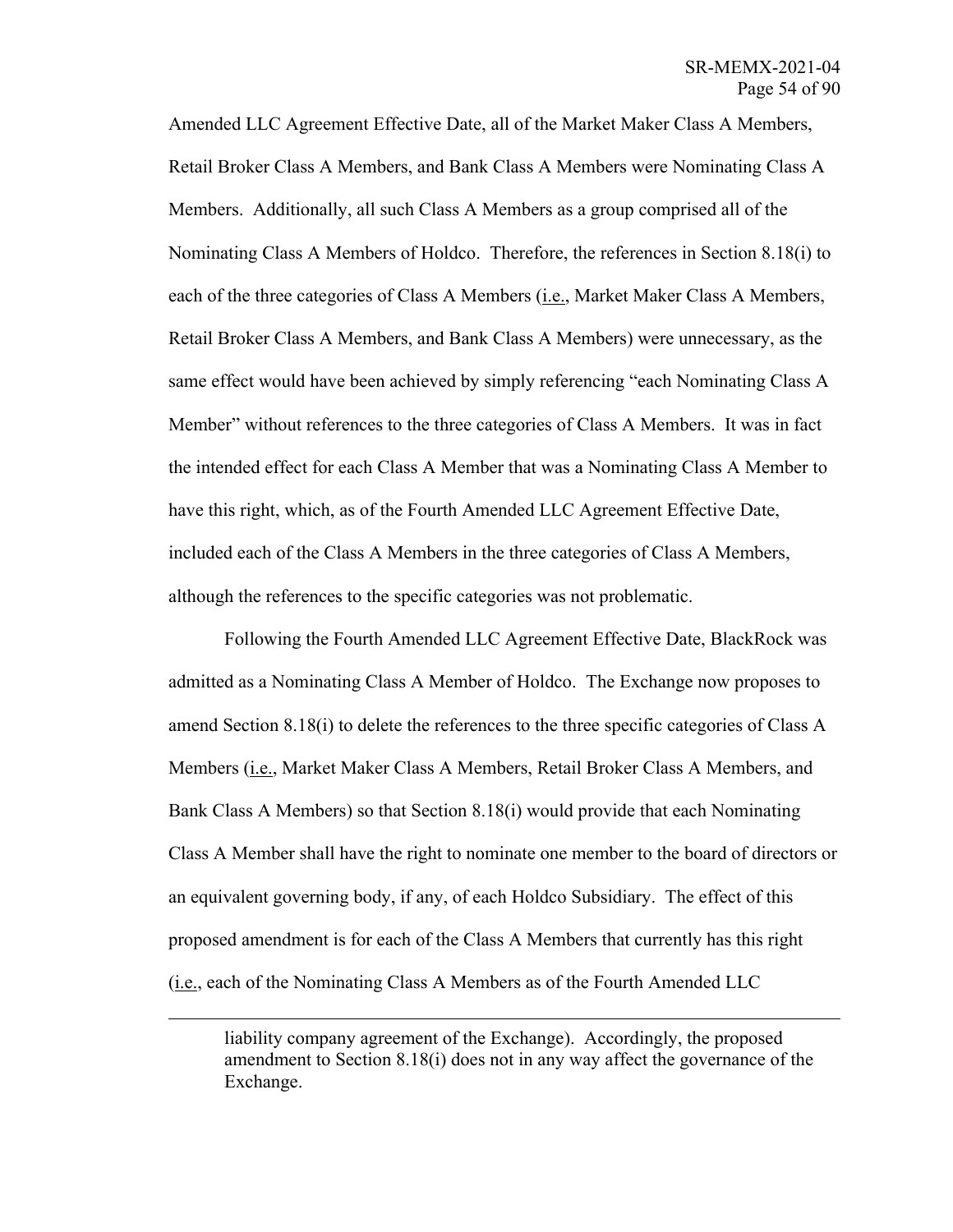Agreement Effective Date) to retain this right (and the unnecessary references to the three categories of Class A Members be deleted), and for BlackRock, as a Nominating Class A Member that was admitted as such after the Fourth Amended LLC Agreement Effective Date, to also have this right. The purpose of this proposed amendment is to delete unnecessary references to the three categories of Class A Members (since all such Class A Members are Nominating Class A Members) and to also include BlackRock in the group that has this right, which is consistent with the original intent for Section 8.18(i) that each Nominating Class A Member has this right. As noted above, this aspect of Section 8.18(i) does not apply to the governance of the Exchange and, therefore, this proposed amendment does not in any way affect the governance of the Exchange.

The Exchange also proposes to further amend Section 8.18(i) to clarify that the requirement for each Nominating Class A Member to have the right to nominate one member to the board of directors or an equivalent governing body of each Holdco Subsidiary is not applicable if the governance structure of such Holdco Subsidiary is otherwise approved by the Holdco Board by Supermajority Board Vote.<sup>25</sup> This is already true under the existing Supermajority Board Vote provisions in the Holdco LLC Agreement,<sup>26</sup> so the purpose of this proposed amendment is to simply add clarity in

<sup>&</sup>lt;sup>25</sup> The term "Supermajority Board Vote" means the affirmative vote of at least seventy-seven percent (77%) of the votes of all Directors of Holdco then entitled to vote on the matter under consideration and who have not recused themselves, whether or not present at the applicable meeting of the Holdco Board; provided that if such affirmative vote threshold results in the necessity of the affirmative vote of all such Directors of Holdco with respect to such matter, an affirmative vote of all but one of such Directors of Holdco shall be required instead with respect to such matter. See Section 1.1 of the Holdco LLC Agreement.

<sup>&</sup>lt;sup>26</sup> Exhibit C of the Holdco LLC Agreement sets forth certain matters that may be accomplished by a Supermajority Board Vote, which include materially amending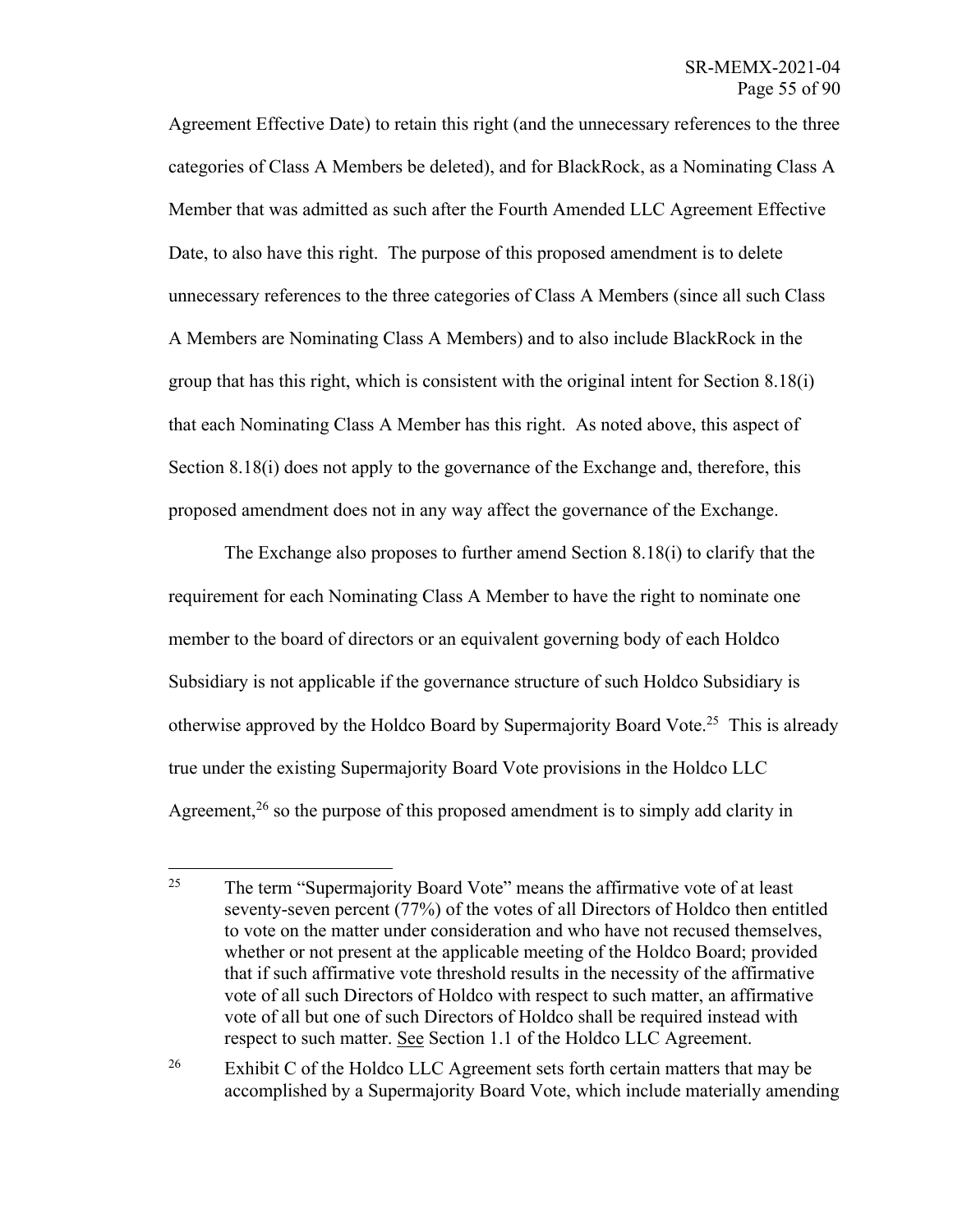Section 8.18(i) regarding the Holdco Board's ability to approve a different governance structure of a Holdco Subsidiary pursuant to a Supermajority Board Vote of the Holdco Board.

## **Amendments to Streamline Email Communications Procedures for Actions Taken by Written Consent of the Holdco Members**

Section 4.7(e) of the Holdco LLC Agreement provides that any action to be taken at a meeting of the Members of Holdco may be taken without a meeting if the action is taken in writing (which may be via email communication) by consent of such number of Members as would otherwise be required to approve such action. Section 4.7(e) also provides specific procedures for an action to be deemed to have been taken in writing via email communication for this purpose. The Exchange proposes to amend Section 4.7(e) to streamline these procedures, as described below.

• Current language in Section 4.7(e) relating to email communication

procedures: For purposes of the foregoing, an action shall be deemed to have been taken in writing via email communication if (i) an email communication is sent by the  $CEO<sup>27</sup>$  to all Members entitled to vote on the matter at issue clearly specifying the action to be taken and clearly stating that an email response to such email shall be deemed to be an email communication for purposes of this Section 4.7(e), (ii) the number of Members required to approve the matter at issue respond to the CEO's email with an unambiguous

the governing documents of a committee of the Holdco Board, or of the board of directors or a similar governing body of any Holdco Subsidiary. See Exhibit C (#25) of the Holdco LLC Agreement.

<sup>&</sup>lt;sup>27</sup> The term "CEO" refers to the individual serving as the chief executive officer of Holdco. See Section 8.3(c) of the Holdco LLC Agreement.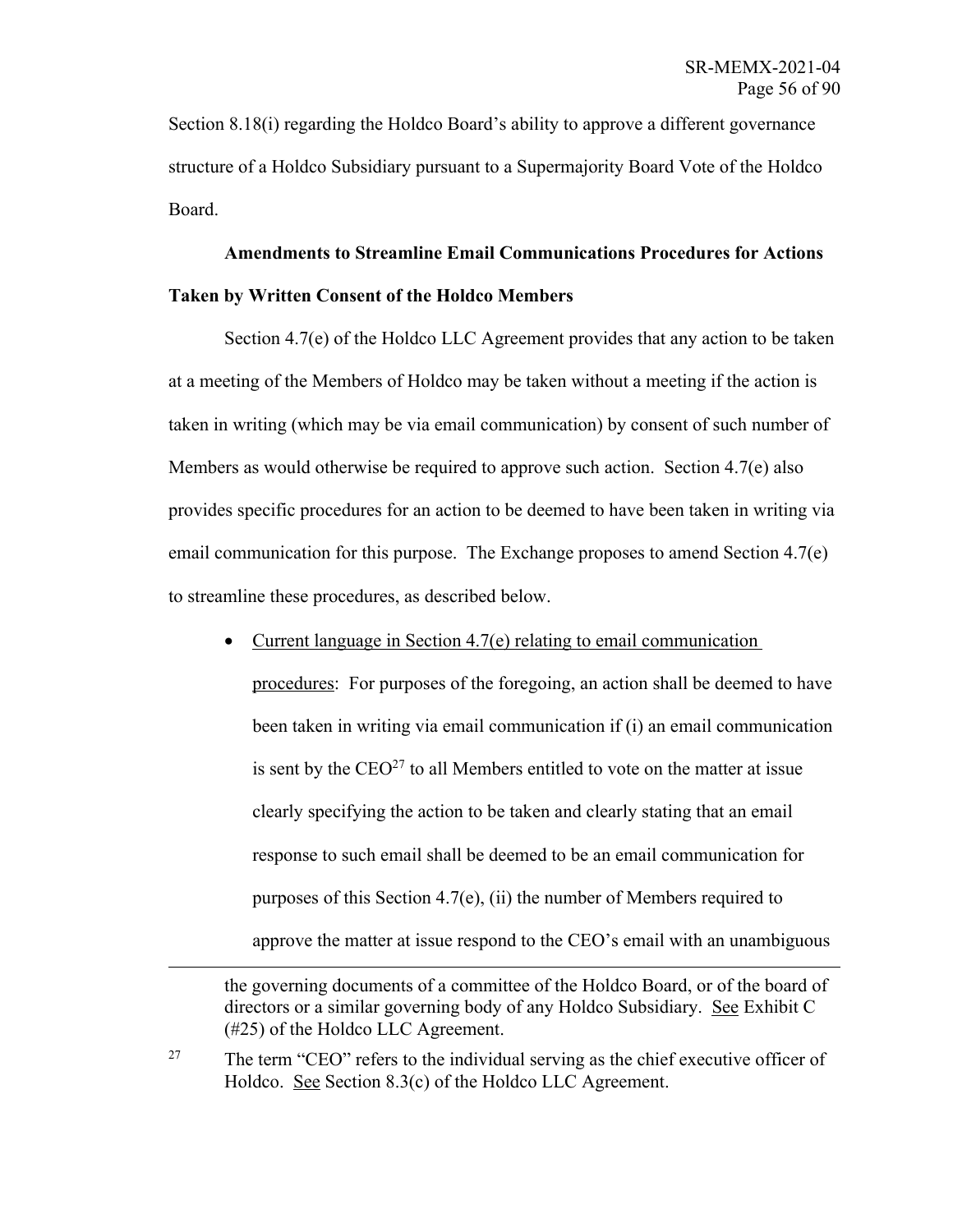approval of such matter, and (iii) the CEO's email and all such responses are filed with the minutes of the meetings of Members.

• Proposed amended language in Section 4.7(e) relating to email

communication procedures: For purposes of the foregoing, an action shall be deemed to have been taken in writing via email communication if (i) an email communication is sent by an Officer<sup>28</sup> to all Members entitled to vote on the matter at issue clearly specifying the action to be taken, (ii) the number of Members required to approve the matter at issue respond to the Officer's email with an unambiguous approval of such matter, and (iii) the Officer's email and all such responses are filed with the minutes of the meetings of Members.

The effect of the proposed amendments to Section 4.7(e) is to modify the procedures for an action to be deemed to have been taken in writing via email communication for this purpose to: (i) permit an email communication to be sent by any Officer (rather than just the CEO) and (ii) no longer require that such email communication clearly state that an email response to such email shall be deemed to be an email communication for purposes of Section 4.7(e). The Exchange and the Holdco Board believe it is already clear from the context of email communications requesting the Holdco Members' written consent of a particular matter that such email communications should be deemed as email communications for purposes of Section 4.7(e) and that expressly stating this in such email communications is unnecessary. Accordingly, these

<sup>&</sup>lt;sup>28</sup> The term "Officer" refers to an individual appointed by the Board as an officer of Holdco. See Section 8.14(a) of the Holdco LLC Agreement.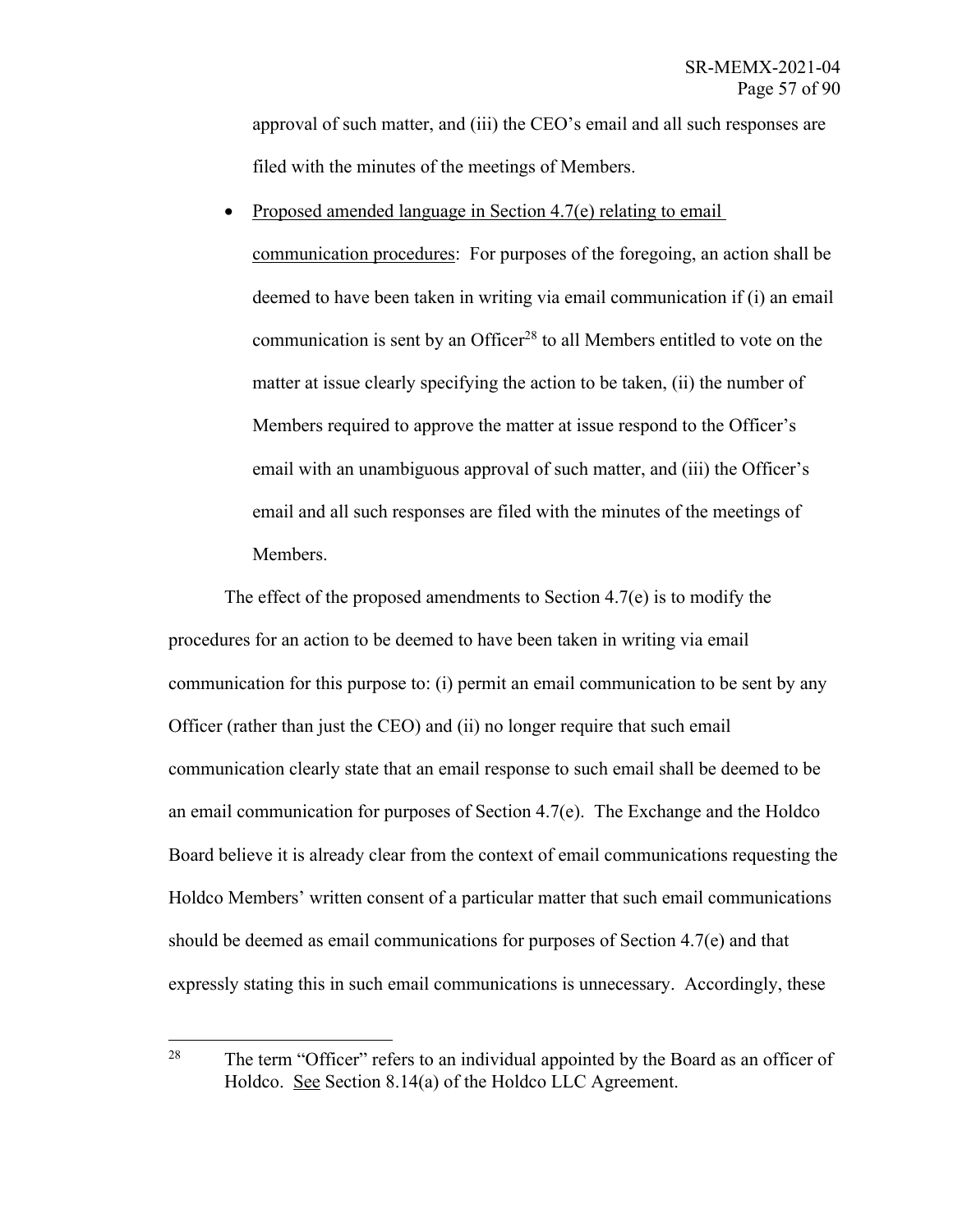proposed amendments are intended to simplify and streamline the procedures for actions taken by the Members of Holdco without a meeting by broadening the group of Officers that may send an email communication for this purpose and eliminating an unnecessary technical requirement. The Exchange and the Holdco Board believe that simplification of the procedures for an action to be deemed to have been taken in writing via email communication for purposes of Section 4.7(e) is particularly helpful to Holdco and the Members of Holdco in light of the COVID-19 pandemic, which has resulted in less inperson meetings and more actions to be taken by the Members of Holdco in writing via email communication.

## **Amendments to Streamline Email Communications Procedures for Actions Taken by Written Consent of the Holdco Board**

Section 8.7 of the Holdco LLC Agreement provides that any action of the Holdco Board may be taken without a meeting if a written consent (including via email communication) of all of the Directors then constituting the Holdco Board approves such action. Section 8.7 also provides specific procedures for an action to be deemed to have been taken in writing via email communication for this purpose. The Exchange proposes to amend Section 8.7 to streamline these procedures, as described below.

• Current language in Section 8.7 relating to email communication procedures: For purposes of the foregoing, an action shall be deemed to have been taken in writing via email communication if (i) an email communication is sent by the CEO or Chairman of the Board to all Directors entitled to vote on the matter at issue clearly specifying the action to be taken and clearly stating that an email response to such email shall be deemed to be an email communication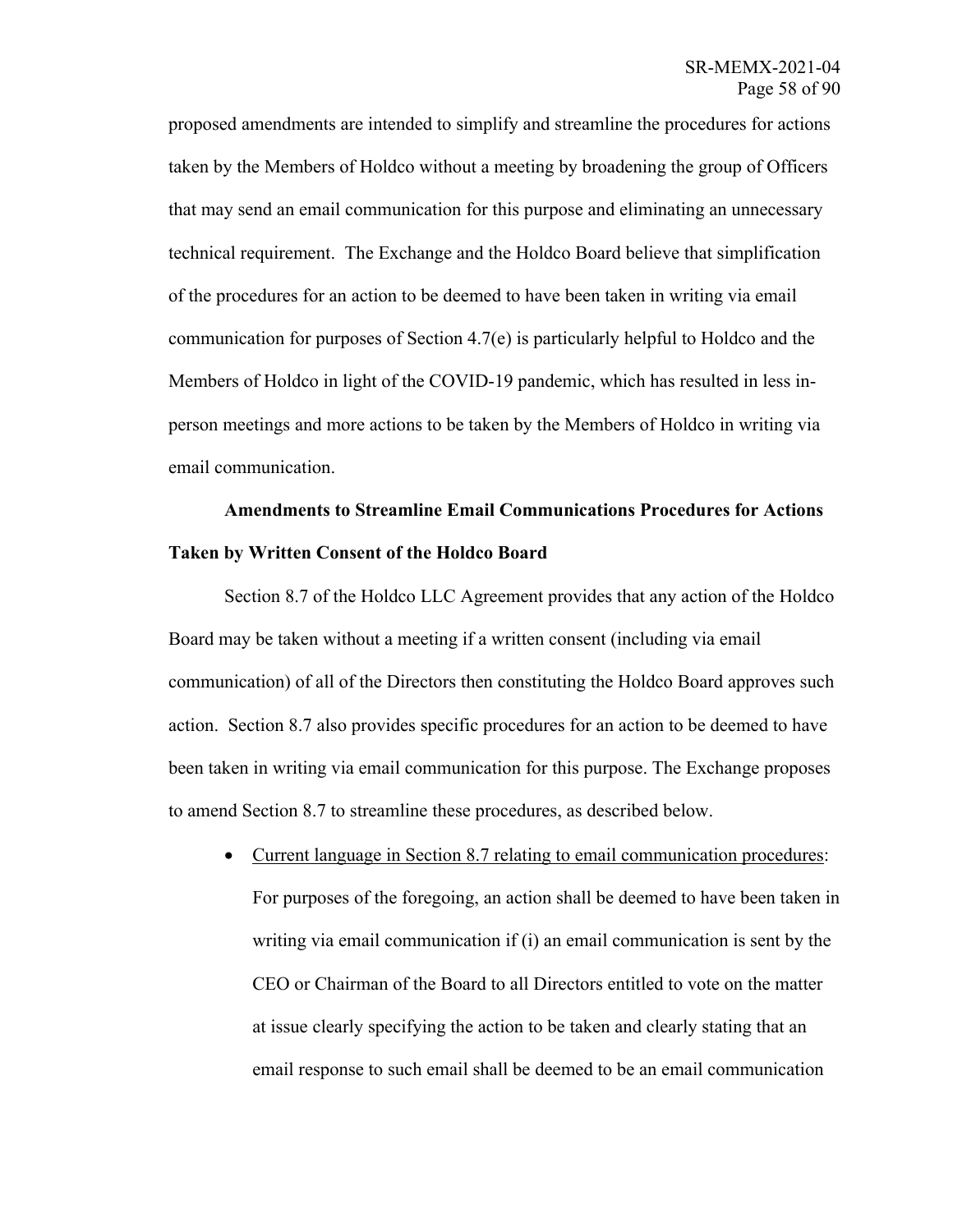for purposes of this Section 8.7, (ii) the number of Directors required to approve the matter at issue respond to the CEO's or the Chairman of the Board's email with an unambiguous approval of such matter, and (iii) the CEO's or Chairman of the Board's email and all such responses are filed with the minutes of the meetings of Directors.

• Proposed amended language in Section 8.7 relating to email communication procedures: For purposes of the foregoing, an action shall be deemed to have been taken in writing via email communication if (i) an email communication is sent by an Officer or the Chairman of the Board to all Directors entitled to vote on the matter at issue clearly specifying the action to be taken, (ii) the number of Directors required to approve the matter at issue respond to the Officer's or the Chairman of the Board's email with an unambiguous approval of such matter, and (iii) the Officer's or Chairman of the Board's email and all such responses are filed with the minutes of the meetings of Directors.

The effect of the proposed amendments to Section 8.7 is to modify the procedures for an action to be deemed to have been taken in writing via email communication for this purpose to: (i) permit an email communication to be sent by any Officer (rather than just the CEO) and (ii) no longer require that such email communication clearly state that an email response to such email shall be deemed to be an email communication for purposes of Section 8.7. The Exchange and the Holdco Board believe it is already clear from the context of email communications requesting the Holdco Board's written consent of a particular matter that such email communications should be deemed as email communications for purposes of Section 8.7 and that expressly stating this in such email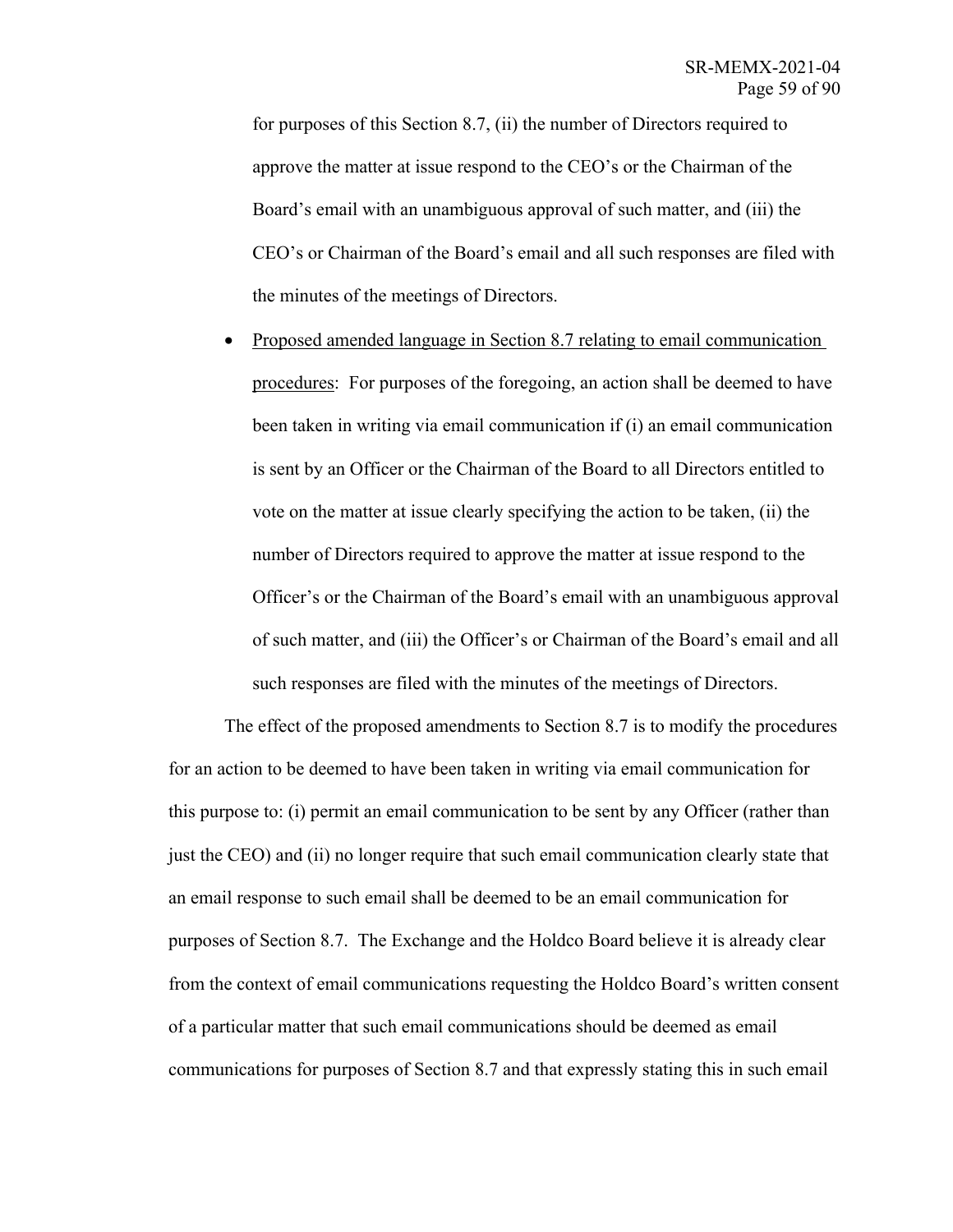communications is unnecessary. Accordingly, these proposed amendments are intended to simplify and streamline the procedures for actions taken by the Holdco Board without a meeting by broadening the group of Officers that may send an email communication for this purpose and eliminating an unnecessary technical requirement. The Exchange and the Holdco Board believe that simplification of the procedures for an action to be deemed to have been taken in writing via email communication for purposes of Section 8.7 is particularly helpful to Holdco and the Holdco Board in light of the COVID-19 pandemic, which has resulted in less in-person meetings and more actions to be taken by the Holdco Board in writing via email communication.

## **Clarifying, Conforming, and Other Non-Substantive Amendments**

Finally, the Exchange proposes to make various clarifying, conforming, and other non-substantive amendments to the Holdco LLC Agreement, each of which is discussed below.

Clarifying Amendments to Section 8.3(b) Regarding the Elimination or Waiver of a Nominating Class A Member's Right to Nominate a Director

Section 8.3(b) of the Holdco LLC Agreement currently provides, in part, that the right of a Nominating Class A Member to nominate a Director may be eliminated or waived, as applicable, as set forth in Section 8.10 (which relates to the loss of the right to nominate a Director if a Nominating Class A Member ceases to own a specified amount of Class A Units) and Section 8.11 (which relates to a Nominating Class A Member's ability to waive its right to nominate a Director). The Exchange proposes to amend Section 8.3(b) to also include a reference that the right of a Nominating Class A Member to nominate a Director may be eliminated as set forth in Section 8.17 of the Holdco LLC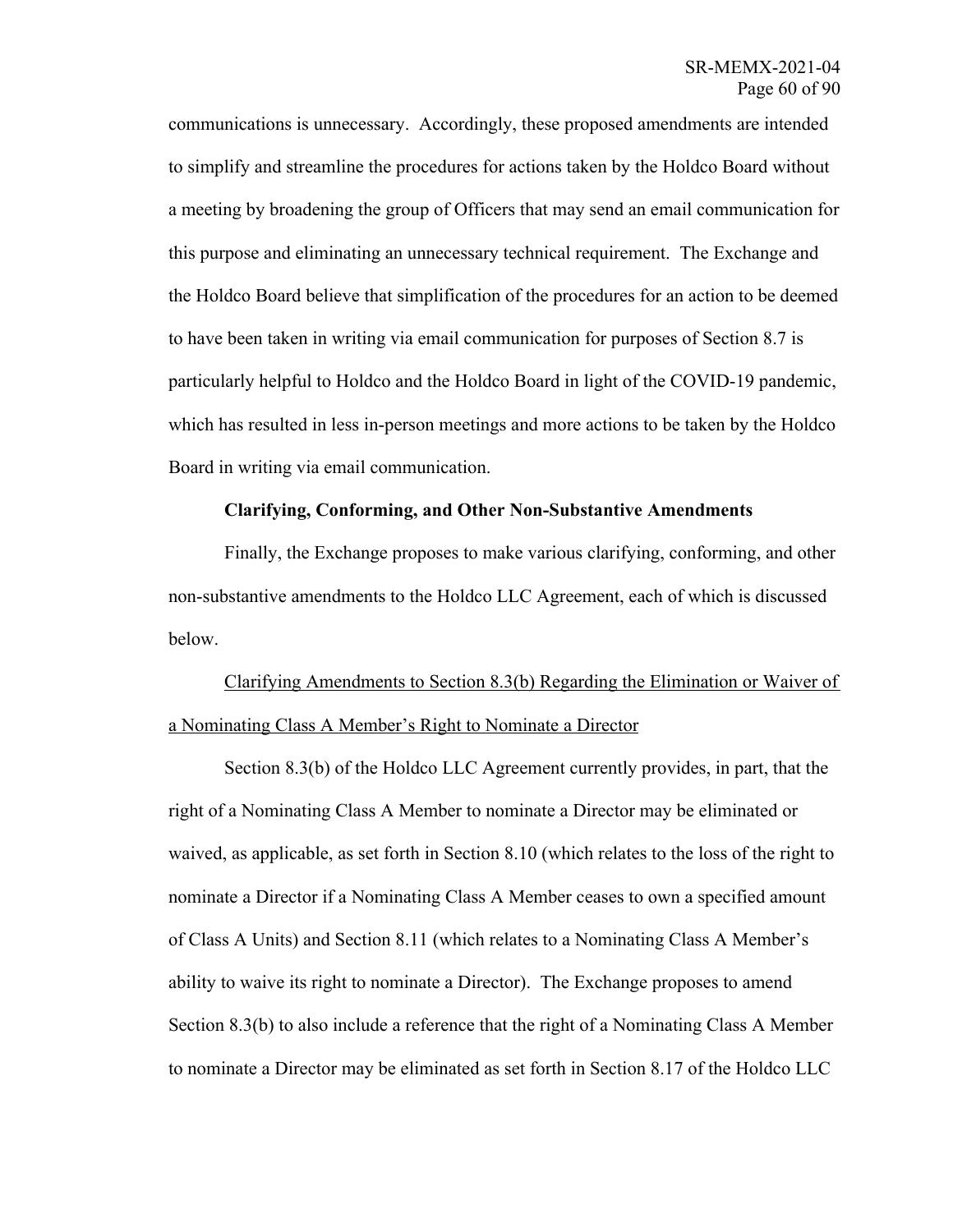Agreement. Section 8.17 sets forth the procedures with respect to Combinations of Nominating Class A Members, including that, if both such Nominating Class A Members that involved in a Combination had nominated a Director that is serving on the Holdco Board at the time of the Combination, the surviving Affiliated group shall remove or cause the removal of one of such Directors effective upon the consummation of such Combination and thereafter have the right to nominate only one Director and the number of Directors shall be reduced accordingly. Thus, Section 8.17 already provides that the right to nominate a Director held by one Nominating Class A Member involved in such a Combination will be eliminated as a result of such Combination (since the surviving Affiliated group may retain only one of the Nominating Class A Members' rights to nominate a Director), however, Section 8.17 is not currently referenced in Section 8.3(b) as a section pursuant to which such right may be eliminated or waived. Accordingly, the proposed amendment to include a reference to Section 8.17 in Section 8.3(b) is intended to clarify that the right of a Nominating Class A Member to nominate a Director may be eliminated pursuant to Section 8.17 in connection with a Combination involving Nominating Class A Members.

The Exchange also proposes to further amend Section 8.3(b) to provide that, for the avoidance of doubt, a Class A Member shall not be a Nominating Class A Member for so long as such Class A Member's right to nominate a Director is eliminated or waived pursuant to Section 8.10, Section 8.11, and Section 8.17. This is already true under the Holdco LLC Agreement pursuant to the operation of these sections, so the purpose of this proposed amendment is to simply add clarity to the Holdco LLC Agreement in this regard.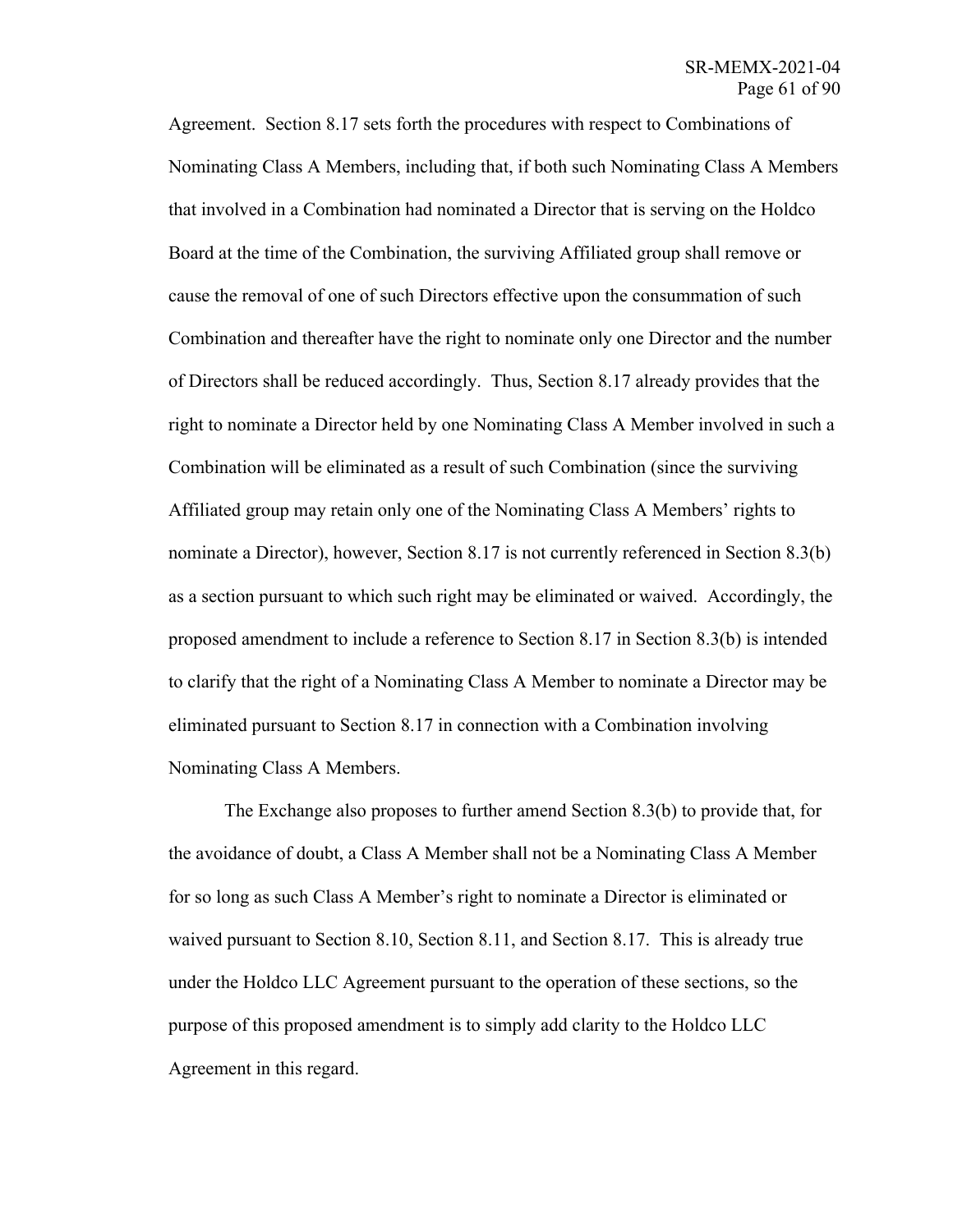## Amendment to Section 8.19(a) to Correct an Inadvertent Drafting Error

Section 8.19 of the Holdco LLC Agreement contains provisions relating to the creation and functioning of an advisory board with industry representation (the "Holdco Industry Advisory Board"). Section 8.19(a) sets forth the compositional requirements of the Holdco Industry Advisory Board. The Exchange proposes to amend Section 8.19(a) of the Holdco LLC Agreement to replace a reference in that provision to "Members" (which refers to a person admitted as a limited liability company member of Holdco) with a reference to "members" (which, in the context, refers to members of the national securities exchange operated by the Exchange), as this was the original intent of the parties to the Holdco LLC Agreement. Thus, the purpose of this proposed amendment is to add clarity to the Holdco LLC Agreement by correcting an inadvertent drafting error.

# Amendment to Section 8.3(e) Regarding the Maintenance of the Director and Observers Schedule

Section 8.3(e) of the Holdco LLC Agreement currently provides that a copy of the Directors and Observers Schedule<sup>29</sup> as of the execution of this Agreement (referring to the Holdco LLC Agreement) is attached thereto as Exhibit B. The Exchange proposes to amend Section 8.3(e) to delete the phrase "as of the execution of this Agreement" so that the Directors and Observers Schedule may be maintained on an ongoing basis rather than remaining static as of a specific date. The Exchange and the Holdco Board believe that

<sup>&</sup>lt;sup>29</sup> The term "Directors and Observers Schedule" refers to a schedule of all Directors, Alternate Directors and Board Observers maintained by the Holdco Board. See Sections 8.3(e) of the Holdco LLC Agreement. The term "Alternate Director" refers to an alternate for a Director nominated by a Class A Member. See Section 8.12(a) of the Holdco LLC Agreement. The term "Board Observer" refers to an observer to the Board appointed by a Member. See Section 8.13(c) of the Holdco LLC Agreement.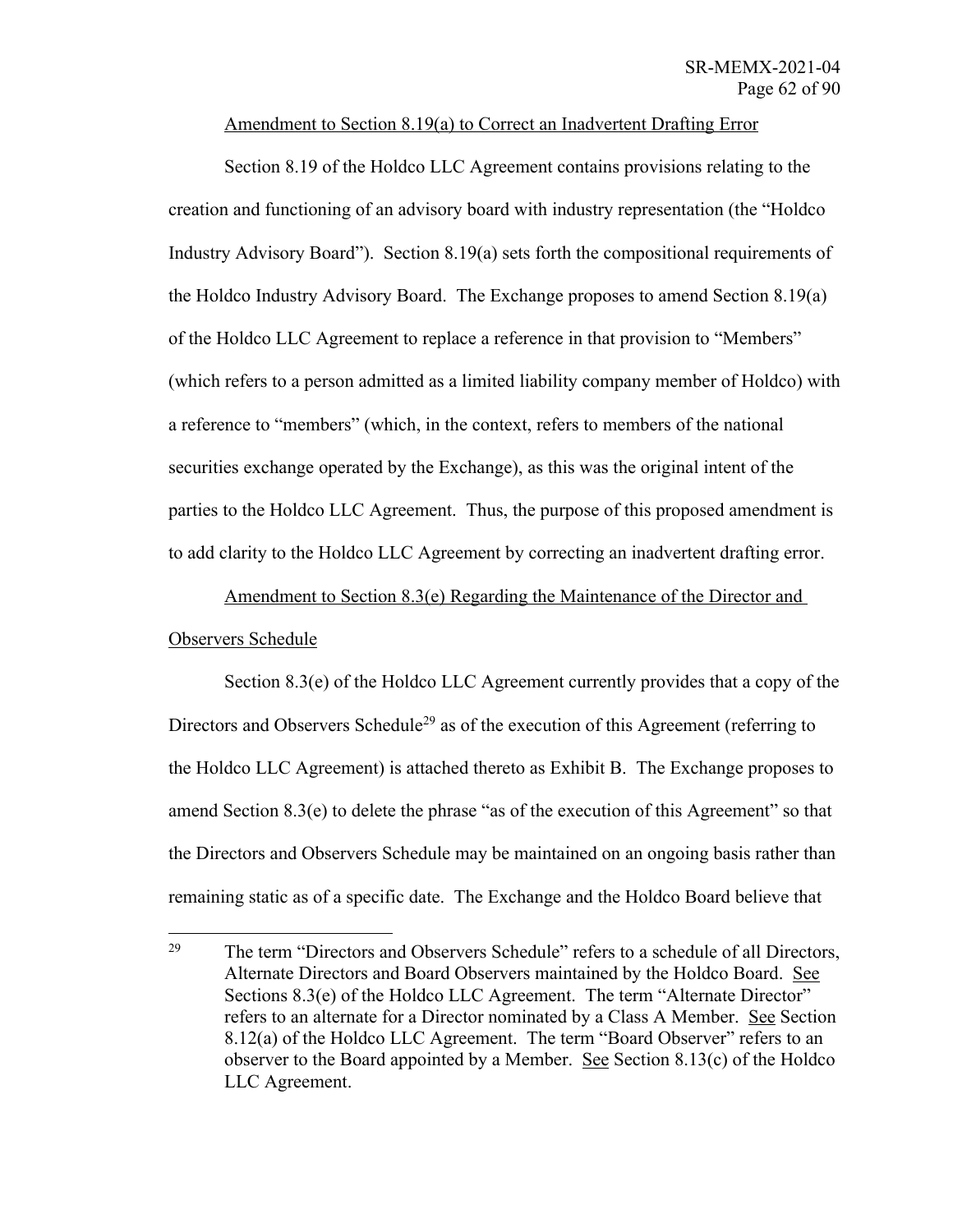the proposed change would benefit the Members of Holdco and the public by providing up-to-date information with respect to Director, Alternate Director and Board Observer changes as they occur, as the Exchange maintains a copy of the Holdco LLC Agreement on its public website and would update the Director and Observers Schedule as such changes occur. The Exchange believes this is a non-substantive amendment to the Holdco LLC Agreement as it relates solely to the administration and maintenance of the corporate documents of Holdco.

Deletion of Section 13.1(d) to Remove an Obsolete Provision Relating to Events of Dissolution of Holdco

The Exchange proposes to delete Section 13.1(d) of the Holdco LLC Agreement in its entirety, as that provision is now outdated and obsolete, and it would therefore not be appropriate to leave in the Fifth Amended LLC Agreement. Specifically, Section 13.1(d) provides that Holdco shall be dissolved and its affairs wound up upon the occurrence of either of two events, each of which could only have occurred prior to the Commission's approval of the Exchange Application. 30 On May 4, 2020, the Commission approved<sup>31</sup> the Exchange Application and, therefore, the occurrence of either of these events of dissolution is no longer possible. Accordingly, the purpose of this proposed amendment is to add clarity to the Holdco LLC Agreement by deleting a provision that is now obsolete.

Amendment to Section 8.3(c) to Delete Obsolete Language Regarding the Current

<sup>&</sup>lt;sup>30</sup> As currently defined in Section 13.1(d) of the Holdco LLC Agreement, the term "Exchange Application" refers to the application of the Exchange as a national securities exchange.

<sup>31</sup> See Securities Exchange Act Release No. 88806 (May 4, 2020), 85 FR 27451 (May 8, 2020).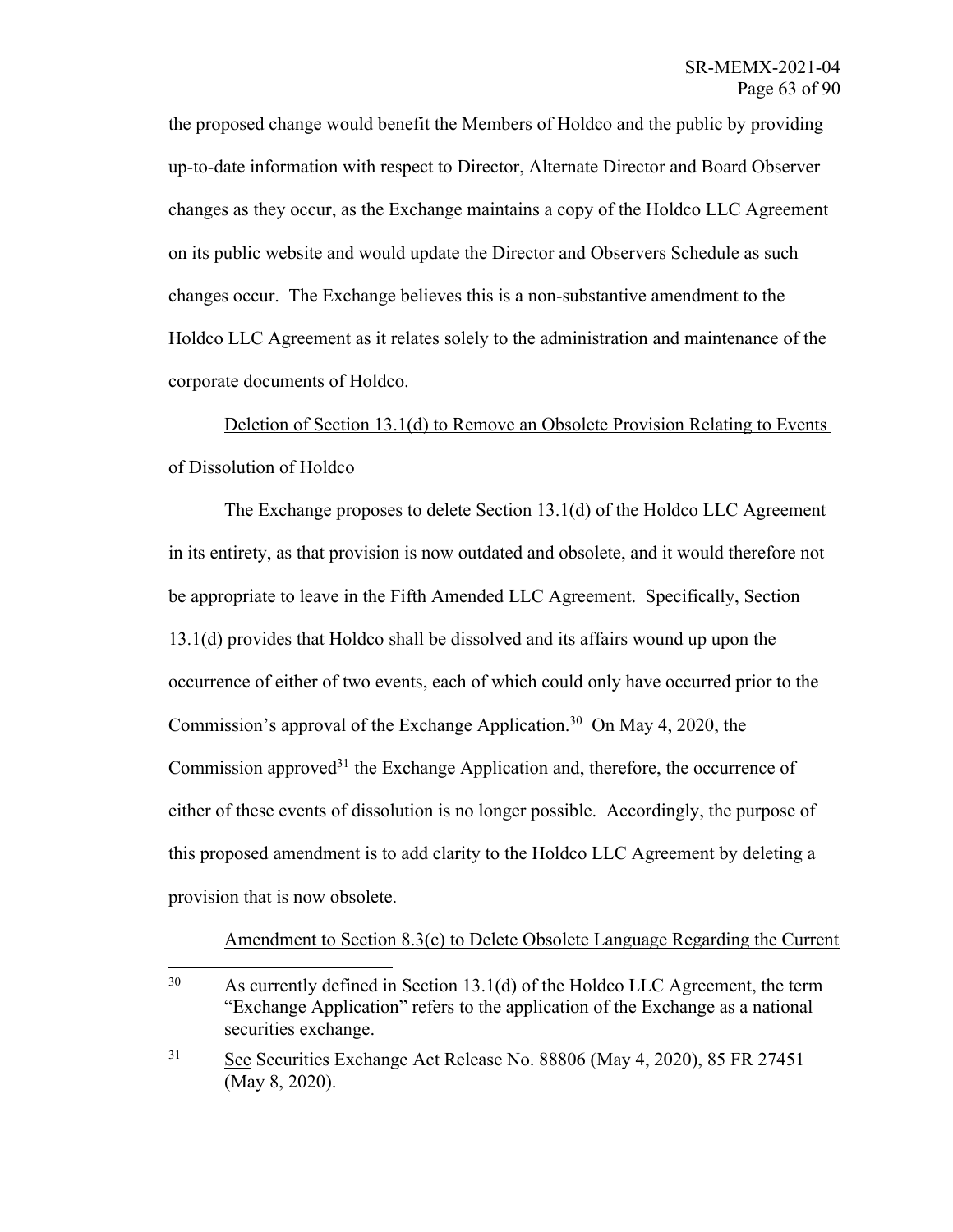#### CEO's Election to the Holdco Board

The Exchange proposes to amend Section 8.3(c) of the Holdco LLC Agreement to delete an outdated statement that Holdco's CEO as of the Fourth Amended LLC Agreement Effective Date shall be deemed to be elected as a Director to the Holdco Board as of such date. The CEO as of the Fourth Amended LLC Agreement Effective Date (i.e., the current CEO) has already been elected as a Director to the Holdco as of such date and, therefore, this language is obsolete and it would therefore not be appropriate to leave in the Fifth Amended LLC Agreement. As amended, Section 8.3(c) would continue to provide that the individual serving as the CEO shall be deemed elected to the Holdco Board as a Director at the time of his or her appointment as the CEO by the Holdco Board. The purpose of this proposed amendment is to add clarity to the Holdco LLC Agreement by deleting language that is now obsolete.

Amendment to Section 3.2 to Delete Obsolete Language Regarding the Prior Reclassification of Class A Units

The Exchange proposes to amend Section 3.2 of the Holdco LLC Agreement to delete an outdated reference that all Units classified as Class A Units immediately prior to the Fourth Amended LLC Agreement Effective Date are reclassified as Class A-1 Units as of such date. This reclassification of Class A Units already happened pursuant to the Fourth Amended LLC Agreement as of the Fourth Amended LLC Agreement Effective Date and, therefore, it would not be appropriate to leave this language in the Fifth Amended LLC Agreement. The purpose of this proposed amendment is to add clarity to the Holdco LLC Agreement by deleting language that is now obsolete.

Amendment to Section 3.3(b) to Reflect Updated Amount of Class B Units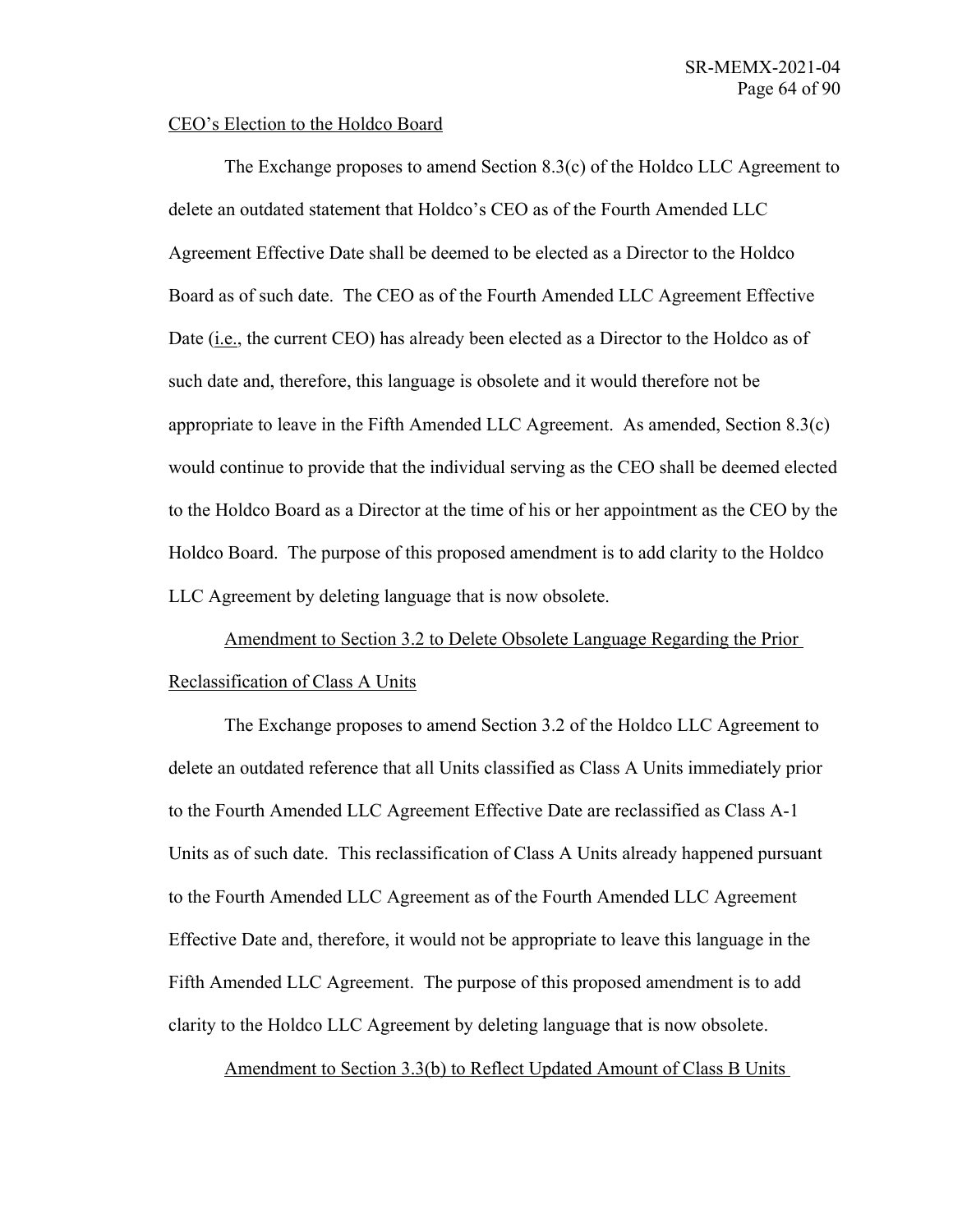## Available for Issuance

The Exchange proposes to amend Section 3.3(b) of the Holdco LLC Agreement to reflect that the maximum number of Class B Units available for issuance pursuant to the Amended and Restated MEMX Holdings LLC 2018 Profits Interests Plan (the "Incentive Plan") has increased (from 12,352,941 to 16,754,087) as a result of action taken by the Holdco Board in accordance with the Holdco LLC Agreement and the Incentive Plan following the Fourth Amended LLC Agreement Effective Date. Thus, the purpose of this proposed amendment is to add clarity to the Holdco LLC Agreement by updating the amount of Class B Units referenced in Section 3.3(b) to reflect this increased amount.

## Amendments to Reflect Updated Class A Member Entity Names

The Exchange proposes to amend the Holdco LLC Agreement to reflect the updated entity names of certain Class A Members and add signature pages for entities that became Class A Members after the Fourth Amended LLC Agreement Effective Date. The purpose of these amendments is to add clarity to the Holdco LLC Agreement by updating references to outdated entity names and including signature pages for entities that are now Class A Members and will be signatories to the Fifth Amended LLC Agreement. Each amendment is discussed below.

• **Definition and signature page of Fidelity:** The Exchange proposes to amend the definition of "Fidelity" to replace all references to Devonshire Investors (Delaware) LLC with references to FMR LLC, as the Class A Units held by Devonshire Investors (Delaware) LLC were transferred to its Affiliate, FMR LLC, and FMR LLC was admitted as a Class A Member of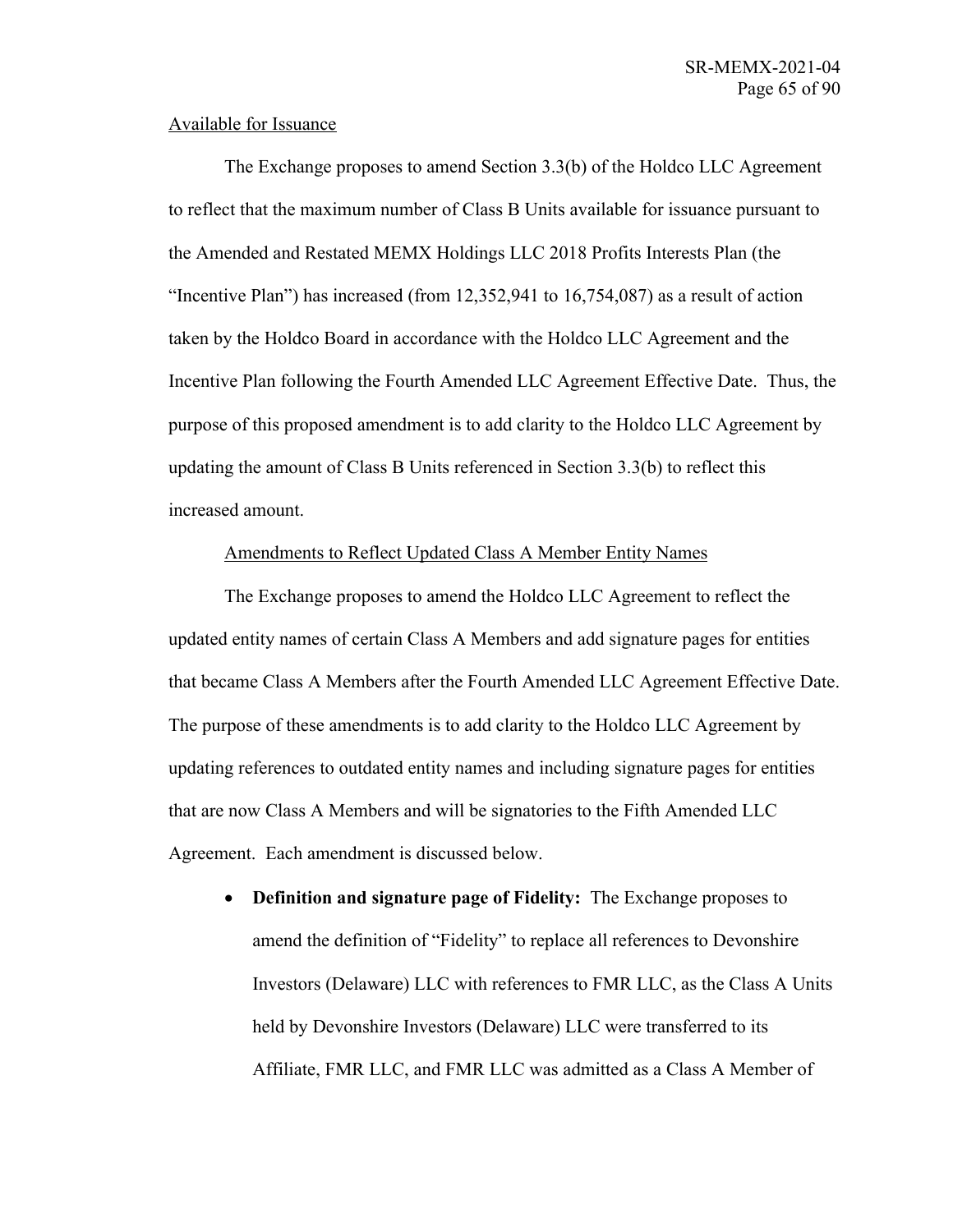Holdco following the Fourth Amended LLC Agreement Effective Date. The Exchange also proposes to amend Fidelity's signature page to reflect this change.

- **Definition and signature page of Virtu:** The Exchange proposes to amend the definition of "Virtu" to replace all references to Virtu Getco Investments, LLC with references to Virtu Investments, LLC to reflect that such entity underwent a name change following the Fourth Amended LLC Agreement Effective Date. The Exchange also proposes to amend Virtu's signature page to reflect this change.
- **Definition and signature page of E\*Trade:** The Exchange proposes to amend E\*Trade's signature page to reference E\*TRADE Financial Holdings, LLC, as this entity is the successor-in-interest to E\*TRADE Financial Corporation and was admitted as a Class A Member of Holdco following the Fourth Amended LLC Agreement Effective Date, as described above.<sup>32</sup>
- **Signature Pages of New Class A Members:** The Exchange proposes to add signature pages for the following entities, as such entities became admitted as Class A Members of Holdco following the Fourth Amended LLC Agreement Effective Date and will be signatories to the Fifth Amended LLC Agreement: Wells Fargo Central Pacific Holdings, Inc.; Flow Traders U.S. Holding LLC; BLK SMI, LLC; Manikay Global Opportunities 2, LP; and Citicorp North America, Inc.

Add "Fourth Amended LLC Agreement" and "Fourth Amended LLC Agreement

<sup>32</sup> See supra note 6.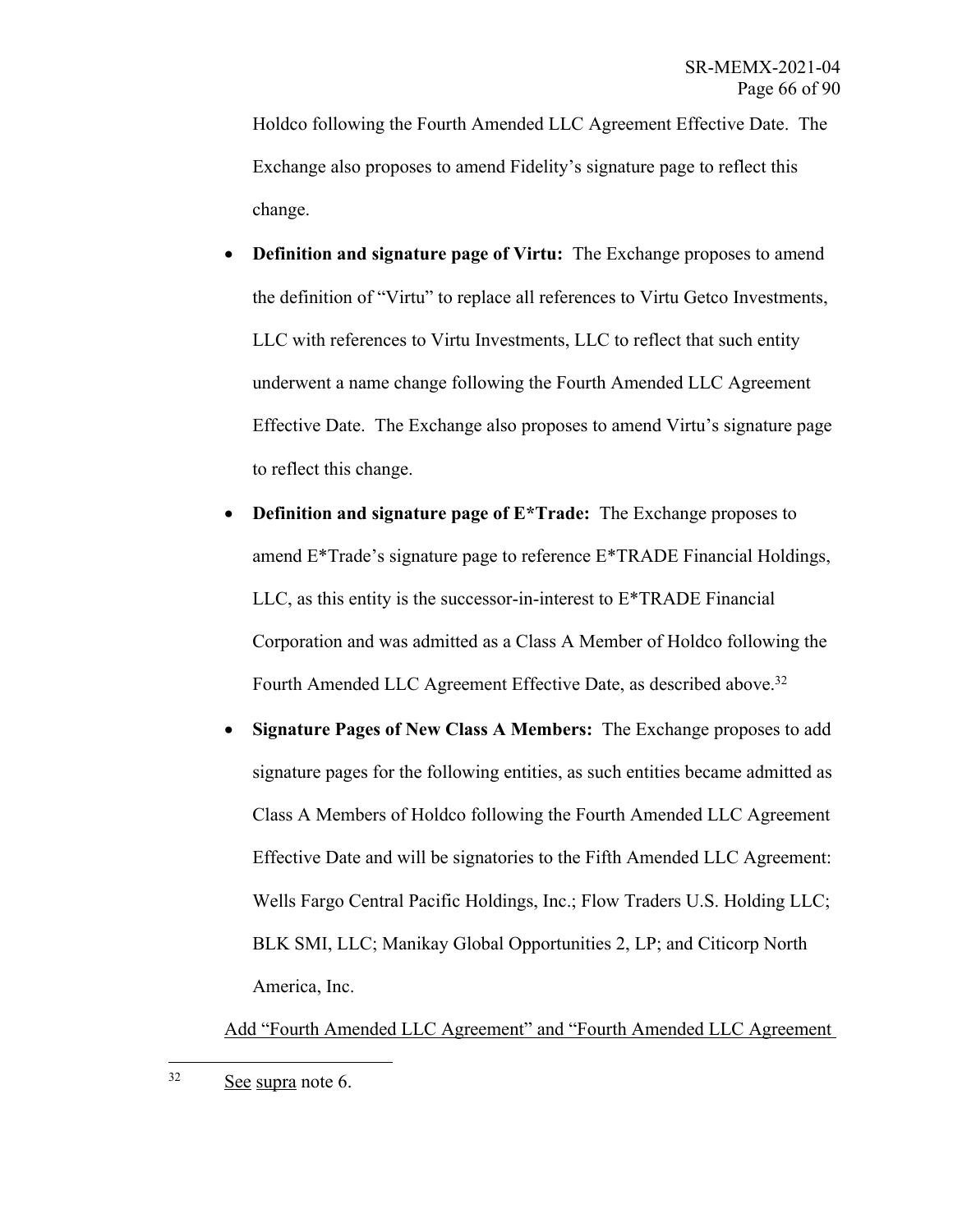## Effective Date" as New Defined Terms and Make Conforming Changes

As the Exchange is proposing to amend and restate the Holdco LLC Agreement, the Exchange proposes to add "Fourth Amended LLC Agreement" as a defined term to reference the Fourth Amended LLC Agreement. The Exchange also proposes to add "Fourth Amended LLC Agreement Effective Date" to reference the Fourth Amended LLC Agreement Effective Date. The Exchange also proposes to make conforming amendments to Sections 10.6(a) and 12.4(c) of the Holdco LLC Agreement to replace references to "Effective Date" with references to "Fourth Amended LLC Agreement Effective Date" as appropriate in the context.

Technical and Conforming Amendments to Amend and Restate the Holdco LLC Agreement

The Exchange proposes to make technical and conforming amendments to Section 2.1(b), the cover page, the table of contents, the lead-in, the recitals, and the signature pages of the Holdco LLC Agreement to reflect that the Holdco LLC Agreement is being amended and restated from the Fourth Amended LLC Agreement to the Fifth Amended LLC Agreement.

## 2. Statutory Basis

The Exchange believes that the proposed amendments to the Holdco LLC Agreement are consistent with Section  $6(b)$  of the Act,<sup>33</sup> in general, and further the objectives of Section  $6(b)(1)$  of the Act,<sup>34</sup> in particular, in that such amendments enable the Exchange to be so organized as to have the capacity to be able to carry out the

<sup>33</sup> 15 U.S.C. 78f(b).

 $34$  15 U.S.C. 78f(b)(1).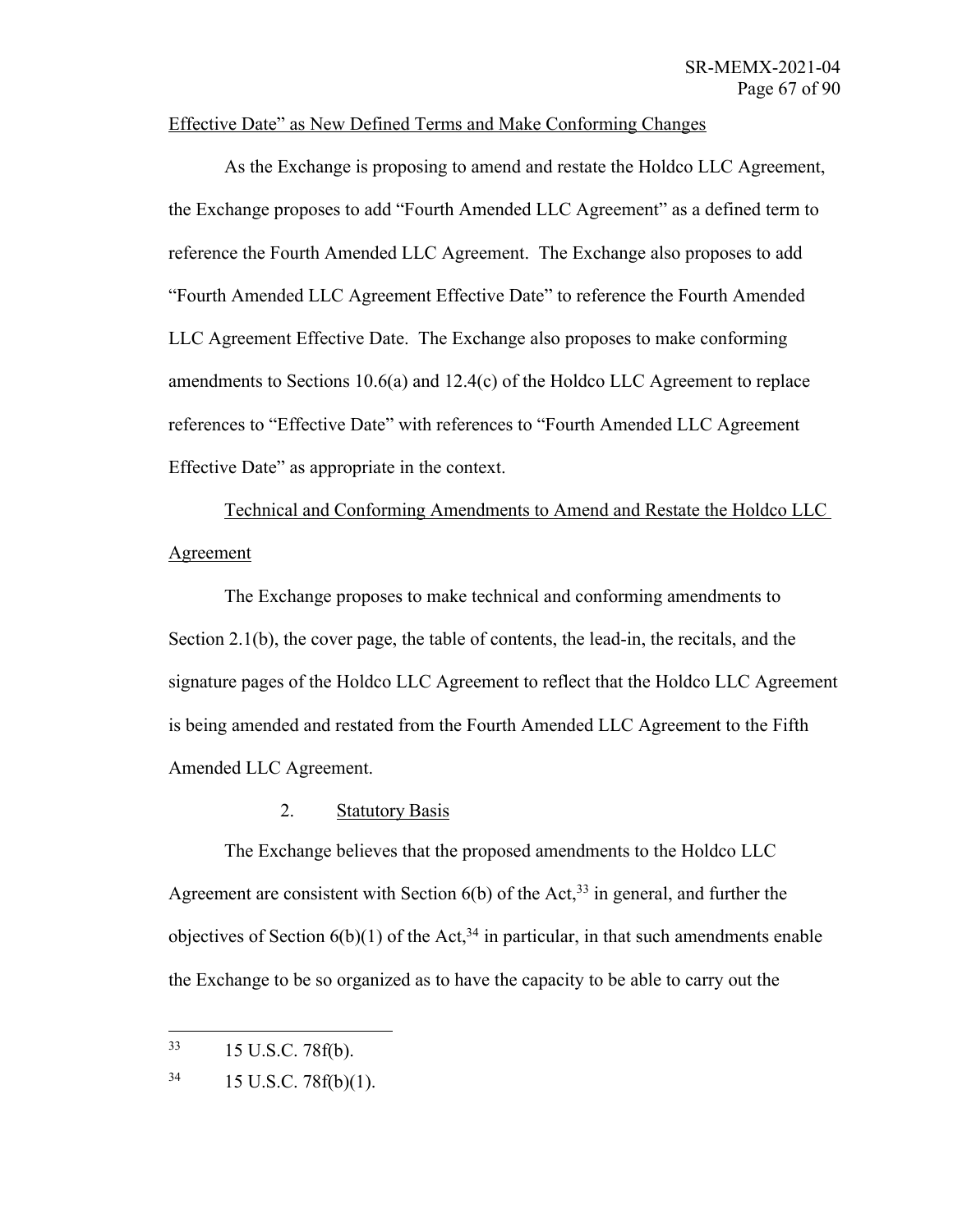purposes of the Act and to comply with the provisions of the Act, the rules and regulations thereunder, and the rules of the Exchange. The Exchange also believes that the proposed amendments are consistent with Section  $6(b)(5)$  of the Act,<sup>35</sup> which requires the rules of an exchange to be designed to promote just and equitable principles of trade, to remove impediments to and perfect the mechanism of a free and open market and a national market system, and, in general, to protect investors and the public interest.

The Exchange believes the proposed amendments to reflect governance changes that resulted from or were made in connection with the Morgan Stanley-E\*Trade Combination and the Schwab-TD Ameritrade Combination, and to make conforming changes to defined terms, are appropriate and consistent with the Act, as such amendments would update and clarify the relevant provisions of the Holdco LLC Agreement to reflect governance changes with respect to Holdco and the Exchange that have already occurred by operation of the Holdco LLC Agreement and/or pursuant to authorization by the Holdco Board or action by a Class A Member, as applicable, as described above. The Exchange believes that updating the Holdco LLC Agreement to reflect the current state of affairs with respect to the governance of Holdco and the Exchange would further the goal of transparency and add clarity with respect to the corporate documents of the Exchange's parent company, thereby enabling the Exchange to be so organized as to have the capacity to carry out the purposes of the Act and to comply with the provisions of the Act, the rules and regulations thereunder, and the rules of the Exchange, promoting just and equitable principles of trade, removing impediments to and perfect the mechanism of a free and open market, and protecting investors and the

 $35$  15 U.S.C. 78 $f(b)(5)$ .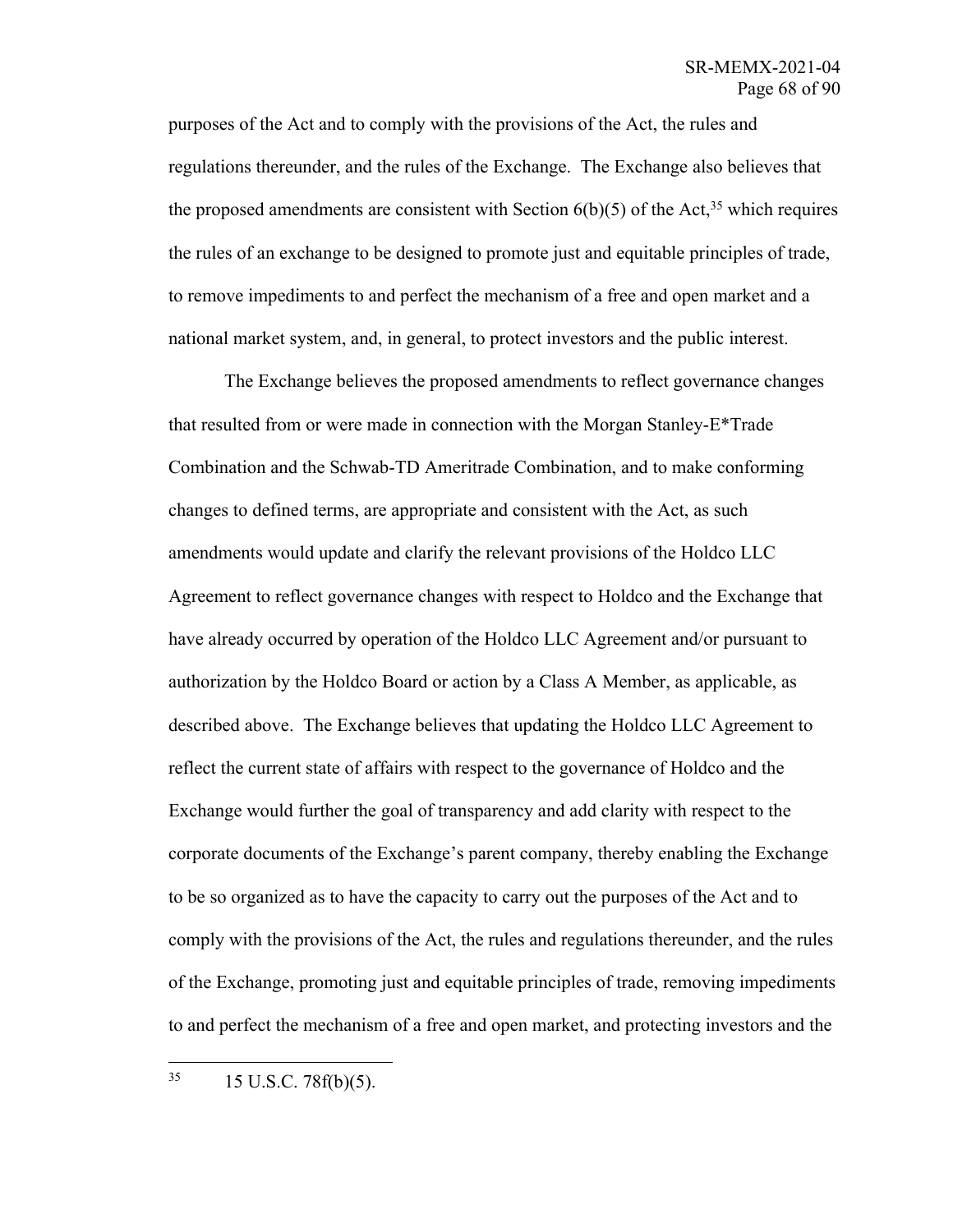public interest.

The Exchange believes the proposed amendments to add "Buy Side Class A Member" and "Buy Side Director" as new defined terms, group Buy Side Class A Members together with Retail Broker Class A Members for purposes of the Holdco Board's quorum provisions, and make conforming changes to defined terms, are appropriate and consistent with the Act, as the Exchange believes such amendments would improve the governance of Holdco by reducing potential logistical concerns with respect to establishing a quorum of the Holdco Board at meetings of the Holdco Board. As noted above, the effect of these amendments is to group Buy Side Directors (which would currently include only the Director nominated by BlackRock) together with Retail Broker Directors (which currently includes only the Director nominated by Fidelity) for purposes of establishing a quorum of the Holdco Board such that a Director of either of those categories would be required to be present to establish a quorum of the Holdco Board. The Exchange believes this change would improve the governance of Holdco by no longer requiring the Director nominated by a single Class A Member to be present to establish a quorum of the Holdco Board at a meeting of the Holdco Board, which the Exchange believes may be impractical as requiring one specific Director to establish a quorum at meetings of the Holdco Board could result in difficulty establishing a quorum, and thus conducting the business, of the Holdco Board if such Director is unavailable for a meeting.

Similarly, the Exchange believes the proposed amendments to Section 4.7(e) and Section 8.7 to permit email communications for purposes of those sections to be sent by any Officer (rather than just the CEO) and to no longer require that such email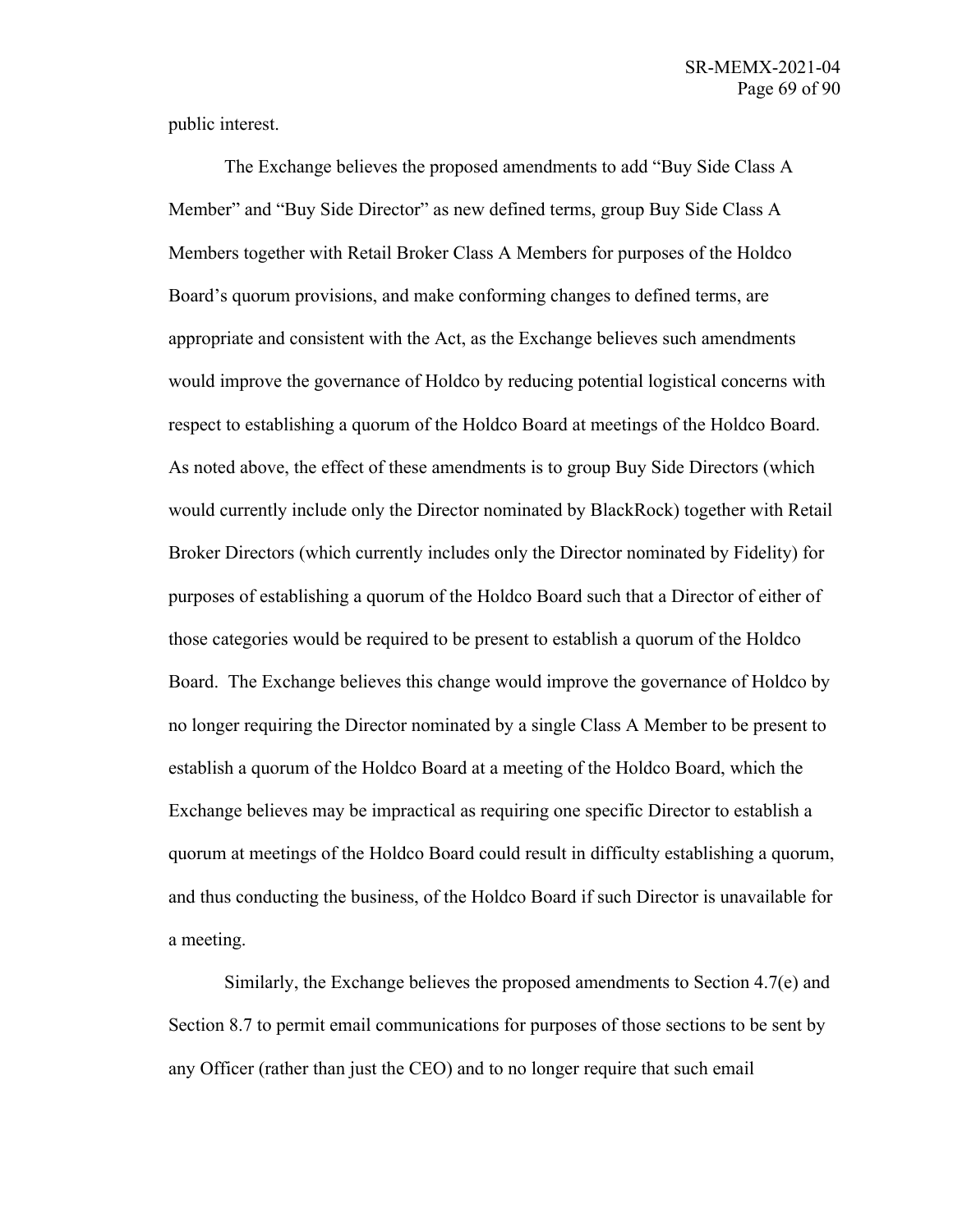communications clearly state that an email response shall be deemed to be an email communication for purposes of those sections would improve the governance of Holdco, as such amendments would simplify and streamline the procedures for actions taken by written consent of the Holdco Members and the Holdco Board via email communications by broadening the group of Officers that may send an email communication for these purposes and eliminating an unnecessary technical requirement. As noted above, simplification of these procedures is particularly helpful at this time as actions of the Holdco Members and the Holdco Board are more likely to be taken by written consent via email communications than at in-person meetings due to the COVID-19 pandemic.

While the proposed amendments aimed at improving the governance of Holdco do not directly impact the governance or operations of the Exchange or the Exchange Board, the Exchange believes that having a more efficient and effective governance structure in place for its parent company would indirectly benefit the Exchange's governance and operations, thereby enabling the Exchange to be so organized as to have the capacity to carry out the purposes of the Act, remove impediments to and perfect the mechanism of a free and open market, and protect investors and the public interest.

The Exchange believes the proposed amendments to Section 8.18(i) to provide that each Nominating Class A Member shall have the right to nominate one member to the board of directors or an equivalent governing body, if any, of each Holdco Subsidiary (other than the Exchange<sup>36</sup>), are consistent with the Act, as such amendments update this section to reflect the admission of BlackRock as a Nominating Class A Member. As described above, the effect of these proposed amendments is to add BlackRock, which

<sup>36</sup> See supra note 24.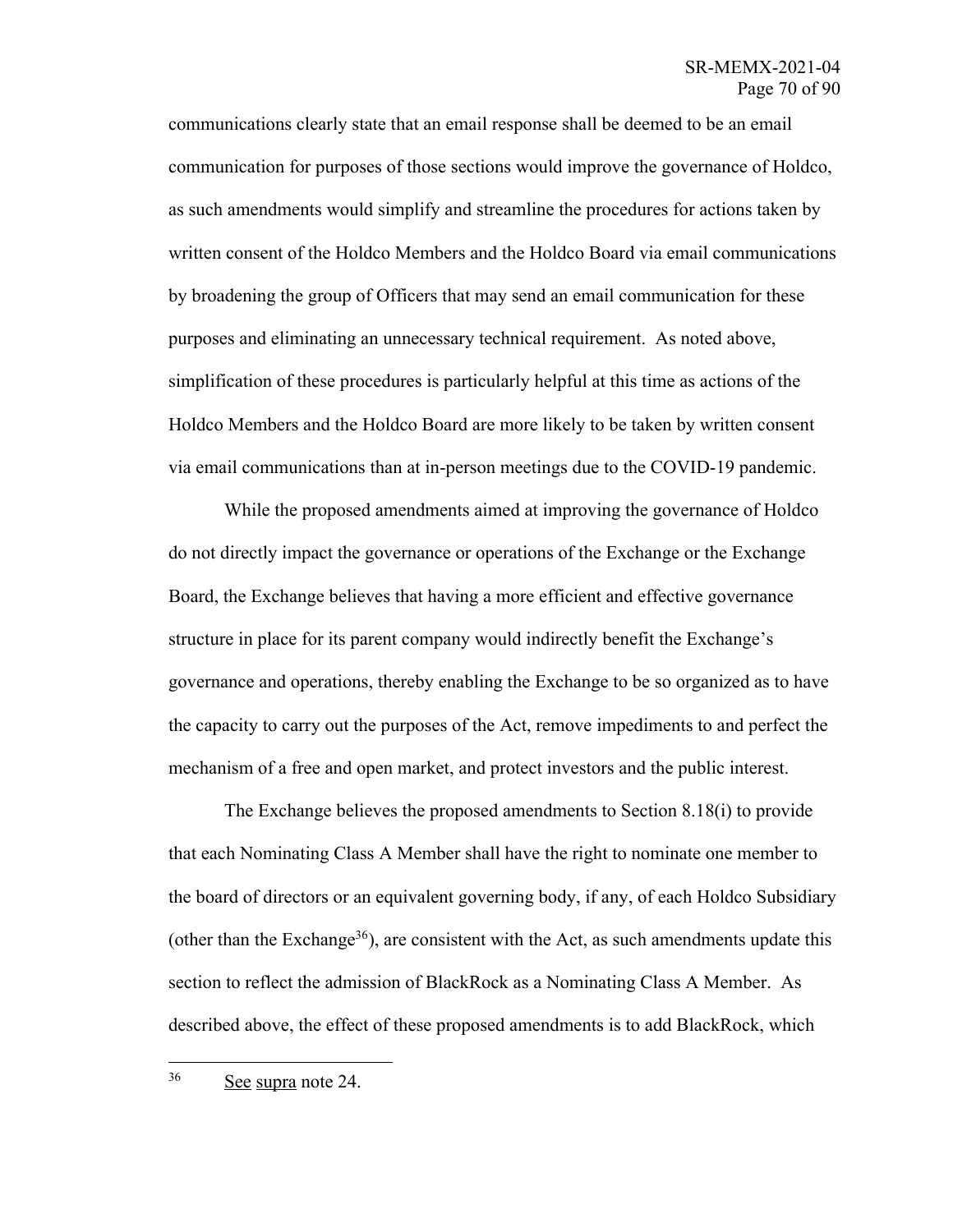became a Nominating Class A Member following the Fourth Amended LLC Agreement Effective Date, to the group of Class A Members that holds this right in a manner consistent with the Holdco Members' original intent of granting this right to each Nominating Class A Member. The Exchange also believes that amending Section 8.18(i) to clarify that the requirement for each Nominating Class A Member to have this right with respect to a Holdco Subsidiary is not applicable if the governance structure of such Holdco Subsidiary is otherwise approved by the Holdco Board by Supermajority Board Vote, which is already the case under the Holdco LLC Agreement's Supermajority Board Vote provisions, as described above, is consistent with the Act, as it would clarify this result in Section 8.18(i). For the reasons described above, the Exchange believes that the proposed amendments to Section 8.18(i) would remove impediments to and perfect the mechanism of a free and open market and a national market system and protect investors and the public interest.

The Exchange believes the proposed amendments to clarify provisions relating to the elimination or waiver of a Nominating Class A Member's right to nominate a Director, correct inadvertent drafting errors, delete obsolete language and make other conforming changes consistent with the other proposed amendments to the Holdco LLC Agreement described above, reflect updated Class A Member entity names, and make technical and conforming changes to reflect that the Holdco LLC Agreement is being amended and restated from the Fourth Amended LLC Agreement to the Fifth Amended LLC Agreement are consistent with the Act, as such amendments would add update and clarify the Holdco LLC Agreement, thereby increasing transparency and helping to avoid any potential confusion resulting from retaining outdated, obsolete, or unclear provisions.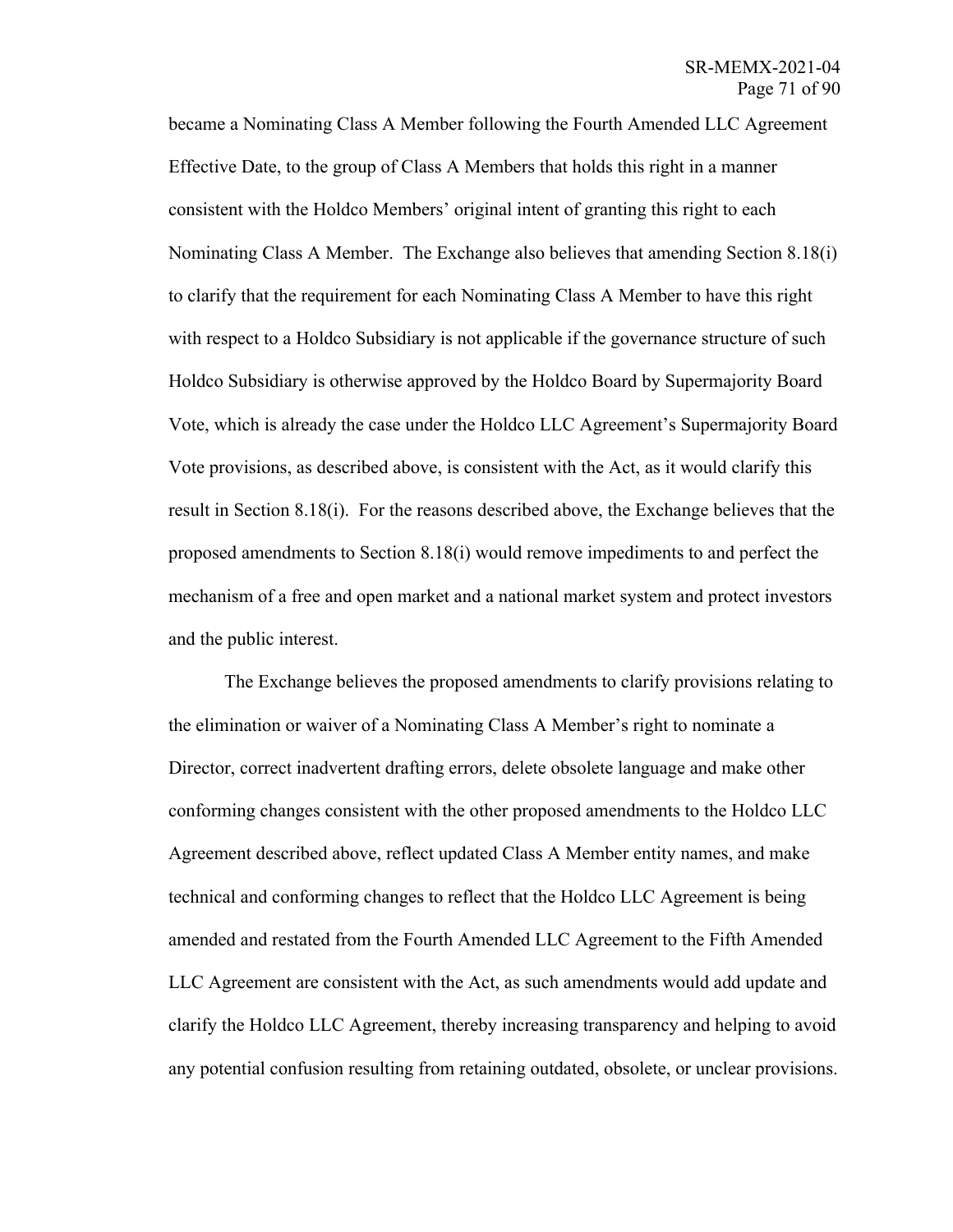For these reasons, the Exchange believes such amendments would enable the Exchange to be so organized as to have the capacity to carry out the purposes of the Act and to comply with the provisions of the Act, the rules and regulations thereunder, and the rules of the Exchange, promote just and equitable principles of trade, remove impediments to and perfect the mechanism of a free and open market, and protect investors and the public interest.

Finally, the Exchange believes the proposed amendment to maintain the Directors and Observers Schedule attached as Exhibit B to the Holdco LLC Agreement on an ongoing basis, rather than as of a specific date, is consistent with the Act, as it would enable the Exchange to maintain a copy of the Holdco LLC Agreement with an up-todate Directors and Observers Schedule on its public website, thereby increasing transparency with respect to the governance of the Exchange's parent company, which the Exchange believes would protect investors and the public interest.

## B. Self-Regulatory Organization's Statement on Burden on Competition

The Exchange does not believe that the proposal will impose any burden on competition that is not necessary or appropriate in furtherance of the purposes of the Act. The proposal is not intended to address competitive issues but rather is concerned solely with the update and maintenance of Holdco's corporate documents and the governance, administration, and functioning of Holdco and certain Holdco Subsidiaries (other than the Exchange), as described above.

## C. Self-Regulatory Organization's Statement on Comments on the Proposed Rule Change Received from Members, Participants, or Others

The Exchange neither solicited nor received comments on the proposed rule change.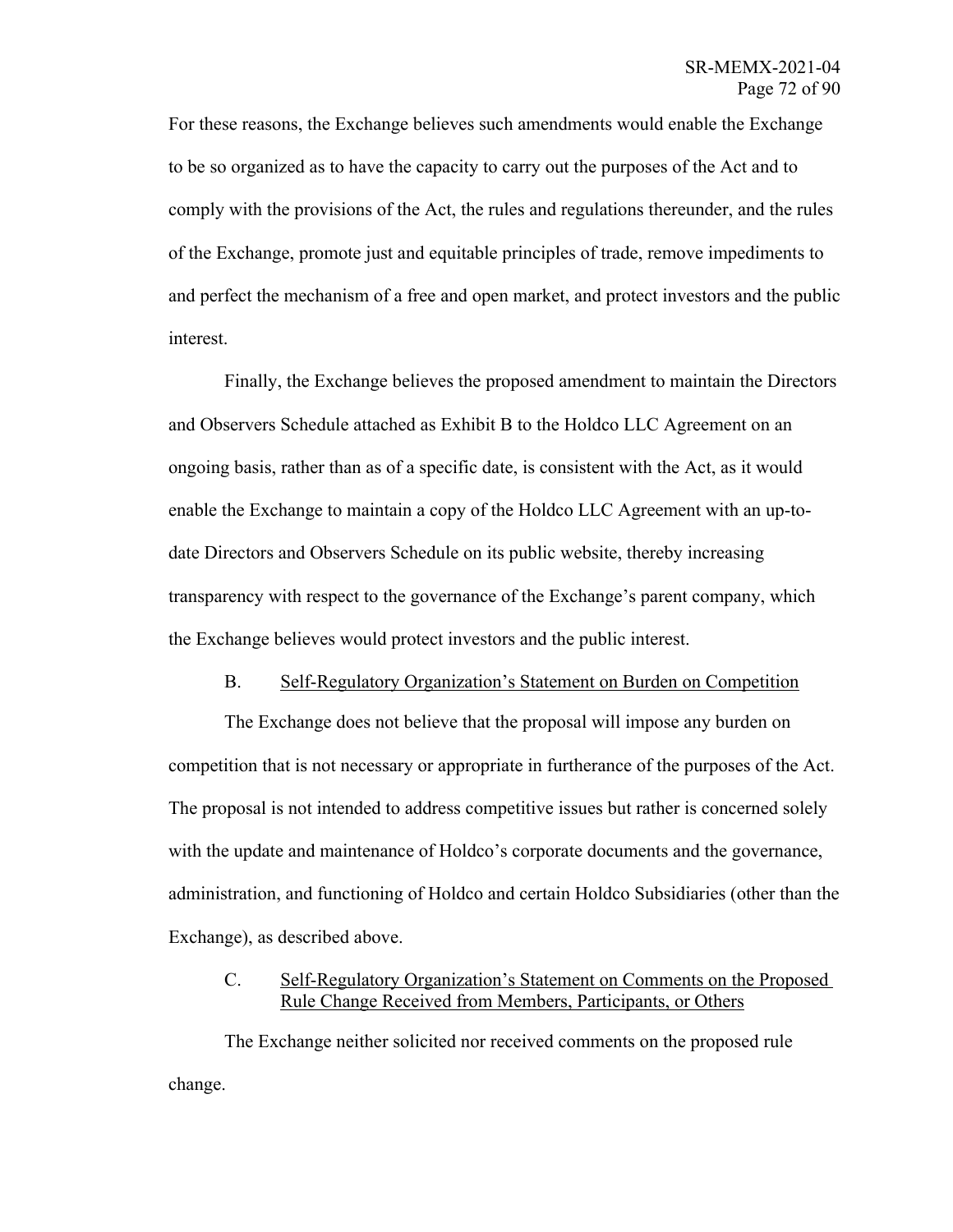## III. Date of Effectiveness of the Proposed Rule Change and Timing for Commission Action

Within 45 days of the date of publication of this notice in the Federal Register or within such longer period up to 90 days (i) as the Commission may designate if it finds such longer period to be appropriate and publishes its reasons for so finding or (ii) as to which the Exchange consents, the Commission will:

A. by order approve or disapprove such proposed rule change, or

B. institute proceedings to determine whether the proposed rule change

should be disapproved.

## IV. Solicitation of Comments

Interested persons are invited to submit written data, views, and arguments concerning the foregoing, including whether the proposed rule change is consistent with the Act. Comments may be submitted by any of the following methods:

## Electronic comments:

- Use the Commission's Internet comment form (http://www.sec.gov/rules/sro.shtml); or
- Send an e-mail to rule-comments@sec.gov. Please include File Number SR-MEMX-2021-04 on the subject line.

## Paper comments:

Send paper comments in triplicate to Secretary, Securities and Exchange Commission, 100 F Street, NE, Washington, DC 20549-1090.

All submissions should refer to File Number SR-MEMX-2021-04. This file number should be included on the subject line if e-mail is used. To help the Commission process and review your comments more efficiently, please use only one method. The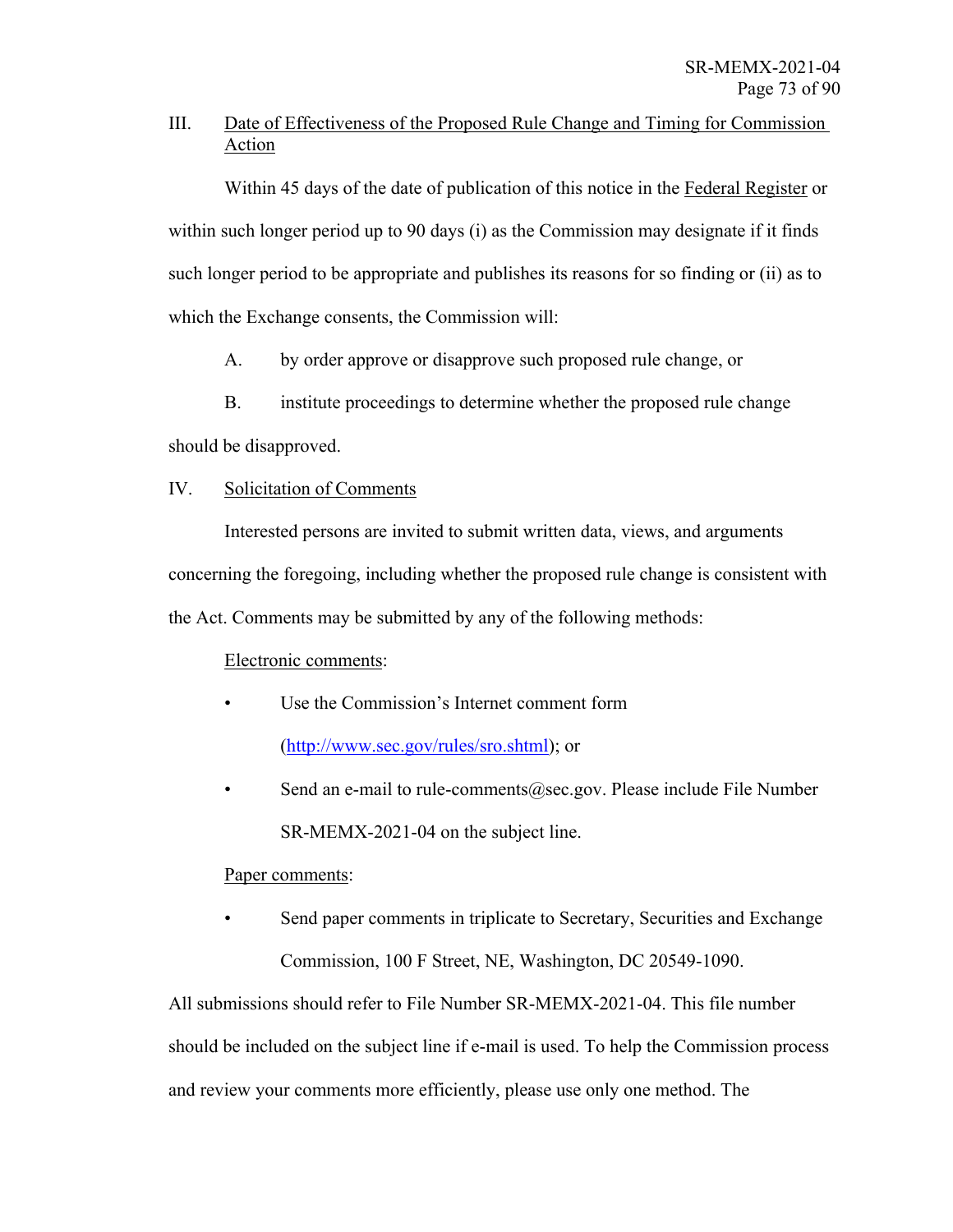Commission will post all comments on the Commission's Internet website (http://www.sec.gov/rules/sro.shtml). Copies of the submission, all subsequent amendments, all written statements with respect to the proposed rule change that are filed with the Commission, and all written communications relating to the proposed rule change between the Commission and any person, other than those that may be withheld from the public in accordance with the provisions of 5 U.S.C. 552, will be available for website viewing and printing in the Commission's Public Reference Room, 100 F Street, NE, Washington, D.C. 20549 on official business days between the hours of 10:00 a.m. and 3:00 p.m. Copies of the filing also will be available for inspection and copying at the principal office of the Exchange. All comments received will be posted without change; the Commission does not edit personal identifying information from submissions. You should submit only information that you wish to make available publicly. All submissions should refer to File Number SR-MEMX-2021-04 and should be submitted on or before [insert date 21 days from publication in the Federal Register].

 For the Commission, by the Division of Trading and Markets, pursuant to delegated authority.37

 $37$  17 CFR 200.30-3(a)(12).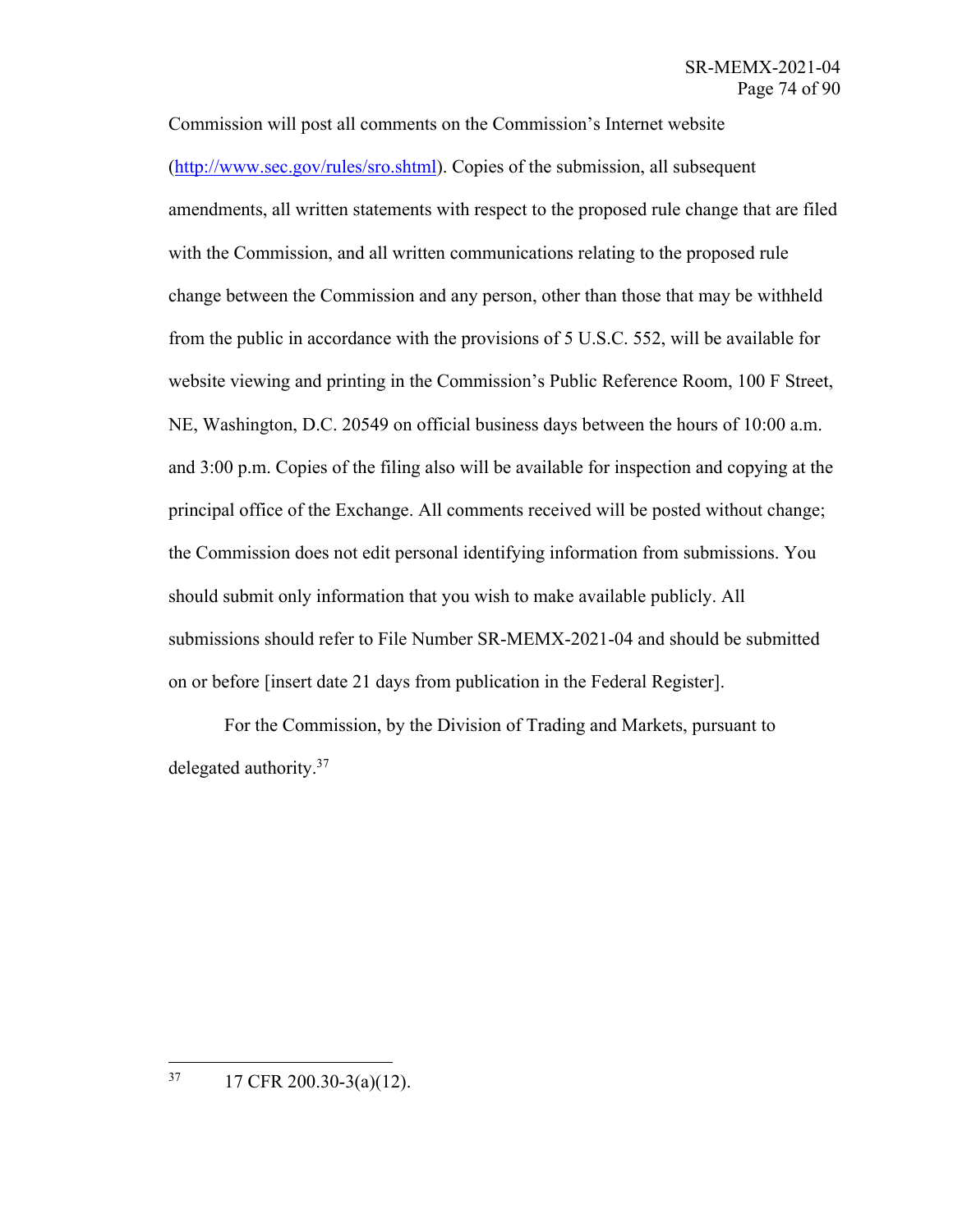#### Exhibit 5

(additions are double-underlined; deletions are [bracketed])

\* \* \* \* \*

#### **[FOURTH]FIFTH AMENDED AND RESTATED**

### **LIMITED LIABILITY COMPANY AGREEMENT**

**OF**

#### **MEMX HOLDINGS LLC**

**Dated as of [February 19, 2020] , 2021**

**[(conformed copy including August 2020 amendments)]**

\* \* \* \* \*

## **[FOURTH]FIFTH AMENDED AND RESTATED LIMITED LIABILITY COMPANY AGREEMENT OF MEMX HOLDINGS LLC**

This [Fourth]Fifth Amended and Restated Limited Liability Company Agreement of MEMX Holdings LLC, a Delaware limited liability company (the "Company"), is entered into as of [February 19, 2020] , 2021 (the "Effective Date"), by and among the Company, the Members and each other Person who after the date hereof becomes a Member of the Company and becomes a party to this Agreement by executing an Adherence Agreement.

#### **RECITALS**

WHEREAS, (a) the Company was formed under the laws of the State of Delaware as MembersX Holdings LLC by the filing of a certificate of formation with the Secretary of State of the State of Delaware on September 6, 2018, (b) an amended and restated certificate of formation (the "Certificate of Formation") changing the name of the Company to MEMX Holdings LLC was filed with the Secretary of State of the State of Delaware on January 22, 2019, and (c) on September 17, 2018, the original members of the Company entered into a Limited Liability Company Agreement of the Company effective as of September 17, 2018 (the "Original LLC Agreement");

WHEREAS, the Original LLC Agreement was amended and restated as set forth in the First Amended and Restated Limited Liability Agreement of the Company dated December 14, 2018 (the "First Amended LLC Agreement"); and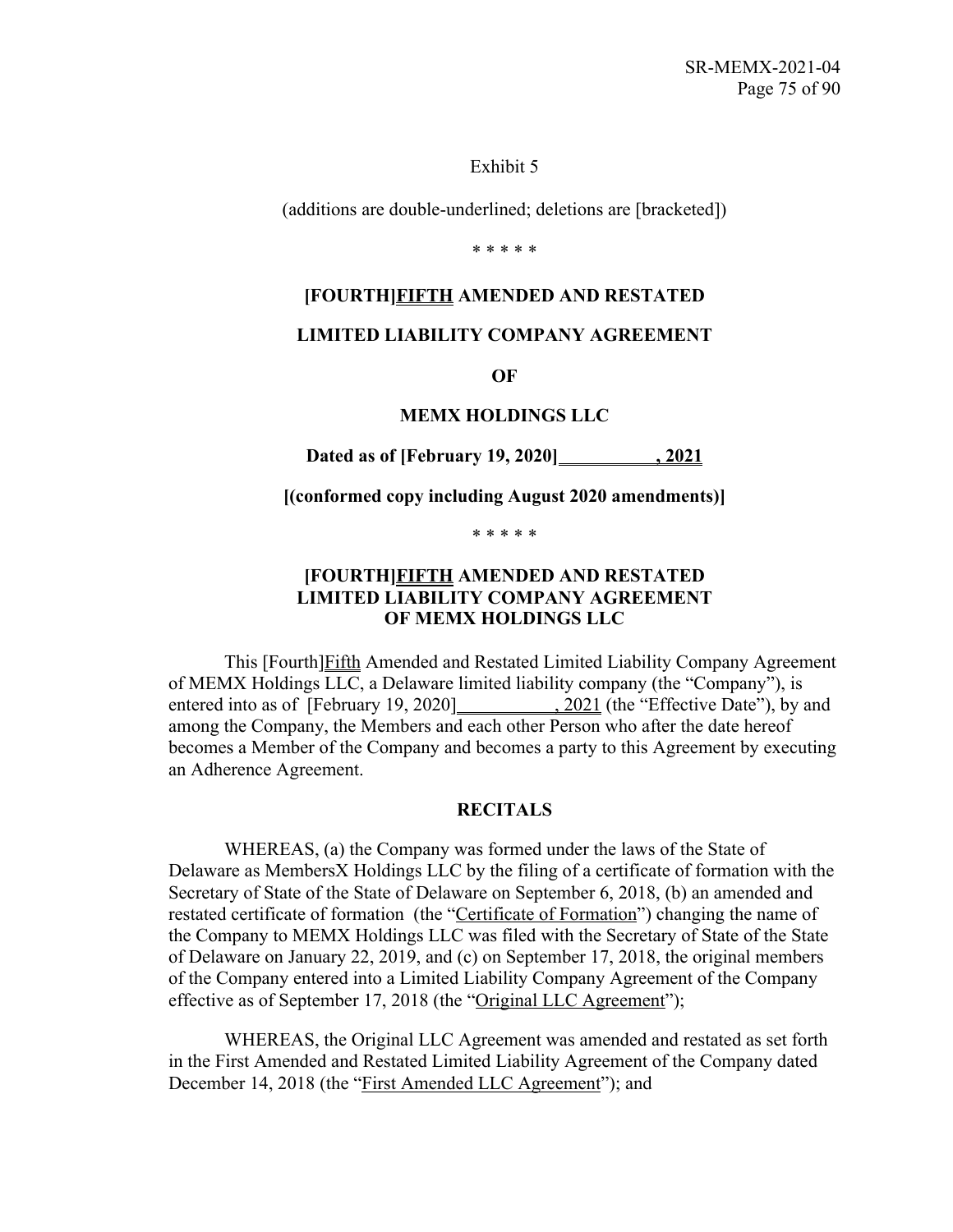WHEREAS, the First Amended LLC Agreement was amended and restated as set forth in the Second Amended and Restated LLC Agreement of the Company dated May 7, 2019 (the "Second Amended LLC Agreement"); and

WHEREAS, the Second Amended LLC Agreement was amended and restated as set forth in the Third Amended and Restated LLC Agreement of the Company dated September 5, 2019 (the "Third Amended LLC Agreement"), which became effective on October 31, 2019; and

WHEREAS, the Third Amended LLC Agreement was amended and restated as set forth in the Fourth Amended and Restated LLC Agreement of the Company dated February 19, 2020, which was subsequently amended by the Amendment No. 1 to the Fourth Amended and Restated LLC Agreement, which became effective on July 17, 2020 (as amended, the "Fourth Amended LLC Agreement"); and

WHEREAS, pursuant to Section 15.9(b) of the [Third] Fourth Amended LLC Agreement the Board (as defined below) desires to amend and restate the [Third]Fourth Amended LLC Agreement as of the Effective Date to, among other things, [provide for the reclassification of former Class A Units of the Company as the Class A-1 Units (as defined below) of the Company and the creation and issuance of Class A-2 Units (as defined below) of the Company]amend the quorum provision in Section 8.6, amend Exhibit J, and make certain other changes as set forth herein.

NOW, THEREFORE, in consideration of the mutual covenants and agreements hereinafter set forth and for other good and valuable consideration, the receipt and sufficiency of which are hereby acknowledged, the parties hereto agree as follows:

## **ARTICLE I DEFINITIONS**

1.1 Definitions. Capitalized terms used herein and not otherwise defined shall have the meanings set forth in this Section 1.1:

\* \* \* \* \*

"Bank Class A Member" means each of Bank of America, Morgan Stanley, UBS, JPMorgan, Goldman Sachs, Wells Fargo and any other Member that is specifically designated as a Bank Class A Member, in each case, together with each of their respective Affiliates. For the avoidance of doubt, no Bank Class A Member shall be deemed a Market Maker Class A Member, a Buy Side Class A Member or a Retail Broker Class A Member, and no Market Maker Class A Member[ and no], Buy Side Class A Member or Retail Broker Class A Member[ Class A Member] shall be deemed a Bank Class A Member for the purposes of this Agreement.

\* \* \* \* \*

"Buy Side Class A Member" means each of BlackRock and any other Member that is specifically designated as a Buy Side Class A Member, in each case, together with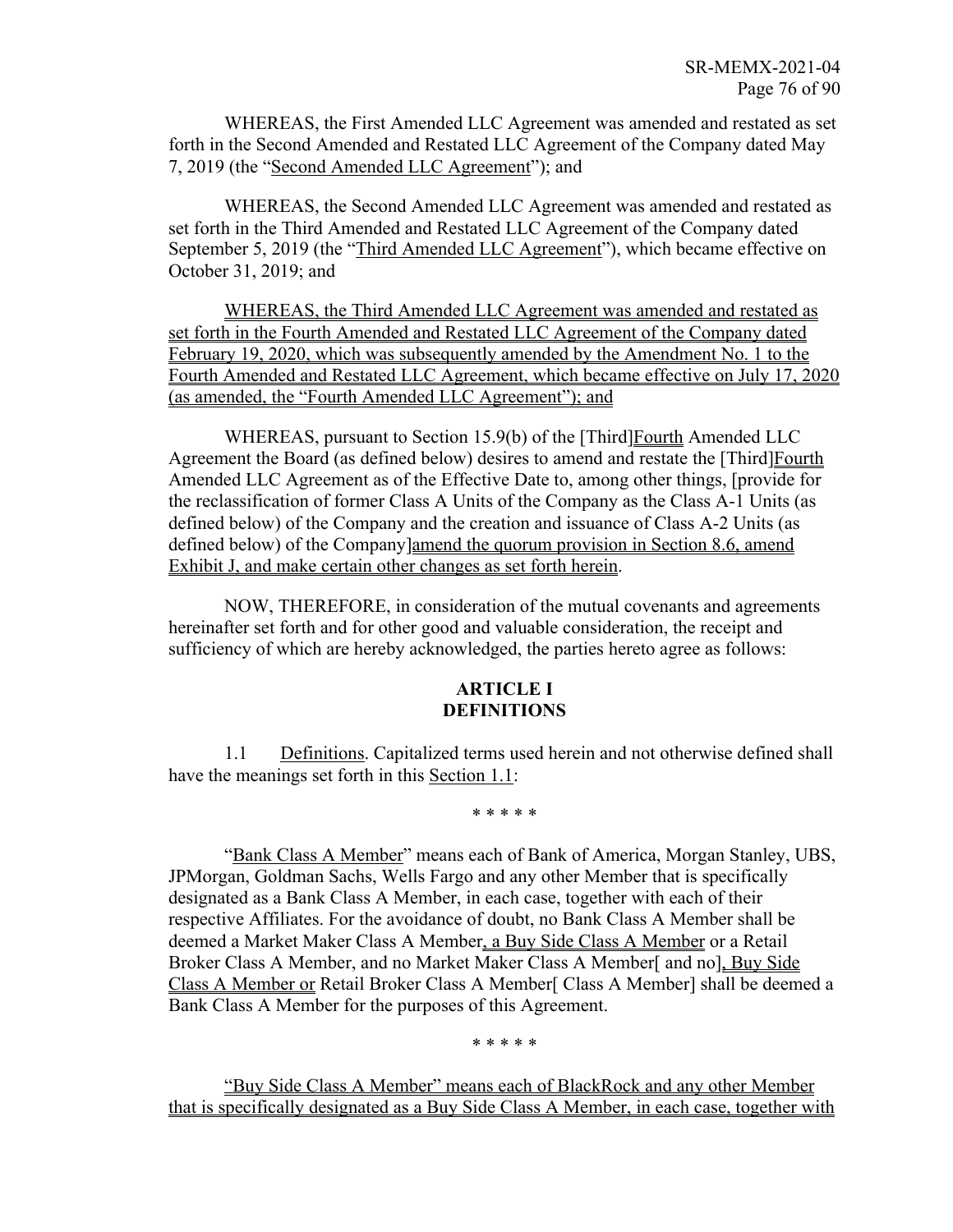each of their respective Affiliates. For the avoidance of doubt, no Buy Side Class A Member shall be deemed a Market Maker Class A Member, a Bank Class A Member or a Retail Broker Class A Member, and no Market Maker Class A Member, Bank Class A Member or Retail Broker Class A Member shall be deemed a Buy Side Class A Member for the purposes of this Agreement.

"Buy Side Director" means a Director nominated by a Buy Side Class A Member.

\* \* \* \* \*

["E\*Trade" means E\*TRADE Financial Corporation, a Delaware corporation, together with its Affiliates that hold Units. For the sake of clarity, (a) E\*TRADE Financial Corporation and its Affiliates holding Units (if any) shall be deemed to be one (1) Member, one (1) Class A Member, one (1) Nominating Class A Member, one (1) Exchange Director Nominating Member, and one (1) holder of Units of each applicable type, class or series that E\*TRADE Financial Corporation and/or its Affiliates hold, (b) E\*TRADE Financial Corporation (for so long as it holds Units) shall be entitled to receive notices on behalf of itself and its Affiliates that hold Units, and shall be entitled to take all actions under this Agreement with respect to itself and its Affiliates that hold Units, and (c) at such time as E\*TRADE Financial Corporation no longer holds any Units, E\*TRADE Financial Corporation shall designate an Affiliate that then holds Units as the Member entitled to receive notices and take actions on behalf of itself and its Affiliates pursuant to written notice to the Company.]

\* \* \* \* \*

"Exchange Director Nominating Member" means each of [E\*Trade, TD Ameritrade]Morgan Stanley, Schwab and Virtu.

\* \* \* \* \*

"Fidelity" means [Devonshire Investors (Delaware)]FMR LLC, a Delaware limited liability company, together with its Affiliates that hold Units. For the sake of clarity, (a) [Devonshire Investors (Delaware)] $FMR$  LLC and its Affiliates holding Units (if any) shall be deemed to be one (1) Member, one (1) Class A Member, one (1) Nominating Class A Member, and one (1) holder of Units of each applicable type, class or series that [Devonshire Investors (Delaware)]FMR LLC and/or its Affiliates hold, (b) [Devonshire Investors (Delaware)]FMR LLC (for so long as it holds Units) shall be entitled to receive notices on behalf of itself and its Affiliates that hold Units, and shall be entitled to take all actions under this Agreement with respect to itself and its Affiliates that hold Units, and (c) at such time as [Devonshire Investors (Delaware)]FMR LLC no longer holds any Units, [Devonshire Investors (Delaware)]**FMR** LLC shall designate an Affiliate that then holds Units as the Member entitled to receive notices and take actions on behalf of itself and its Affiliates pursuant to written notice to the Company.

\* \* \* \* \*

"Fourth Amended LLC Agreement" has the meaning set forth in the Recitals.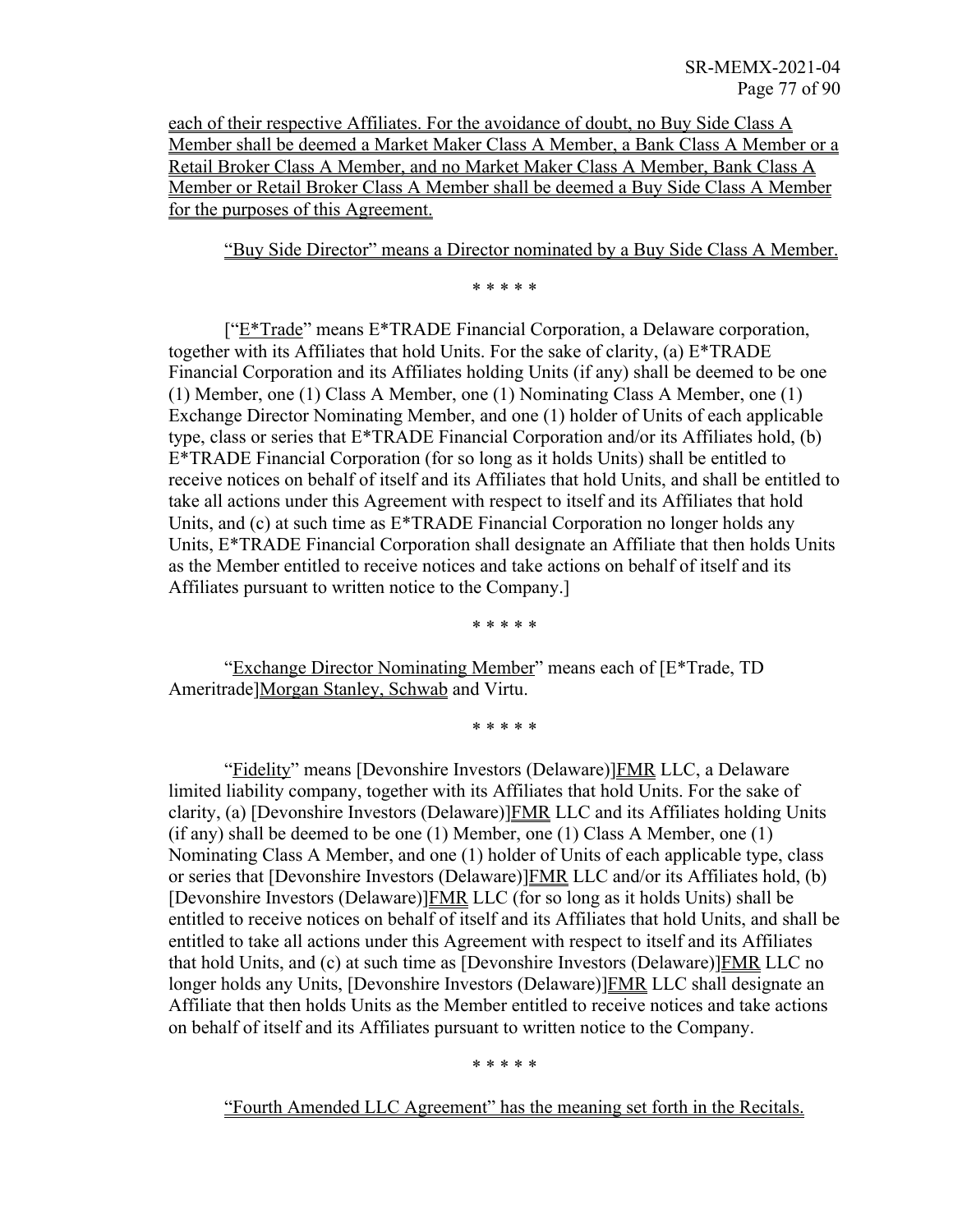#### "Fourth Amended LLC Agreement Effective Date" means February 19, 2020.

\* \* \* \* \*

"Market Maker Class A Member" means each of Citadel, Virtu, Jane Street and any other Member that is specifically designated as a Market Maker Class A Member, in each case, together with each of their respective Affiliates. For the avoidance of doubt, no Market Maker Class A Member shall be deemed a Bank Class A Member, a Buy Side Class A Member or a Retail Broker Class A Member, and no Bank Class A Member[ and no], Buy Side Class A Member or Retail Broker Class A Member shall be deemed a Market Maker Class A Member for the purposes of this Agreement.

\* \* \* \* \*

"Morgan Stanley" means Strategic Investments I, Inc., together with its Affiliates that hold Units. For the sake of clarity, (a) Strategic Investments I, Inc. and its Affiliates holding Units (if any) shall be deemed to be one (1) Member, one (1) Class A Member, one (1) Nominating Class A Member, one (1) Exchange Director Nominating Member, and one (1) holder of Units of each applicable type, class or series that Strategic Investments I, Inc. and/or its Affiliates hold, (b) Strategic Investments I, Inc. (for so long as it holds Units) shall be entitled to receive notices on behalf of itself and its Affiliates that hold Units, and shall be entitled to take all actions under this Agreement with respect to itself and its Affiliates that hold Units, and (c) at such time as Strategic Investments I, Inc. no longer holds any Units, Strategic Investments I, Inc. shall designate an Affiliate that then holds Units as the Member entitled to receive notices and take actions on behalf of itself and its Affiliates pursuant to written notice to the Company.

\* \* \* \* \*

"Retail Broker Class A Member" means each of [E\*Trade, ]Fidelity, Schwab[, TD Ameritrade], and any other Member that is specifically designated as a Retail Broker Class A Member and which, or an Affiliate of which, is a broker-dealer registered with the Financial Industry Regulatory Authority, Inc. which provides services to retail customers, in each case, together with each of their respective Affiliates. For the avoidance of doubt, no Retail Broker Class A Member shall be deemed a Bank Class A Member, a Buy Side Class A Member or a Market Maker Class A Member, and no Bank Class A Member, Buy Side Class A Member or Market Maker Class A Member shall be deemed a Retail Broker Class A Member for the purposes of this Agreement.

\* \* \* \* \*

"Schwab" means The Charles Schwab Corporation, a Delaware corporation, together with its Affiliates that hold Units. For the sake of clarity, (a) The Charles Schwab Corporation and its Affiliates holding Units (if any) shall be deemed to be one (1) Member, one (1) Class A Member, one (1) [Nominating Class A]Exchange Director Nominating Member, and one (1) holder of Units of each applicable type, class or series that The Charles Schwab Corporation and/or its Affiliates hold, (b) The Charles Schwab Corporation (for so long as it holds Units) shall be entitled to receive notices on behalf of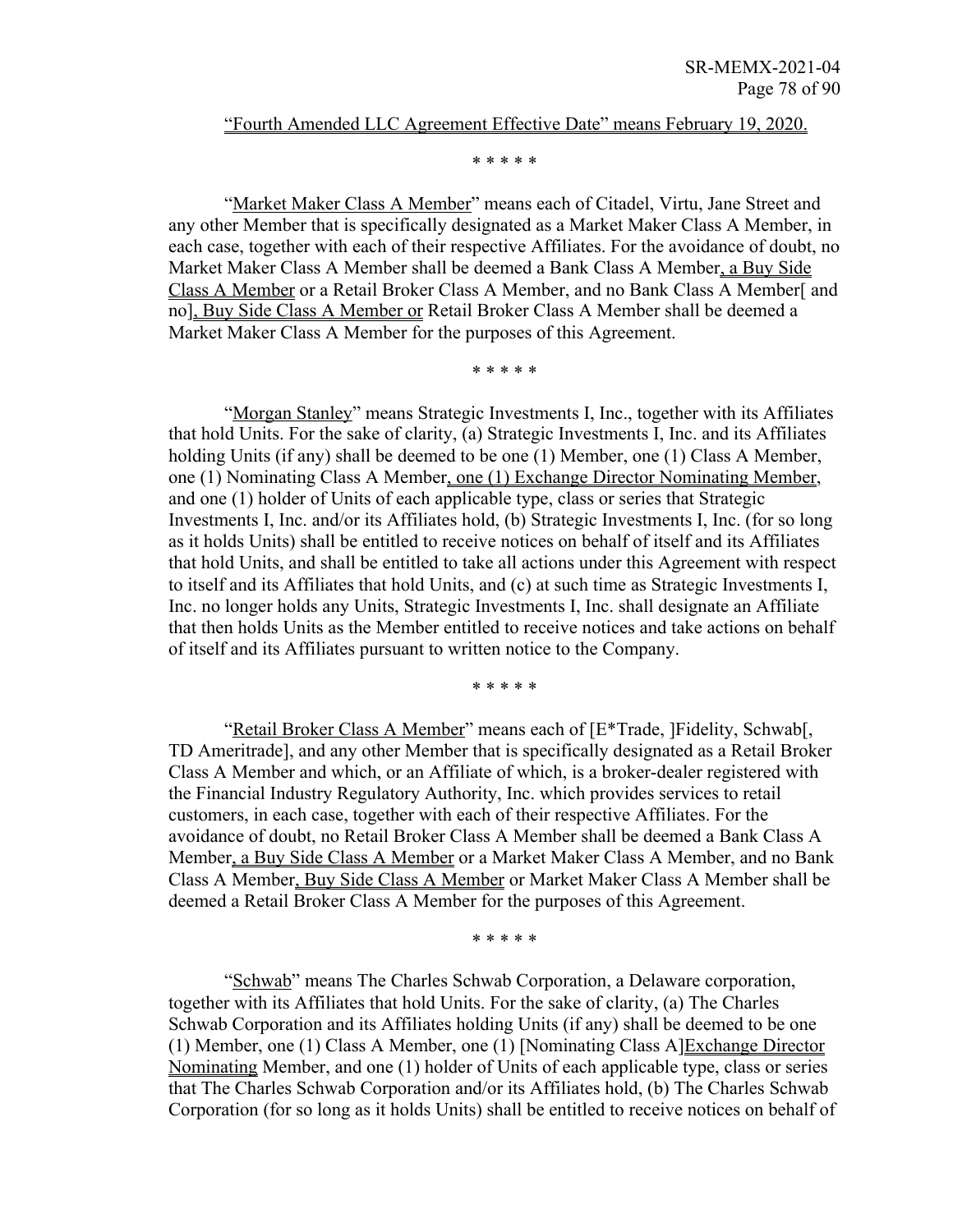itself and its Affiliates that hold Units, and shall be entitled to take all actions under this Agreement with respect to itself and its Affiliates that hold Units, and (c) at such time as The Charles Schwab Corporation no longer holds any Units, The Charles Schwab Corporation shall designate an Affiliate that then holds Units as the Member entitled to receive notices and take actions on behalf of itself and its Affiliates pursuant to written notice to the Company.

\* \* \* \* \*

["TD Ameritrade" means Datek Online Management Corp., a Delaware corporation, together with its Affiliates that hold Units. For the sake of clarity, (a) Datek Online Management Corp. and its Affiliates holding Units (if any) shall be deemed to be one (1) Member, one (1) Class A Member, one (1) Nominating Class A Member, one (1) Exchange Director Nominating Member, and one (1) holder of Units of each applicable type, class or series that Datek Online Management Corp. and/or its Affiliates hold, (b) Datek Online Management Corp. (for so long as it holds Units) shall be entitled to receive notices on behalf of itself and its Affiliates that hold Units, and shall be entitled to take all actions under this Agreement with respect to itself and its Affiliates that hold Units, and (c) at such time as Datek Online Management Corp. no longer holds any Units, Datek Online Management Corp. shall designate an Affiliate that then holds Units as the Member entitled to receive notices and take actions on behalf of itself and its Affiliates pursuant to written notice to the Company.]

\* \* \* \* \*

"Virtu" means Virtu Getco I Investments, LLC, a Delaware limited liability company, together with its Affiliates that hold Units. For the sake of clarity, (a) Virtu[ Getco] Investments, LLC and its Affiliates holding Units (if any) shall be deemed to be one (1) Member, one (1) Class A Member, one (1) Nominating Class A Member, one (1) Exchange Director Nominating Member, and one (1) holder of Units of each applicable type, class or series that Virtu[ Getco] Investments, LLC and/or its Affiliates hold, (b) Virtu[ Getco] Investments, LLC (for so long as it holds Units) shall be entitled to receive notices on behalf of itself and its Affiliates that hold Units, and shall be entitled to take all actions under this Agreement with respect to itself and its Affiliates that hold Units, and (c) at such time as Virtu[ Getco] Investments, LLC no longer holds any Units, Virtu[ Getco] Investments, LLC shall designate an Affiliate that then holds Units as the Member entitled to receive notices and take actions on behalf of itself and its Affiliates pursuant to written notice to the Company.

\* \* \* \* \*

### **ARTICLE II ORGANIZATION**

- 2.1 Formation; Agreement
	- (a) No change.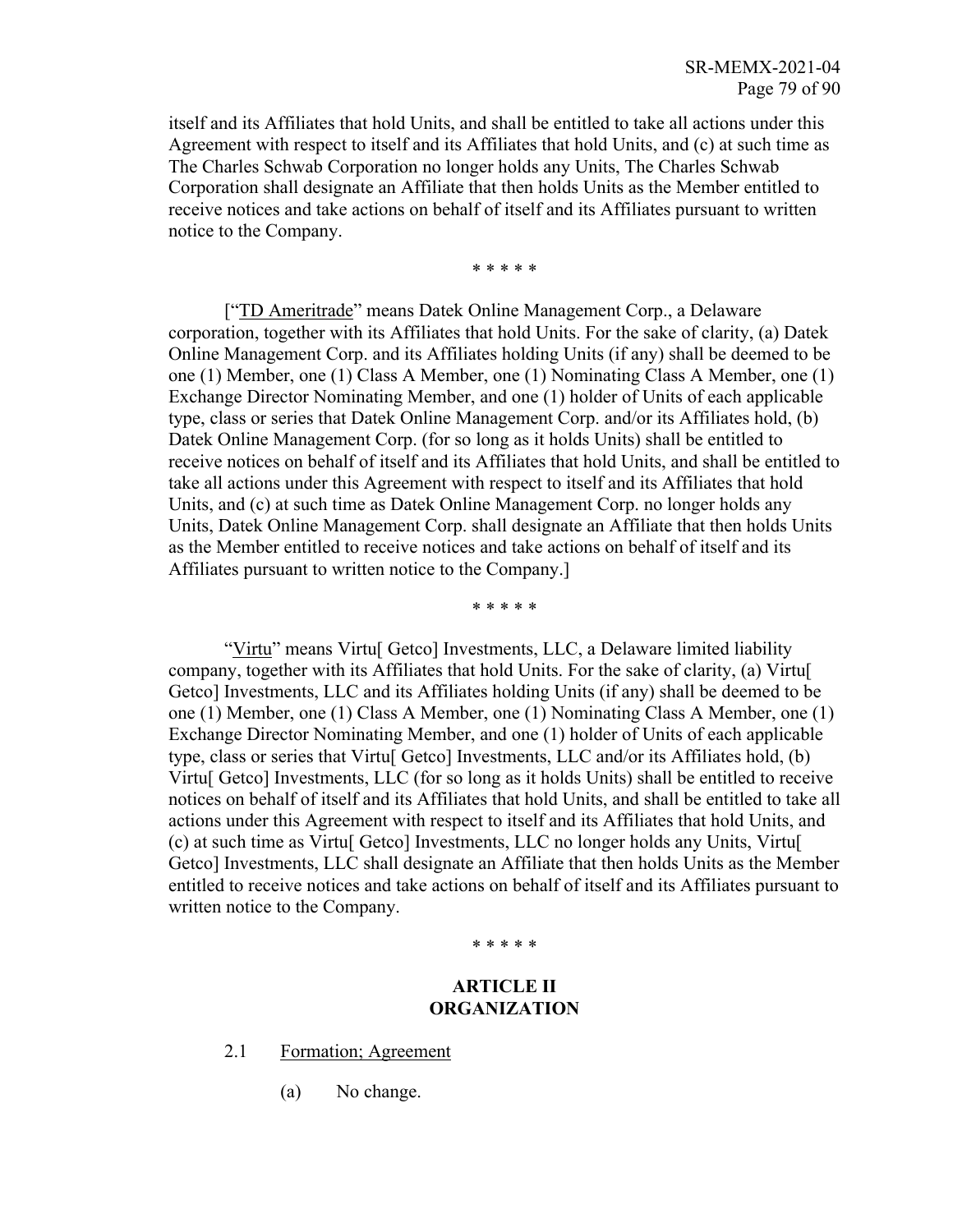(b) This Agreement amends and restates the [Third]Fourth Amended LLC Agreement in its entirety. From and after the Effective Date, this Agreement constitutes the "limited liability company agreement" (as that term is used in the Delaware Act) of the Company. The rights, powers, duties, obligations and liabilities of the Members shall be determined pursuant to the Delaware Act and this Agreement. To the extent that the rights, powers, duties, obligations and liabilities of any Member are different by reason of any provision of this Agreement than they would be under the Delaware Act in the absence of such provision, this Agreement shall, to the extent permitted by the Delaware Act, control.

\* \* \* \* \*

## **ARTICLE III UNITS; OWNERSHIP LIMITATIONS**

\* \* \* \* \*

3.2 [Reclassification of Class A Units; ]Authorization and Issuance of Class A Units.[ All Units classified as Class A Units immediately prior to the Effective Date are hereby reclassified as Class A-1 Units as of the Effective Date.] Subject to compliance with Section 8.6(d), Section 9.1 and Section 10.1(b), the Company is hereby authorized to issue (a) a class of Units designated as Class A-1 Units and (b) a class of Units designated as Class A-2 Units.

- (a) No change.
- (b) No change.
- 3.3 Service Provider Equity Pool; Class B Units.
	- (a) No change.

(b) As of October 19, 2019, the Members have approved the Amended and Restated MEMX Holdings LLC 2018 Profits Interests Plan pursuant to which all Class B Units shall be granted in compliance with Rule 701 of the Securities Act or another applicable exemption (such plan as in effect from time to time, the "Incentive Plan"). The number of Class B Units available for issuance pursuant to such Incentive Plan shall not exceed [12,352,941]16,754,087 Class B Units (subject to adjustment in the event of any Unit split, Unit combination, reorganization, reclassification, recapitalization or the like) minus any Class B Units issued by the Company pursuant to the MembersX Holdings LLC 2018 Profits Interests Plan approved by the Members of the Company on December 14, 2018 and the Amended and Restated MEMX Holdings LLC 2018 Profits Interests Plan prior to the Effective Date. The Company is hereby authorized to negotiate agreements for the issuance of awards pursuant to the Incentive Plan, which shall include such terms, conditions, rights and obligations as may be determined by the Board, in its sole discretion, and shall be approved by the Board by Supermajority Board Vote, consistent with the terms herein.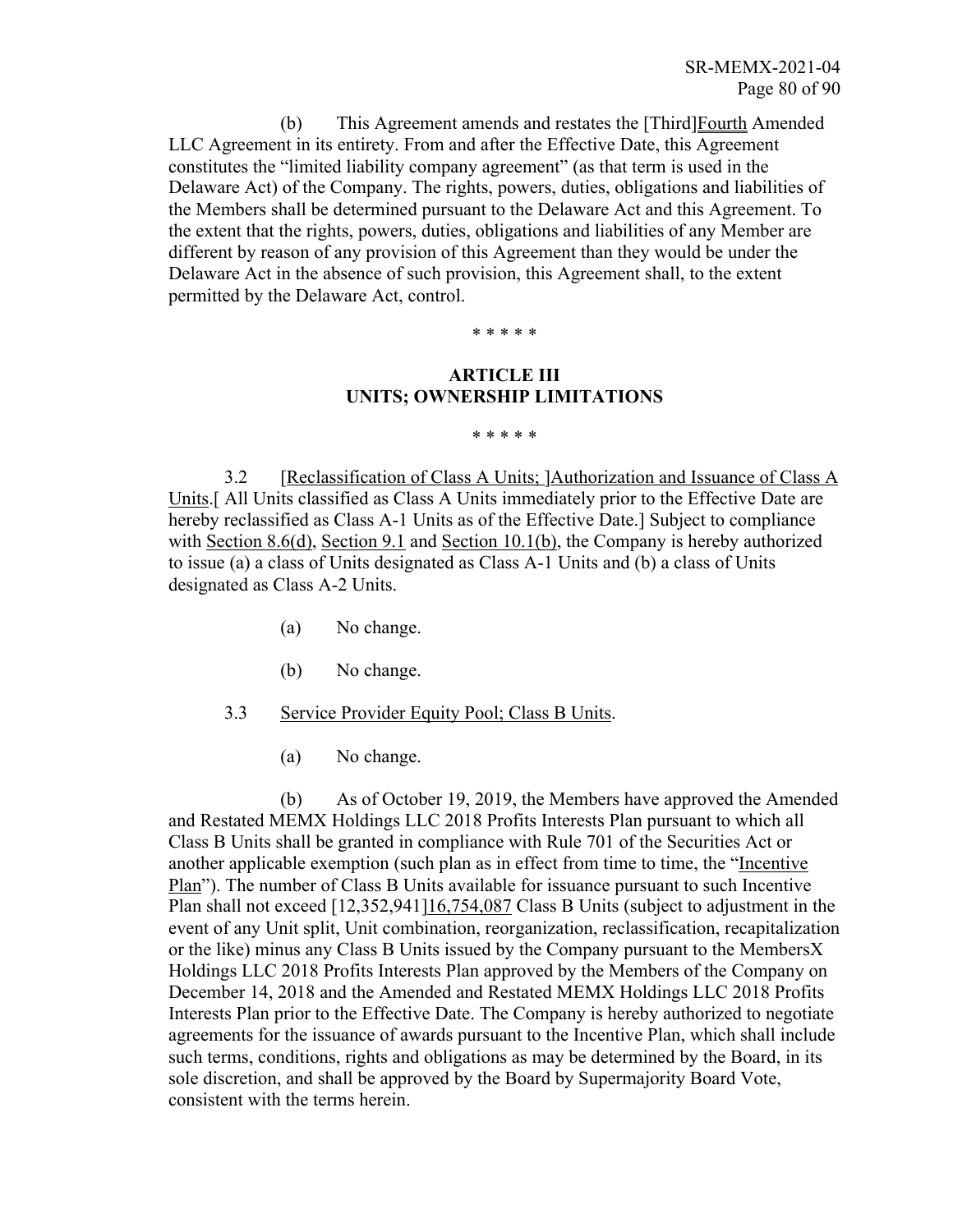- (c) No change.
- (d) No change.
- (e) No change.

\* \* \* \* \*

## **ARTICLE IV MEMBERS**

\* \* \* \* \*

4.7 Meetings.

- (a) No change.
- (b) No change.
- (c) No change.
- (d) No change.

(e) If any action is required by Applicable Law to be taken by the Members, such action to be taken at any meeting of Members may be taken without a meeting if the action is taken in writing (which may be via email communication) by consent of such number of Members as would otherwise be required to approve such action, and the writing or writings are filed with the minutes of the meeting of Members (or, where required by Applicable Law, a class thereof, as applicable). For purposes of the foregoing, an action shall be deemed to have been taken in writing via email communication if (i) an email communication is sent by [the CEO]an Officer to all Members entitled to vote on the matter at issue clearly specifying the action to be taken[ and clearly stating that an email response to such email shall be deemed to be an email communication for purposes of this Section 4.7(e)], (ii) the number of Members required to approve the matter at issue respond to the [CEO's]Officer's email with an unambiguous approval of such matter, and (iii) the [CEO's]Officer's email and all such responses are filed with the minutes of the meetings of Members.

- (f) No change.
- (g) No change.
- (h) No change.

\* \* \* \* \*

#### **ARTICLE VIII**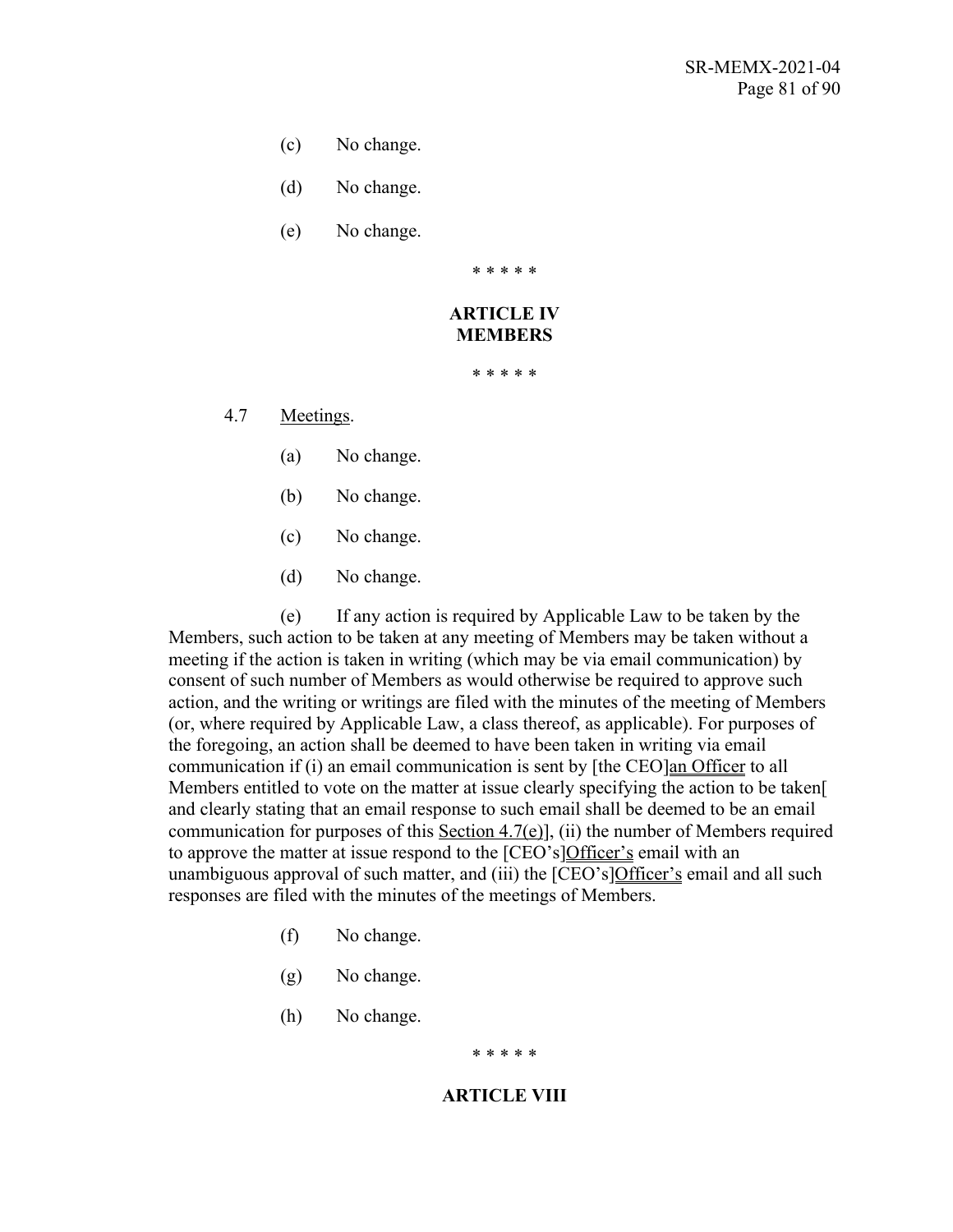#### **MANAGEMENT**

\* \* \* \* \*

8.3 Board Composition; Vacancies.

(a) No change.

(b) The Company and the Members shall take such actions as may be required to ensure that the number of Directors constituting the Board is at all times such number as determined by the Board by Supermajority Board Vote. Each Class A Member other than each Excluded Class A Member which, at the time of its initial investment in the Company, purchases at least five million (5,000,000) Class A Units shall have the right to nominate one (1) individual as a Director (the Class A Members which have the rights to nominate Directors hereunder collectively referred to herein as a "Nominating Class A Members" and individually as a "Nominating Class A Member"). All of the individuals so nominated shall be deemed elected to the Board upon such nomination. The right of a Nominating Class A Member to nominate a Director may be eliminated or waived, as applicable, as set forth in Section 8.10<sup>[</sup> and], Section 8.11 and Section 8.17. For the avoidance of doubt, a Class A Member shall not be a Nominating Class A Member for so long as such Class A Member's right to nominate a Director is eliminated or waived pursuant to the immediately preceding sentence.

(c) The individual serving as the chief executive officer of the Company (the "CEO") [as of the Effective Date shall be deemed to be elected to the Board as a Director as of the Effective Date. Thereafter, each individual serving as the CEO]shall be deemed elected to the Board as a Director at the time of his or her appointment as the CEO by the Board.

(d) No change.

(e) The Board shall maintain a schedule of all Directors, Alternate Directors and Board Observers (the "Directors and Observers Schedule"), and shall update the Directors and Observers Schedule upon the removal or replacement of any Director, Alternate Director or Board Observer in accordance with this Section 8.3, Section 8.4, Section 8.12, Section 8.13, or Section 8.17, as applicable. A copy of the Directors and Observers Schedule[ as of the execution of this Agreement] is attached hereto as Exhibit B. Each Member that nominates a Director or Alternate Director, or designates a Board Observer, shall, concurrently with such nomination, provide the Company with the contact information for such person or persons.

\* \* \* \* \*

8.6 Quorum; Manner of Acting.

(a) Quorum.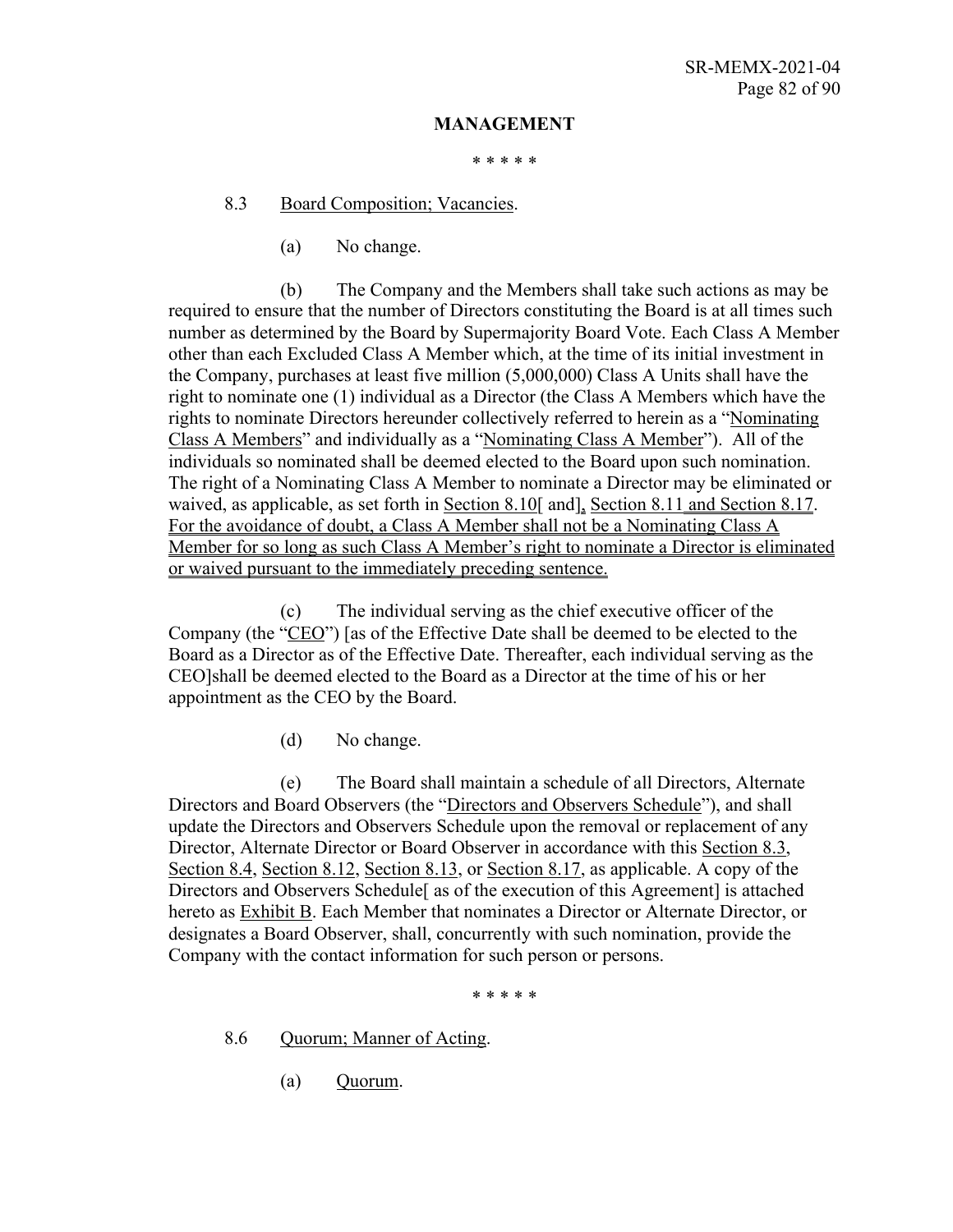(i) A quorum for the transaction of business of the Board shall constitute a number of Directors which both (A) represents the majority of the votes of the Directors serving on the Board, and  $(B)$  includes  $(x)$  at least one  $(1)$ Market Maker Director (or his or her Alternate Director), (y) at least one (1) Retail Broker Director (or his or her Alternate Director) or at least one (1) Buy Side Director (or his or her Alternate Director), and (z) at least one (1) Bank Director (or his or her Alternate Director), provided, however, in each case, that if no such Director is then serving on the Board, such Director shall not be required for purposes of establishing a quorum; and provided, further, that if the sole purpose of a meeting of the Board is to address matters pertaining to the employment of the CEO, the CEO, in his or her capacity as a Director, shall not be counted for the purpose of establishing whether a quorum is present for the purposes of such meeting. At all times when the Board is conducting business at a meeting of the Board, a quorum of the Board must be present at such meeting. If a quorum shall not be present at any meeting of the Board, then the Directors present at the meeting may adjourn the meeting from time to time, without notice other than announcement at the meeting, until a quorum shall be present. If a quorum shall not be present at any meeting of the Board, the Directors (and, where applicable, Alternate Directors) present at such meeting may adjourn the meeting; provided, that such adjourned meeting shall be rescheduled with at least three (3) Business Days' prior written notice of such rescheduled meeting.

(ii) If a Director and his or her Alternate Director (where applicable) fail to attend two (2) consecutively scheduled meetings (whether regular or special meetings) of the Board then until such Director or his or her Alternate Director attends a meeting of the Board:

(A) at all subsequent meetings of the Board a quorum shall not be found to be lacking for the sole reason that such Director and Alternate Director are not in attendance. In addition, if (I) such Director is a Market Maker Director, the presence of at least one (1) Market Maker Director shall not be required for a quorum to be present if such Director is then the sole Market Maker Director serving on the Board, (II) such Director is a Retail Broker Director or a Buy Side Director the presence of at least one (1) Retail Broker Director or Buy Side Director shall not be required for a quorum to be present if such Director is then the sole[ Retail Broker] Director serving on the Board that was nominated by either a Retail Broker Class A Member or a Buy Side Class A Member, and (III) such Director is a Bank Director the presence of at least one (1) Bank Director shall not be required for a quorum to be present if such Director is then the sole Bank Director serving on the Board.

- (B) No change.
- (b) No change.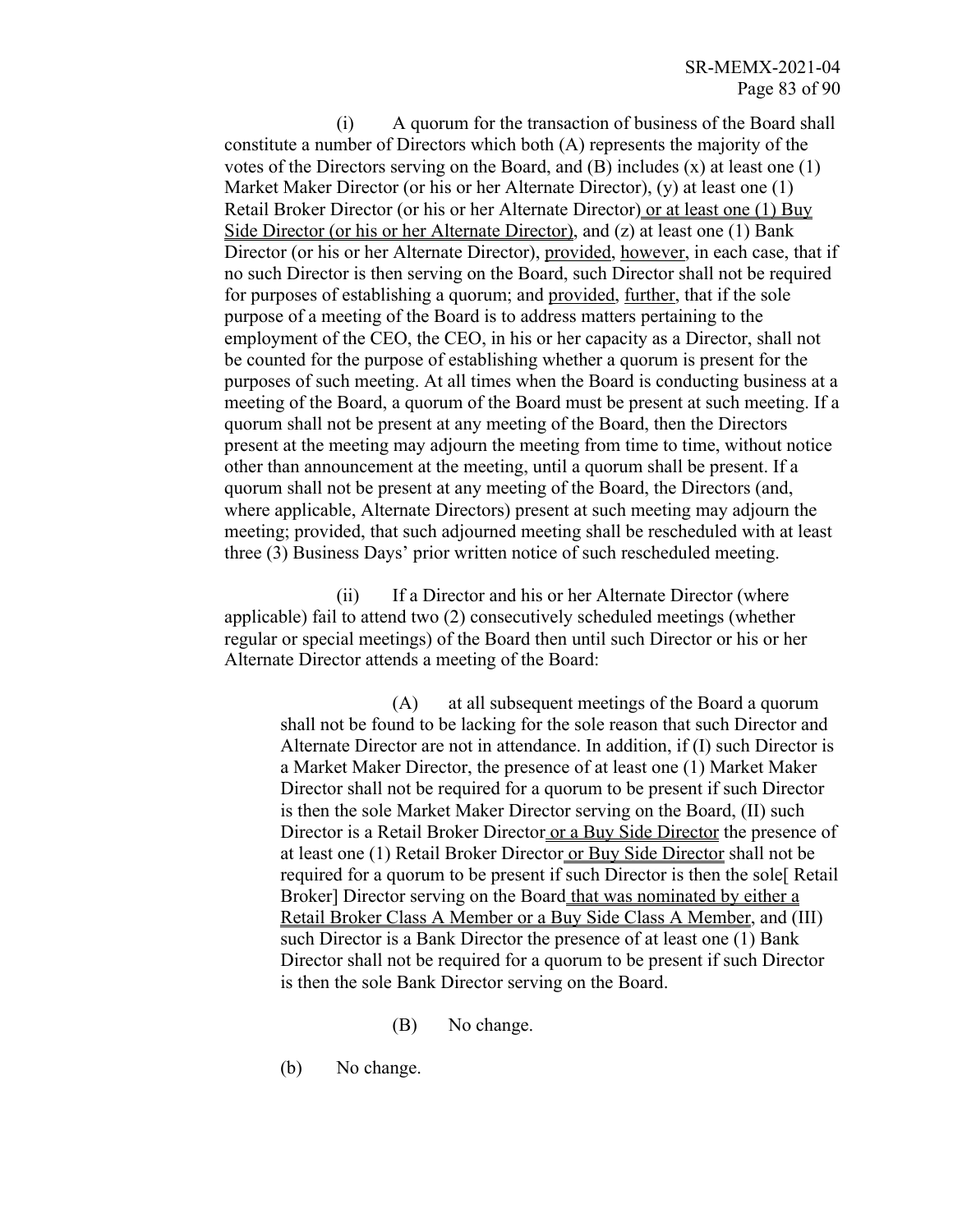- (c) No change.
- (d) No change.
- (e) No change.

8.7 Action By Written Consent. Notwithstanding anything herein to the contrary, any action of the Board may be taken without a meeting if a written consent (including via email communication) of all of the Directors then constituting the Board approves such action. With respect to any Director, such written consent may be provided by such Director's Alternate Director. Such consent shall have the same force and effect as a vote at a meeting where a quorum was present and may be stated as such in any document or instrument filed with the Secretary of State of Delaware. For purposes of the foregoing, an action shall be deemed to have been taken in writing via email communication if (i) an email communication is sent by [the CEO]an Officer or the Chairman of the Board to all Directors entitled to vote on the matter at issue clearly specifying the action to be taken<sup>[</sup> and clearly stating that an email response to such email shall be deemed to be an email communication for purposes of this Section 8.7], (ii) the number of Directors required to approve the matter at issue respond to the [CEO's]Officer's or the Chairman of the Board's email with an unambiguous approval of such matter, and (iii) the [CEO's]Officer's or Chairman of the Board's email and all such responses are filed with the minutes of the meetings of Directors.

\* \* \* \* \*

8.18 Governance of Company Subsidiaries; Certain Agreements Related to the Exchange Board.

- (a) No change.
- (b) No change.
- (c) No change.
- (d) No change.
- (e) No change.
- (f) No change.
- (g) No change.
- (h) No change.

(i) The Company shall ensure that the governance of any Company Subsidiary, including, as appropriate, its constitutive documents, is conducted in a manner consistent, to the maximum extent possible and permitted by Applicable Law,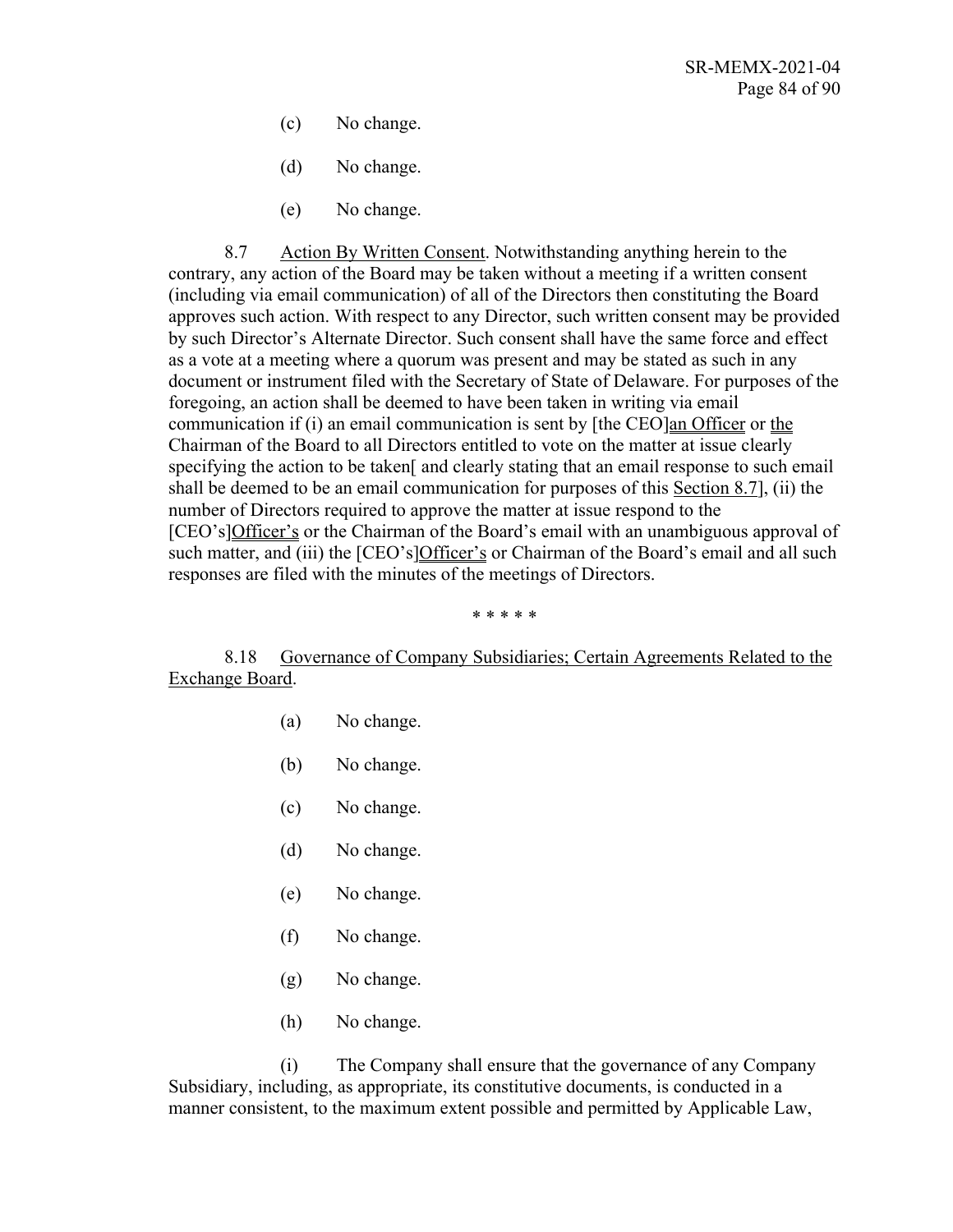with the provisions of this Article VIII, including as applicable (i) the necessity for obtaining any Board approvals as set forth in this Agreement, and (ii) each [Market Maker Class A Member which is a Nominating Class A Member, each Retail Broker Class A Member which is a Nominating Class A Member and Bank Class A Member which is a]Nominating Class A Member having a right to nominate one (1) member to the board of directors or an equivalent governing body, if any, of each Company Subsidiary, unless otherwise approved by the Board by Supermajority Board Vote; provided that MEMX LLC shall be governed by the Exchange Board (which shall be constituted as set forth in the Restated MEMX LLC Agreement), as and when required pursuant to Section 8.18(a).

### 8.19 Industry Advisory Board.

(a) The Board may, upon a determination to do so by Supermajority Board Vote, establish an advisory board with industry representation (the "Industry Advisory Board"). If such Industry Advisory Board is established, it shall be comprised of (i) one representative of (A) each Class A Member which is a Nominating Class A Member, for so long as it remains a Nominating Class A Member or is entitled to appoint a Board Observer pursuant to the terms of this Agreement, and (B) each Excluded Class A Member, for so long as it is entitled to appoint a Board Observer pursuant to the terms of this Agreement, in each case if any of the foregoing desires to appoint a representative to the Industry Advisory Board, and (ii) if so determined by the Board, representatives of such other [M]members of the national securities exchange operated by MEMX LLC as determined by the Board (each such representative referred to herein as an "Industry Advisory Board Member"). With respect to the Class A Members which appoint an Industry Advisory Board Member pursuant to the immediately preceding clause (i), if such Class A Member no longer has the right to nominate at least one (1) Director hereunder, unless the Board determines otherwise by Supermajority Board Vote, such Class A Member shall no longer have the right to nominate an Industry Advisory Board Member and the Industry Advisory Board Member nominated by such Class A Member shall automatically and immediately be removed from the Industry Advisory Board.

- (b) No change.
- (c) No change.

**ARTICLE X TRANSFER**

\* \* \* \* \*

\* \* \* \* \*

#### 10.6 Regulatory Hardship Transfers; Surrender Right.

(a) If (i) a Class A Member receives a directive from any Governmental Authority to divest any Units, (ii) a Class A Member determines in good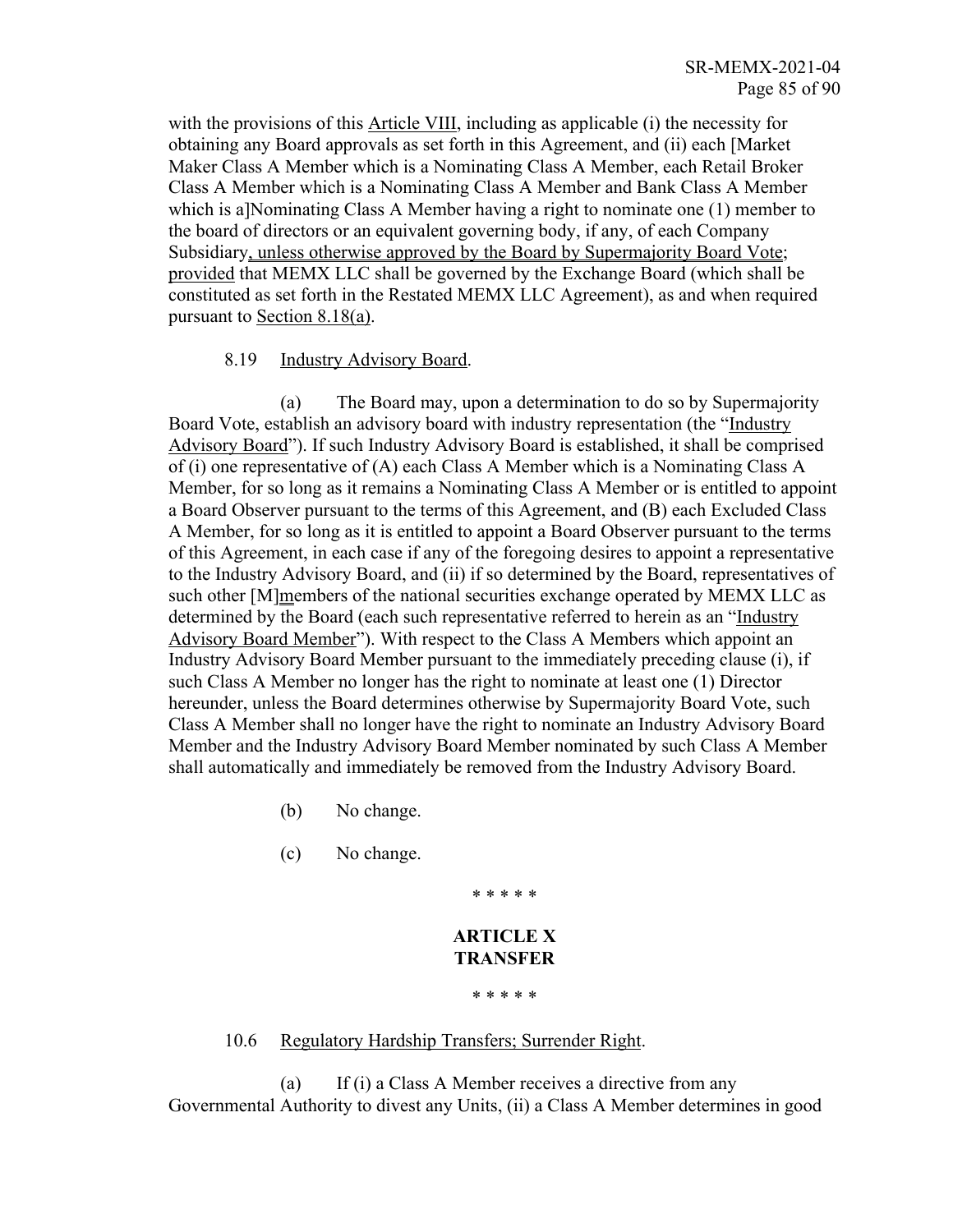faith and based on the advice of counsel (which may be in-house counsel) that (A) its continuing as a Member is legally impermissible, (B) it controls the Company for purposes of the BHCA, or the Home Owners' Loan Act of 1933, as amended, (C) as a result of a change in the business of the Company or any Company Subsidiary, it would be prohibited or materially restricted by Applicable Law from holding all or a portion of the Units, (D) its continuing as a Member would significantly and adversely affect its relationship with its applicable regulators or cause such Member significant reputational harm, or (E) the taking of any action by the Company or any Company Subsidiary would or could result in material legal consequences, material regulatory consequences or material reputational consequences to such Member or require such Member to file any application or notice for approval with its regulators or (iii) the SEC requires changes to the ownership or governance structure of MEMX LLC or the Company as contemplated herein, and such changes materially and adversely affect the rights and benefits expected with respect thereto as of the Fourth Amended LLC Agreement Effective Date by a Class A Member (in the case of each of the foregoing clauses (i), (ii) and (iii), a "Regulatory Hardship Determination"), such Class A Member shall promptly (but no later than ten (10) Business Days following such determination) notify the Company of such Regulatory Hardship Determination.

- (b) No change.
- (c) No change.

\* \* \* \* \*

## **ARTICLE XII INFORMATION RIGHTS; ACCOUNTING; TAX MATTERS**

\* \* \* \* \*

12.4 Annual Budget.

- (a) No change.
- (b) No change.

(c) The Company shall, and shall cause the other Company Subsidiaries to, be managed in accordance with the Annual Budget (as in effect from time to time), and not take actions that are not consistent with the Annual Budget (as in effect from time to time) except as may be approved by the Board by the applicable vote required hereunder for such action. Notwithstanding the foregoing, until the third  $(3<sup>rd</sup>)$ anniversary of the Fourth Amended LLC Agreement Effective Date no approval of the Board shall be required for variances in the aggregate amount of the expenditures set forth in the Annual Budget of less than fifteen percent (15%); provided, that the CEO promptly notifies the Board of any such expenditures that constitute such a variance. Upon the expiration of such three (3)-year period, the Board shall determine, by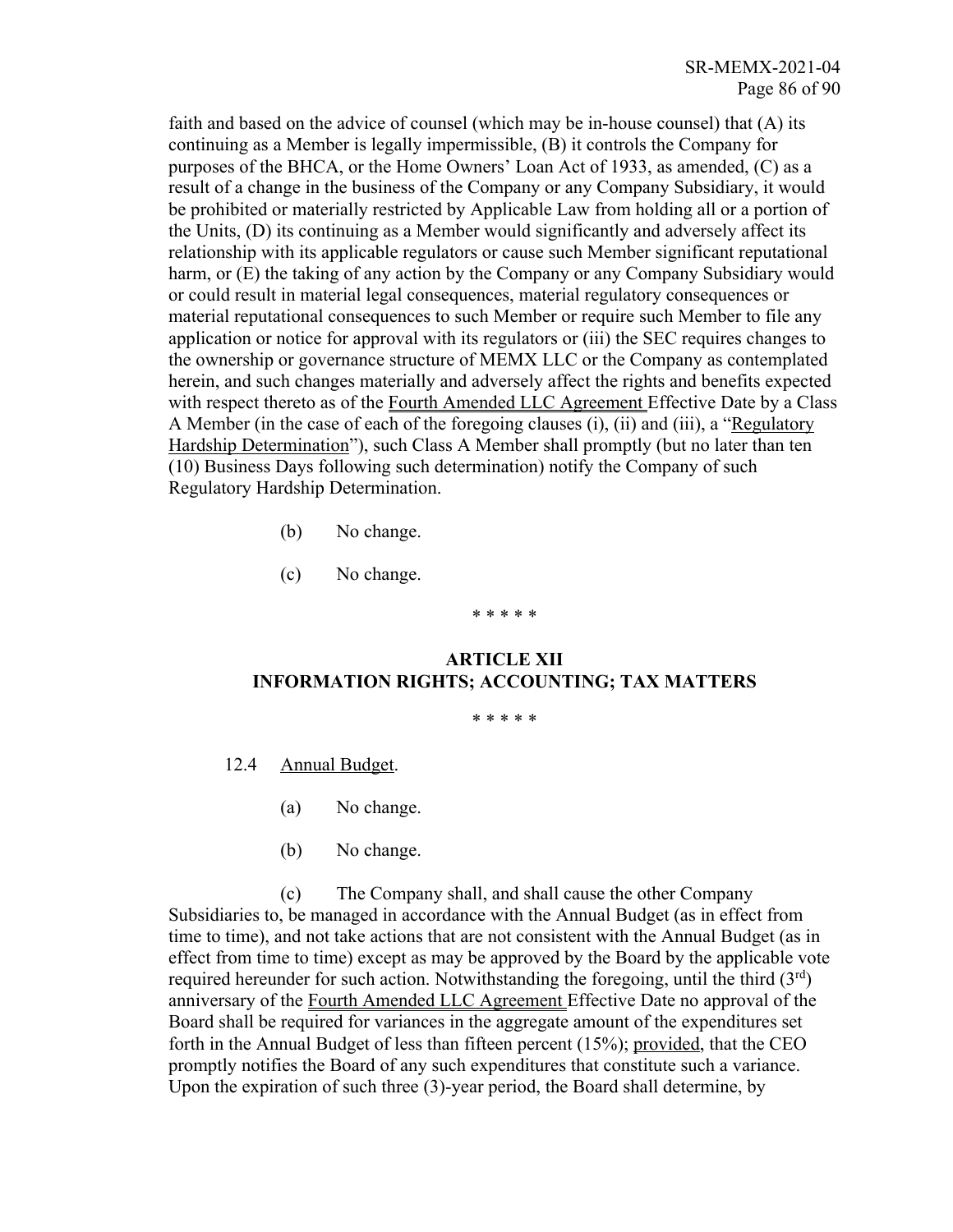Supermajority Board Vote, what level of discretion the CEO shall have with respect to variances from the Annual Budget.

\* \* \* \* \*

## **ARTICLE XIII DISSOLUTION AND LIQUIDATION**

13.1 Events of Dissolution. The Company shall be dissolved and its affairs wound up only upon the occurrence of any of the following events:

- (a) No change.
- (b) No change.

(c) The entry of a decree of judicial dissolution under § 18-802 of the Delaware Act[; or].

 $[(d)$  Within ten  $(10)$  days following the occurrence of any of the following events, provided, however, that for this clause (d) the Board may determine by majority vote not to dissolve the Company:

(i) the SEC has not approved the application of MEMX LLC as a national securities exchange (the "Exchange Application") by March 5, 2021; or

(ii) prior to the approval of the Exchange Application, the SEC requires changes to the ownership or governance structure of MEMX LLC or the Company as contemplated herein, and such changes materially and adversely affect the rights and benefits expected with respect thereto as of the Effective Date by the Market Maker Class A Members, the Bank Class A Members or the Retail Broker Class A Members; provided, that the foregoing shall not apply to (A) any rights contemplated herein or in the Restated MEMX LLC Agreement regarding the right of any Class A Member, including each Excluded Class A Member, to have an observer attend or participate in meetings of the Exchange Board or (B) any provisions of the Restated MEMX LLC Agreement relating to governance of MEMX LLC which include concepts that were not included in the constitutive documents of any other national securities exchange which were approved by the SEC.]

\* \* \* \* \*

#### **Class A Member:**

**Virtu[ Getco] Investments, LLC**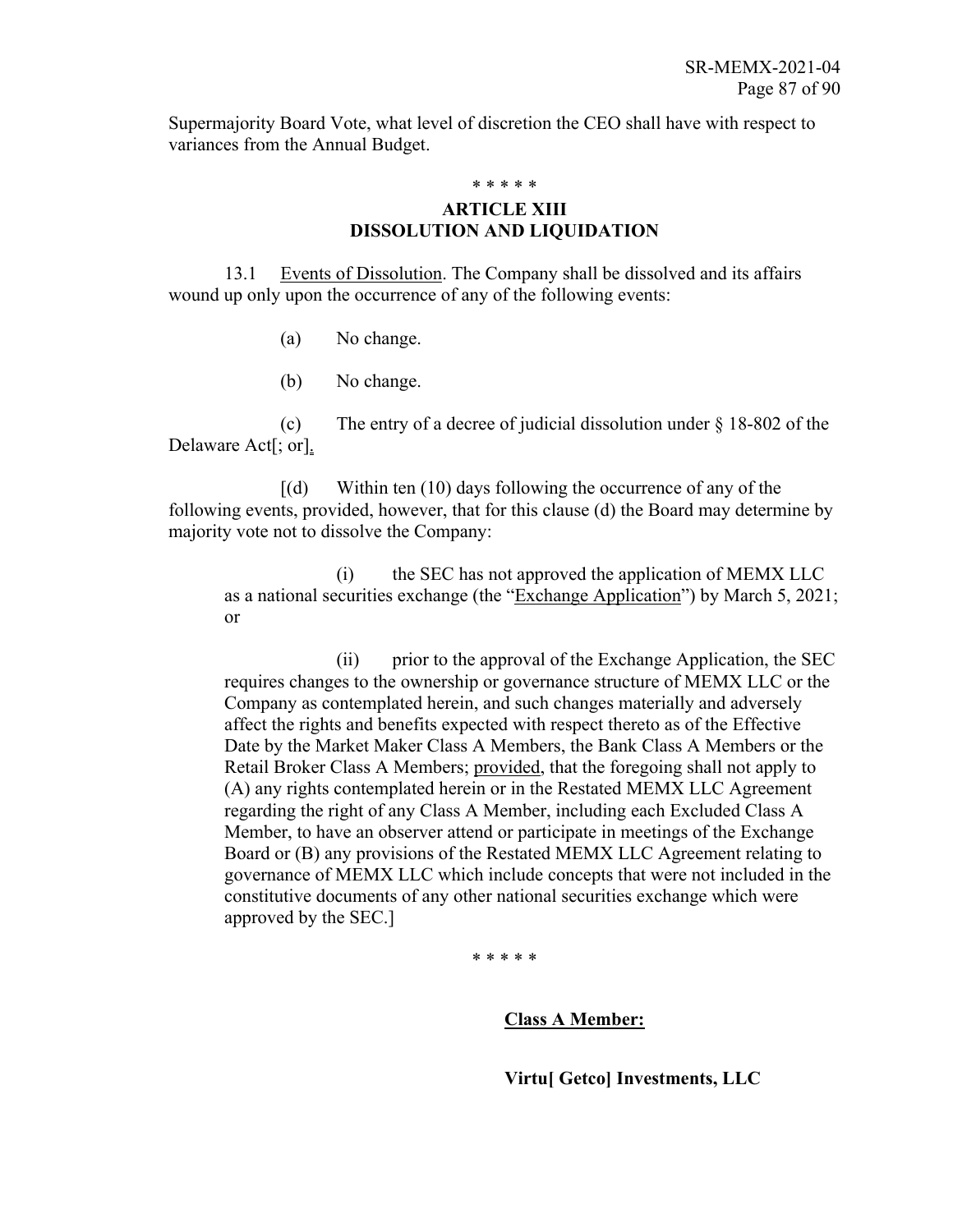| By:    |  |
|--------|--|
| Name:  |  |
| Title: |  |

\* \* \* \* \*

**Class A Member:**

**E\*TRADE Financial [Corporation]Holdings, LLC**

| By:    |  |
|--------|--|
| Name:  |  |
| Title: |  |

\* \* \* \* \*

**Class A Member:**

**[Devonshire Investors (Delaware)]FMR LLC**

| By:    |  |  |
|--------|--|--|
| Name:  |  |  |
| Title: |  |  |

\* \* \* \* \*

**Class A Member:**

**Wells Fargo Central Pacific Holdings, Inc.**

**By: Name:**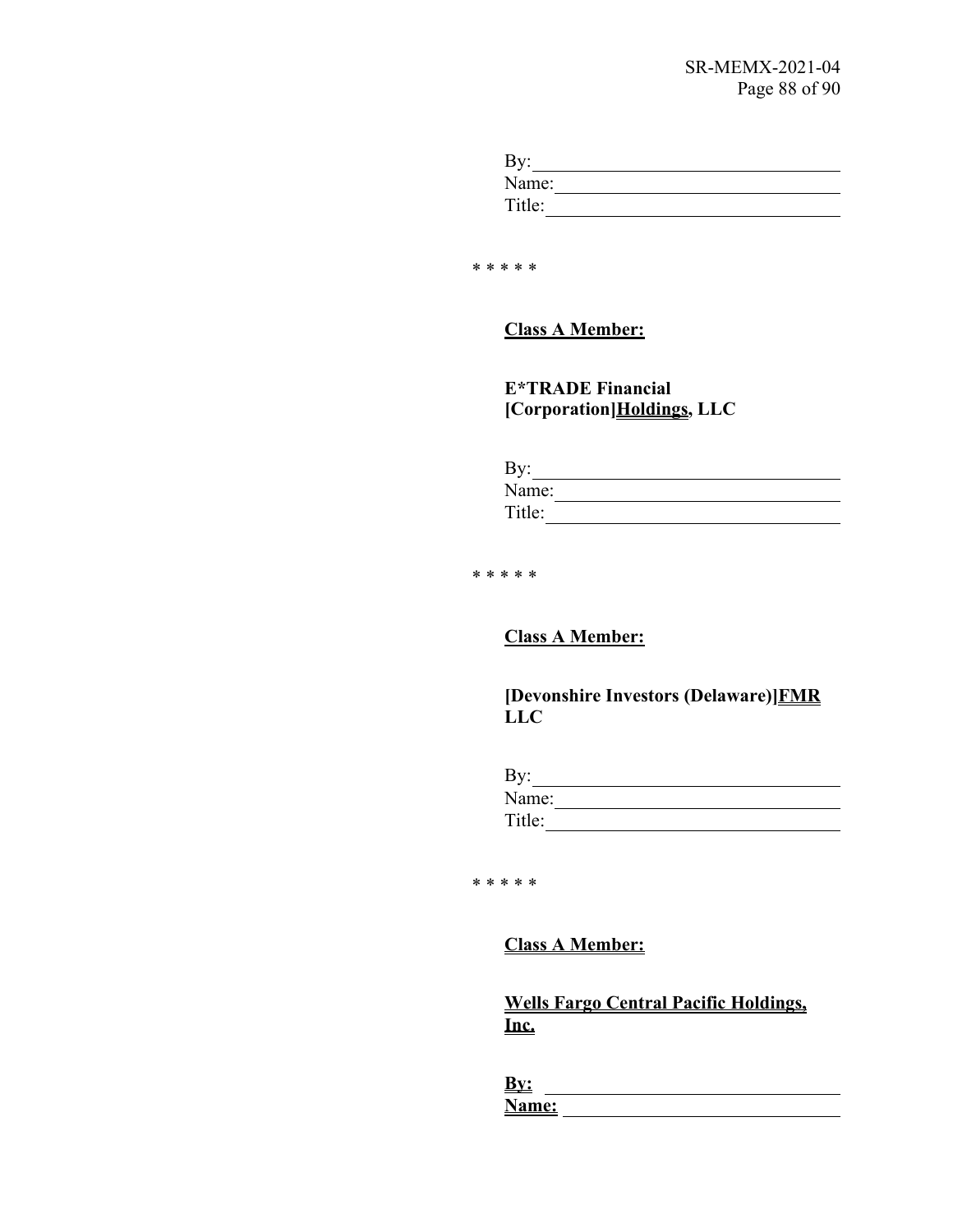**Title:**

\* \* \* \* \*

**Class A Member:**

## **Flow Traders U.S. Holding LLC**

| <u>Dy.</u>   |  |
|--------------|--|
| <b>Name:</b> |  |
| Title:       |  |

\* \* \* \* \*

**Class A Member:**

## **BLK SMI, LLC**

| <u>By:</u>    |  |
|---------------|--|
| Name:         |  |
| <b>Title:</b> |  |

\* \* \* \* \*

**Class A Member:**

## **Manikay Global Opportunities 2, LP**

| <u>By:</u> |  |
|------------|--|
| Name:      |  |
| Title:     |  |

\* \* \* \* \*

## **Class A Member:**